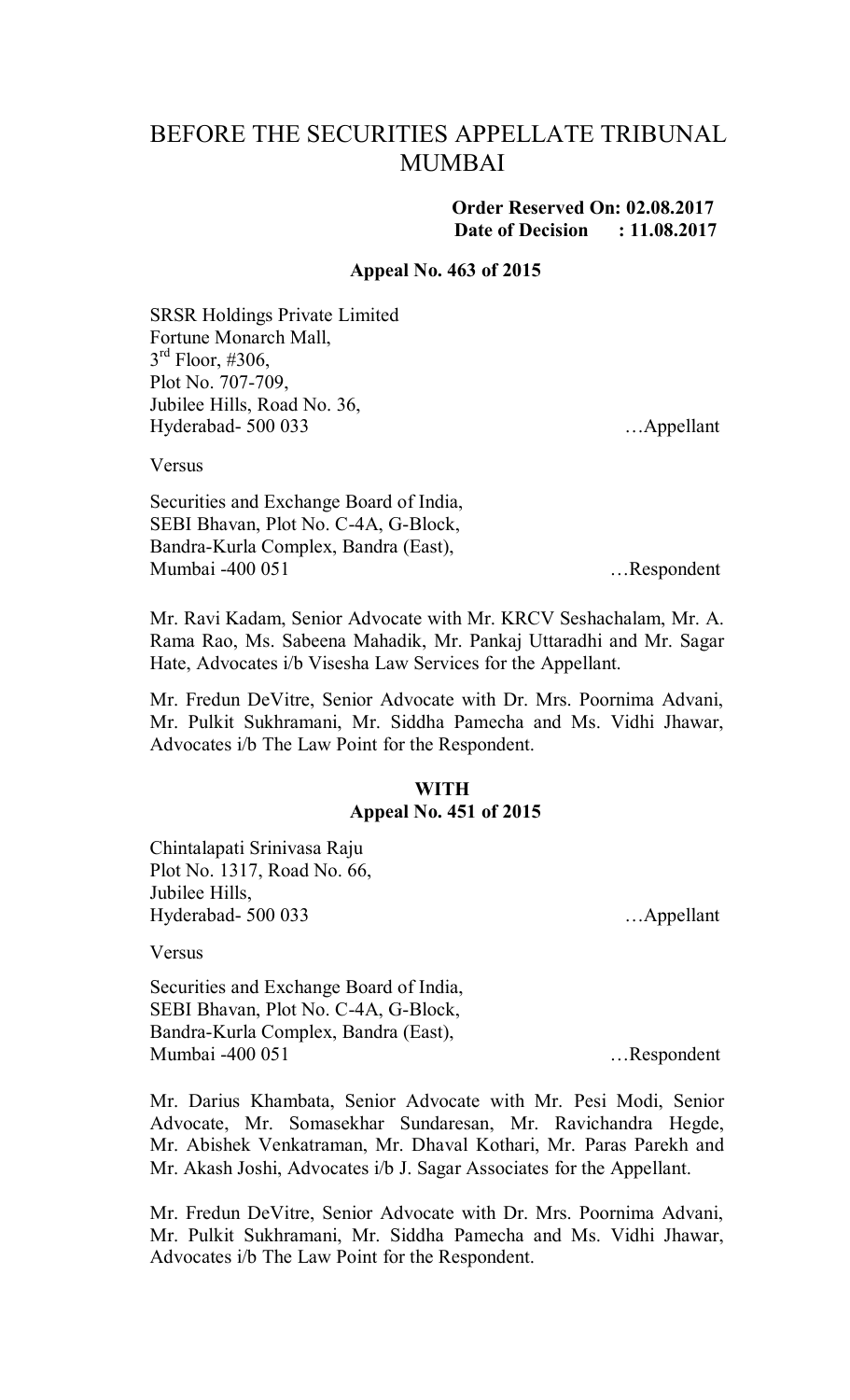## **WITH Misc. Application No. 87 of 2017 And Appeal No. 452 of 2015**

Chintalapati Holdings Pvt. Ltd. Bldg. No. 3, iLabs Center #18, Software Units Layout Madhapur, Hyderabad- 500 081 …Appellant

Versus

Securities and Exchange Board of India, SEBI Bhavan, Plot No. C-4A, G-Block, Bandra-Kurla Complex, Bandra (East), Mumbai -400 051 …Respondent

Mr. Pesi Modi, Senior Advocate with Mr. Somasekhar Sundaresan, Mr. Ravichandra Hegde, Mr. Abishek Venkatraman, Mr. Dhaval Kothari, Mr. Paras Parekh and Mr. Akash Joshi, Advocates i/b J. Sagar Associates for the Appellant.

Mr. Fredun DeVitre, Senior Advocate with Dr. Mrs. Poornima Advani, Mr. Pulkit Sukhramani, Mr. Siddha Pamecha and Ms. Vidhi Jhawar, Advocates i/b The Law Point for the Respondent.

## **WITH Appeal No. 453 of 2015**

Late Shri Anjiraju Chintalapati represented by Mr. Chintalapati Srinivasa Raju Plot No. 1317, Road No. 66, Jubilee Hills, Hyderabad- 500 033 …Appellant

Versus

Securities and Exchange Board of India, SEBI Bhavan, Plot No. C-4A, G-Block, Bandra-Kurla Complex, Bandra (East), Mumbai -400 051 …Respondent

Mr. Pesi Modi, Senior Advocate with Mr. Somasekhar Sundaresan, Mr. Ravichandra Hegde, Mr. Abishek Venkatraman, Mr. Dhaval Kothari, Mr. Paras Parekh and Mr. Akash Joshi, Advocates i/b J. Sagar Associates for the Appellant.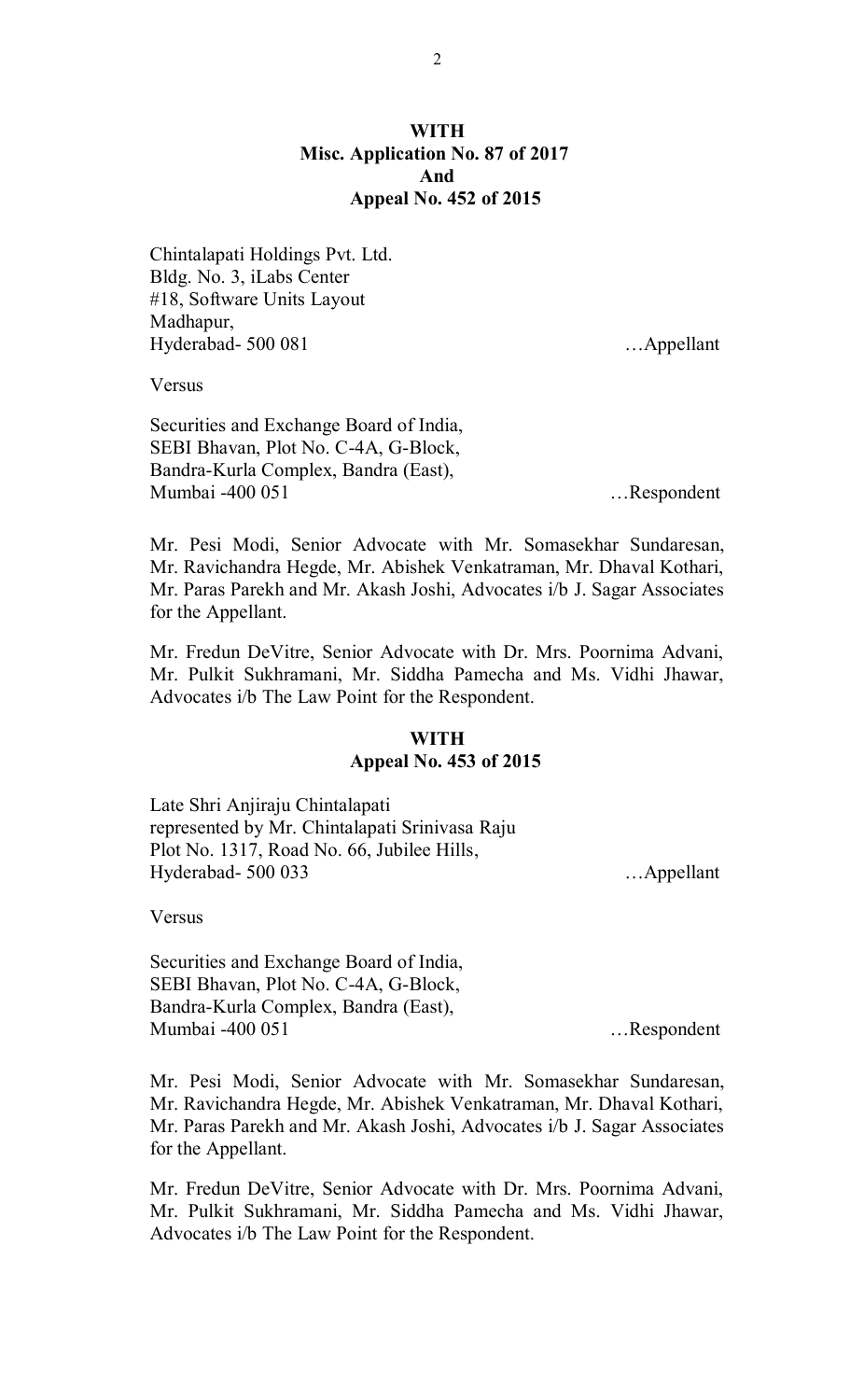## **WITH Appeal No. 458 of 2015**

B. Appalanarasamma Satyam Enclave, NH-7, Petbashirabad, Secunderabad- 500 855 …Appellant

Versus

Securities and Exchange Board of India, SEBI Bhavan, Plot No. C-4A, G-Block, Bandra-Kurla Complex, Bandra (East), Mumbai -400 051 …Respondent

Mr. Zal Andhyarujina, Advocate with Mr. L. S. Shetty, Mr. U. R. Naik, Ms. N. L. Shetty and Mr. M. M. Nair, Advocates i/b L. S. Shetty & Associates for the Appellant.

Mr. Fredun DeVitre, Senior Advocate with Dr. Mrs. Poornima Advani, Mr. Pulkit Sukhramani, Mr. Siddha Pamecha and Ms. Vidhi Jhawar, Advocates i/b The Law Point for the Respondent.

## **WITH Appeal No. 459 of 2015**

B. Teja Raju C2, Trendset Vintage, Road No. 14, Banjara Hills, Hyderabad- 500 034 …Appellant

Versus

Securities and Exchange Board of India, SEBI Bhavan, Plot No. C-4A, G-Block, Bandra-Kurla Complex, Bandra (East), Mumbai -400 051 …Respondent

Mr. Mohan Parasaran, Senior Advocate with Mr. L. S. Shetty, Mr. U.R. Naik. Ms. N. L. Shetty and Mr. M. M. Nair, Advocates i/b L. S. Shetty & Associates for the Appellant.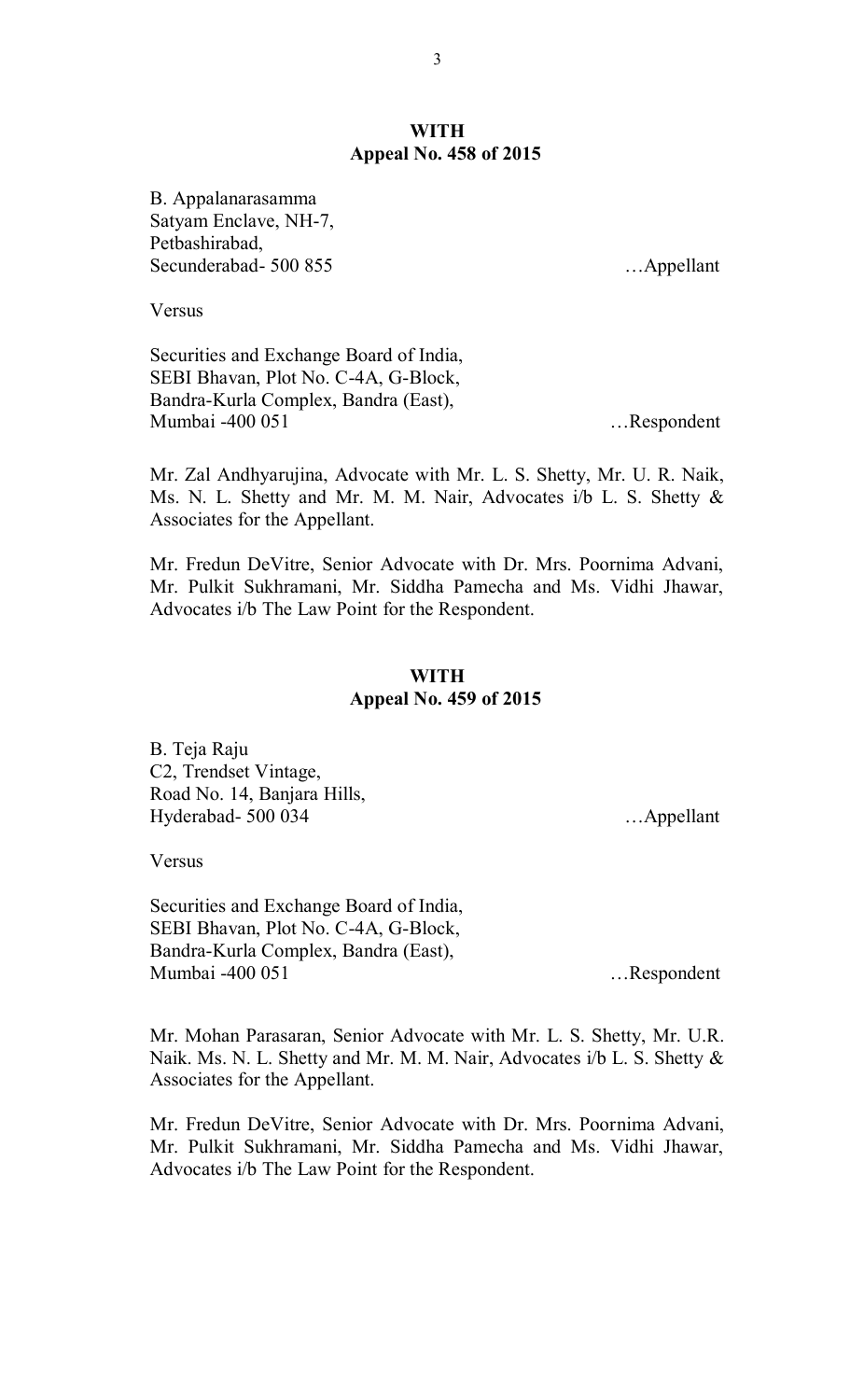#### **WITH Appeal No. 460 of 2015**

B. Rama Raju (Jr.) B1, 8-2-317/1, Crosswinds Apartment, Road No. 14, Banjara Hills, Hyderabad- 500 034 …Appellant

**Versus** 

Securities and Exchange Board of India, SEBI Bhavan, Plot No. C-4A, G-Block, Bandra-Kurla Complex, Bandra (East), Mumbai -400 051 …Respondent

Mr. J. J. Bhatt, Senior Advocate with Mr. KRCV Seshachalam, Mr. A. Rama Rao, Ms. Sabeena Mahadik, Mr. Pankaj Uttaradhi and Mr. Sagar Hate, Advocates i/b Visesha Law Services for the Appellant.

Mr. Fredun DeVitre, Senior Advocate with Dr. Mrs. Poornima Advani, Mr. Pulkit Sukhramani, Mr. Siddha Pamecha and Ms. Vidhi Jhawar, Advocates i/b The Law Point for the Respondent.

## **WITH Appeal No. 461 of 2015**

B. Suryanarayana Raju R/o. H. No. 1-123/A, Satyam Enclave, Pet Bashirabad (V), N.H. No. 17, Secunderabad-500 855 …Appellant

Versus

Securities and Exchange Board of India, SEBI Bhavan, Plot No. C-4A, G-Block, Bandra-Kurla Complex, Bandra (East), Mumbai -400 051 …Respondent

Mr. Prasad Dakephalkar, Senior Advocate with Mr. L. S. Shetty, Mr. U. R. Naik, Ms. N. L. Shetty and Mr. M. M. Nair, Advocates i/b L. S. Shetty & Associates for the Appellant.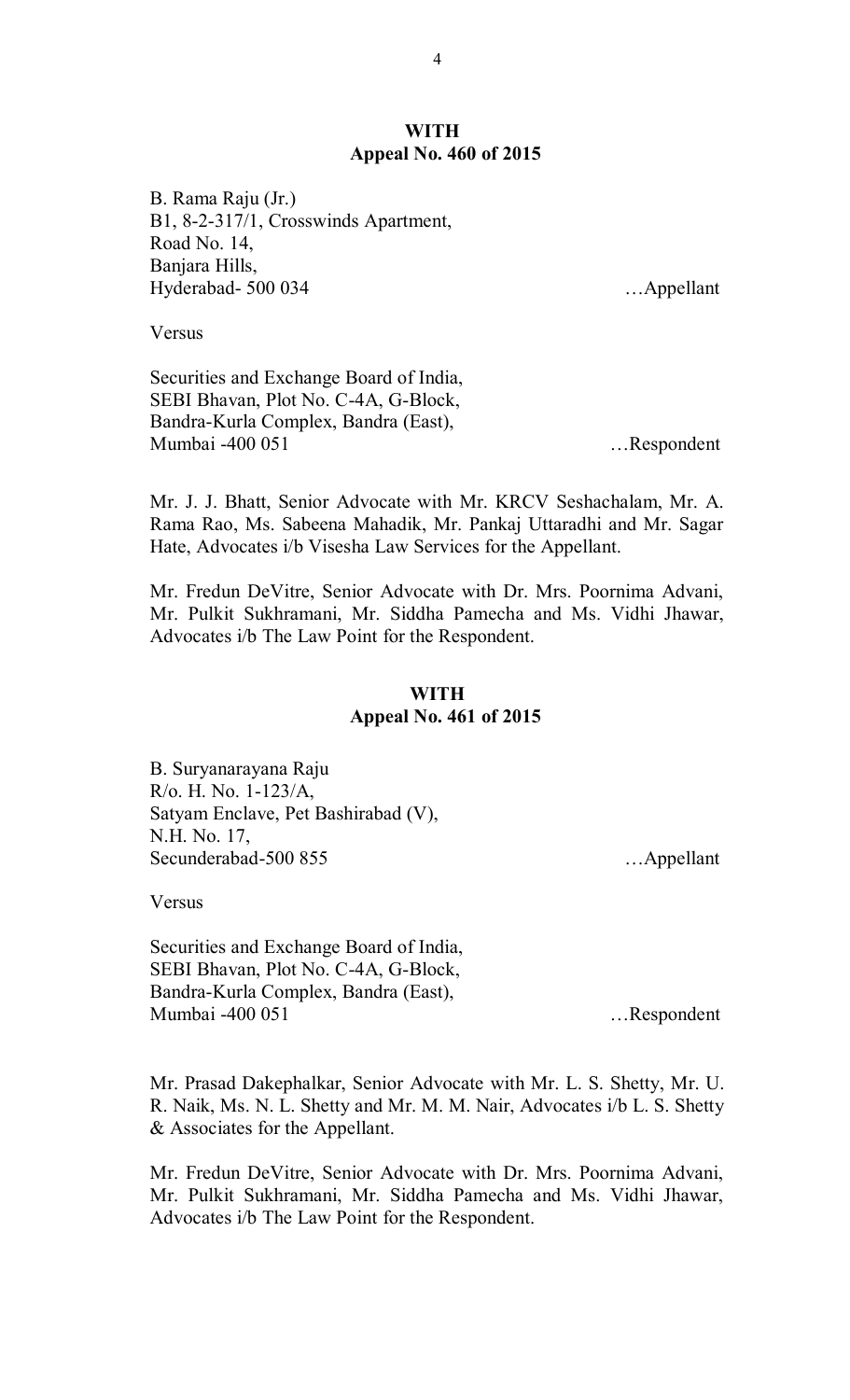### **AND Appeal No. 462 of 2015**

B. Jhansi Rani H. No. 1-123/A, Satyam Enclave, Pet Bashirabad (V), N.H. No. 7, Secunderabad-500 855 …Appellant

Versus

Securities and Exchange Board of India, SEBI Bhavan, Plot No. C-4A, G-Block, Bandra-Kurla Complex, Bandra (East), Mumbai -400 051 …Respondent

Mr. Kevic Setalvad, Senior Advocate with Mr. Sumeet Patni, Mr. KRCV Seshachalam, Mr. A. Rama Rao, Ms. Sabeena Mahadik, Mr. Pankaj Uttaradhi and Mr. Sagar Hate, Advocates i/b Visesha Law Services for the Appellant.

Mr. Fredun DeVitre, Senior Advocate with Dr. Mrs. Poornima Advani, Mr. Pulkit Sukhramani, Mr. Siddha Pamecha and Ms. Vidhi Jhawar, Advocates i/b The Law Point for the Respondent.

CORAM: Justice J.P. Devadhar, Presiding Officer Jog Singh, Member Dr. C.K.G. Nair, Member

#### **Majority View**

Per: Justice J.P. Devadhar (Dr. C.K.G. Nair, Member-II Concurring)

1. Appellants in all these appeals are aggrieved by the common order passed by the Whole Time Member ("WTM" for short) of Securities and Exchange Board of India ("SEBI" for short) on September 10, 2015. By the said order, the WTM of SEBI has restrained the appellants from accessing the securities market and prohibited them from buying, selling or otherwise dealing in securities, directly or indirectly being associated with the securities market in any manner whatsoever for a period of 7 years. Further, the WTM of SEBI has directed the appellants to disgorge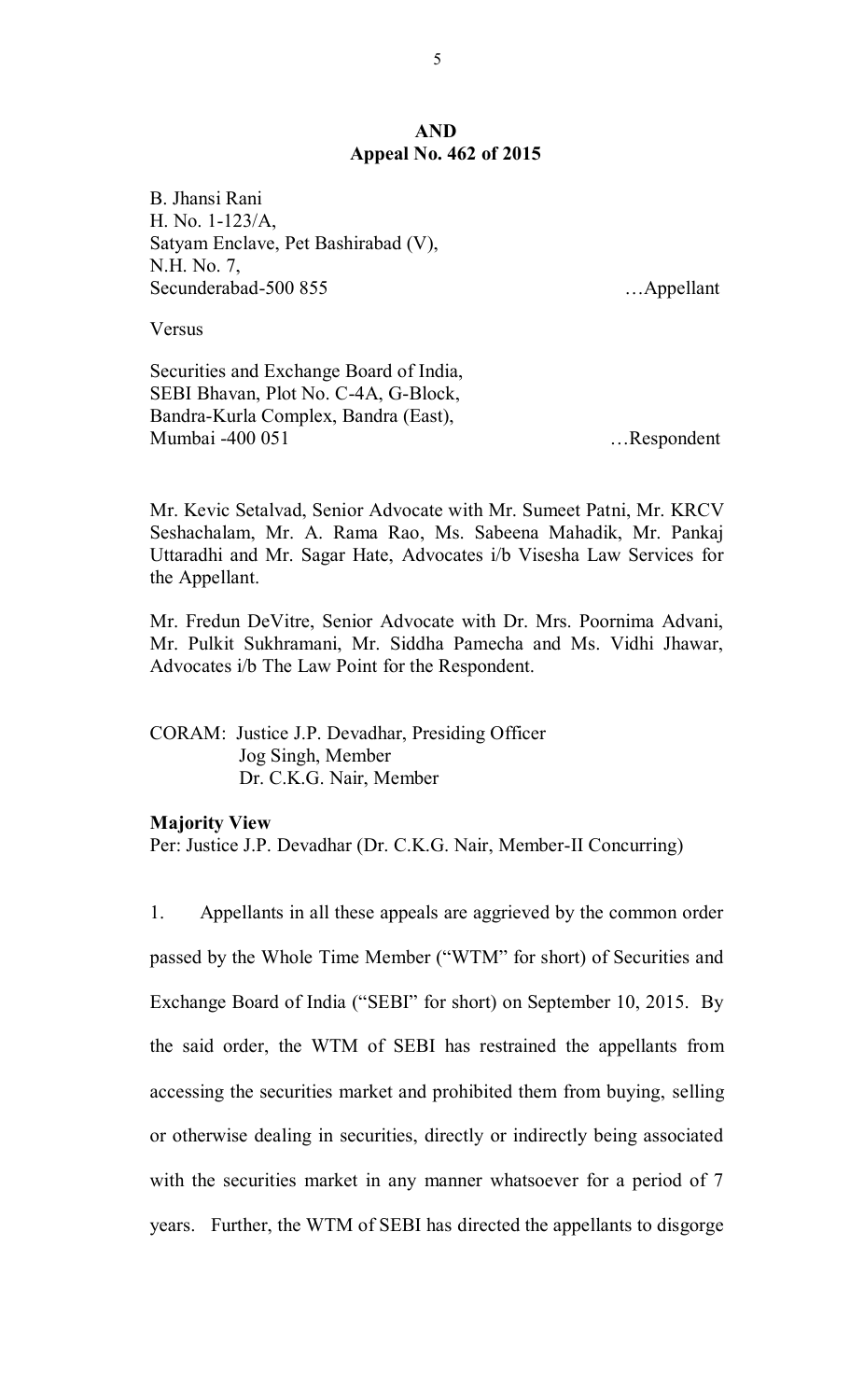the unlawful gains made by each appellant as more particularly set out in para 65 of the impugned order jointly and severally with Mr. B. Ramalinga Raju and Mr. B. Rama Raju, who during the period from 2001 to 2008 were the Chairman and Managing Director of Satyam Computer Services Ltd. ("Satyam" for short). Since all these appeals arise from a common order passed by the WTM of SEBI on September 10, 2015, all these appeals are heard together and disposed of by this common decision.

2. In the impugned order it is held that the appellants as promoters of Satyam and as 'connected person'/ deemed to be connected person' were reasonably expected to have access to Unpublished Price Sensitive Information ("UPSI" for short) relating to Satyam and therefore, each appellant was an 'insider' within the meaning of SEBI (Prohibition of Insider Trading Regulations) 1992 ("PIT Regulations" for short). Since each appellant had sold /pledged shares of Satyam when in possession of UPSI relating to Satyam and made unlawful gains, it is held that the appellants are guilty of violating the SEBI Act and the PIT Regulations.

3. At the outset, it may be noted that in para 55 of the impugned order the WTM of SEBI has recorded a finding that there is no material on record to support the charge contained in the show cause notice that the appellants had violated the SEBI (Prohibition of Fraudulent and Unfair Trade Practices relating to Securities Market) Regulations, 2003 ("PFUTP Regulations" for short). However, in para 61 of the impugned order, the WTM of SEBI, inter alia, in exercise of the powers conferred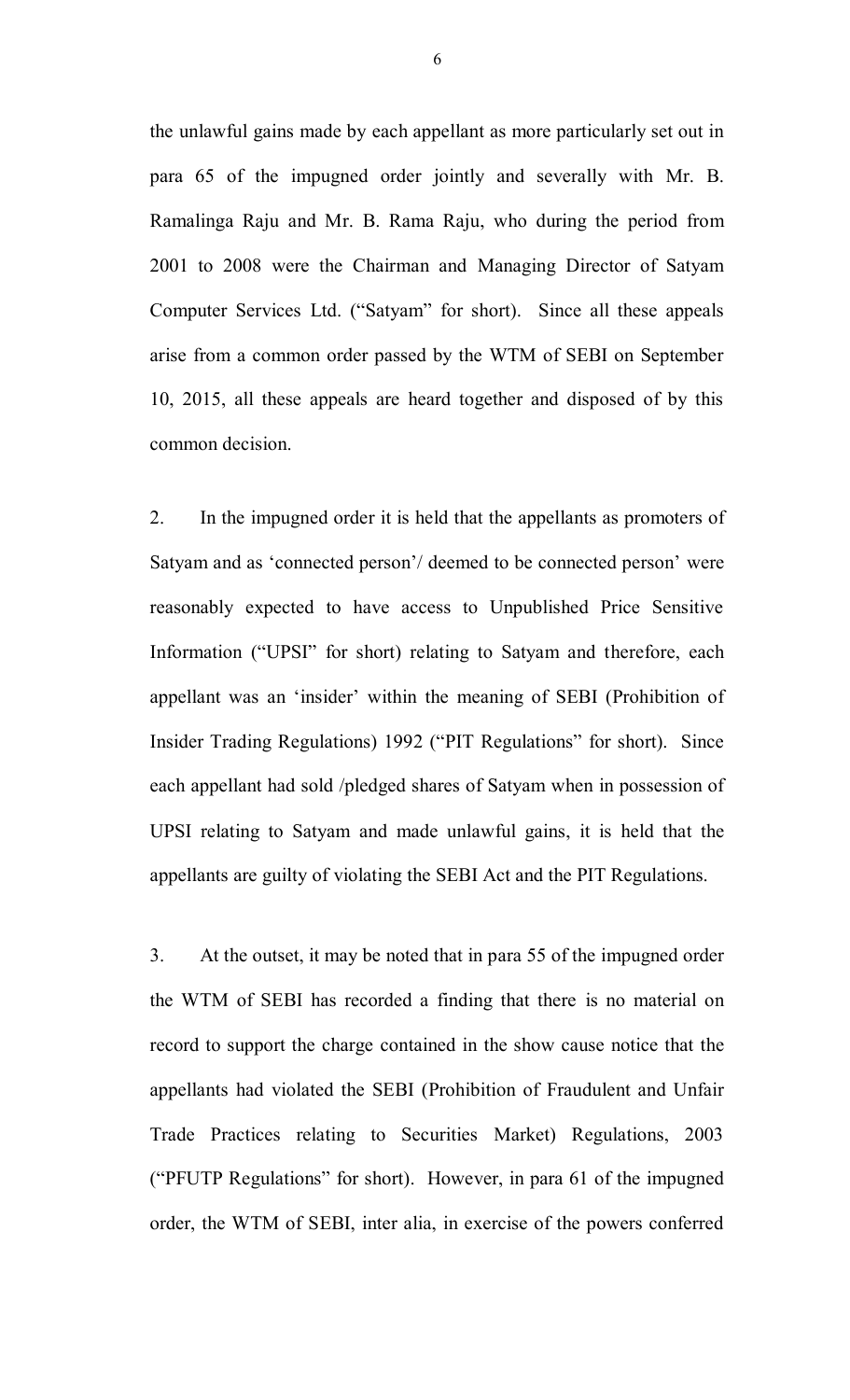under regulation 11 of the PFUTP Regulation has purported to restrain the appellants from accessing the securities market for 7 years. Having recorded a finding that there is no material to show that the appellants had violated the PFUTP Regulations, the WTM of SEBI could not have issued any direction under regulation 11 of the PFUTP Regulations. Therefore, the restraint order contained in para 61 of the impugned order, to the extent it is based on exercise of power under regulation 11 of the PFUTP Regulations cannot be sustained.

- 4. The question, therefore, to be considered in all these appeals is,
	- a) Whether the WTM of SEBI is justified in holding that each appellant was an 'insider' under the PIT Regulations and that the appellants pledged/ sold shares of Satyam when in possession of UPSI, and therefore the appellants are guilty of violating SEBI Act and the PIT Regulations.
	- b) Assuming that the appellants had violated SEBI Act and the PIT Regulations, whether the WTM of SEBI is justified in uniformly restraining the appellants from accessing the securities market for 7 years and whether, the quantum of unlawful gain directed to be disgorged by each appellant jointly and severally with Mr. B. Ramalinga Raju and Mr. Rama Raju with interest at the rate of 12% per annum from 07.01.2009 till payment, is in accordance with law.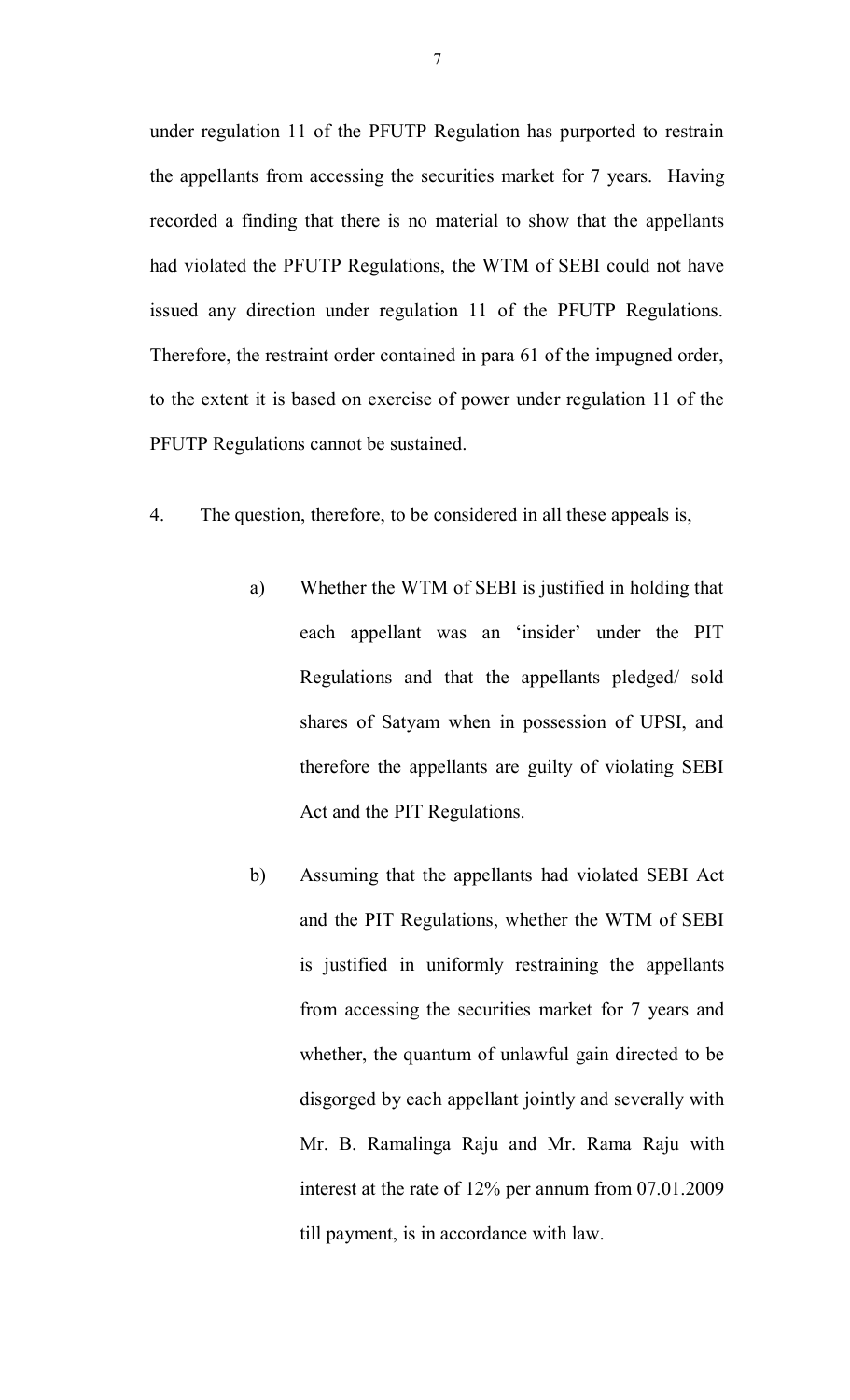5. Uncontroverted facts set out in the impugned order based on which the impugned directions have been issued against each appellant may be summarized as follows:-

> a) The relation/ connection of the appellants with the Chairman and Managing Director of Satyam is set out in para 7 of the impugned order as follows:-

| Sl. no.          | <b>Name</b>                                 | <b>Relation/connection</b>                                                                                                                                                 |
|------------------|---------------------------------------------|----------------------------------------------------------------------------------------------------------------------------------------------------------------------------|
| 1.               | Mr. B. Ramalinga Raju                       | Chairman, Satyam Computers                                                                                                                                                 |
| $\overline{2}$ . | Mr. B. Rama Raju                            | Managing Director, Satyam<br>Computers and brother of Mr. B<br>Ramalinga Raju and Mr. B<br>Suryanarayana Raju                                                              |
| 3.               | Mr. B. Suryanarayana<br>Raju                | Brother of Mr. B. Ramalinga Raju<br>and Mr. B Rama Raju                                                                                                                    |
| 4.               | Ms. B.<br>Appalanarasamma                   | Mother of Mr. B. Ramalinga Raju,<br>Mr. B Rama Raju and Mr. B<br>Suryanarayana Raju.                                                                                       |
| 5.               | Ms. B. Jhansi Rani                          | Wife of Mr. B Suryanarayana Raju                                                                                                                                           |
| 6.               | Mr. B Teja Raju alias,<br>Mr. B Pritam Teja | Son of Mr. B Ramalinga Raju                                                                                                                                                |
| 7.               | Mr. B. Rama Raju (Jr.)                      | Son of Mr. B Ramalinga Raju                                                                                                                                                |
| 8.               | Mr. Chintalapati<br>Srinivasa Raju          | Director of Satyam Computers                                                                                                                                               |
| 9.               | Chintalapati Holdings<br>Pvt. Ltd.          | Mr. Chintalapati Srinivasa Raju was<br>one of its directors and shareholder                                                                                                |
| 10.              | Mr. Anjiraju<br>Chintalapati                | Father of Mr. Chintalapati Srinivasa<br>Raju                                                                                                                               |
| 11.              | Maytas Infra Ltd. (MIL)                     | Company promoted <i>inter-alia</i> by<br>Mr. Ramalinga Raju, Mr. B. Rama<br>Raju (Jr.) and Mr. Teja Raju, who<br>was also Vice Chairman                                    |
| 12.              | <b>SRSR Holdings Pvt.</b><br>Ltd.           | Company controlled by Mr. B.<br>Ramalinga Raju and Mr. B. Rama<br>Raju and Mr. Suryanarayana Raju -<br>these three related persons were<br>only directors in this company. |

b) On January 07, 2009 Mr. B. Ramalinga Raju addressed an email to the Board of Directors of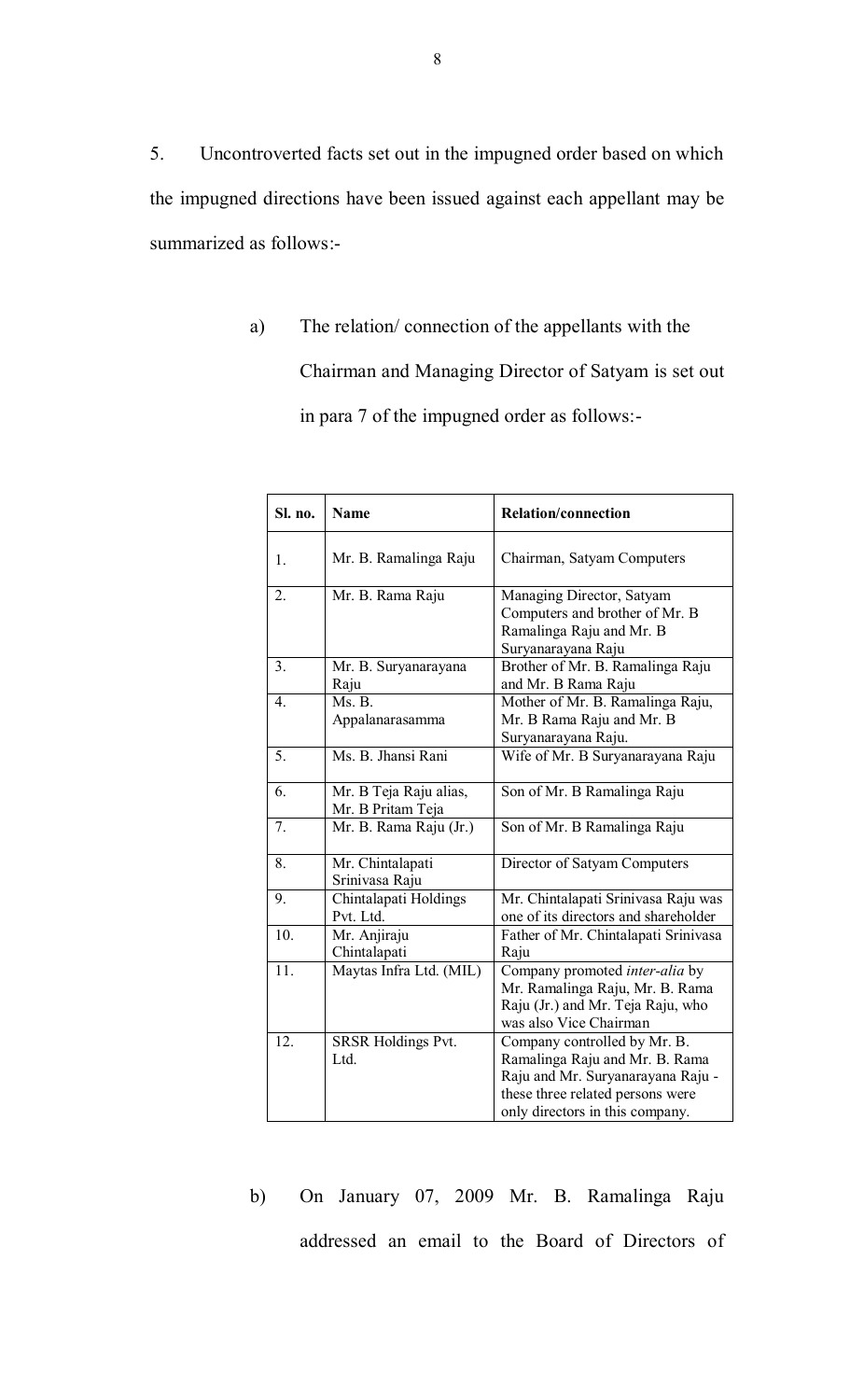Satyam and copy to SEBI, wherein he had inter alia stated that the books of Satyam were inflated for several years to show artificial cash and bank balances. In the said email it was also stated that neither the immediate nor extended family members of Ramalinga Raju and Rama Raju had any idea about the books of Satyam being inflated.

- c) Thereupon, SEBI carried out investigation which revealed that the books of Satyam were inflated during the years from 2001 to 2008.
- d) On completion of investigation, SEBI issued show cause notices during the period from March 2009 to March 2010 to Mr. B Ramalinga Raju (Chairman), Mr. B Rama Raju (Managing Director), Mr. V. Srinivas (Chief Financial Officer), Mr. G Ramakrishna (Vice President, Finance) and Mr. V. S. Prabhakara Gupta (Head 'Internal Audit') of Satyam.
- e) Show cause notices were also issued to the appellants on June 19, 2009/ September 15, 2009 alleging that each appellant was an 'insider' under the PIT Regulations and each appellant had sold/ pledged the shares of Satyam when in possession of UPSI along with Ramalinga Raju and Rama Raju and made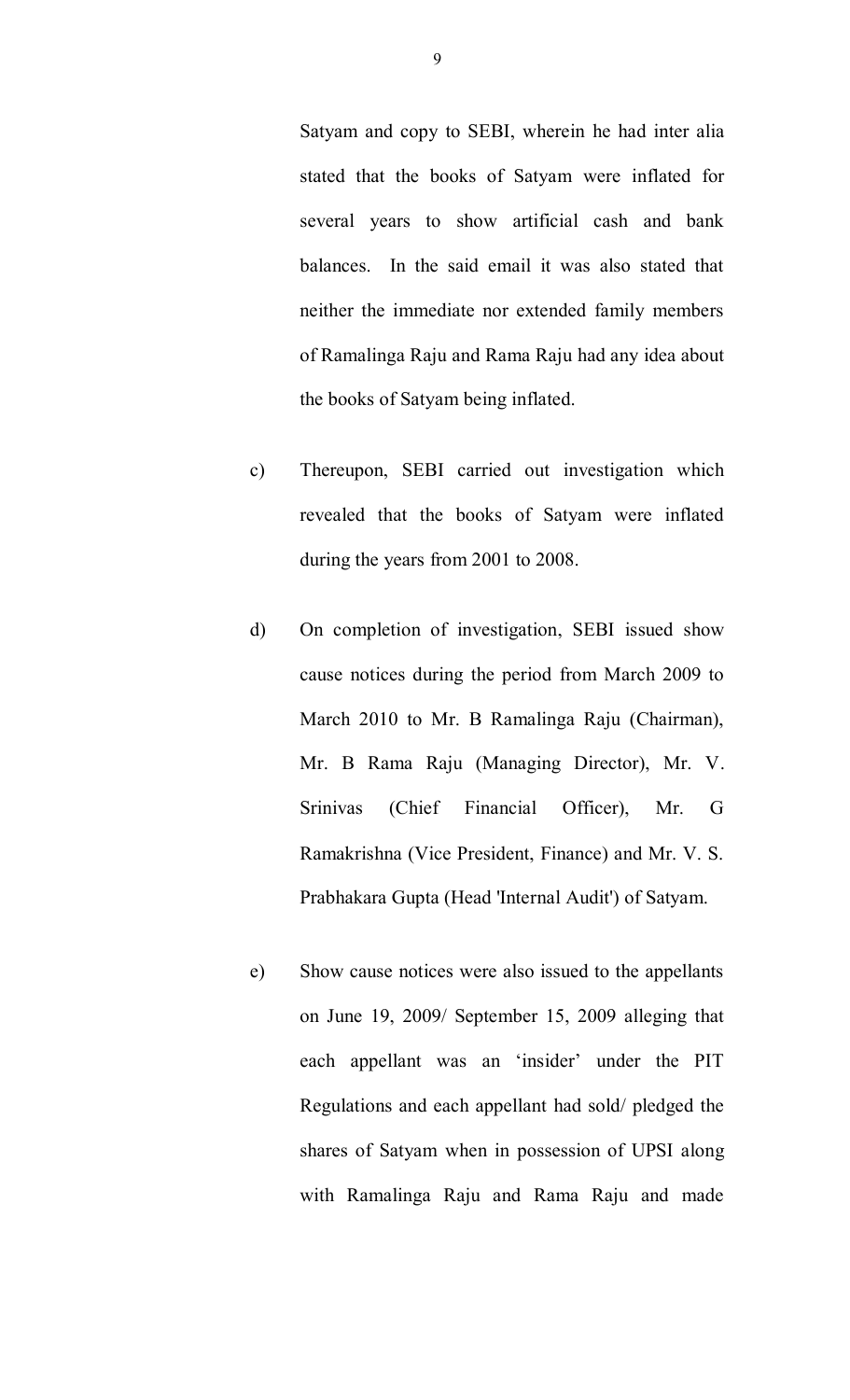unlawful gains in contravention of SEBI Act, PFUTP Regulations & PIT Regulations, 1992.

- f) By an order dated July 15, 2014 the WTM of SEBI disposed of the show cause notices issued to Mr. B. Ramalinga Raju, Mr. B. Rama Raju, Mr. V. Srinivas, Mr. G Ramakrishna and Mr. V. S. Prabhakara Gupta, by holding that they are guilty of violating SEBI Act, PFUTP Regulations & PIT Regulations, 1992. By the said order Mr. Ramalinga Raju & Mr. B. Rama Raju were, inter alia, directed to disgorge unlawful gain of  $\bar{\tau}$  543.93 crore made on sale of Satyam shares (which included the sale of Satyam shares by the appellants) and disgorge unlawful gain of  $\bar{\tau}$  1258.88 crore made by pledging the Satyam shares through SRSR Holdings Private Limited.
- g) Challenging the order passed by the WTM of SEBI dated July 15, 2014 Mr. B. Ramalinga Raju & Mr. B. Rama Raju filed appeals before this Tribunal. By order dated May 12, 2017, this Tribunal inter alia upheld the decision of SEBI that Mr. B. Ramalinga Raju & Mr. B. Rama Raju had violated the SEBI Act, PFUTP Regulations & PIT Regulations, 1992 and that they were instrumental in manipulating the books of Satyam during the period from 2001 to 2008.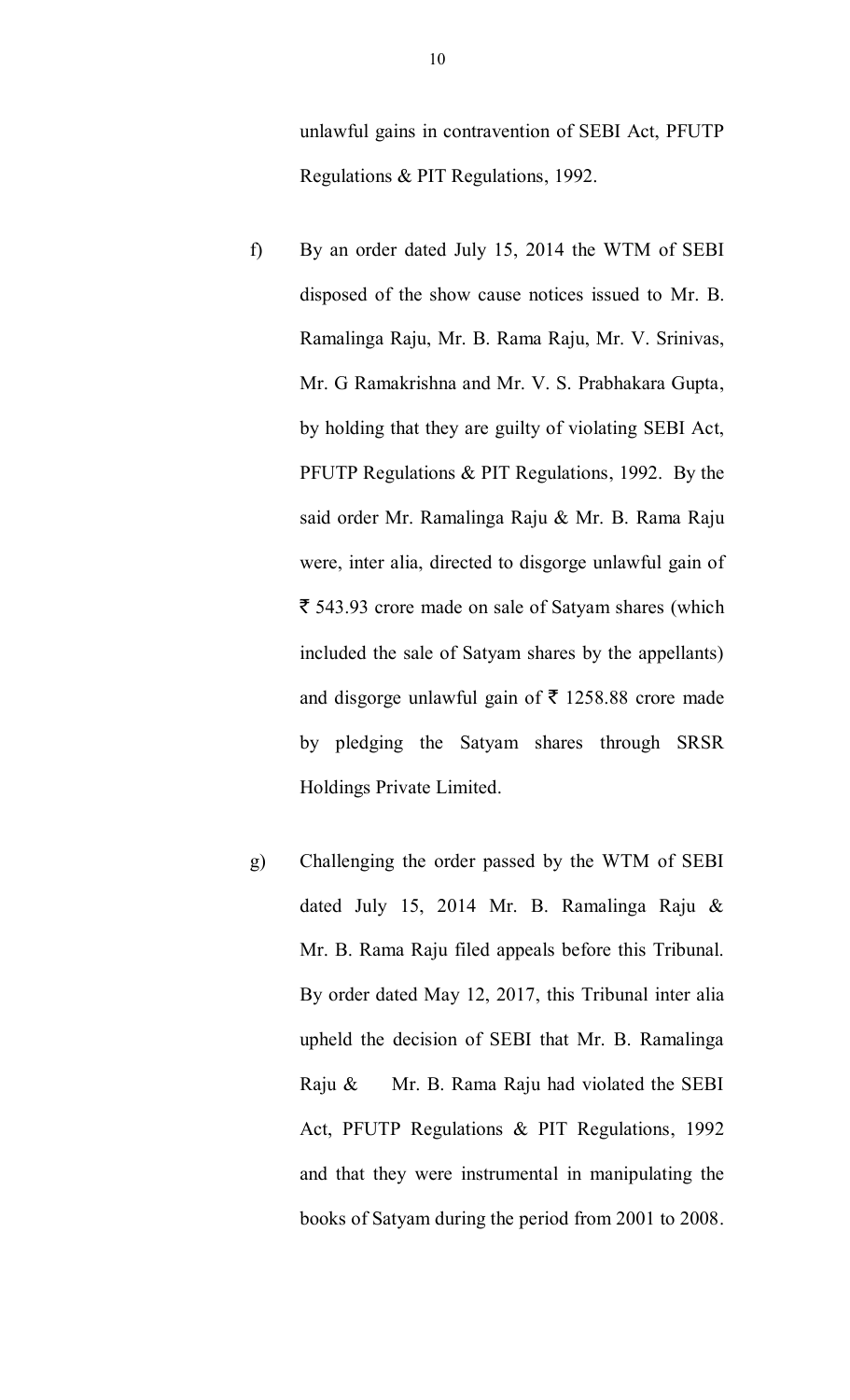However, the direction given by the WTM of SEBI to Mr. B. Ramalinga Raju & Mr. B. Rama Raju to disgorge the unlawful gain of  $\bar{\tau}$  543.93 crore on sale of Satyam shares and unlawful gain of  $\bar{\tau}$  1258.88 crore on pledge of Satyam shares have been set aside and restored to the file of WTM of SEBI for passing fresh order on merits and in accordance with law.

- h) By the impugned order dated September 10, 2015, very same WTM of SEBI disposed of the show cause notices issued against the appellants by holding that the appellants are guilty of violating SEBI Act and the PIT Regulations. Even though the very same WTM in his earlier order dated 15.07.2014 had held that  $\bar{\tau}$  1258.88 crore (being the amount sanctioned on pledge of Satyam shares by one of the appellant herein i.e. SRSR Holdings Private Limited) was the unlawful gain made by Ramalinga Raju and Rama Raju and directed them to disgorge  $\bar{\tau}$  1258.88 crore, by the impugned order dated 10.09.2015 the WTM has held that the said amount of  $\bar{\bar{\xi}}$  1258.88 crore was the unlawful gain made by SRSR Holdings Pvt. Ltd. and directed them to disgorge  $\bar{\tau}$  1258.88 crore jointly and severally with Ramalinga Raju and Rama Raju.
- i) Similarly, even though the very same WTM in his order dated 15.07.2014 had held that Ramalinga Raju

11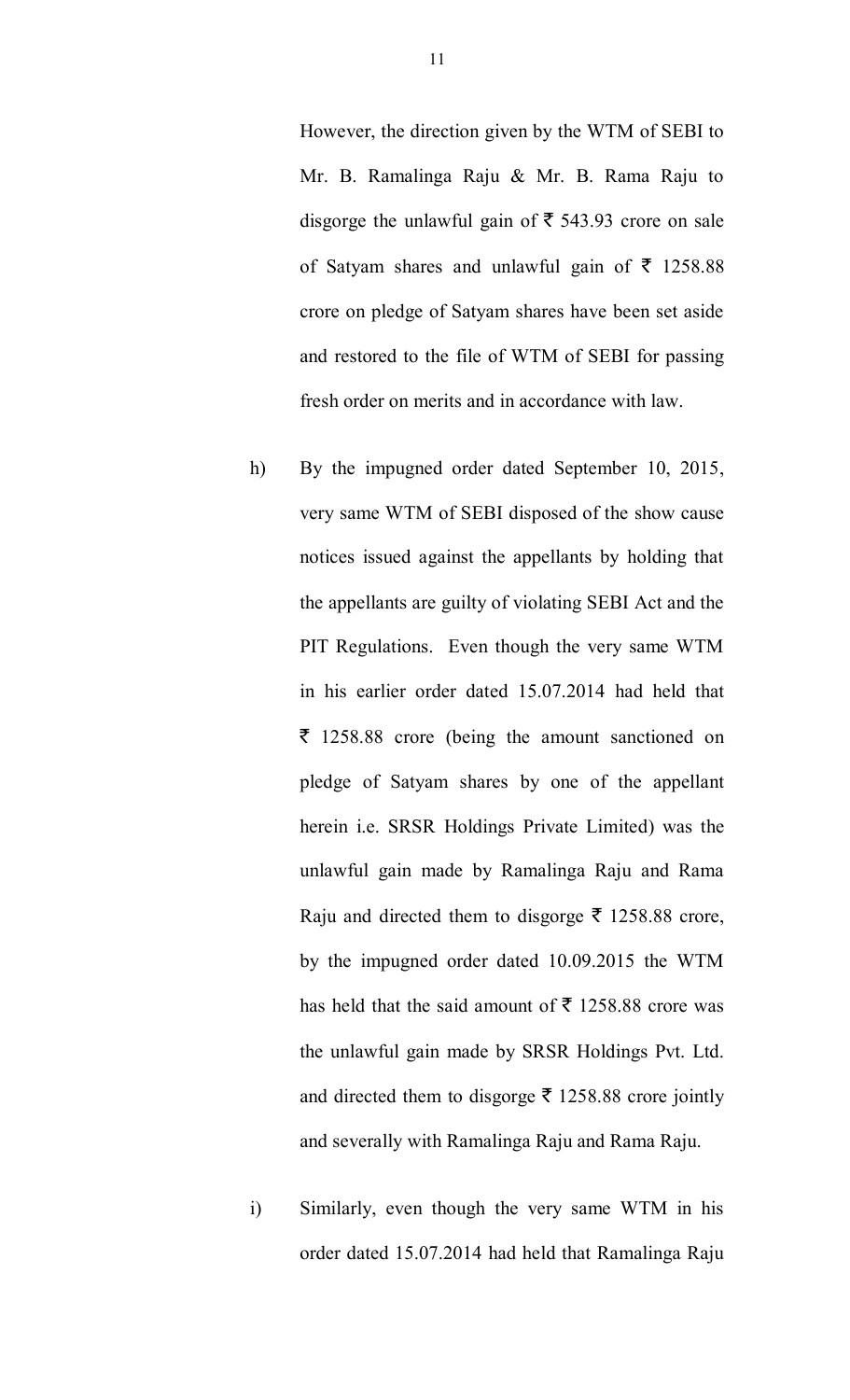& Rama Raju were liable to disgorge the unlawful gain of  $\bar{\tau}$  543.93 crore arising on sale of Satyam shares by various parties including the appellants herein, in para 65 of the impugned order the WTM has given break-up of the unlawful gain of  $\bar{\tau}$  543.93 crore made by various entities set out therein and directed that the unlawful gain made by each entity shall be disgorged by that entity, jointly and severally with Ramalinga Raju & Rama Raju. As per para 65 of the impugned order, unlawful gain of  $\bar{\tau}$  543.93 crore on sale of Satyam shares was made by the following entities:-

| Sr. No.        | Name of the Entity                            | <b>Unlawful Gain</b> |
|----------------|-----------------------------------------------|----------------------|
|                |                                               |                      |
| $\mathbf{1}$ . | Mr. B. Ramalinga Raju                         | ₹26,62,50,000        |
| 2.             | Mr. B. Rama Raju                              | ₹29,54,35,195        |
|                |                                               |                      |
| Sr. No.        | Names of the noticees in the present matter   | <b>Unlawful Gain</b> |
|                |                                               |                      |
| $\mathbf{1}$ . | Ms. B. Appalanarasamma                        | ₹8,00,43,125         |
| 2.             | Ms. B. Jhansi Rani                            | ₹8,50,63,350         |
| 3 <sub>1</sub> | Mr. B. Rama Raju Jr.                          | ₹46,00,17,218        |
| 4.             | Mr. B. Suryanarayana Raju                     | ₹89,71,70,765        |
| 5.             | Mr. B. Teja Raju                              | ₹49,31,43,762        |
| 6.             | Mr. Anjiraju Chintalapati (since deceased)    | ₹7,92,13,750         |
| 7.             | Mr. Chintalapati Srinivasa Raju               | ₹136,64,01,742       |
| 8.             | Chintalapati Holdings Pvt. Ltd                | ₹82,49,37,875        |
| 9.             | Maytas India Limited (now known as IL & FS    | ₹59,16,49,091        |
|                | Engineering and Construction Company Limited) |                      |
|                | ₹543,93,25,874                                |                      |

Thus, by order dated 15.07.2014 the WTM of SEBI has held that the aforesaid unlawful gain of  $\bar{\tau}$  543.93 crore arising on sale of Satyam shares by various entities set out above shall be disgorged by Ramalinga Raju and Rama Raju. However, by the impugned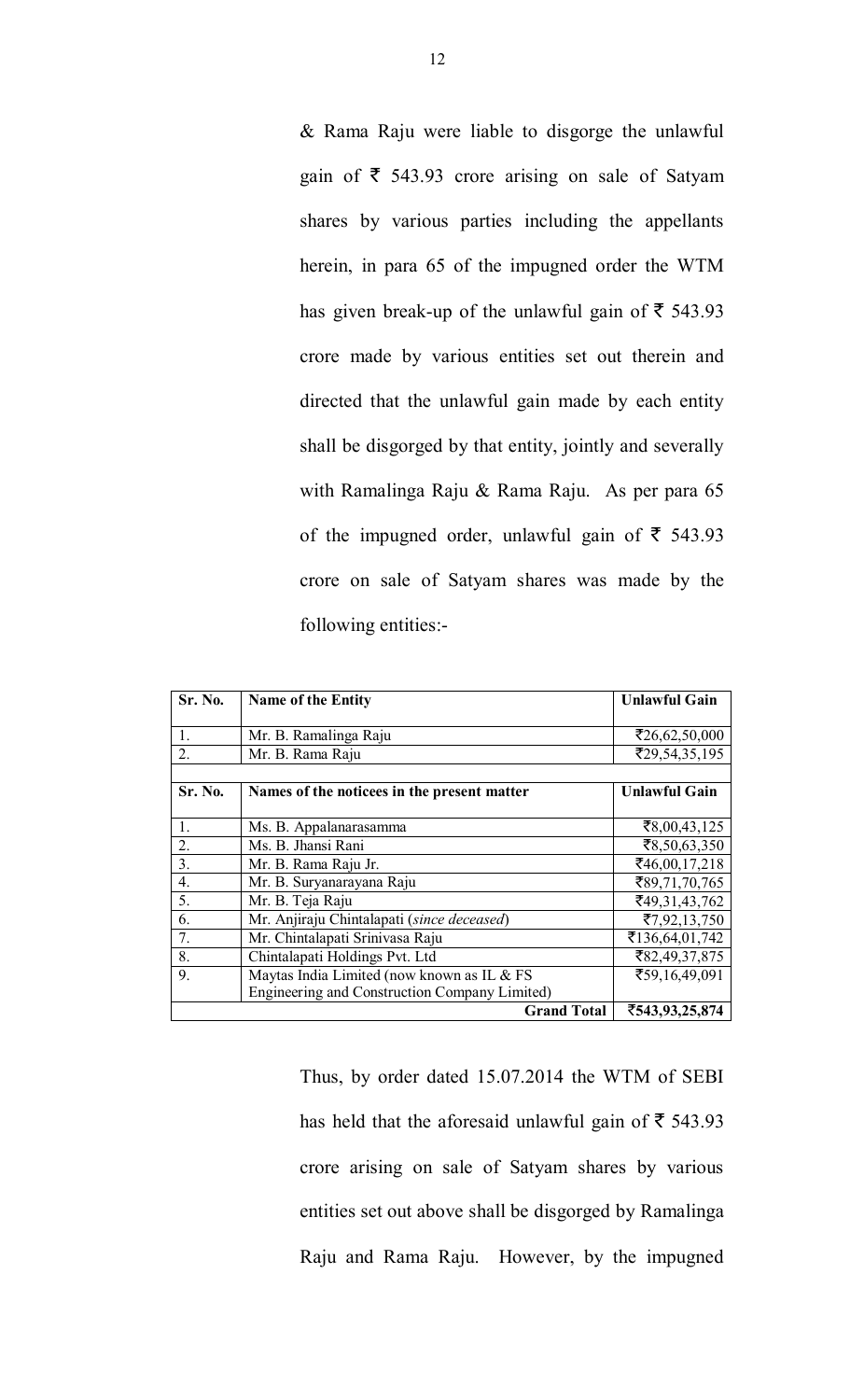order, very same WTM of SEBI has held that the unlawful gain of  $\bar{\tau}$  543.93 crore made by the entities set out therein shall be disgorged by the respective entity jointly and severely with B. Ramalinga Raju & B. Rama Raju.

j) Challenging the order passed by the WTM of SEBI on 10.09.2015 appellants have filed above appeals before this Tribunal.

6. Before dealing with the rival contentions, we deem it proper to quote relevant provisions (as they stood at the material time) contained in the PIT Regulations, 1992 and the Companies Act, 1956 which read thus:-

## *"Definitions.*

*2. In these regulations, unless the context otherwise requires :—*

- *(a) … (b) … (c) "connected person" means any person who—*
	- *(i) is a director, as defined in clause (13) of section 2 of the Companies Act, 1956 (1 of 1956), of a company, or is deemed to be a director of that company by virtue of sub-clause (10) of section 307 of that Act or*
	- *(ii) occupies the position as an officer or an employee of the company or holds a position involving a professional or business relationship between himself and the company [whether temporary or permanent] and who may reasonably be expected to have an access to unpublished price sensitive*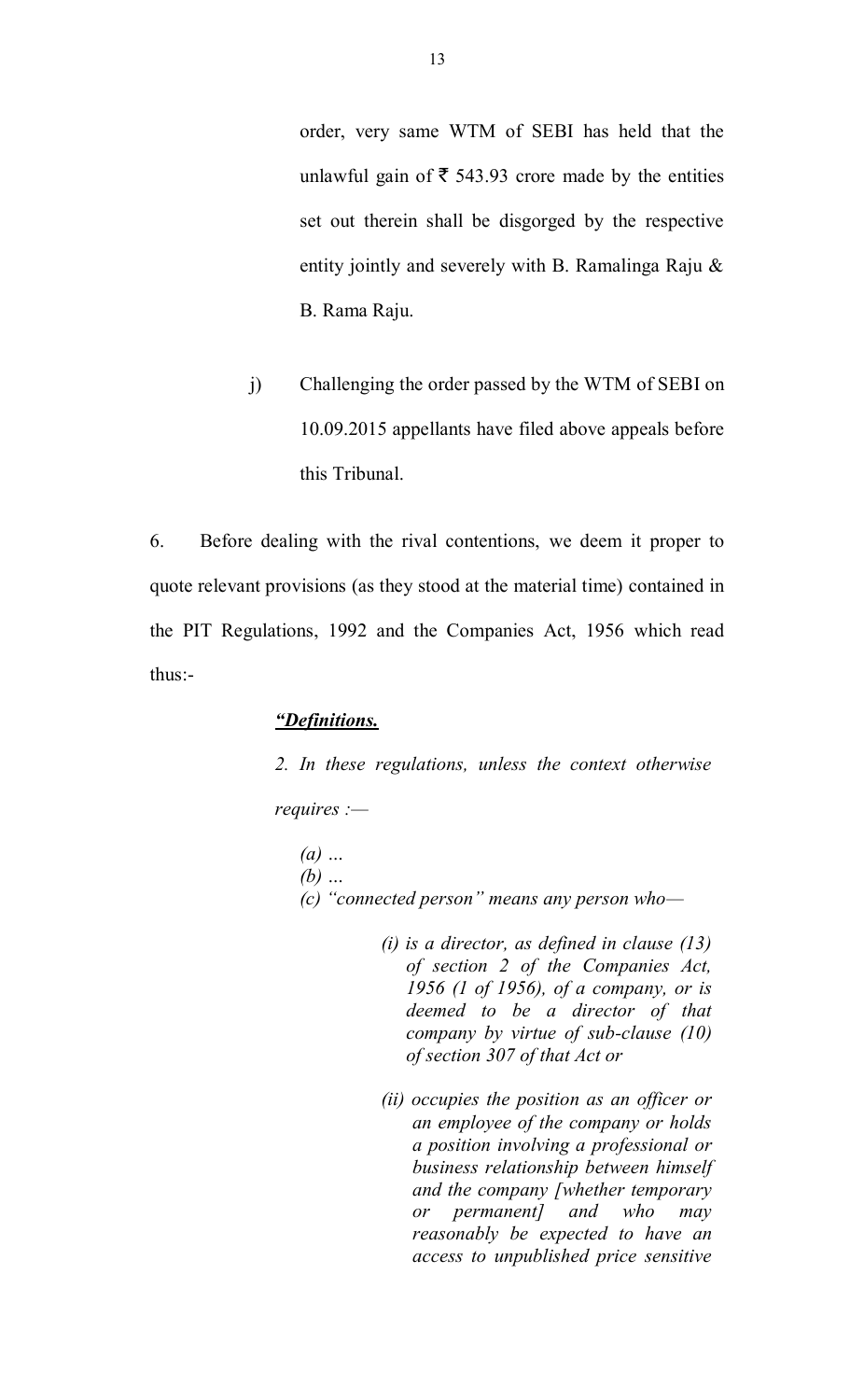*information in relation to that company:* 

*[Explanation:- For the purpose of clause (c), the words "connected person" shall mean any person who is a connected person six months prior to an act of insider trading;* 

- *(d) "dealing in securities" means an act of subscribing, buying, selling or agreeing to subscribe, buy, sell or deal in any securities by any person either as principal or agent;*
- *(e) "insider" means any person who,* 
	- *(i) is or was connected with the company or is deemed to have been connected with the company and is reasonably expected to have access to unpublished price sensitive information in respect of securities of a company, or*
	- *(ii) has received or has had access to such unpublished price sensitive information;*
- *(f) …*
- *(g) …*
- *(h) "person is deemed to be a connected person", if such person— (i) to (vii)…*
	- *(viii) relatives of the connected person; or (ix) is a concern, firm, trust, Hindu undivided family, company or association of persons wherein any of the connected persons mentioned in sub-clause (i) of clause (c), of this regulation or any of the persons mentioned in sub-clause (vi), (vii) or (viii) of this clause have more than 10 per cent of the holding or interest;*

*(ha)…*

*(i) 'relative' means a person, as defined in Section 6 of the Companies Act, 1956 (1 of 1956)*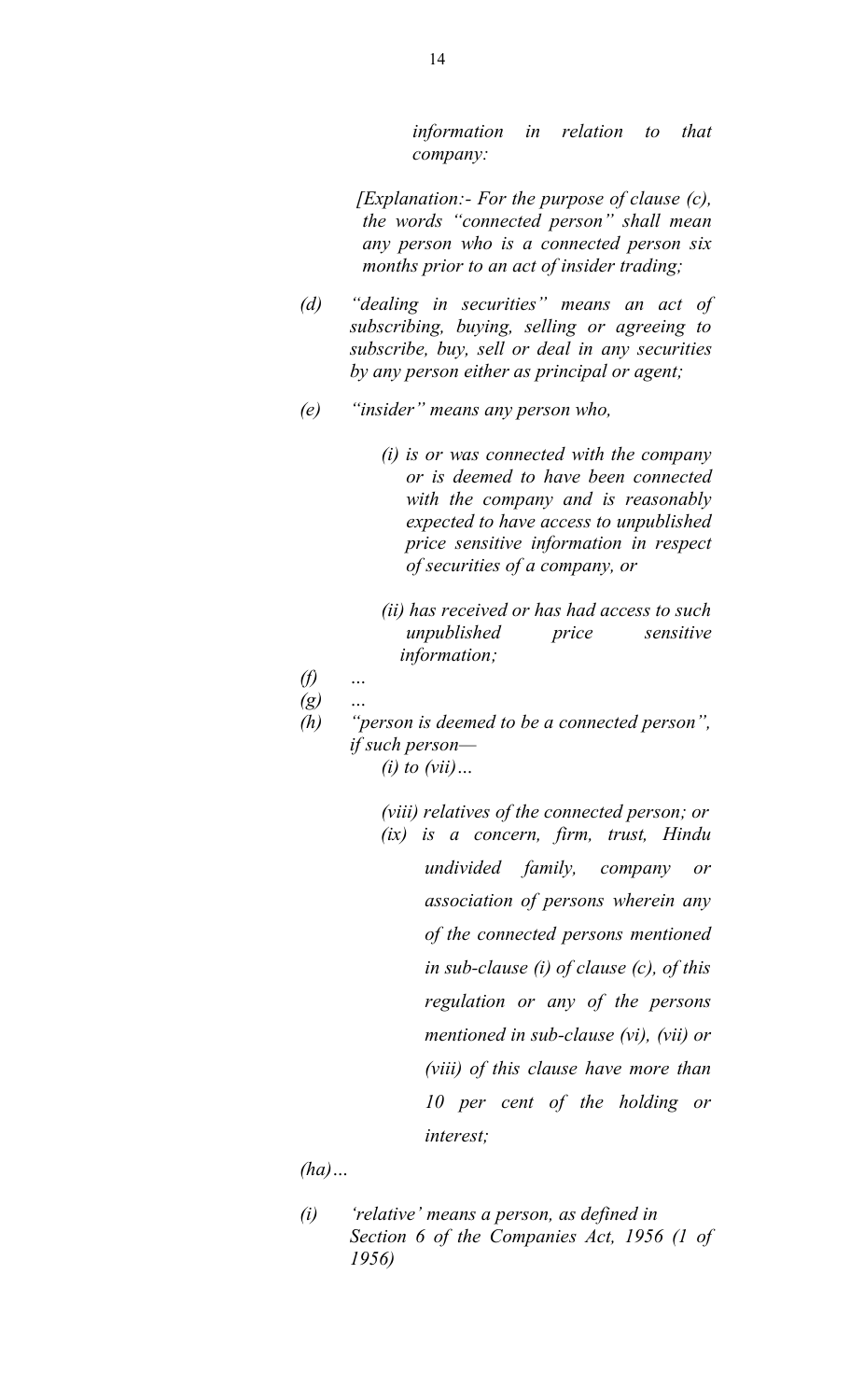*Prohibition on dealing, communicating or counselling on matters relating to insider trading."*

- *"3. No insider shall—*
- *(i) either on his own behalf or on behalf of any other person, deal in securities of a company listed on any stock exchange when in possession of any unpublished price sensitive information; or*
- *(ii) communicate or counsel or procure directly or indirectly any unpublished price sensitive information to any person who while in possession of such unpublished price sensitive information shall not deal in securities:*

*Provided that nothing contained above shall be applicable to any communication required in the ordinary course of business or profession or employment or under any law."*

#### *Companies Act, 1956*

*"Section 6. A person shall be deemed to be a relative of another if, and only if,-*

- *(a) they are member of a Hindu undivided family; or*
- *(b) they are husband or wife; or*
- *(c) the one is related to the other in the manner indicated in Schedule IA."*

#### *"Section 307 (10)*

*For the purposes of this section-*

- *(a) any person in accordance with whose directions or instructions the Board of directors of a company is accustomed to act, shall be deemed to be a director of the company; and*
- *(b) a director of a company shall be deemed to hold, or to have an interest or a right in or over, any shares or debentures, if a body corporate other*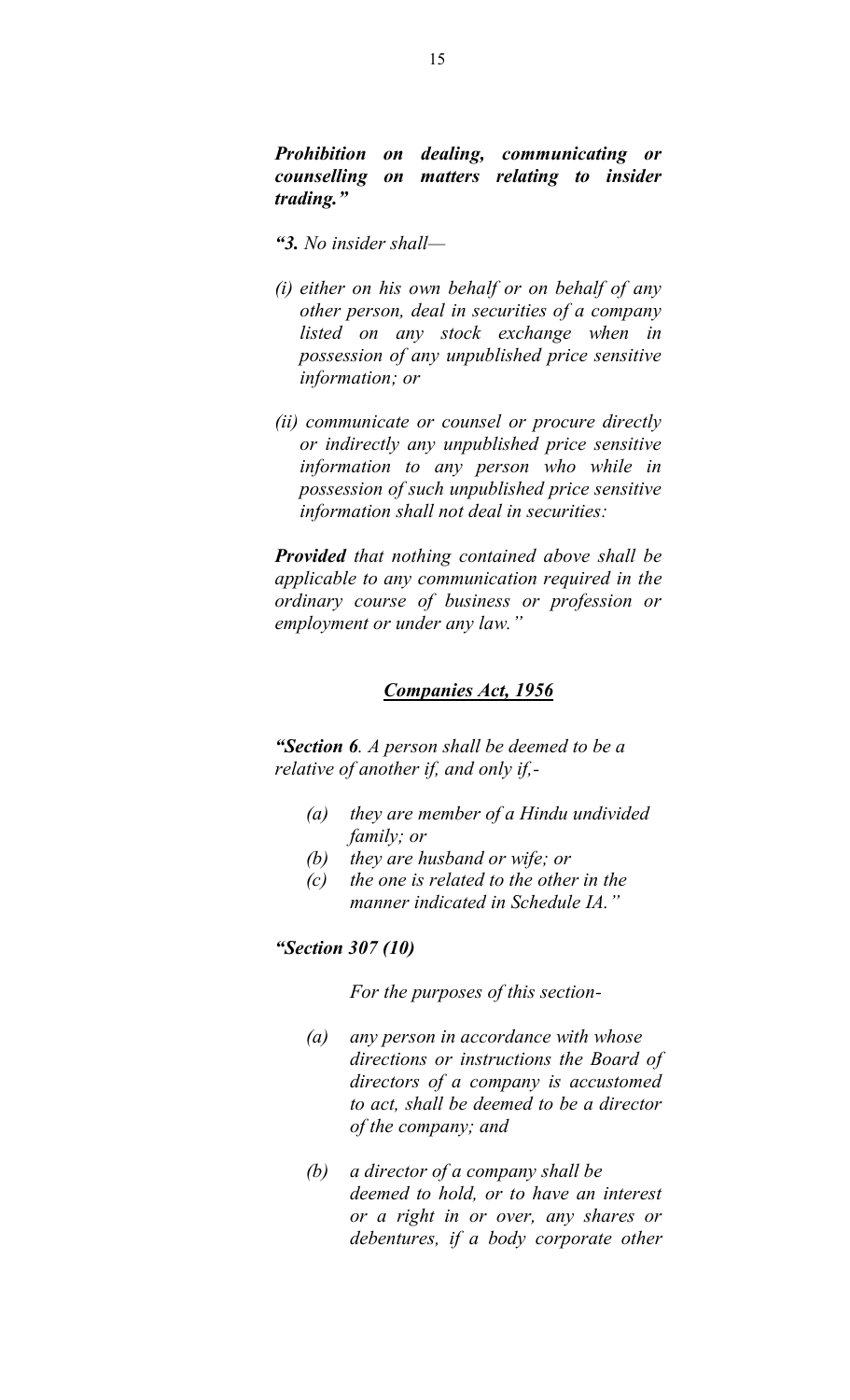*than the company holds them or has that interest or right in or over them, and either-*

- *(i) that body corporate or its Board of directors is accustomed to act in accordance with his directions or instructions; or*
- *(ii) he is entitled to exercise or control the exercise of one-third or more of the total voting power exercisable at any general meeting of that body corporate."*

7. In the light of aforesaid provisions contained in the PIT Regulations and the Companies Act, 1956, we may now consider the first question, namely, whether the WTM of SEBI is justified in holding that each appellant was an 'insider' under the PIT Regulations and that the appellants sold/ pledged the shares of Satyam when in possession of UPSI and thus violated SEBI Act and the PIT Regulations.

# **Whether each appellant was an insider and sold/ pledged shares of Satyam when in possession of UPSI.**

8. Since the appellants contend that they were not 'insider' under the PIT Regulations, and were not in possession of UPSI while selling/ pledging the shares of Satyam, it would be appropriate to deal with the arguments of each appellant independently.

## **SRSR Holdings Pvt. Ltd. (Appeal No. 463 of 2015)**

9. Facts relating to SRSR Holdings Pvt. Ltd. ("SRSR" for convenience) as well as their arguments and consideration thereof may be summarized as follows:-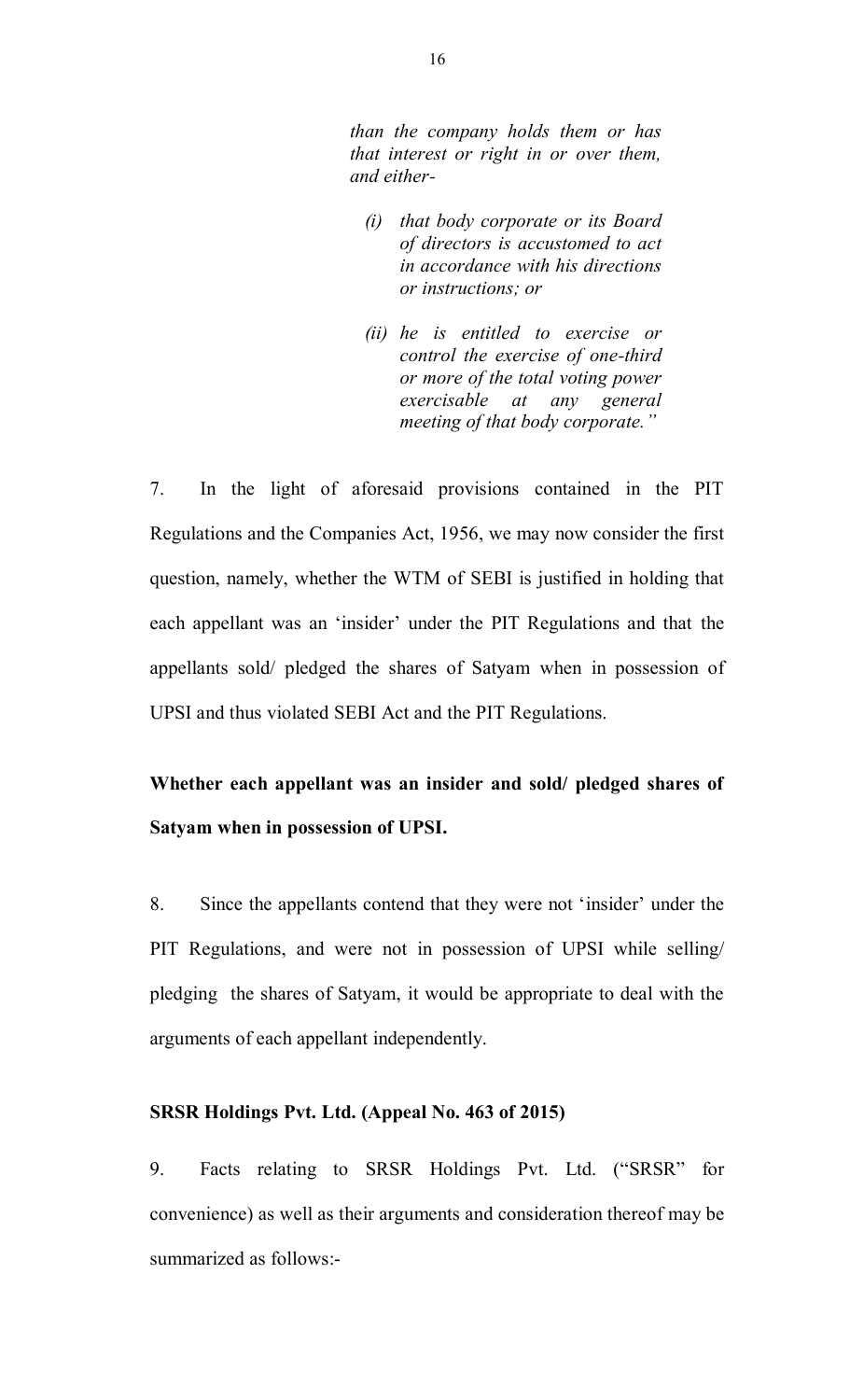a) SRSR was incorporated on 22.06.2006 as a private limited company in which the initial shareholders were

| 1)                      | B. Suryanarayan Raju | 34% | Brother of Ramalinga<br>Raju |
|-------------------------|----------------------|-----|------------------------------|
| $\overline{ii}$         | B. Teja Raju         | 33% | Son of Ramalinga Raju        |
| $\overline{\text{iii}}$ | B. Rama Raju (Jr.)   | 33% | Son of Ramalinga Raju        |

- b) On incorporation of SRSR all the above three shareholders became the directors of SRSR. On 14.09.2006, B. Ramalinga Raju and B. Rama Raju were inducted as directors of SRSR.
- c) On 18.09.2006, the shareholding pattern of SRSR was changed as follows:-

|                  | R. Ramalinga Raju | 33.11% |                          |
|------------------|-------------------|--------|--------------------------|
| $\overline{ii}$  | B. Rama Raju      | 38.47% |                          |
| $\overline{iii}$ | Nandini Raju      | 40.52% | (Wife of Ramalinga Raju) |
| iv               | B. Radha          | 13.90% | (Wife of B. Rama Raju)   |

- d) On 18.09.2006 B. Ramalinga Raju, B. Rama Raju and their respective spouses who were the promoters of Satyam, transferred their shareholding in Satyam to SRSR. On the very same day, B. Teja Raju & B. Rama Raju (Jr) demitted their office as directors of SRSR.
- e) Investigation carried out by SEBI revealed that between October 11, 2007 and September 26, 2008, SRSR pledged 6,28,83,317 shares of Satyam as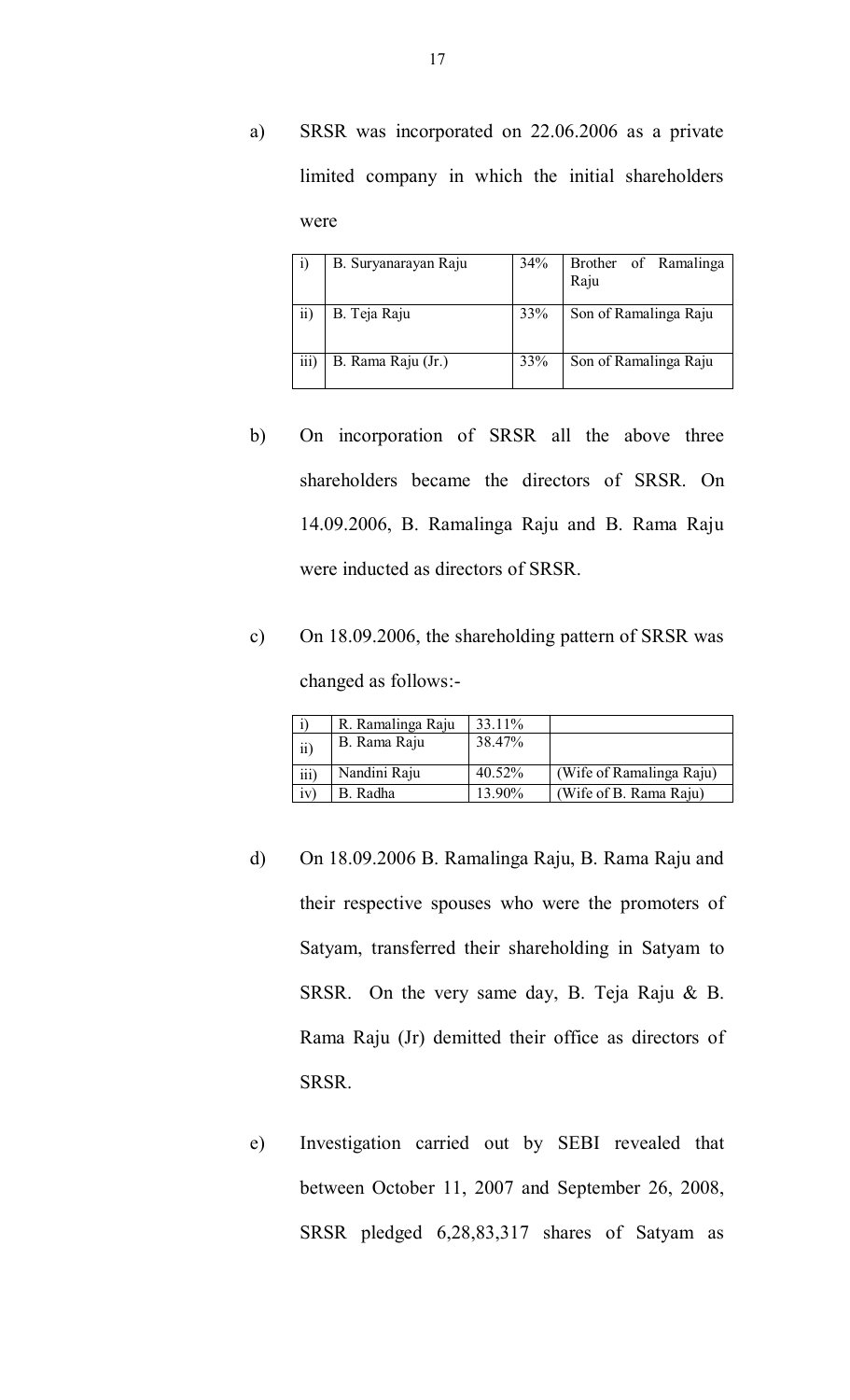security for obtaining loan amounting to  $\bar{\tau}$  1258.88 crore. The said amount was borrowed to provide funds to 10 private limited companies which were owned by Raju family.

- f) In the impugned order (para 33) the WTM of SEBI has recorded a finding that SRSR was under the same management or group and therefore SRSR was a 'deemed to be a connected person' defined under regulation  $2(h)(i)$  of the PIT Regulations. It is not in dispute that Ramalinga Raju and Rama Raju (Chairman & Managing Director respectively of Satyam) were also the directors of SRSR and in fact entire shareholding in SRSR were held by Ramalinga Raju, Rama Raju and his family members. In these circumstances, decision of the WTM that SRSR was a company under the same management or group covered under the expression 'deemed to be connected person' defined under regulation 2(h)(i) of the PIT Regulations cannot be faulted.
- g) It is not in dispute that Ramalinga Raju and Rama Raju as Chairman and Managing Director of Satyam were 'connected person' under regulation 2(c) (i) of the PIT Regulations. Admittedly, Ramalinga Raju and Rama Raju individually held more than 10% interest in SRSR and therefore, as per regulation

18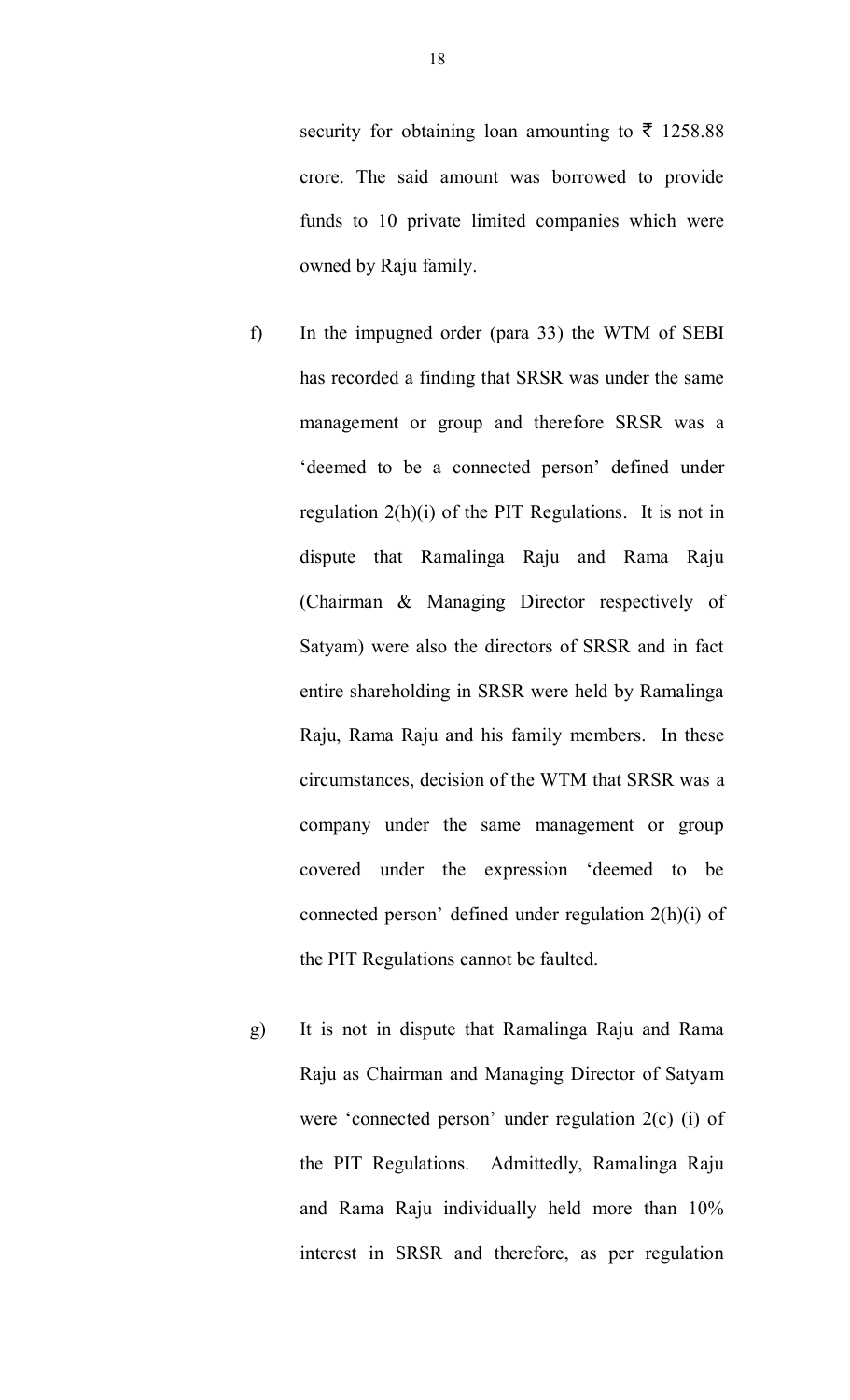$2(h)(ix)$  of the PIT Regulations, SRSR was a deemed connected person. Although, the impugned order does not consider SRSR as a 'deemed to be connected person under regulation 2(h)(ix) of the PIT Regulations, aforesaid uncontroverted facts on record clearly reveal that SRSR was a 'deemed to be connected person' under regulation  $2(h)(ix)$  of the PIT Regulations.

h) It is now established that Ramalinga Raju and Rama Raju manipulated the books of Satyam during the period from 2001 to 2008. During that period Ramalinga Raju, Rama Raju and their wives transferred their shareholding in Satyam to SRSR and SRSR in turn pledged those shares for obtaining loan of  $\bar{\tau}$  1258.88 crore to the group concerns and as the loan was not repaid the pledged shares have been sold by invoking the pledge. Thus, on one hand Ramalinaga Raju and Rama Raju manipulated the books of Satyam and ensured that the market price of Satyam were higher and on the other hand through SRSR got the Satyam shares pledged and obtained higher loan on the basis of higher market price of Satyam shares. In these circumstances, inference drawn by the WTM of SEBI that SRSR was reasonably expected to have access to the UPSI and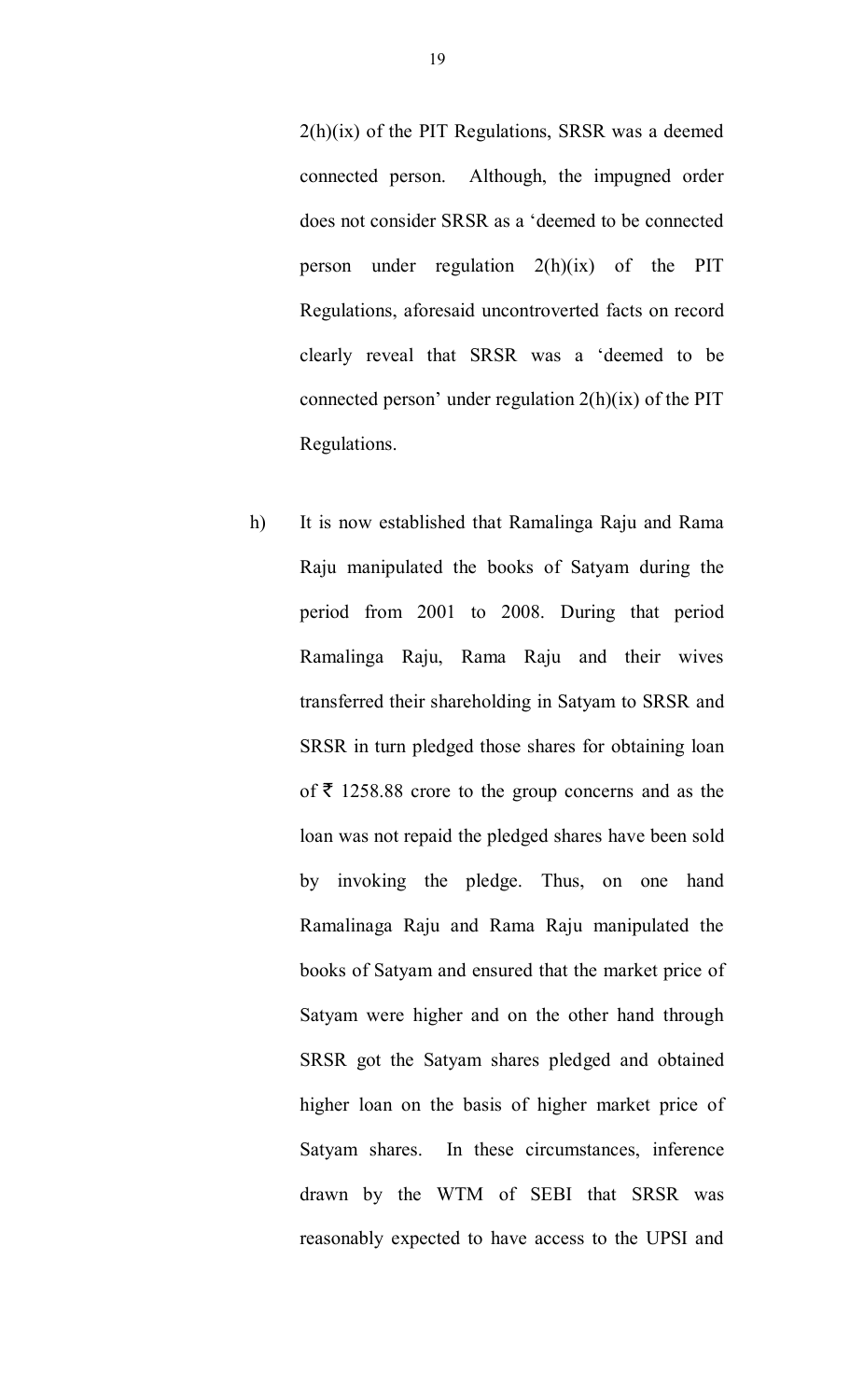hence an 'insider' under regulation 2(e) of the PIT Regulations cannot be faulted. Consequently, the decision of the WTM of SEBI that SRSR indulged in pledging the shares of Satyam belonging to Ramalinga Raju Rama Raju and their spouses in contravention of regulation 3 of the PIT Regulations cannot be faulted.

- i) Apart from the above, mode and the manner in which SRSR was incorporated, mode and the manner in which shares of Satyam were transferred by Ramalinga Raju, Rama Raju and their wives to SRSR and the mode and the manner in which the shares of Satyam were pledged and the pledged amounts were utilized, leave no manner of doubt that SRSR was a front entity established by Ramalinga Raju and Rama Raju for off loading their shareholding in Satyam when the market value of Satyam shares were higher on account of fictitious bank balances shown in the books of Satyam. Therefore, argument that SRSR was not an 'insider' and had not pledged the shares of Satyam when in possession of UPSI cannot be accepted.
- j) Argument advanced by Mr. Kadam, learned Senior Advocate appearing on behalf of SRSR that pledging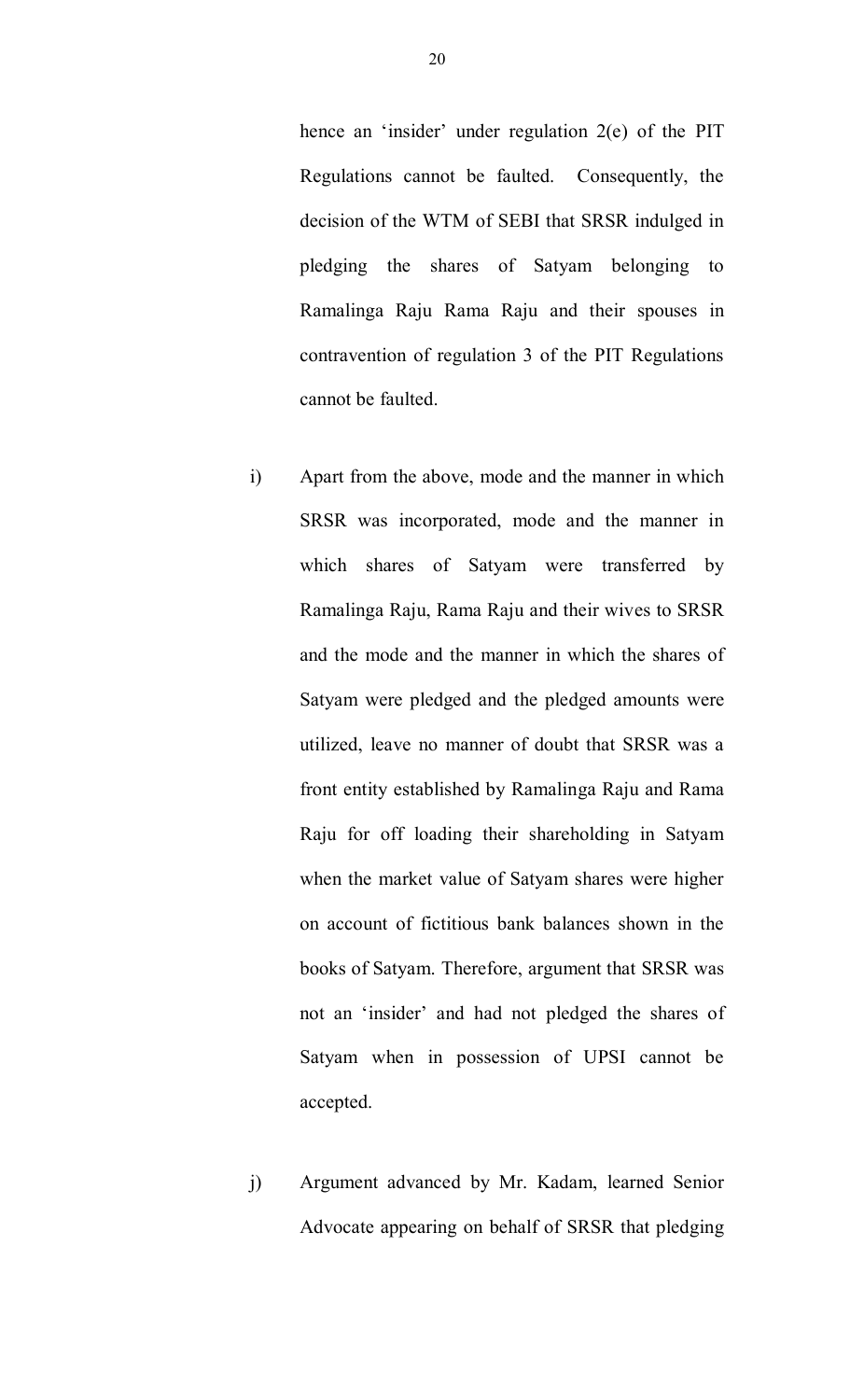shares of Satyam by SRSR would not amount to dealing in securities is without any merit. Expression 'dealing in securities' as defined under regulation 2(d) of the PIT Regulations is not restricted to any particular type of dealing but is wide enough to cover all types of dealing in securities including the activity of pledging the securities. Although pledging of securities is not per se illegal under the PIT Regulations, regulation 3 of the PIT Regulations prohibits an 'insider' from pledging the securities when in possession of UPSI. Thus, the prohibition contained in the PIT Regulations do not apply to bonafide pledge of securities, but apply only to pledge of securities by an insider when in possession of UPSI. In the present case, shares of Satyam were transferred by Ramalinga Raju, Rama Raju and their wives to SRSR a company owned by Ramalinga Raju, Rama Raju and their family members while in possession of UPSI. Moreover, before transferring the shares of Satyam, Ramalinga Raju and Rama Raju became Directors of SRSR and thereafter on transfer of shares, SRSR pledged those shares for obtaining loan to the entities owned by Ramalinga Raju and his family members. In these circumstances, decision of the WTM of SEBI that acquisition and pledge of Satyam shares by SRSR was a device adopted for off-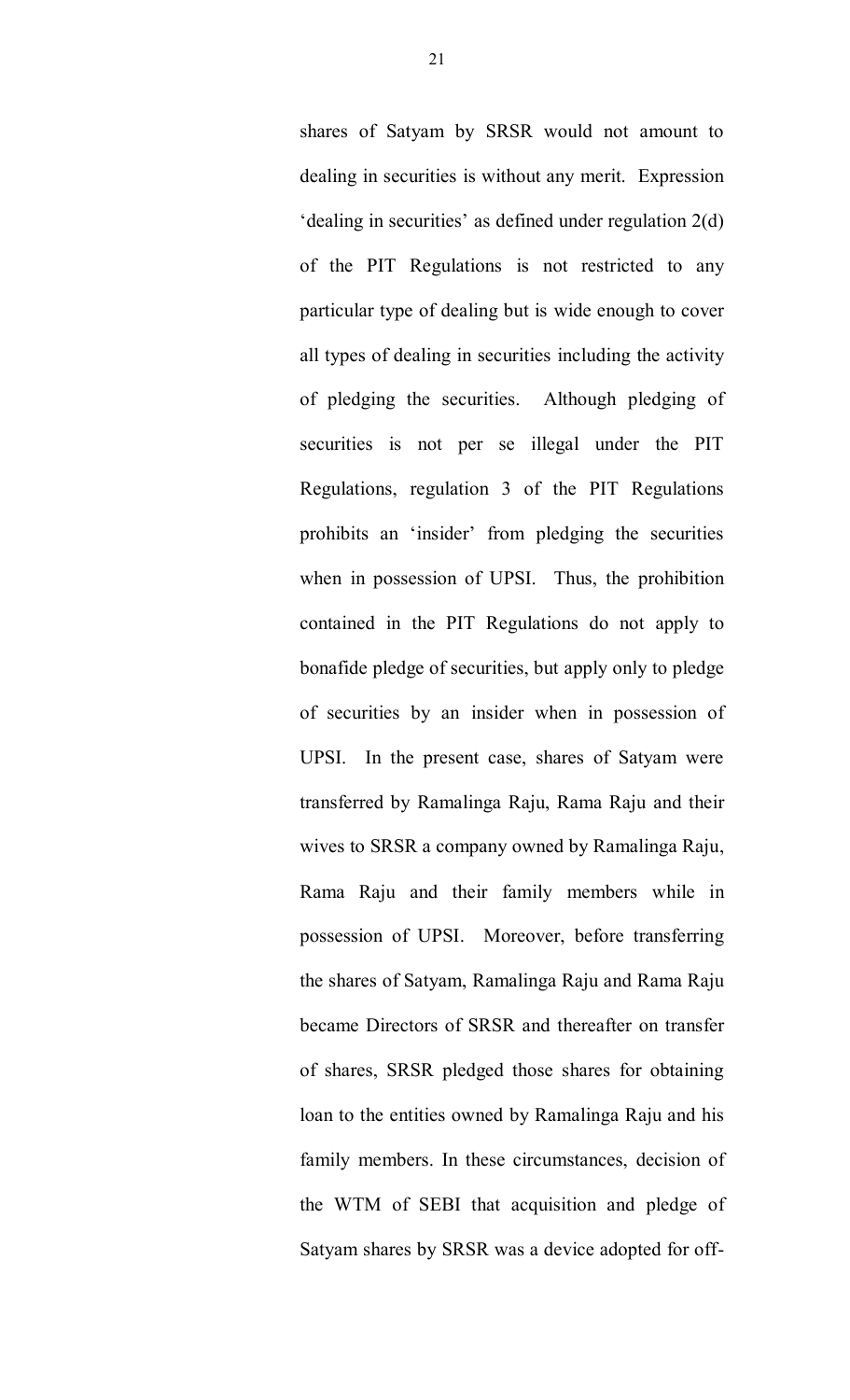loading the shares of Satyam when in possession of UPSI and hence violative of regulation 3 of the PIT Regulations cannot be faulted.

- k) Argument advanced on behalf of SRSR that the 'Model Code of Conduct for Prevention of Insider Trading for listed Companies' does not refer to 'pledge' and therefore pledging the shares does not amount to dealing in securities is without any merit. Model Code is only a Model and is not illustrative of all the dealings covered under the expression 'dealing in securities'. Therefore, fact that the Model Code of Conduct does not specifically refer to 'pledge', cannot be a ground to hold that the expression 'dealing in securities' defined under regulation 2(d) of the PIT Regulations would not include pledge of shares.
- l) In the result, decision of the WTM of SEBI that SRSR was an 'insider' under the PIT Regulations and that SRSR pledged and got the shares of Satyam belonging to Ramalinga Raju, Rama Raju and their spouses sold when in possession of UPSI and thus SRSR violated SEBI Act and the PIT Regulations cannot be faulted.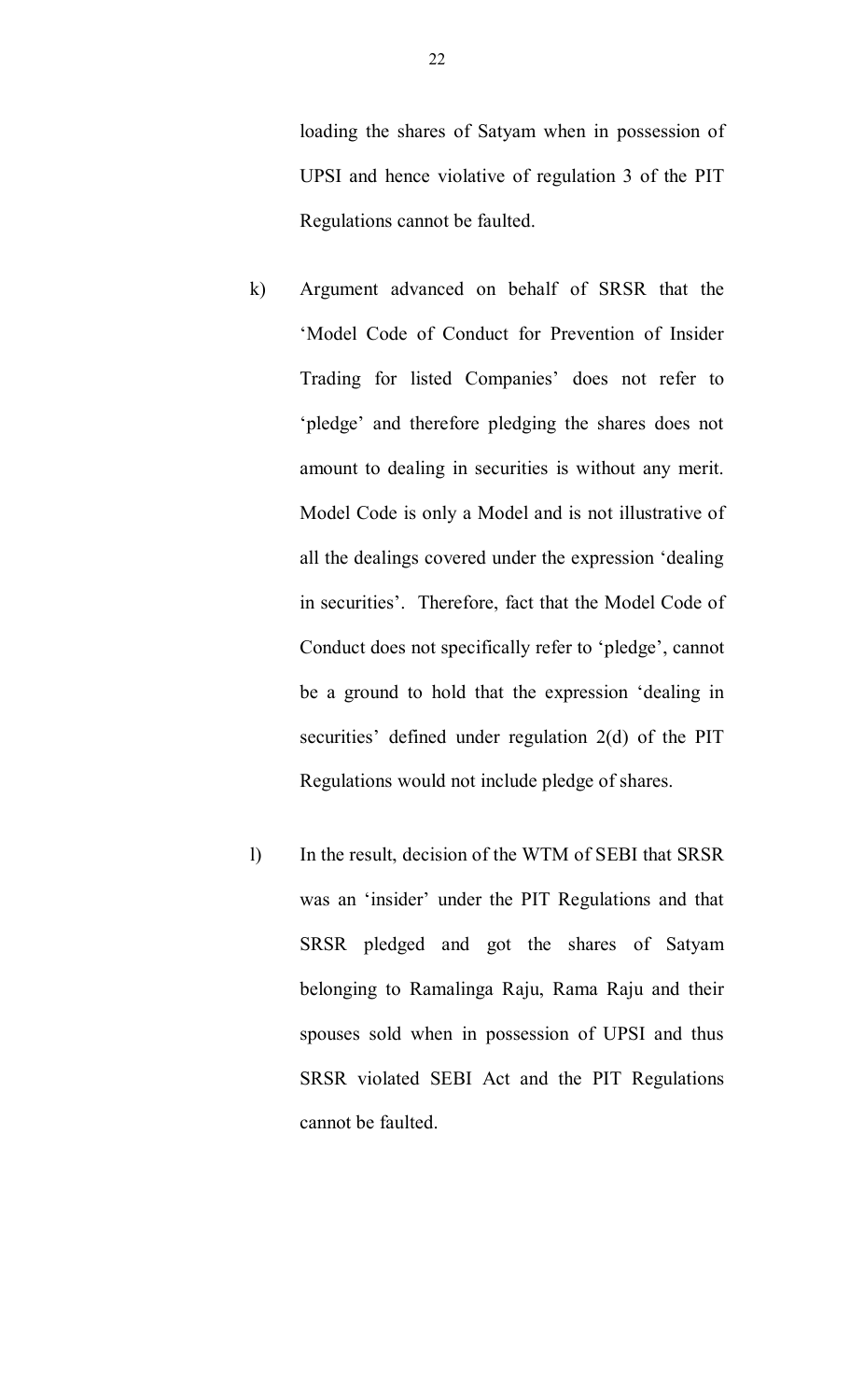**Chitalapati S. Raju (Appeal No. 451 of 2015) Chintalapati Holdings Pvt. Ltd. (Appeal No. 452 of 2015) Late Shri Anjiraju Chintalapati represented by Mr. Chintalapati Srinivasa Raju** (**Appeal No. 453 of 2015)** 

10. Facts relating to Chintalapati S. Raju ('CSR' for convenience) Chintalapati Holdings Pvt. Ltd. ("CHPL" for convenience) and Late Shri Anjiraju Chintalapati ("Anjiraju" for convenience) may be summarized as follows:-

- a) CSR is the son of Anjiraju. CHPL is a company floated by CSR in which CSR and his wife were the only directors. CSR, CHPL and Anjiraju are hereinafter referred to as "the Chintalapati group" for convenience.
- b) In the year 1993 CSR became executive director of Satyam. In the year 1996, Satyam Enterprise Solutions Pvt. Ltd. ("SESPL" for short) was formed as a joint venture between Satyam and CSR in which Satyam held 80% shares and CSR held 20% shares. Pursuant to a scheme of arrangement approved by Andhra Pradesh High Court, SESPL merged with Satyam with effect from 01.04.1999 and in lieu of holding 20% shares of SESPL, CSR was issued 8,00,000 shares of Satyam. Due to bonus and stock split (reducing face value of shares from  $\bar{\tau}$  10 to  $\bar{\tau}$  2) announced by Satyam, the shareholding of CSR in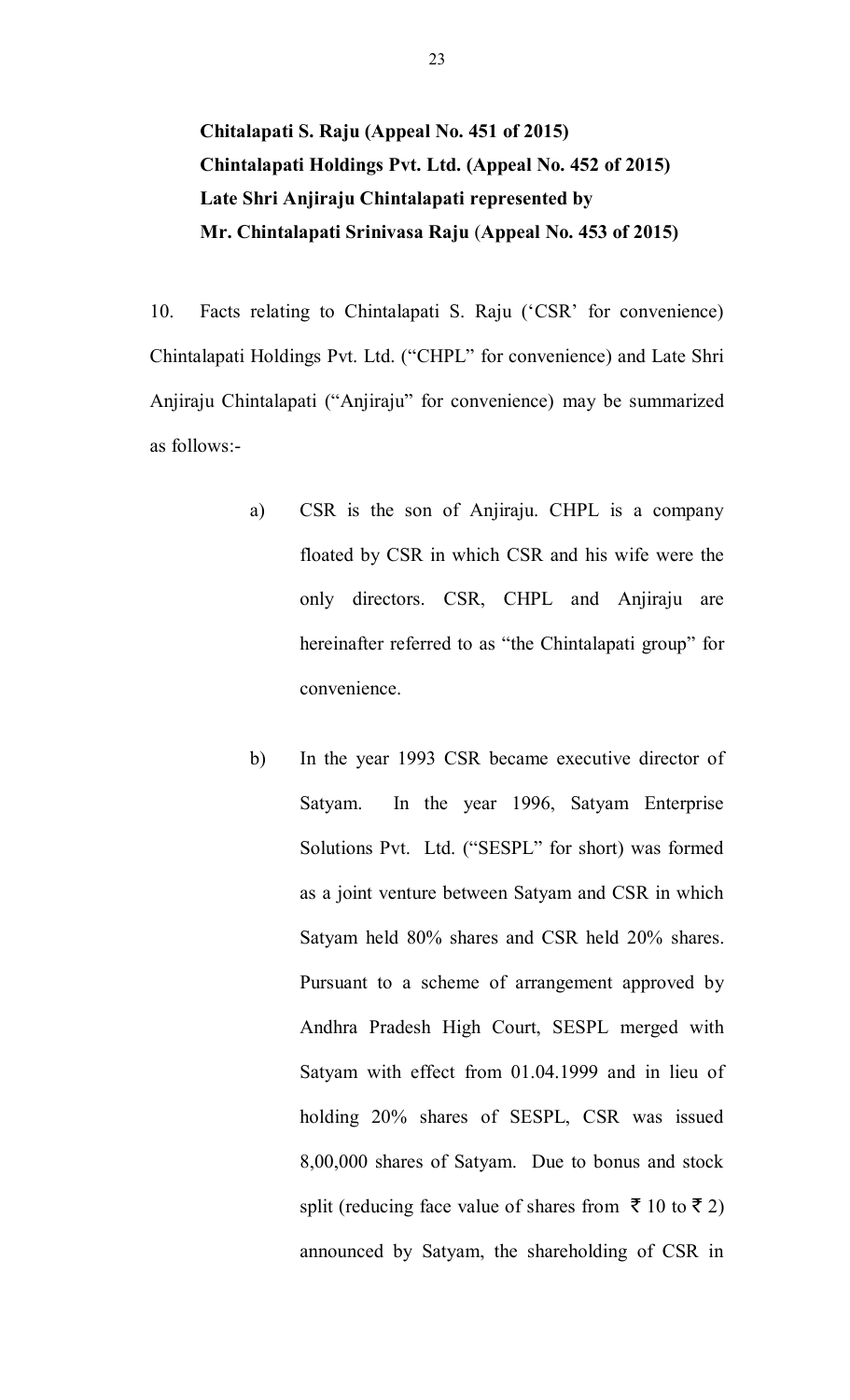Satyam rose within a period of one year from 8,00,000 shares to 76,50,000 shares.

- c) On 20.01.2000 CHPL was incorporated by CSR and during the course of arguments counsel for CSR fairly stated that CSR and his wife held 50% shares each in CHPL and that they were the only two Directors of CHPL. CSR transferred some shares of Satyam to CHPL and some shares of Satyam to Anjiraju. Thereafter, CHPL retained some shares of Satyam and returned balance shares of Satyam to CSR.
- d) From 1993 till August 2000, CSR continued as Executive Director of Satyam. In August 2000 CSR disclosed to the public that he was relinquishing his position as Executive Director of Satyam in order to focus on his independent venture capital business. However, the Board of Satyam requested CSR to continue as a non-executive director until a suitable replacement was found. Accordingly, from August 2000, CSR continued as the non-executive director till 23.01.2003 when the Board of Satyam accepted his resignation.
- e) It is not in dispute that CSR sold 65,55,152 shares of Satyam between 22.02.2001 to 15.12.2008, CHPL sold 8,00,000 shares of Satyam between 04.01.2001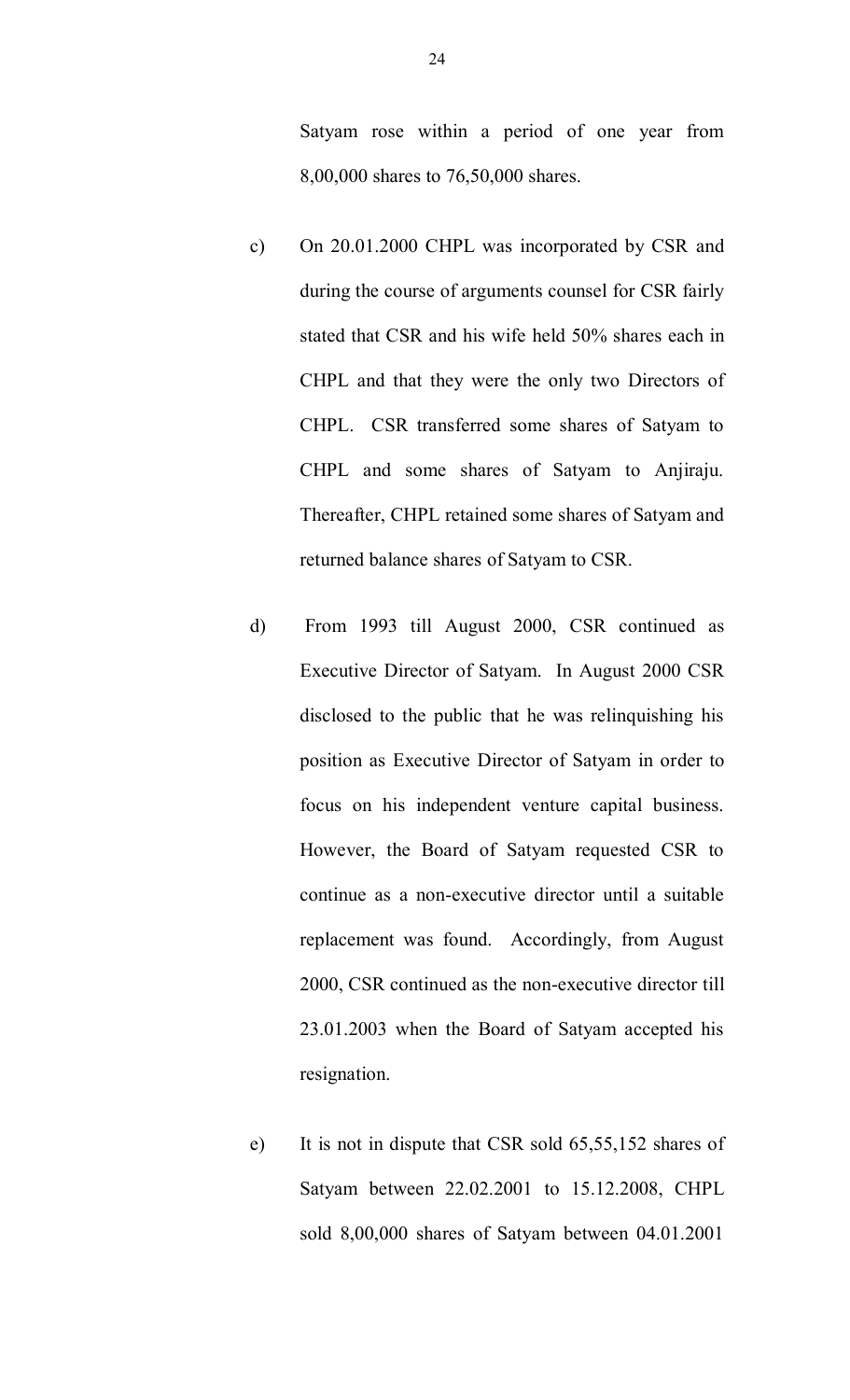to 12.04.2001 and Anjiraju sold 2,50,000 shares of Satyam between 18.12.2002 to 15.12.2008 (after the death of Anjiraju on 03.12.2007 shares of Satyam held by Anjiraju were sold by CSR).

f) In the impugned order it is held that as a Promoter and Director of Satyam CSR was reasonably expected to have access to the UPSI and therefore CSR was an 'insider' under the PIT Regulations. Apart from the above, CSR being a Co-brother of Ramalinga Raju, it is observed that CSR was reasonably expected to have access to the UPSI. Similarly, it is held that CHPL and Anjiraju being 'deemed to be connected person' with CSR, they were reasonably expected to have access to the UPSI. Since CSR and his related entities viz; CHPL and Anjiraju had sold shares of Satyam while in possession of UPSI, it is held that they made unlawful gains in violation of the PIT Regulations. Accordingly, for violating PIT Regulations the Chintalapati group is restrained from accessing the securities market for 7 years, and CSR, CHPL and Anjiraju are individually directed to disgorge the unlawful gain made by them on sale of Satyam shares jointly and severally with Ramalinga Raju & Rama Raju.

25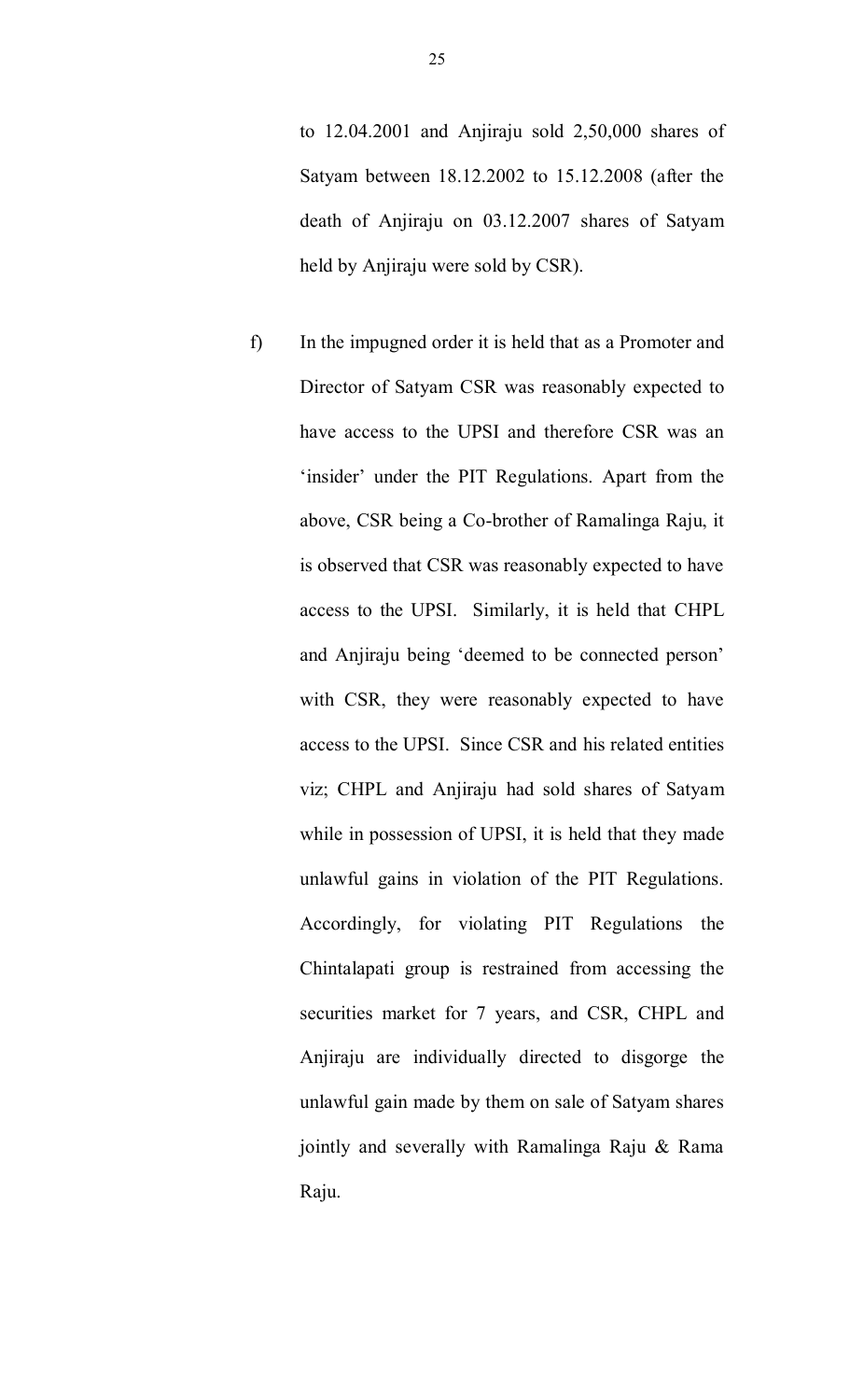11. Mr. Khambata & Mr. Modi, learned Senior Advocates appearing on behalf of Chintalapati group have strenuously argued that their clients have neither violated the SEBI Act nor violated the PIT Regulations and therefore, the impugned order passed against their clients deserve to be quashed and set aside. We see no merit in their arguments for the following reasons:-

> a) First and the foremost argument advanced by counsel on behalf of Chintalapati group is that in the impugned order the WTM of SEBI has erroneously held that CSR/ Chintalapati group were the promoters of Satyam on the basis of unsubstantiated internet news report. It is submitted that neither CSR nor Chintalapati group were the promoters of Satyam at any point of time and even the internet news report referred to by SEBI does not suggest that the Chintalapati group entities were the promoters of Satyam and therefore, the impugned order passed solely on the basis of unsubstantiated internet news report is liable to be quashed and set aside. We see no merit in the above argument, because, in the impugned order, CSR is held to be a promoter of Satyam not on the basis of internet news report but basically on the basis of periodic disclosures filed by Satyam from time to time with the stock exchanges, (para 44 of the impugned order) wherein, CSR has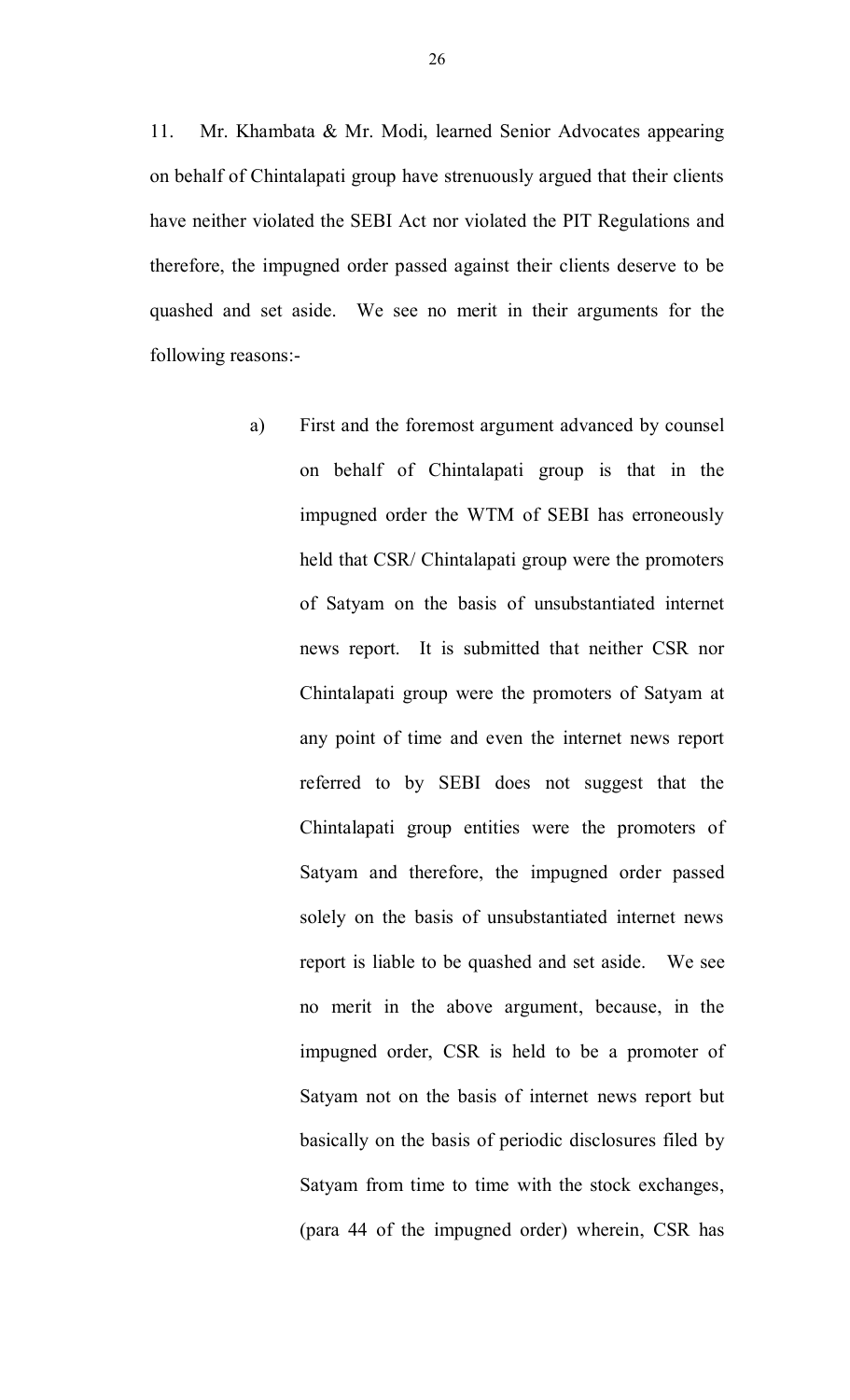been shown as promoter of Satyam till 2008. The internet news report was in fact relied only to establish the relationship between CSR and Ramalinga Raju.

- b) Extensive arguments were advanced by counsel on both sides on the question as to whether CSR/Chintalapati group could be considered as promoters of Satyam on the basis of the declarations made by Satyam in their periodic filings before the stock exchanges. In our opinion, correctness of the impugned order can be decided without going into the controversy as to whether CSR/ Chintalapati group were promoters or not. Accordingly, without going into the controversy as to whether Chintalapati group were promoters of Satyam or not, we proceed to consider the question, as to whether the WTM of SEBI on the basis of other material on record is justified in holding that CSR/ Chintalapati group were insiders and that they had sold shares of Satyam when in possession of UPSI.
- c) Expression 'insider' is defined under regulation 2(e) of the PIT Regulations to mean any person who is or was connected with the company or is deemed to have been connected with the company and is reasonably expected to have access to UPSI or a person who has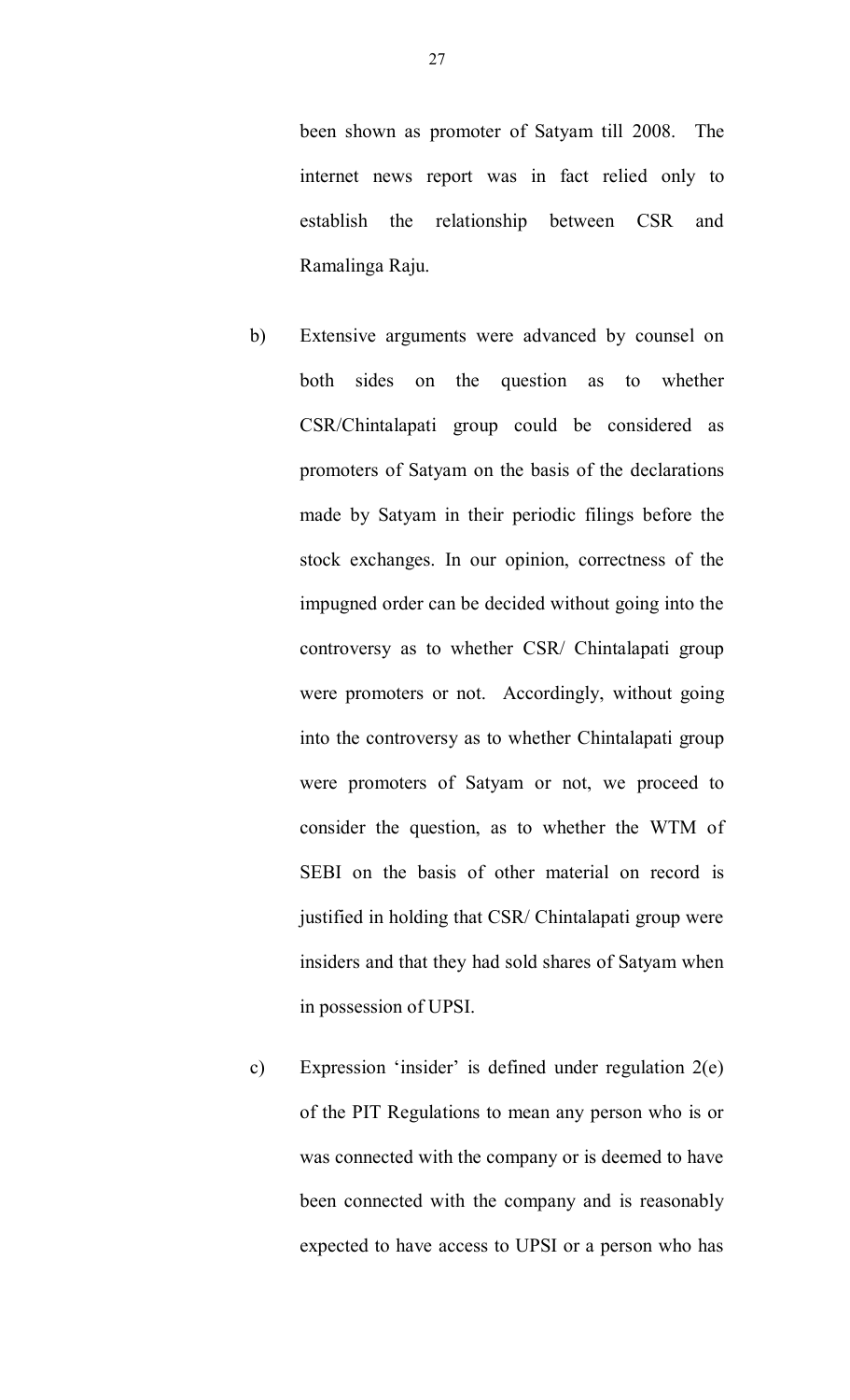actually received or has had access to such UPSI. Expression 'connected person' is defined under regulation  $2(c)$  to mean (one) any person who is a Director or deemed Director under Section 2(13) and Section 307 (10) of the Companies Act, 1956 or (two) an officer/ an employee or any person who holds a position involving a professional or business relationship between himself and the company and who may be reasonably expected to have access to UPSI. It is relevant to note that the concept of 'reasonably expected to have access to UPSI' is not applied to Director/deemed Director, because, unlike other connected persons, Director/ deemed Director constitute part of the company's board and hence responsible for all the deeds/ acts of the company during the period when they were Director/ deemed Director. Thus, reading regulation 2(e) with regulation  $2(c)$  &  $2(h)$  of the PIT Regulations, it is evident that the expression 'insider' under regulation 2(e) covers the following persons.

- i) Director/ deemed Director who is or was connected with the company.
- ii) Officer/employee of the company or any person who on account of professional or business relationship with the company is

28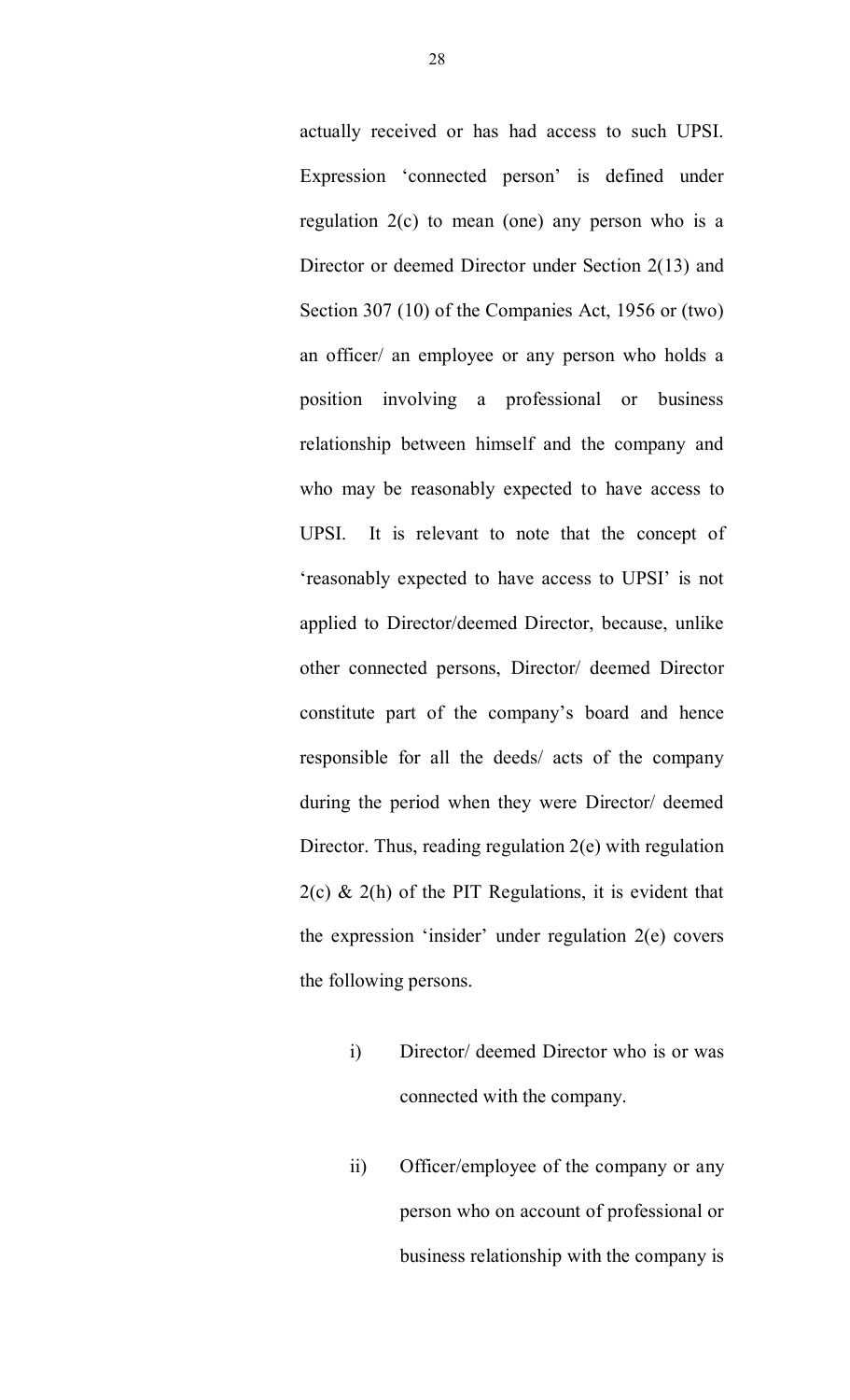reasonably expected to have access to UPSI.

- iii) Deemed to be connected persons who are reasonably expected to have access to UPSI.
- iv) Any person who has actually received or has had access to UPSI.

In the present case, admittedly, CSR was a Director of Satyam till 23.01.2003 and therefore, being responsible for all the acts/ deeds of Satyam, the WTM of SEBI was justified in holding that CSR was an insider under the PIT Regulations.

d) CHPL was a company floated by CSR and during the course of arguments, counsel for CSR fairly stated that CSR and his wife held 50% shares each in CHPL and that they were the only two Directors in CHPL. Regulation 2(h)(i) of the PIT Regulations provide that a company which is under the same management or group would be deemed to be a connected person. Since CSR was a person connected with Satyam and since CSR and his wife each holding 50% shares of CHPL were also managing CHPL as the only two Directors, CHPL was a deemed connected person under regulation 2(h)(i) of the PIT Regulations. Apart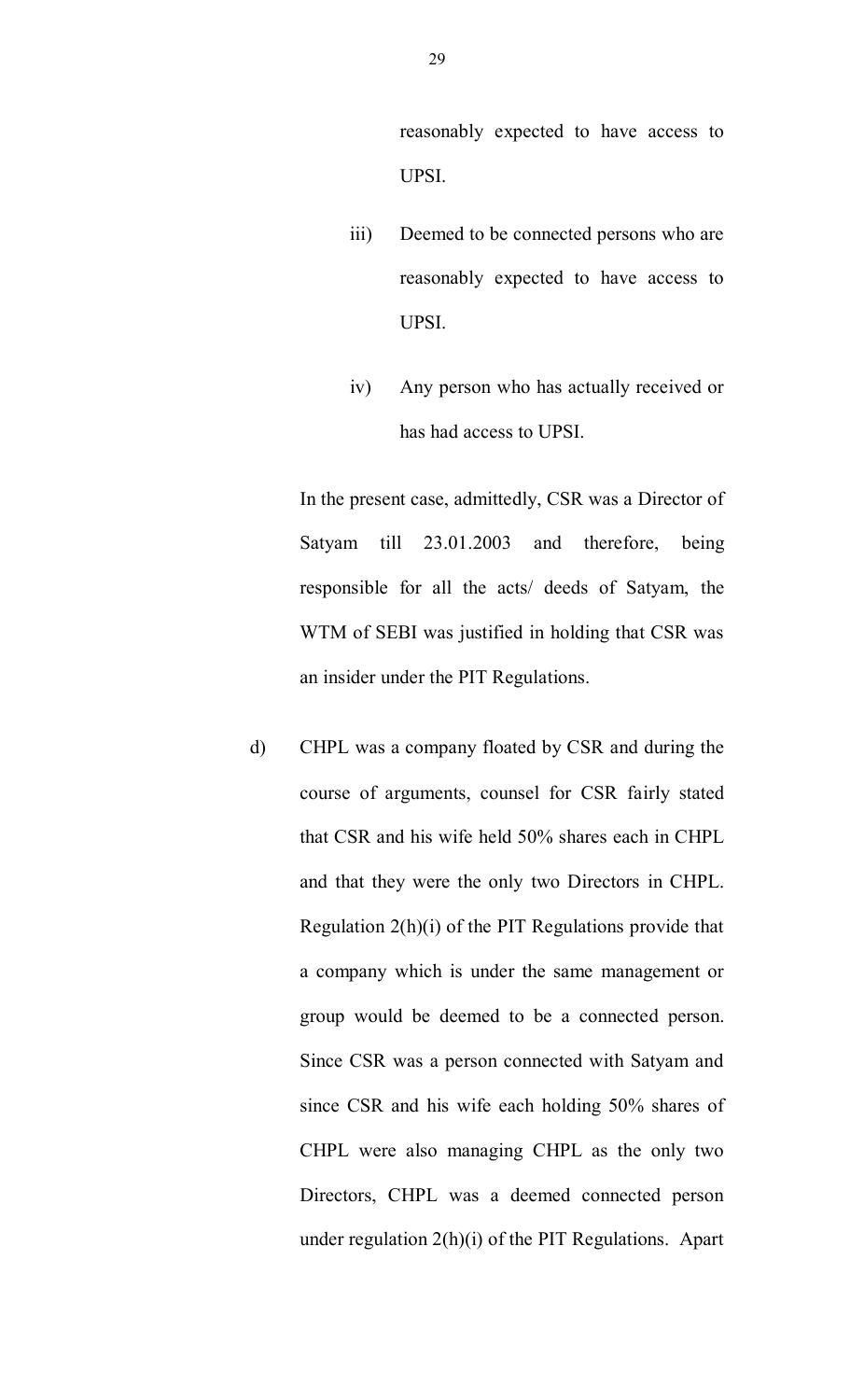from the above, CSR who is a connected person with Satyam under regulation 2(c) (i) of the PIT Regulations admittedly held more than 10% of the shareholding or interest in CHPL and therefore, even under regulation  $2(h)(ix)$  of the PIT Regulations, CHPL was liable to be considered as a 'deemed to be connected person'. Although, the impugned order does not consider CHPL to be a deemed connected person under regulation 2(h)(ix) of the PIT Regulations, uncontroverted facts on record conclusively establish that CHPL was a deemed to be connected person under regulation  $2(h)(ix)$  of the PIT Regulations. Thus, CSR as a connected person and CHPL as a deemed to be a connected person managed by CSR and his wife were reasonably expected to have access to UPSI.

e) Similarly, Anjiraju being father of CSR was a deemed connected person under regulation 2(h)(viii) read with regulation 2(h)(i) of the PIT Regulations and Section 6 of the Companies Act, 1956. Thus, CSR. CHPL and Anjiraju as connected person/ deemed connected person were reasonably expected to have access to UPSI and hence CSR CHPL and Anjiraju were insiders under regulation 2(e) of the PIT Regulations.

30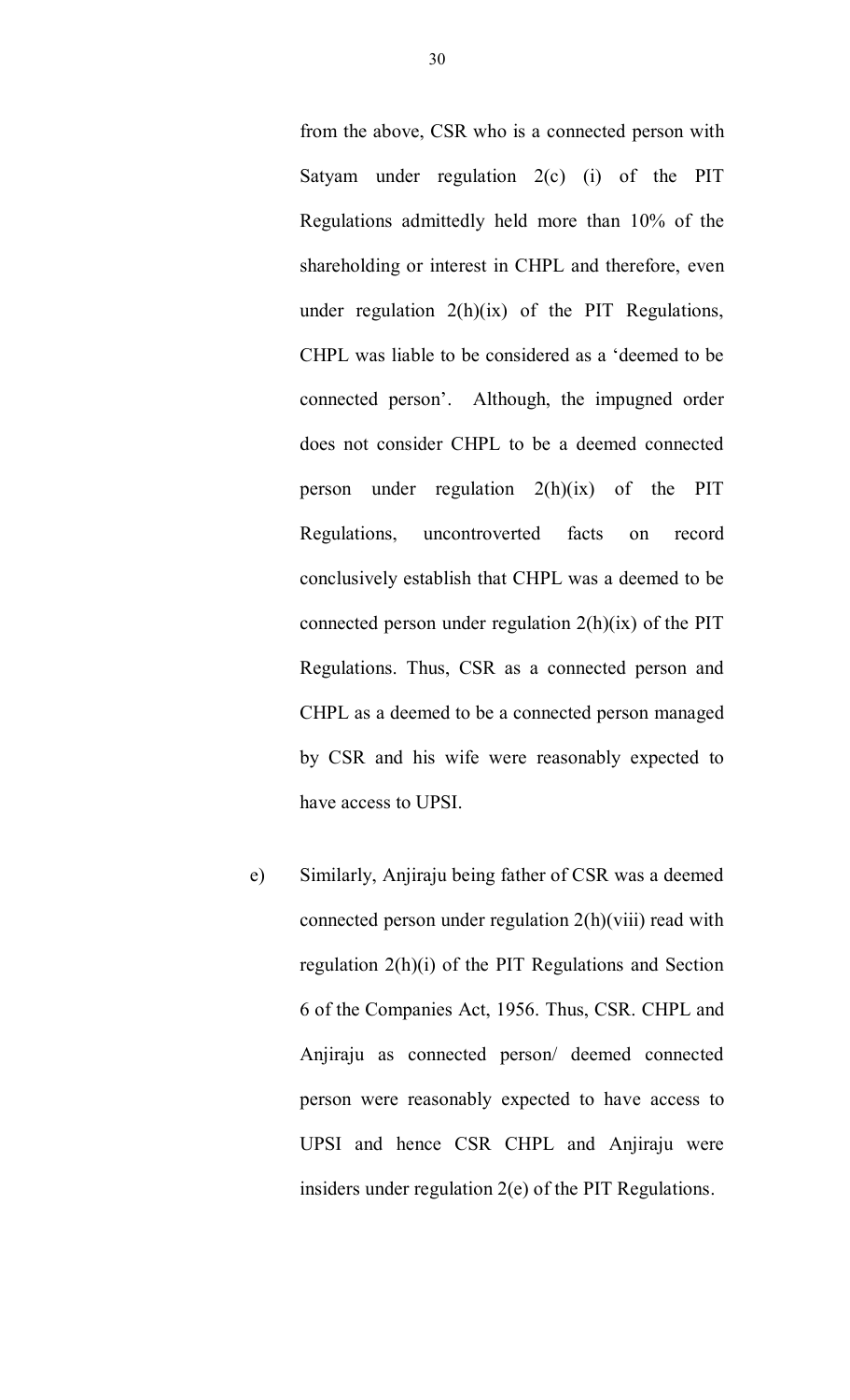- f) Under regulation 3 of the PIT Regulations an 'insider' is prohibited from dealing in securities of the company when in possession of UPSI. Question, therefore, to be considered herein is, whether there is any merit in the inference drawn by the WTM of SEBI that CSR/ Chintalapati group were reasonably expected to have access to UPSI.
- g) Admittedly, CSR had joined Satyam in the year 1993 as an Executive Director and his duties as an Executive Director of Satyam was 'Business Development, Diversification Plans and advise on new ventures'. It is not in dispute that during the years 1994-1996, CSR became the founding Chief Executive Officer of Dun & Bradstreet Satyam Software (currently known as Cognizant), a joint venture of Dun & Bradstreet & Satyam. On 11.04.1996 another joint venture company known as Satyam Enterprise Solutions Pvt. Ltd. ("SESPL" for convenience) was floated in which Satyam held 80% stake and the remaining 20% stake was with CSR. On 27.08.1999 SESPL merged with Satyam, pursuant to a scheme of arrangement approved by the Andhra Pradesh High Court. As a result of that merger, CSR was issued 8,00,000 equity shares of Satyam. On account of Bonus declared by Satyam and in view of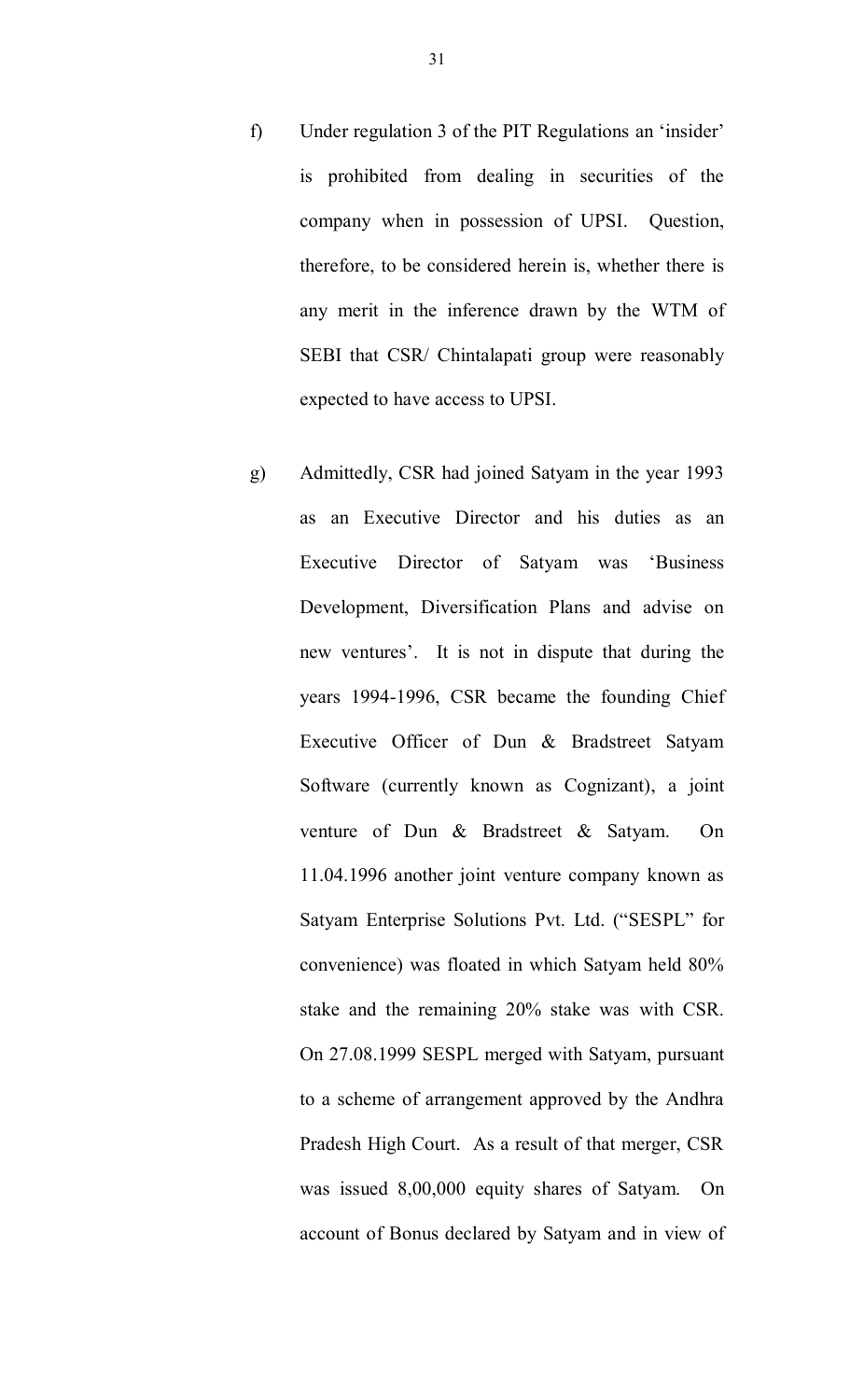stock split announced by Satyam whereby the face value of Satyam shares were reduced from  $\bar{\tau}$  10/- to  $\bar{\tau}$  2/-, the shareholding of CSR in Satyam increased from 8,00,000 equity shares to 76,50,000 equity shares of Satyam within a period of one year. These facts clearly show that apart from being an Executive Director of Satyam CSR was closely connected with several companies floated by Ramalinga Raju and his family members.

- h) It is relevant to note that on 20.08.2000 CSR made it public that he was relinquishing his position as Executive Director of Satyam in order to focus on his independent venture capital business, however, it is an admitted fact that on being asked to continue till a suitable replacement was found, CSR agreed and continued as Non-Executive Director of Satyam till 23.01.2003. There is nothing on record to suggest that the duties of CSR as a Non-Executive Director were different from the duties discharged by him as an Executive Director of Satyam. Admittedly, CSR was attending the Board Meeting of Satyam till his retirement on 23.01.2003.
- i) Investigation carried out by SEBI revealed that the books of Satyam were manipulated during the years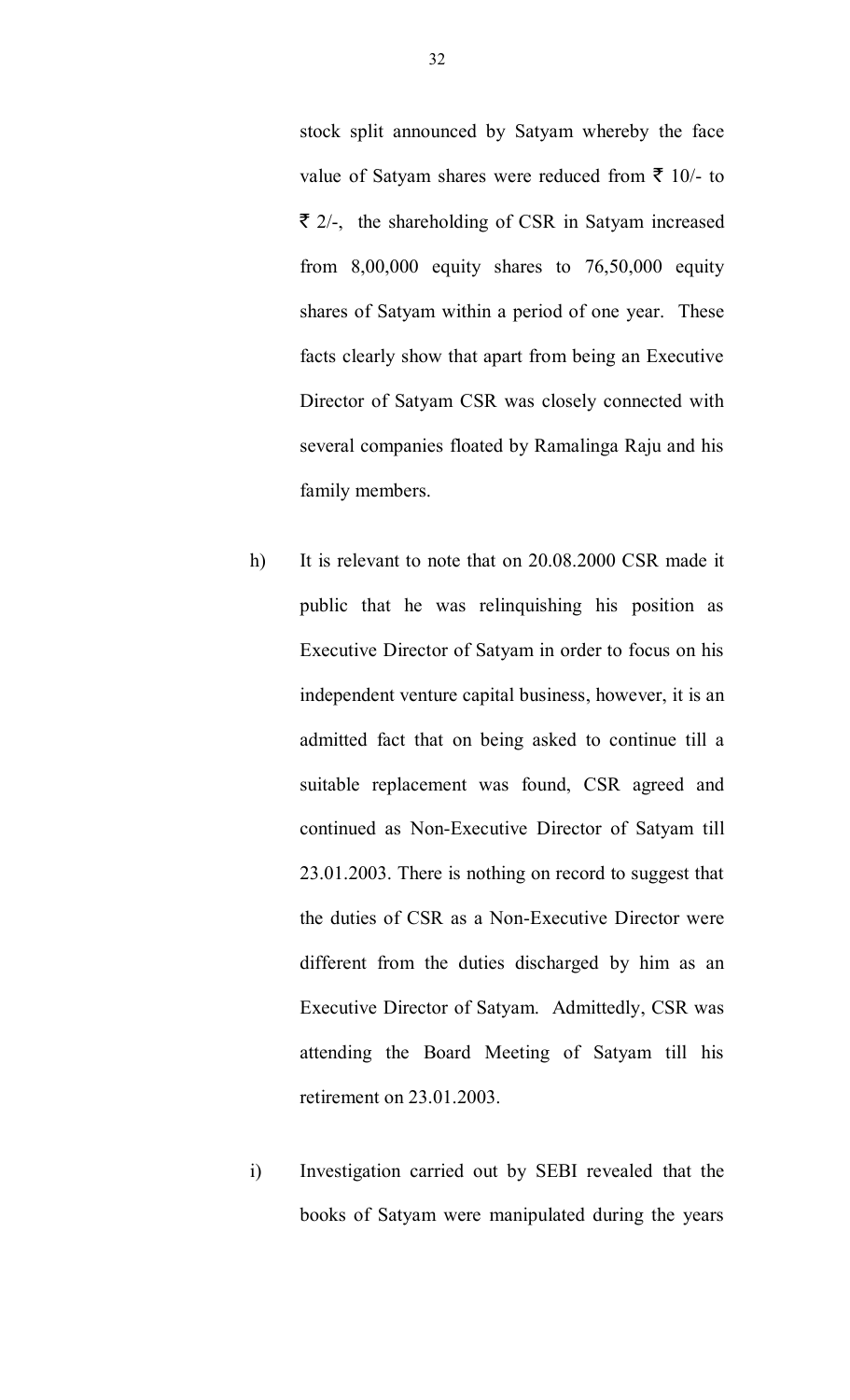2001-2008 and it is seen that in the year 2001 & 2002 the inflated bank balances in the deposit account and current account of Satyam with the Bank of Baroda, New York Branch was to the tune of  $\bar{\mathfrak{F}}$  120.29 crore and  $\bar{\tau}$  995.01 crore respectively. Since CSR was involved in business development, diversification plans and advise on new ventures of Satyam during the year 2001 and 2002, inference drawn by the WTM of SEBI that CSR was reasonably expected to have access to the fictitious bank balances shown in the books of Satyam during the period 2001-2002 cannot be faulted. In other words, it is impossible to believe that business development, diversification plans and advise on new ventures could be given by CSR to Satyam without being aware that the bank balances shown in the books of Satyam during the years 2001- 2002 were fictitious.

j) It is relevant to note that during the year 2001 & 2002, while Satyam recorded fictitious bank balances to the tune of  $\bar{\xi}$  120.29 crore and  $\bar{\xi}$  995.01 crore respectively, Chintalapati group resorted to selling shares of Satyam from time to time. As per the records, 71.05% shares of Satyam held by Chintalapati group were sold by October 2003 and the total profits made on sale of Satyam shares by CSR,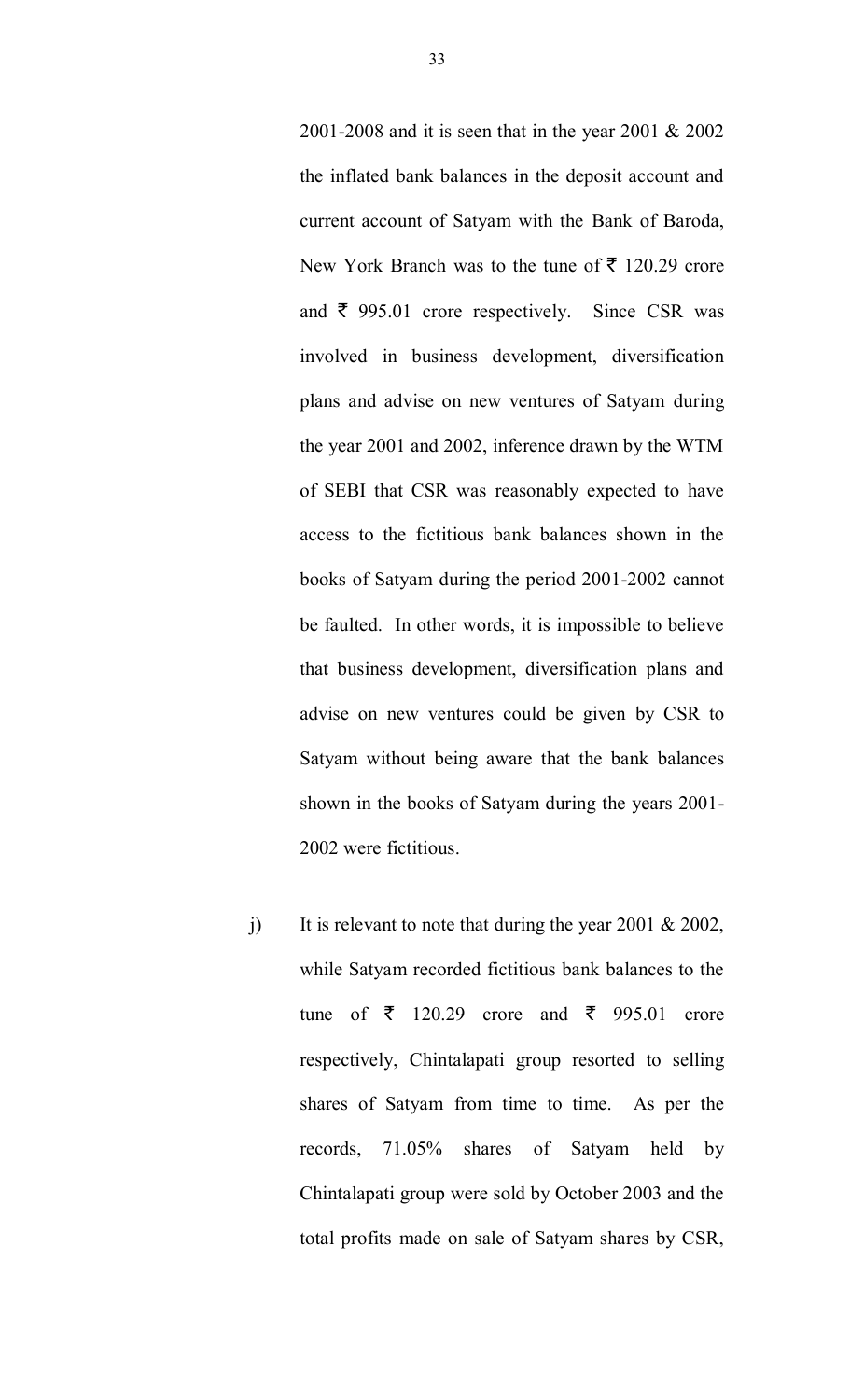CHPL and Anjiraju up to 2008 was  $\bar{\tau}$  136.64 crore,  $\bar{\xi}$  82.49 crore and  $\bar{\xi}$  7.92 crore respectively. It is equally important to note that during the period from 2001 to 2008, like Ramalinga Raju & his family members even Chintalapati group indulged only in selling the shares of Satyam and not deemed it fit to acquire the shares of Satyam inspite of the fact that Satyam was depicted as a highly prosperous company during that period. It is also an undisputed fact that CSR and Ramalinga Raju were Co-brothers as their wives were two real sisters. Aforesaid facts on record give credence to the reasonable belief that Chintalapati group sold the shares of Satyam when in possession of UPSI that the books of Satyam have been manipulated by showing fictitious bank balances in the books of Satyam.

k) Strong reliance was placed by counsel for Chintalapati group on the charge sheet filed by CBI, SFIO report and the decision of the special CBI Court wherein it is held that Chintalapati group were only shareholders of Satyam and not promoter of Satyam and that the Chintalapati group like other investors were the victim of fraud committed by Ramalinga Raju & Rama Raju. It is relevant to note that, the investigation carried out by the above authorities was to find out the persons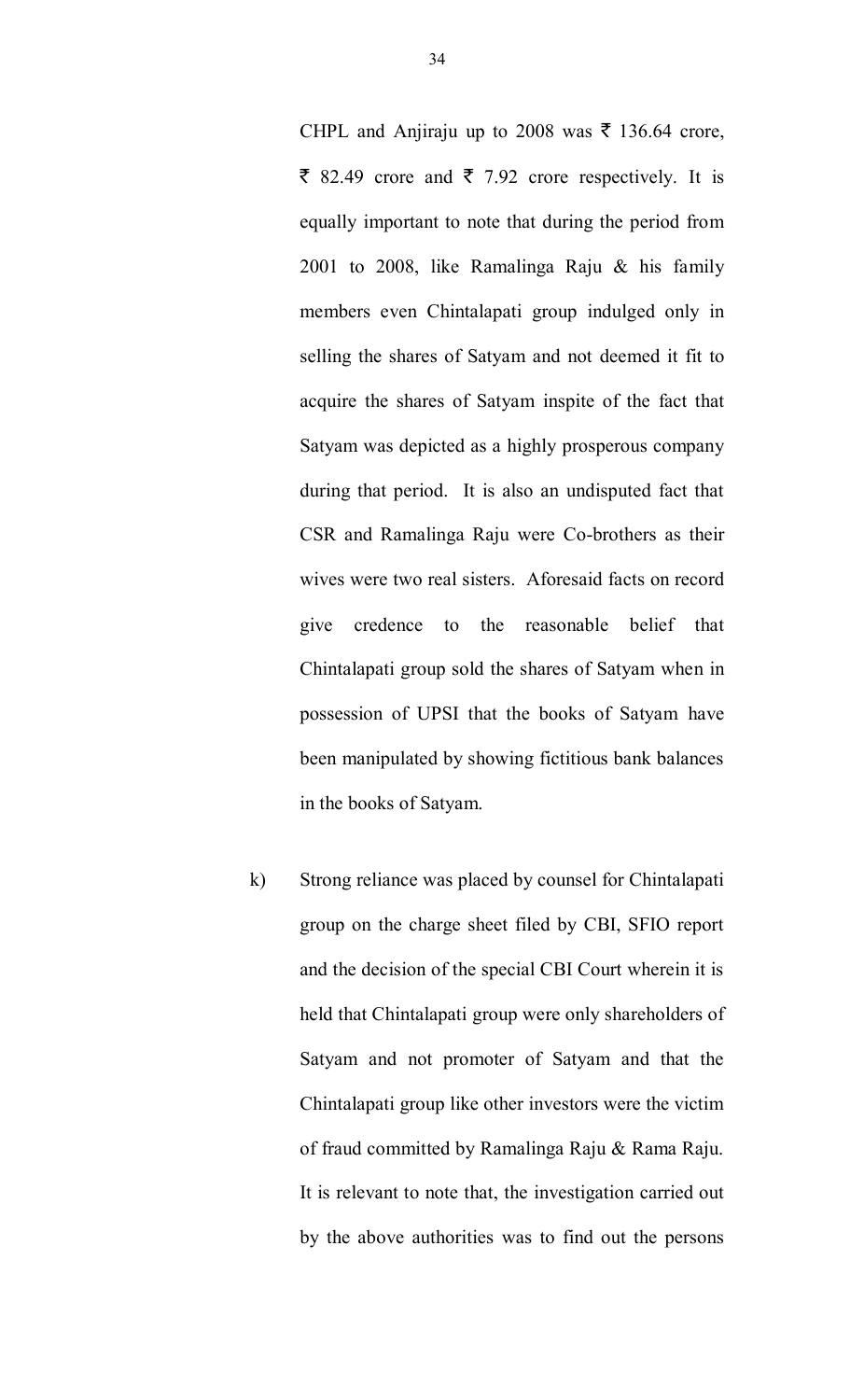who were responsible for the accounting fraud committed by Satyam and not to find out the persons who were guilty of violating the PIT Regulations. In none of those documents it is held that the Chintalapati group were not reasonably expected to have access to UPSI. Therefore, even if we accept the SFIO report and hold that Chintalapati group were not promoters of Satyam, the question still to be considered is, whether Chintalapati group, who were insiders under the PIT Regulations had sold shares of Satyam when in possession of UPSI and made profits in violation of the PIT Regulations. Since that question was not considered by any of the authorities, the WTM of SEBI was justified in not relying on the reports of those agencies.

l) Relying on the decisions of the Apex Court in case of Canara Bank v/s Debasis Das reported in (2003) 4 SCC 557 and in the case of Nasir Ahmad v/s Assistant Custodian General reported in (1980) 3 SCC 1 it was strongly contended by counsel for Chintalapati group that while the show cause notice alleges that Chintalapati group as promoters of Satyam were reasonably expected to be privy to UPSI, in the impugned order it is held for the first time that CSR was related to Ramalinga Raju and was closely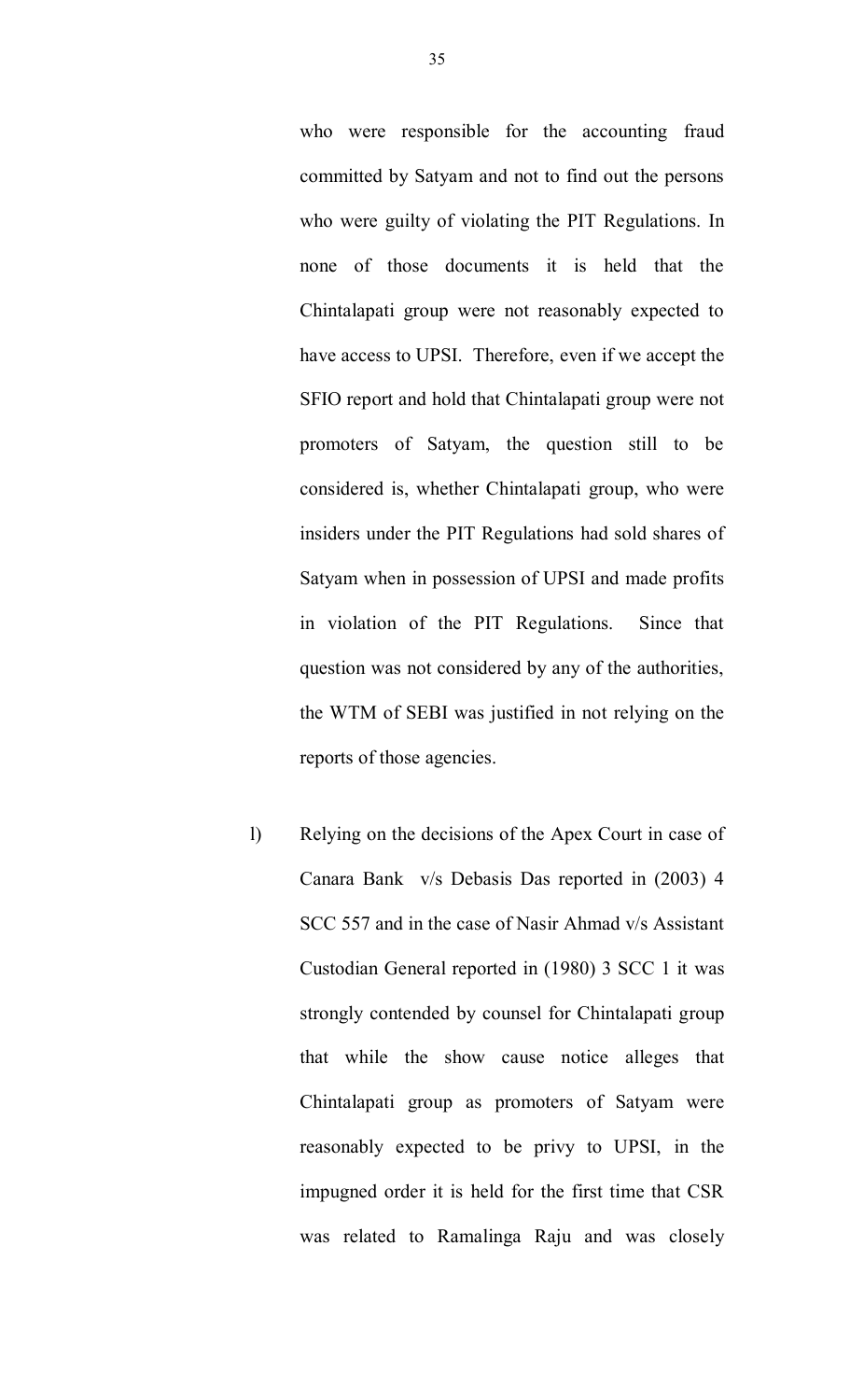connected with Satyam and therefore it is reasonable to believe that Chintalapati group was privy to UPSI. Thus, it is submitted that the impugned decision which travels beyond the show cause notice is liable to be quashed and set aside as having been passed without jurisdiction.

m) We see no merit in the above argument. In the annexures to the show cause notice issued to CSR/ Chintalapati group it was specifically stated that CSR was the Executive Director of Satyam up to 31.08.2000 and Non- Executive Director of Satyam from 01.09.2000 to 23.01.2003. It was also specifically stated in the annexure to the show cause notice that CSR and Ramalinga Raju were cobrothers. Thus, the show cause notice not only alleged that Chintalapati group violated PIT Regulations on account of their being promoters but also on account of CSR being a Director of Satyam and Co-brother of Ramalinga Raju. Therefore, even if Chintalapati group were not promoters of Satyam, it was open to the WTM of SEBI to hold that CSR as Director of Satyam and Co-brother of Ramalinga Raju was reasonably expected to have access to the UPSI and thus violate the PIT Regulations by selling the shares when in possession of UPSI. In such a case, it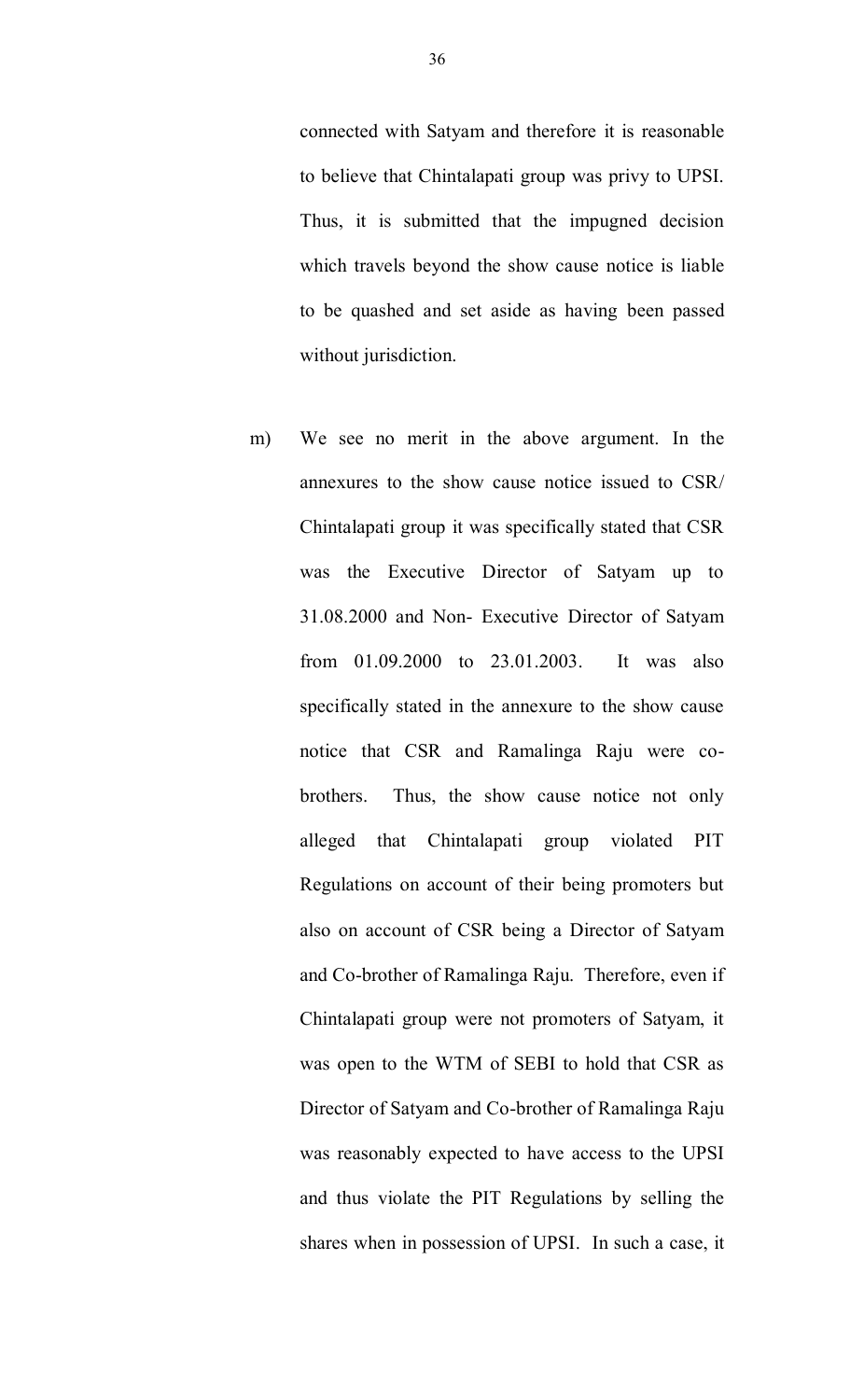cannot be said that the impugned order travels beyond the show cause notice. As the impugned order does not travel beyond the show cause notice, the above two decisions of the Apex Court relied upon by the counsel for Chintalapati group would have no relevance to the facts of present case.

n) Fact that a criminal complaint was filed against Chintalapati group on 05.08.2014 even before passing of the impugned order on 10.09.2015 cannot be a ground to hold that the WTM of SEBI had predetermined the issue against the appellants, because, Section 24 of the SEBI Act provides that without prejudice to any order that may be passed in the adjudication proceedings it would be open to SEBI to initiate criminal proceedings against any person who contravenes SEBI Act and the regulations made thereunder. Therefore, fact that criminal complaint was filed against the Chintalapati group even before the impugned order was passed, would not invalidate the impugned order. Similarly, fact that the WTM of SEBI, without hearing the Chintalapati group had held in his earlier order dated 15.07.2014, that Chintalapati group were 'connected/ related' entities would not render the impugned order invalid, because, the facts on record ex-facie support the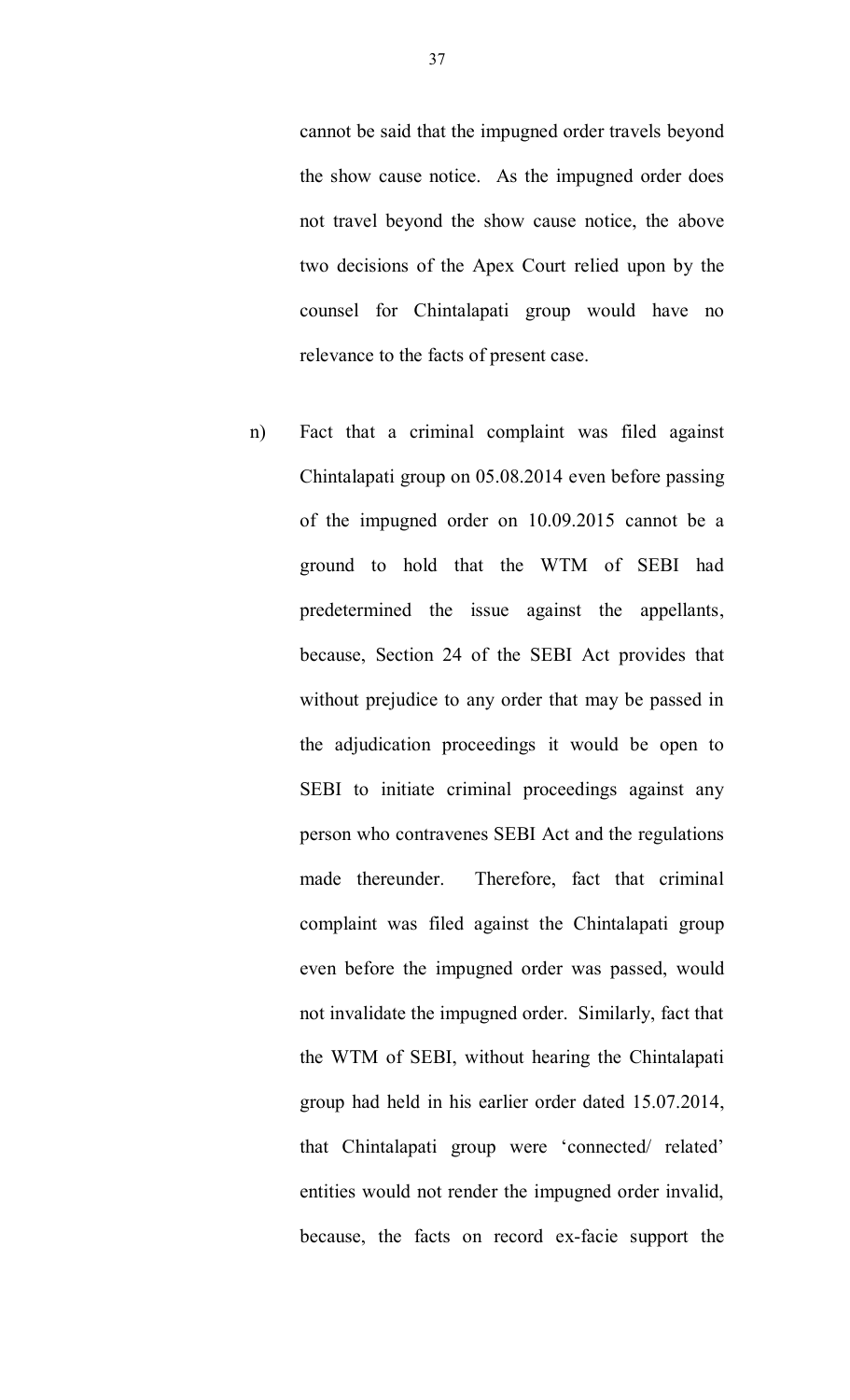conclusion drawn in the earlier order which was passed without giving an opportunity of hearing to the Chintalapati group. In any event, since the impugned order is passed after giving an opportunity of hearing, the grievance made by the Chintalapati group is wholly unjustified.

o) Argument advanced by counsel for Chintalapati group that CSR was a director of Satyam till 23.01.2003 and therefore, CSR could be said to be a connected person till 23.07.2003 i.e. six months post his resignation deserves acceptance. Explanation inserted to regulation 2(c) of the PIT Regulations with effect from 20.02.2002 clearly stipulates that where a connected person ceases to be a connected person then, in respect of the insider trading of that person, action can be taken up to a period of six months from the date of a person ceasing to be a connected person. In view of the specific provision to the above effect inserted in the PIT Regulations with effect from 20.02.2002 in our opinion, the WTM of SEBI was not justified in initiating action beyond the period of six months stipulated in the Explanation to regulation 2(c) of the PIT Regulations.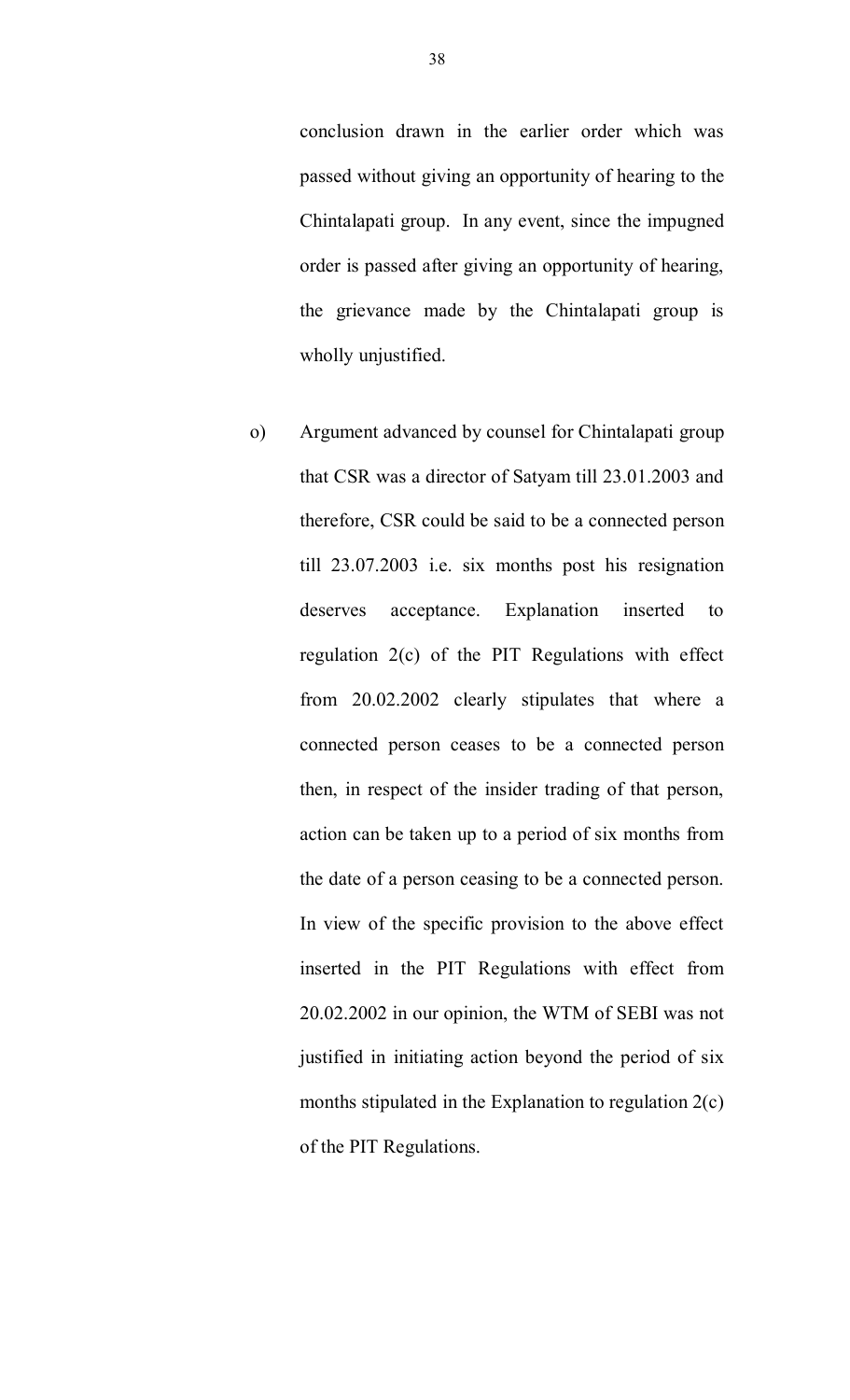p) Counsel for SEBI, however, submitted that subscribing to the above view would defeat the purpose with which the law was enacted, because in all such cases no action could be taken against any person/ entity who had indulged in insider trading, after six months of his ceasing to be a connected person. It is submitted by counsel for SEBI that the term "was connected with the company" under regulation 2(e) would mean that a person would continue to be a connected person until the unpublished information which is price sensitive, becomes known to the investors/ gets published. It is further submitted that the period of six months included in the Explanation is meant to cover routine cases where it is not expected that the information would be held as unpublished for a period more than six months. However, it is submitted that in the rarest of rare cases as the present one, where the unpublished price sensitive information continued for a period of about 8 years, a person who was once an insider and had access to the unpublished information cannot be permitted to trade and gain advantage of such information to the detriment of the common investor. In such a case, it is submitted that even if the person is not connected with the company for a period beyond six months but who was in the past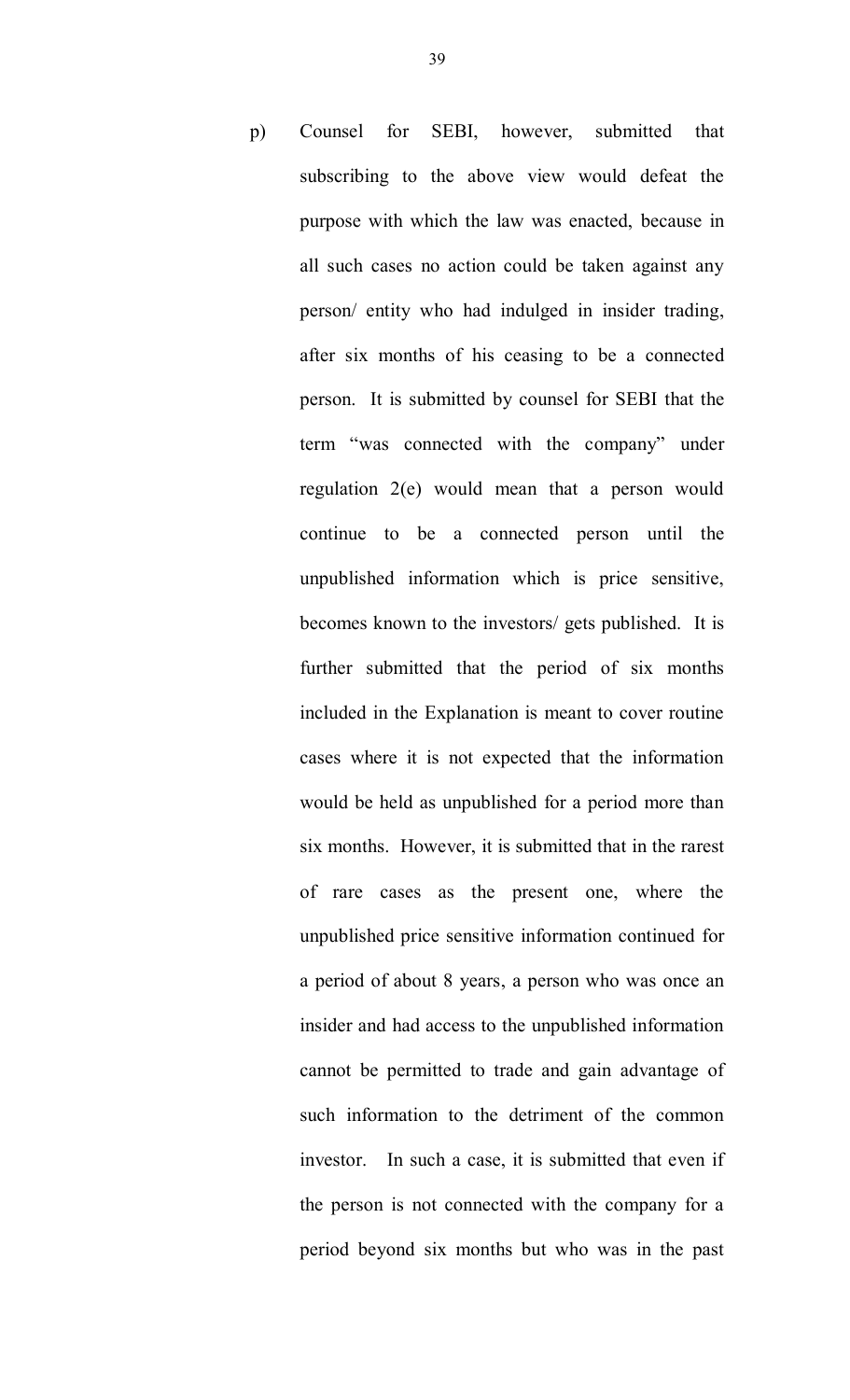connected with the company and who even after his disconnection dealt in securities of the company while in possession of UPSI may be held liable as an insider till the publication of the Price Sensitive Information. In support of the aforesaid submission reliance is placed on a decision of the Apex Court in the case of Ajay Kumar Agarwal v/s Union of India reported in (2010) 3 SCC 765.

q) We see no merit in the above contentions. Although regulation 2(c) refers to a person who is presently a connected person, regulation 2(e) defines the expression 'insider' to mean a person who is or who was a connected person. As a result, the prohibition contained in regulations 3 of the PIT Regulations on the insider would apply to both persons i.e. a person who is a connected person and a person who was a connected person. In the absence of any time limit prescribed under the PIT Regulations for initiating action against a person indulging in insider trading it was open to SEBI to initiate action till the UPSI continued to be UPSI. However, by inserting Explanation to regulation  $2(c)$  with effect from 20.02.2002 it is made clear that action in relation to insider trading of a connected person covered under regulation 2(c) of the PIT Regulations could be taken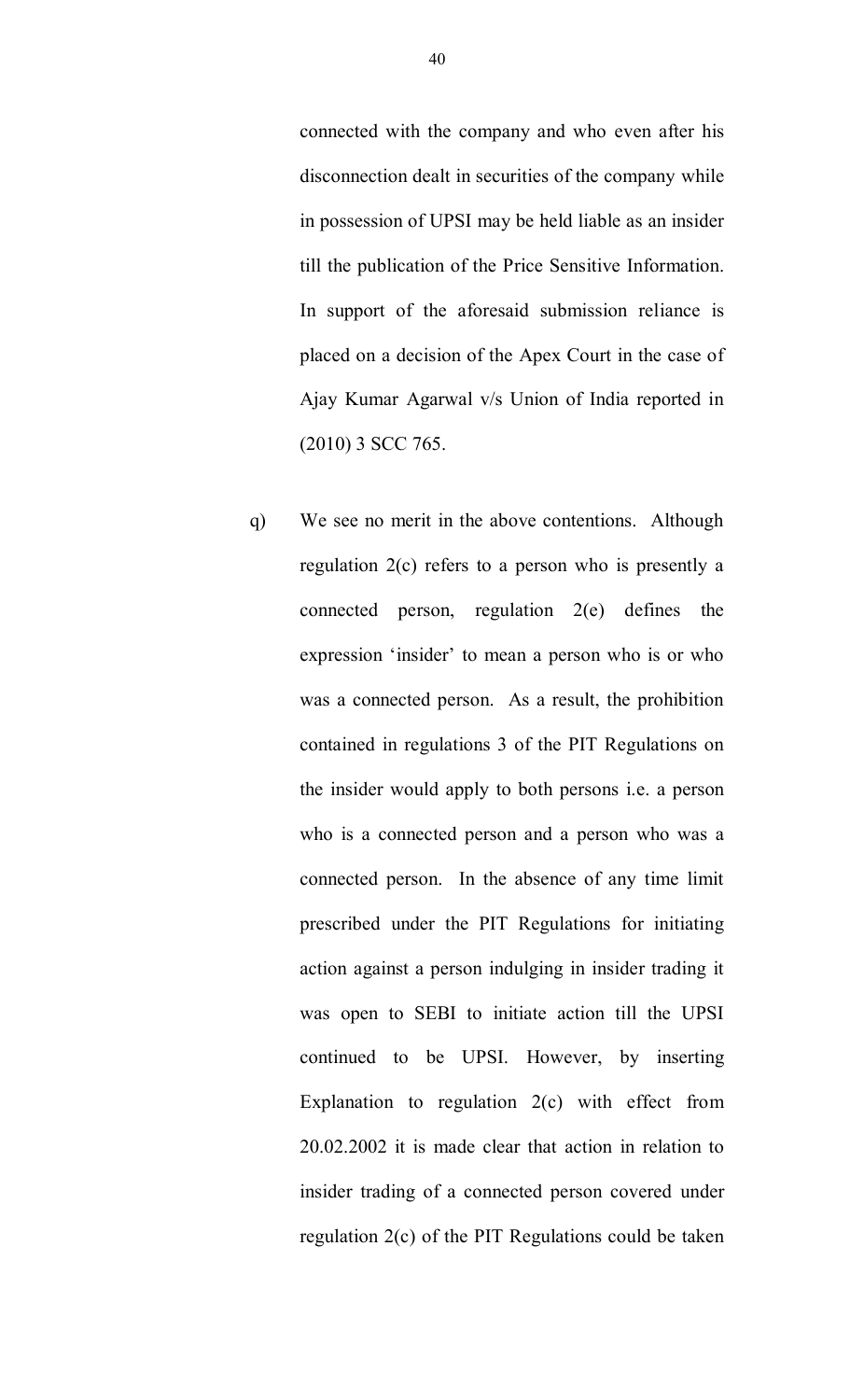up to a period of six months from the date on which the person ceased to be a connected person. It is apparent that explanation to regulation 2(c) has been inserted on the prima facie belief that UPSI would not continue beyond a period of six months from the date of the connected person ceasing to be a connected person. Although the above prima facie belief is belied in the present case, till the law is amended it would have to be held that explanation to regulation 2(c) restricts action for insider trading up to a period of six months from the date on which the connected person ceases to be a connected person.

r) To hold that the Explanation inserted to regulation 2(c) with effect from 20.02.2002 is not restricted to the act of insider trading up to six months and to extend the same beyond the period of six months would amount to violating the clear mandate contained in the newly inserted Explanation. Since the language used in the Explanation to regulation 2(c) is clear and unambiguous, it would be improper to give an extended meaning to the words used in the Explanation to regulation 2(c) of the PIT Regulations. Reliance placed by the counsel for SEBI on the Apex Court decision in case of Ajay Kumar Agarwal (supra) is misplaced. In that case while considering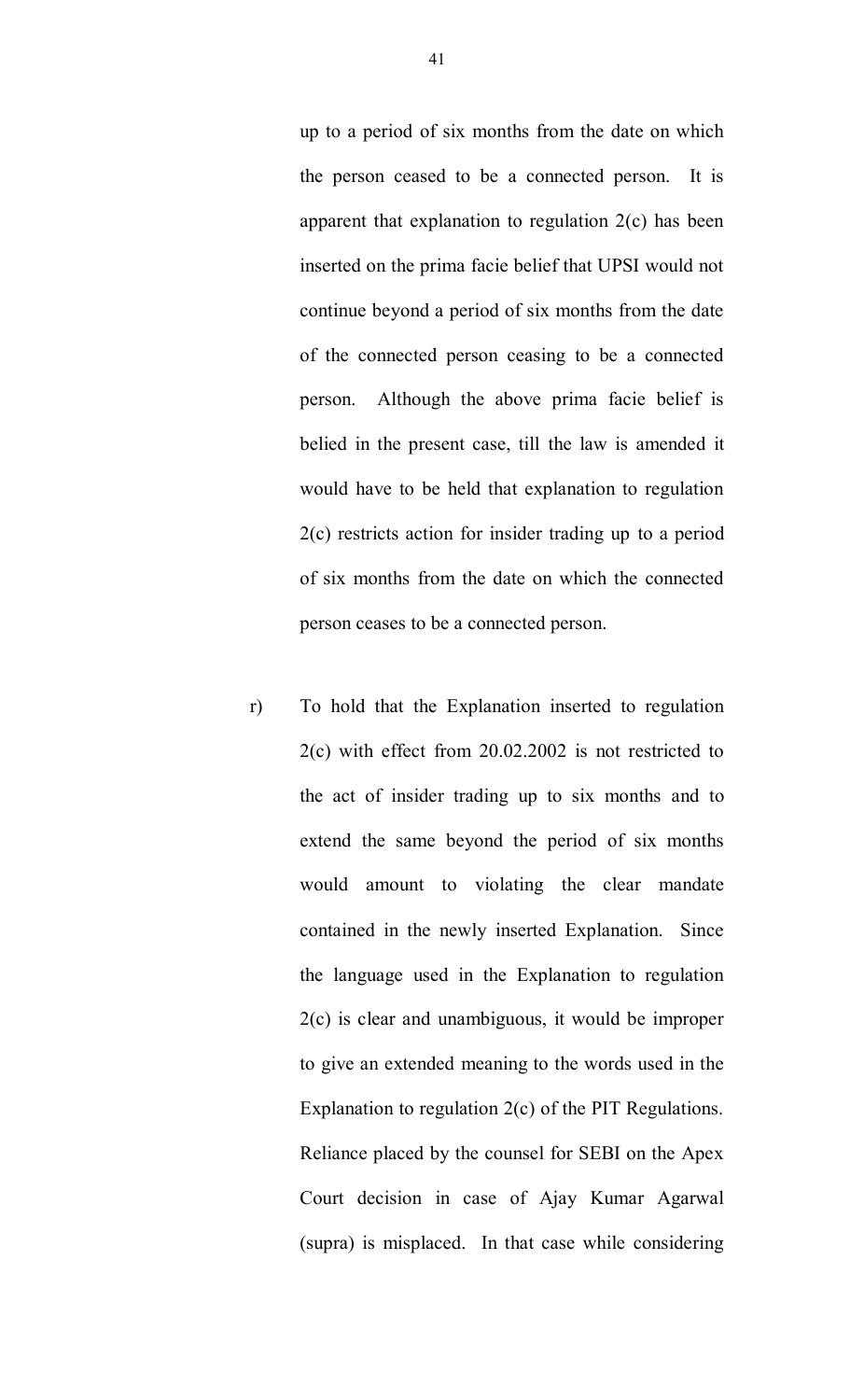the question as to whether Section 11B of SEBI Act can be applied retrospectively or not, the Apex Court held that while interpreting the provisions of a social welfare legislation the purpose of enacting the law must be taken into consideration. In the present case, Explanation to regulation 2(c) specifically introduces with effect from 20.02.2002 bar of 'six months' and to ignore that bar would mean violating the mandate of law. Therefore, the decision of the Apex Court in case of Ajay Kumar Agarwal (supra) would not be applicable to the facts of present case.

- s) Argument that SEBI could not proceed against Anjiraju on account of his death on 03.12.2007 is without any merit. As noted in the impugned order, unlawful gains made on account of insider trading by Anjiraju and inherited by CSR as legal heir cannot be allowed to be retained by CSR as it would amount to unlawful enrichment.
- t) Strong reliance was placed by counsel for Chintalapati group on the order passed by the Adjudicating Officer ("AO" for short) on 08.03.2016 in case of Reliance Petro Investments Limited ("RPIL" for convenience). In our opinion, that decision is distinguishable on facts. Although that decision is not binding on this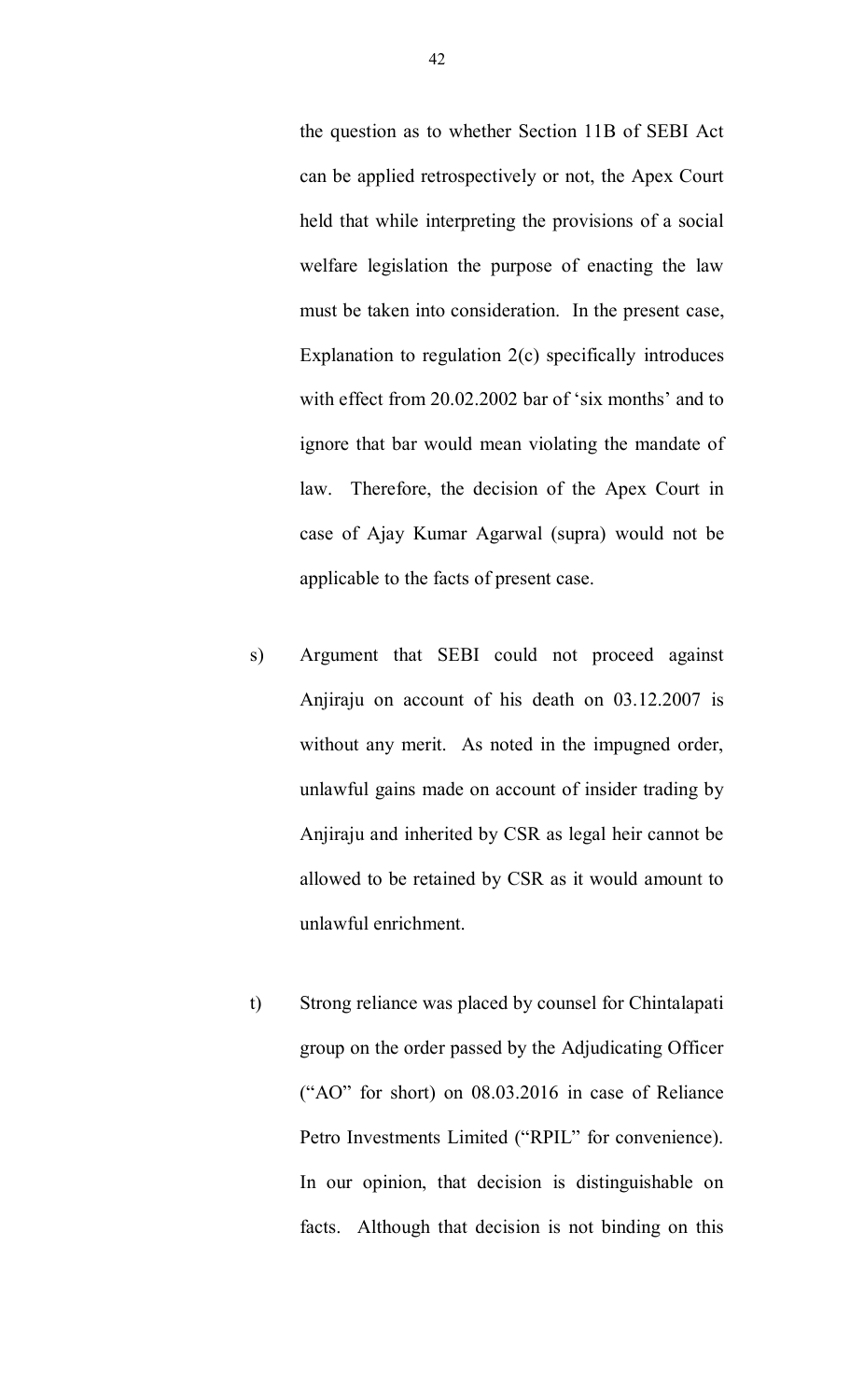Tribunal, in that case, inter alia on appreciation of facts it is held that one month prior to the UPSI came into existence, the Board of RPIL had authorized investments in the shares of Indian Petrochemical Corporation Ltd. ("IPCL) and therefore, it cannot be said that the shares of IPCL were purchased when in possession of UPSI. In the present case, Chintalapati group sold the shares of Satyam during the period when UPSI was existing. Therefore, the decision of SEBI in case of RPIL has no relevance to the facts of present case.

u) In the result, decision of the WTM that Chintalapati group were insiders under the PIT Regulations and that they had sold the shares of Satyam when in possession of UPSI in violation of PIT Regulations cannot be faulted.

## **B. Jhansi Rani (Appeal No. 462 of 2015)**

12. In the impugned order it is held that B. Jhansi Rani wife of B. Suryanarayana Raju is deemed to be a connected person under regulation 2(h)(viii) of the PIT Regulations and hence an insider under regulation 2(e) of the PIT Regulations. It is further held that under regulation 3 of the PIT Regulations, B. Jhansi Rani could not have sold shares of Satyam when in possession of UPSI and accordingly she is directed to disgorge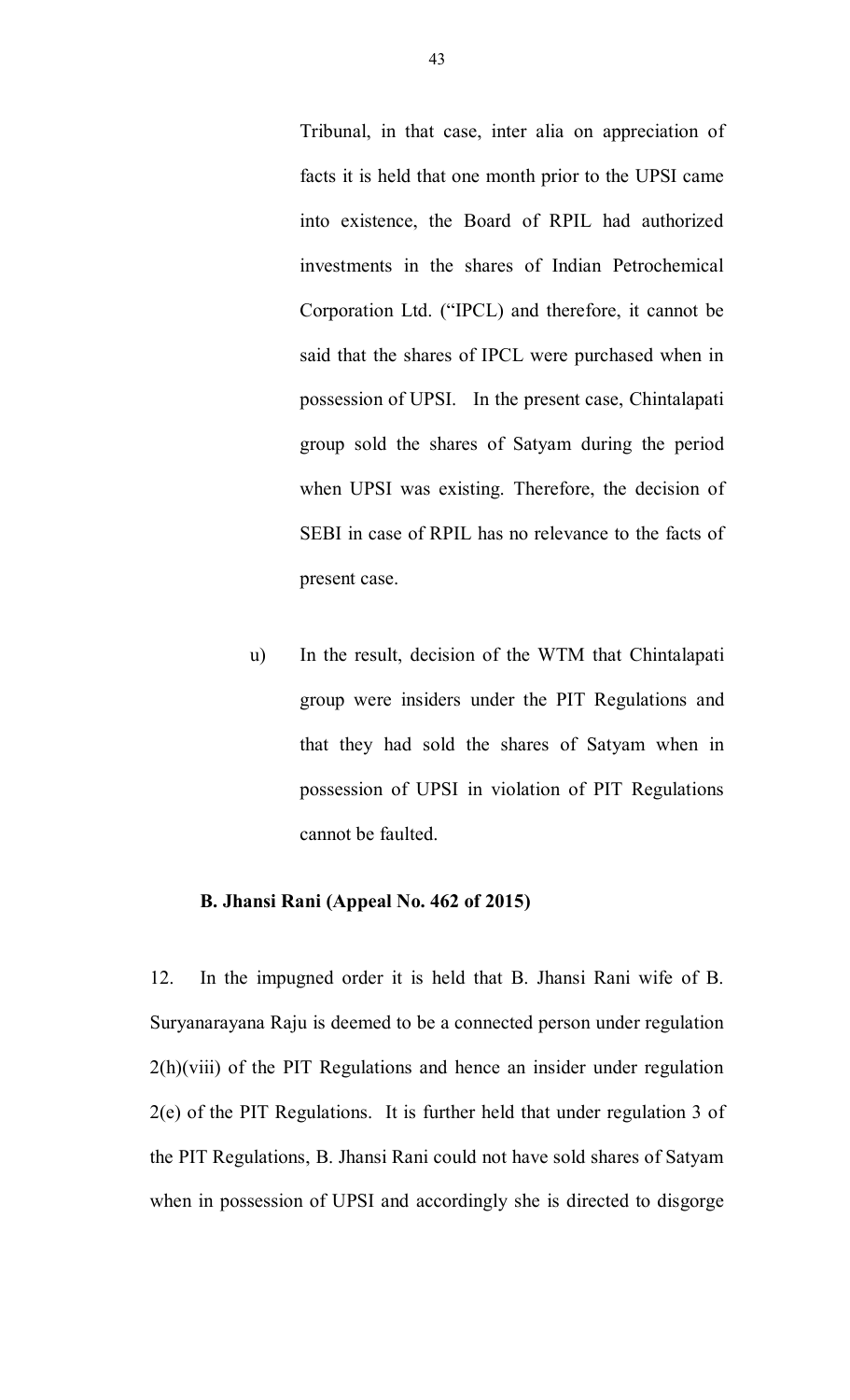the unlawful gain of  $\bar{\bar{\xi}}$  8.50 crore made on sale of Satyam shares when in possession of UPSI.

13. As rightly contended by Mr. Setalvad learned Senior Advocate, B. Jhansi Rani had sold shares of Satyam in off-market on 22.01.2001 and on 05.02.2001. Regulation 2(h)(viii) which applies to relatives of the connected person was inserted to the PIT Regulations with effect from 20.02.2002. Therefore, the WTM of SEBI could not have applied regulation 2(h)(viii) of the PIT Regulations to the case of B. Jhansi Rani, because that provision was not in existence when B. Jhansi Rani sold the shares of Satyam on 22.01.2001 and on 05.02.2001.

14. Similarly, in para 65 of the impugned order it is held that Jhansi Rani sold shares of Satyam 'when in possession' of UPSI and therefore she has violated regulation 3 of the PIT Regulation. It is relevant to note that Jhansi Rani sold the shares of Satyam prior to the amendment of regulation 3 on 20.02.2002. On the date on which Jhansi Rani sold the shares of Satyam, the prohibition under regulation 3 was that no 'insider' shall trade in the shares of the company 'on the basis' of UPSI. The words 'on the basis' was substituted by the words 'when in possession' with effect from 20.02.2002. Thus, sales effected by Jhansi Rani could be said to be violative of regulation 3, only by establishing that she had sold the shares of Satyam not only when in possession of UPSI but also on the basis of UPSI. As there is no finding recorded in the impugned order that Jhansi Rani sold shares of Satyam on the basis of UPSI, impugned order passed against Jhansi Rani cannot be sustained.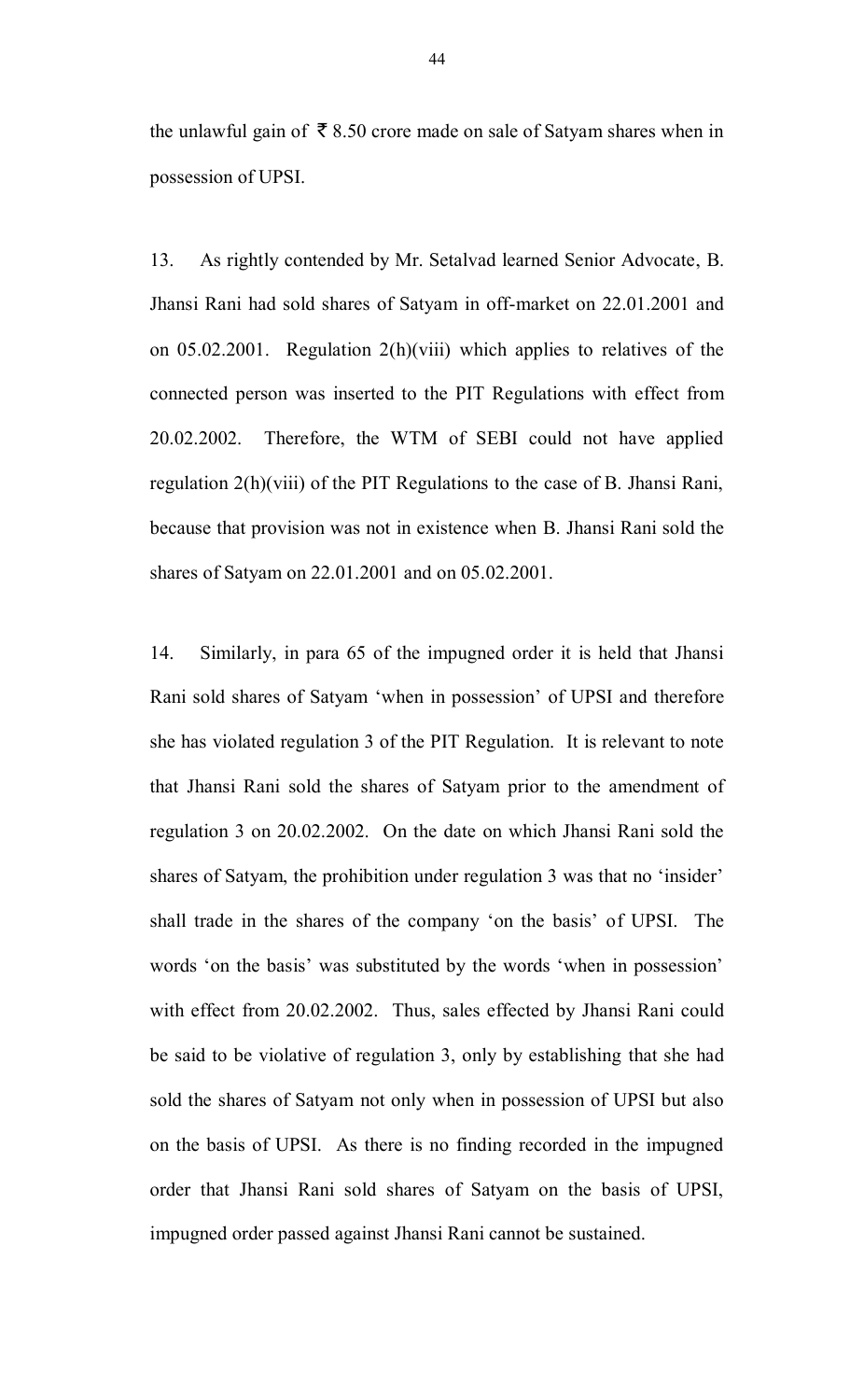15. Apart from the above, it is held in the impugned order that the UPSI existed between January 2001 to December 2008, however, the exact date on which manipulation of the books of Satyam commenced is not set out in the impugned order. From the order passed by the WTM of SEBI in case of Ramalinga Raju and other key managerial persons which is confirmed by this Tribunal on 12.05.2017, it is evident that SEBI investigated the books of Satyam for the period commencing from the last quarter of the financial year 2000-2001 i.e. the period from 01.01.2001 to 31.03.2001 and on investigation SEBI found that the books of Satyam were manipulated on the basis of monthly bank statements received from the office of Chairman Ramalinga Raju. Since the books of Satyam were manipulated on the basis of monthly bank statements, it is apparent that the manipulation could have commenced on the basis of monthly statement either in January 2001 or in February 2001 or in March 2001. In the absence of any specific date on which manipulation of the books of Satyam commenced, in our opinion, it would be just and proper to give benefit of doubt to Jhansi Rani and hold that it is possible that the books of Satyam might have been manipulated after Jhansi Rani sold shares of Satyam. Fact that SEBI conducted investigation for the last quarter of the financial year 2000-2001 lie from 01.01.2001 and found that the books of Satyam were manipulated in that quarter, it could not inferred that the manipulation of accounts commenced from Januray 2001. Accordingly, we hold that the WTM of SEBI is not justified in holding that Jhansi Rani violated the PIT Regulations.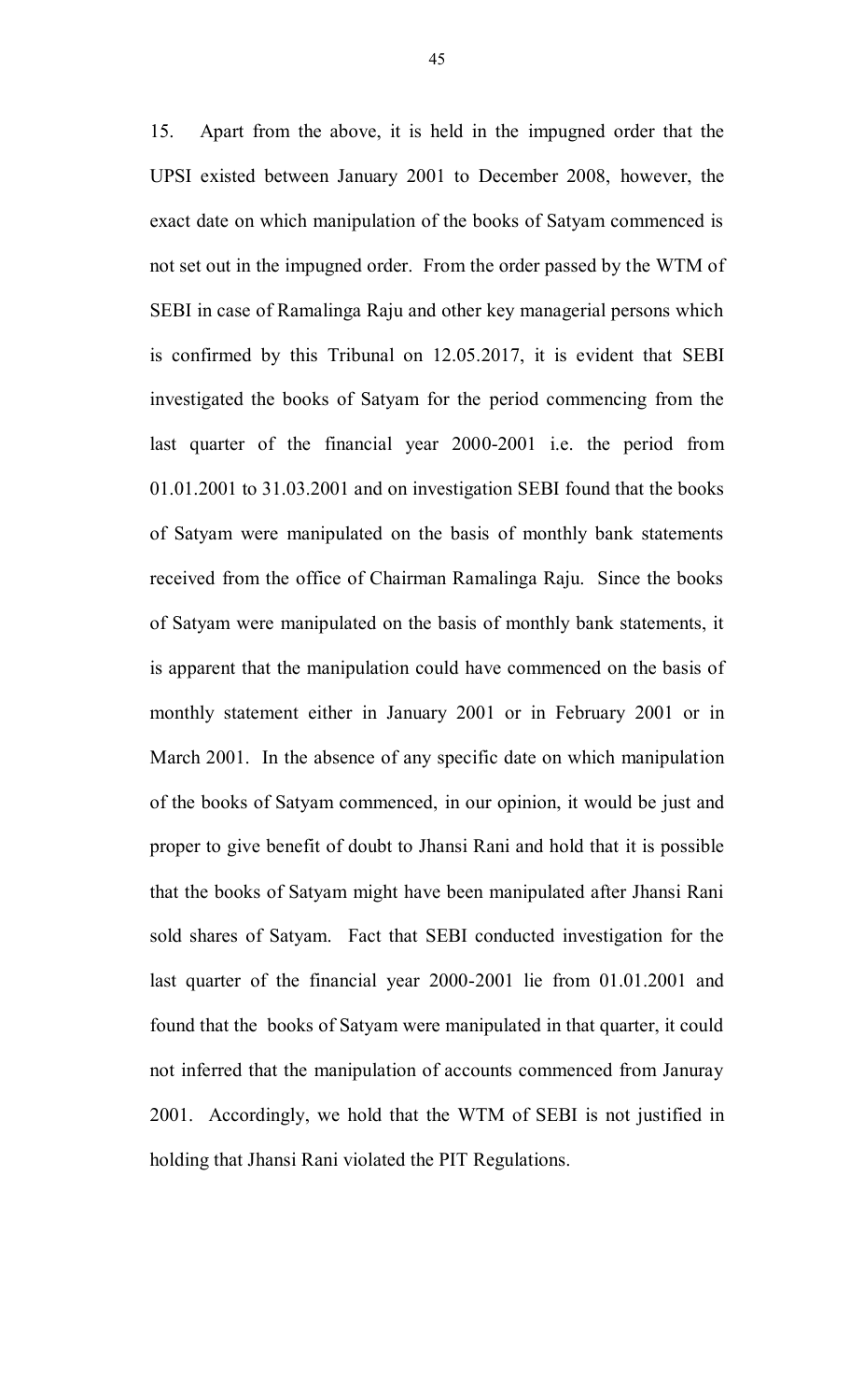16. Reliance placed by counsel for SEBI on the decisions of this Tribunal in case of Rajiv Gandhi v/s SEBI (Appeal No. 50 of 2007) and Chandrakala v/s SEBI (Appeal No. 209 of 2011 decided on 31.01.2012) are misplaced. As noted earlier, facts set out in the impugned order do not even remotely suggest that the books of Satyam were manipulated prior to the date on which Jhansi Rani sold the shares of Satyam. Therefore, the decisions of this Tribunal relied upon by the counsel for SEBI wherein it is held that once an insider trades in the securities of company, it is presumed that such trades were done on the basis of UPSI would have no relevance to the case of B. Jhansi Rani.

17. In the result, the directions issued against Jhansi Rani are quashed and set aside and the Appeal filed by Jhansi Rani is allowed with no order as to costs.

**B. Appalanarasamma (Appeal No. 458 of 2015) B. Teja Raju (Appeal No. 459 of 2015) B. Rama Raju (Jr.) (Appeal No. 460 of 2015) B. Suryanarayana Raju (Appeal No. 461 of 2015)**

18. It is not in dispute that the appellants in all these appeals are family members of Ramalinga Raju and Rama Raju and are covered under the Expression 'deemed to be connected person' as defined under regulations 2(h) of the PIT Regulations. However, Mr. Mohan Parasaran, Mr. J. J. Bhatt, Mr. Dhakephalkar, learned Senior Advocates and Mr. Andhyarujina learned Advocate appearing on behalf of their respective clients have argued that the WTM of SEBI is not justified in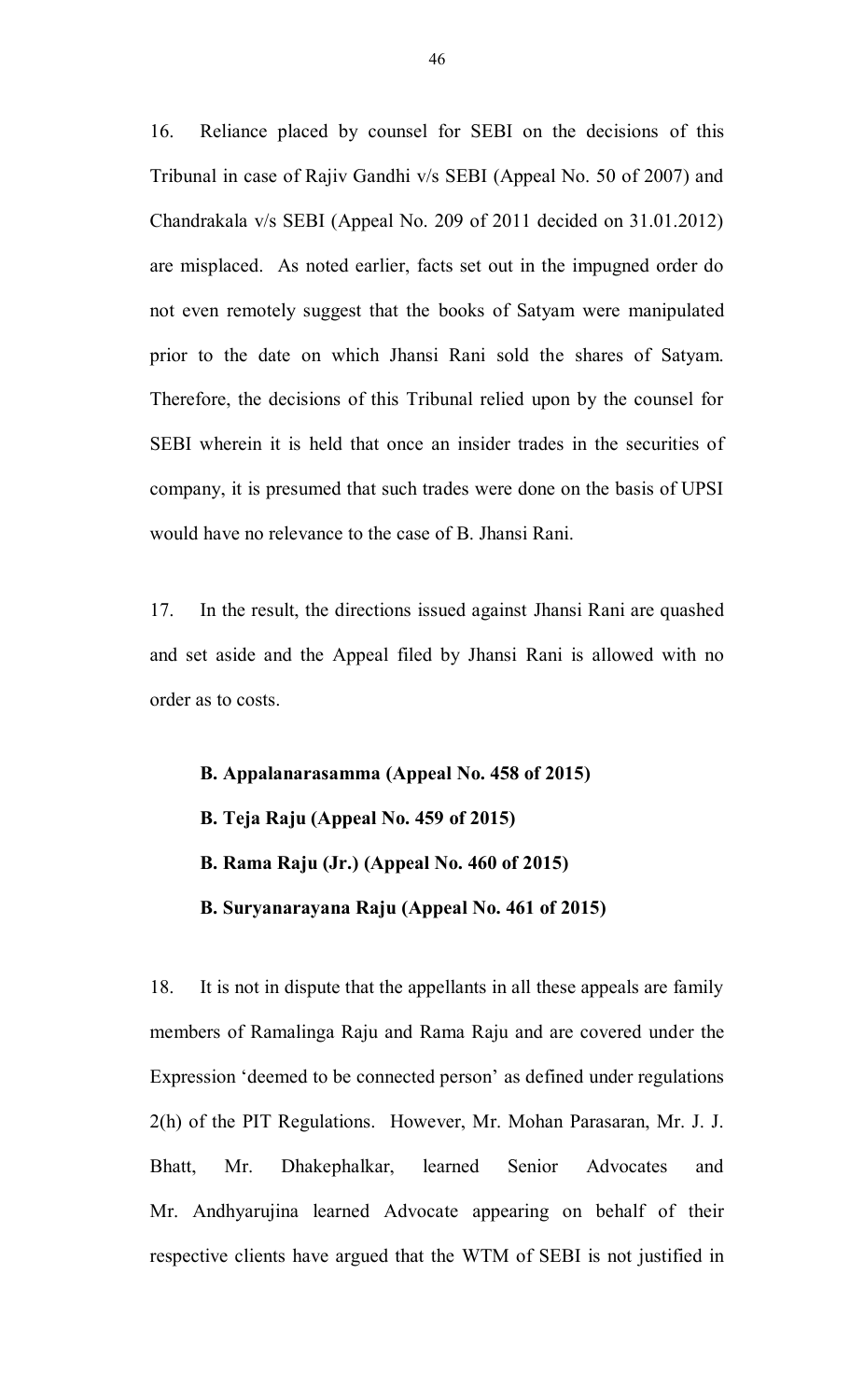holding that the appellants had sold the shares of Satyam when in possession of UPSI.

19. We see no merit in the above contentions for the following reasons:-

- a) B. Appalanarasamma (Mother of Ramalinga Raju & Rama Raju) was a shareholder and/ or Director of more than 10 companies which were all floated by Ramalinga Raju, Rama Raju and their family members. B. Teja Raju (Son of Ramalinga Raju) was a shareholder and/ or Director of 50 companies which were floated by Ramalinga Raju, Rama Raju and their family members. B. Rama Raju (Jr.) (Son of Ramalinga Raju) was the shareholder and/ or Director of 22 companies which were floated by Ramalinga Raju, Rama Raju and their family members. Similarly, B. Suryanarayana Raju (Brother of Ramalinga Raju) was a shareholder and/ or Director of 103 companies floated by Ramalinga Raju and his family members. Thus, all these appellants apart from being 'deemed to be connected person' had close business relationship with Ramalinga Raju and Rama Raju.
- b) During the period from 12.12.2003 to 15.12.2003 B. Appalanarasamma transferred her entire shareholding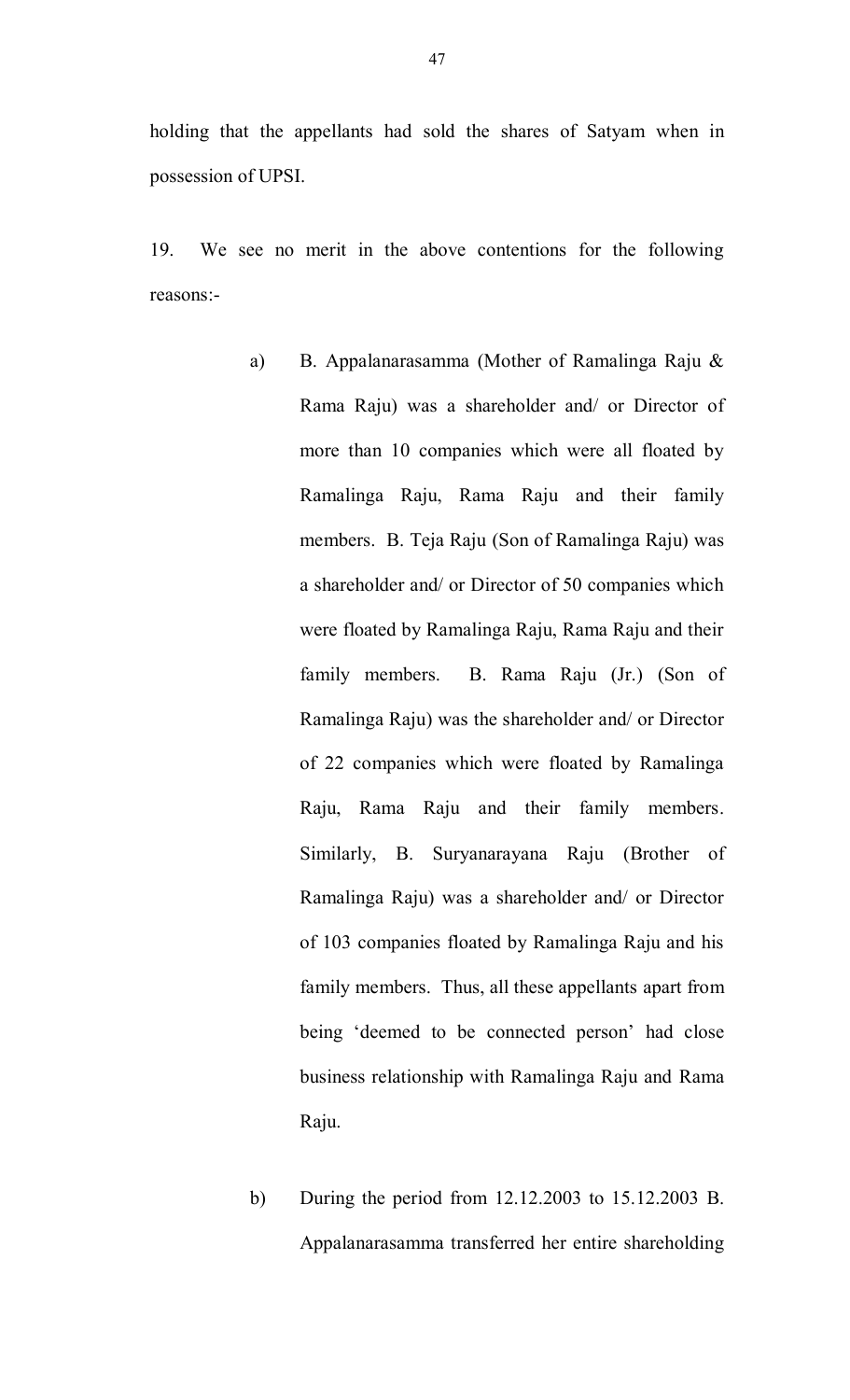of 2,25,500 shares of Satyam in off-market to Elem Investments, Fincity Investments and Higrace Investments which were all owned by Ramalinga Raju, Rama Raju and their family members. According to SEBI the unlawful gain made by Appalanarasamma on sale of Satyam shares was to the tune of  $\bar{\mathbf{z}}$  8,00,43,125/-

- c) B. Teja Raju was the Vice Chairman, Director and Promoter of Maytas Infra Limited. During his tenure Maytas Infra Limited made off-market transfers of Satyam shares to Fincity Investments, Elem Investments and Higrace Investments. B. Teja Raju held 49.66% shares of SNR Investments and was its Director, held 48.07% shares of Veeyes Investments which were all group concerns of Raju family. B. Teja Raju had sold 4,92,250 shares of Satyam during the period from 11.08.2005 and 12.09.2005 and made profit to the extent of  $\bar{\mathfrak{c}}$  49.31 crore.
- d) B. Rama Raju (Jr.) was the Director of Maytas Properties Limited. He had given a presentation to the Board of Satyam in the Board meeting on 26.12.2008 in support of the proposed merger of Maytas Properties Ltd. with Satyam. B. Rama Raju (Jr.) sold his entire shareholding of 9,34,250 shares of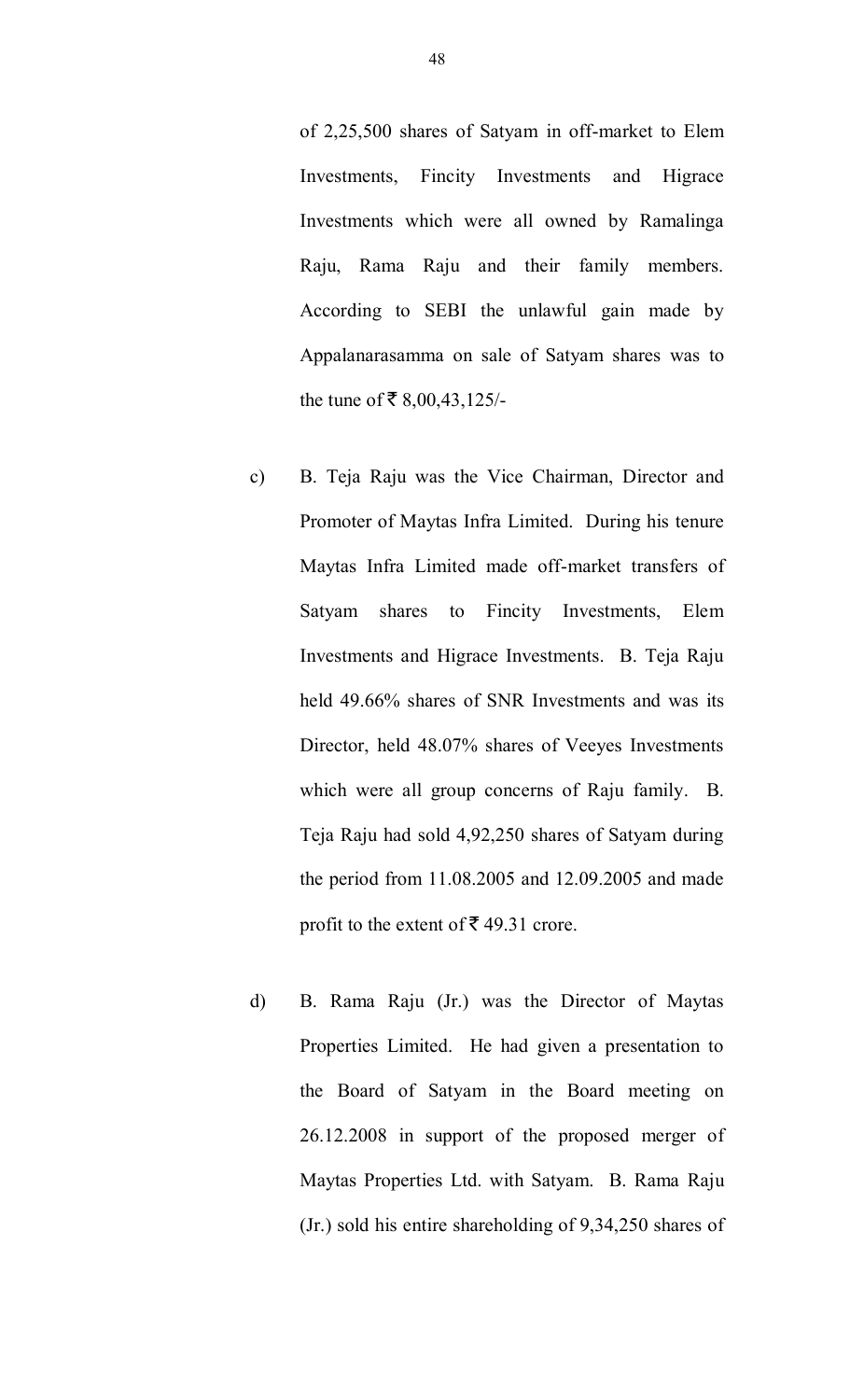Satyam between 23.08.2005 and 02.09.2005 and made gain to the tune of  $\bar{\mathcal{F}}$  46,00,17,218/-.

- e) B. Suryanarayana Raju was the founding shareholder and Director of SRSR Holdings Pvt. Ltd. He was holding 95.80% shares of Elem Investments, 3.68% shares of Higrace Investments which were all group concerns of Raju family. B. Suryanarayana Raju made off-market transfers of his entire shareholding of 27,89,000 shares of Satyam to Elem Investments, Fincity Investments and Higrace Investments between 05.02.2001 to 19.11.2004 and made profit of ₹ 89,71,70,765/-.
- f) Till the accounting fraud of Satyam was revealed by Ramalinga Raju on 07.01.2009 Satyam was a promising and rising company. In such a case, ordinarily the appellants who were closely associated with Ramalinga Raju and Rama Raju would have resorted to consolidating their shareholding in Satyam. However, strangely, not only Ramalinga Raju & Rama Raju, but also all their family members including all the appellants herein who were deemed to be connected persons have resorted to selling the shares of Satyam during the years 2001-2008. It is relevant to note that the appellants not merely sold the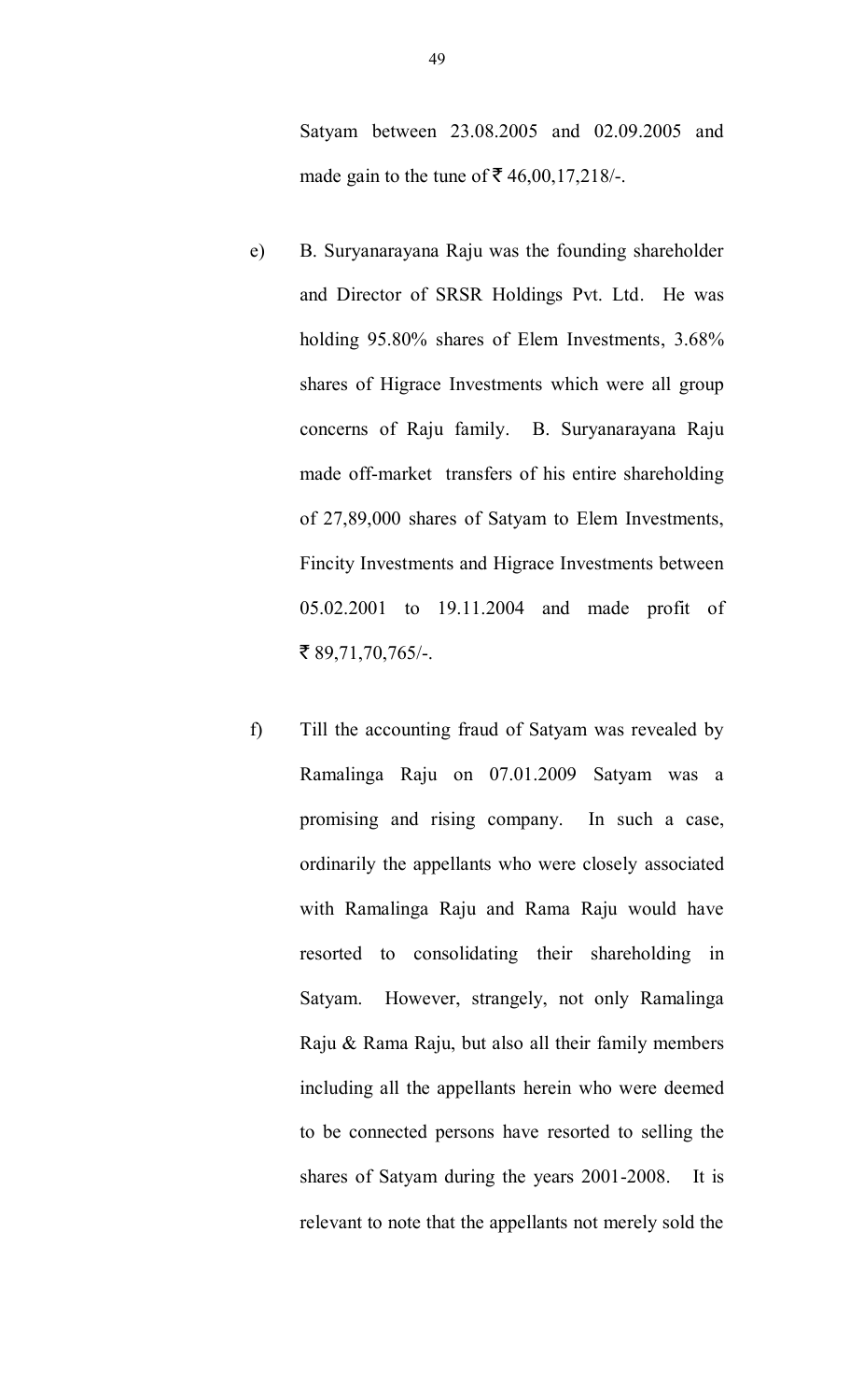shares of Satyam but virtually liquidated their shareholding in Satyam during the period from 2001 to 2008 and during the said period the investors were made to believe that Satyam is achieving greater heights year after year. None of the appellants have placed any material on record to suggest there were compelling reasons or circumstances which compelled them to liquidate their shareholding in Satyam during the period from 2001 to 2008. It is equally strange that during the entire period of eight years (2001 to 2008) none of the appellants at any point of time deemed it fit to acquire the shares of Satyam which was the flag ship company of Raju family and was supposed to be financially a sound company. In these circumstances, inference drawn by the WTM of SEBI that the appellants being insiders have liquidated their shareholding in Satyam when in possession of UPSI cannot be faulted.

g) In support of their argument that the WTM of SEBI has failed to establish that the appellants were in possession of UPSI, counsel for the appellants have relied upon various decisions of this Tribunal as also decisions of the Apex Court. In our opinion, all those decisions are distinguishable on facts. As held by the Apex Court in the case of SEBI v/s Kishore R.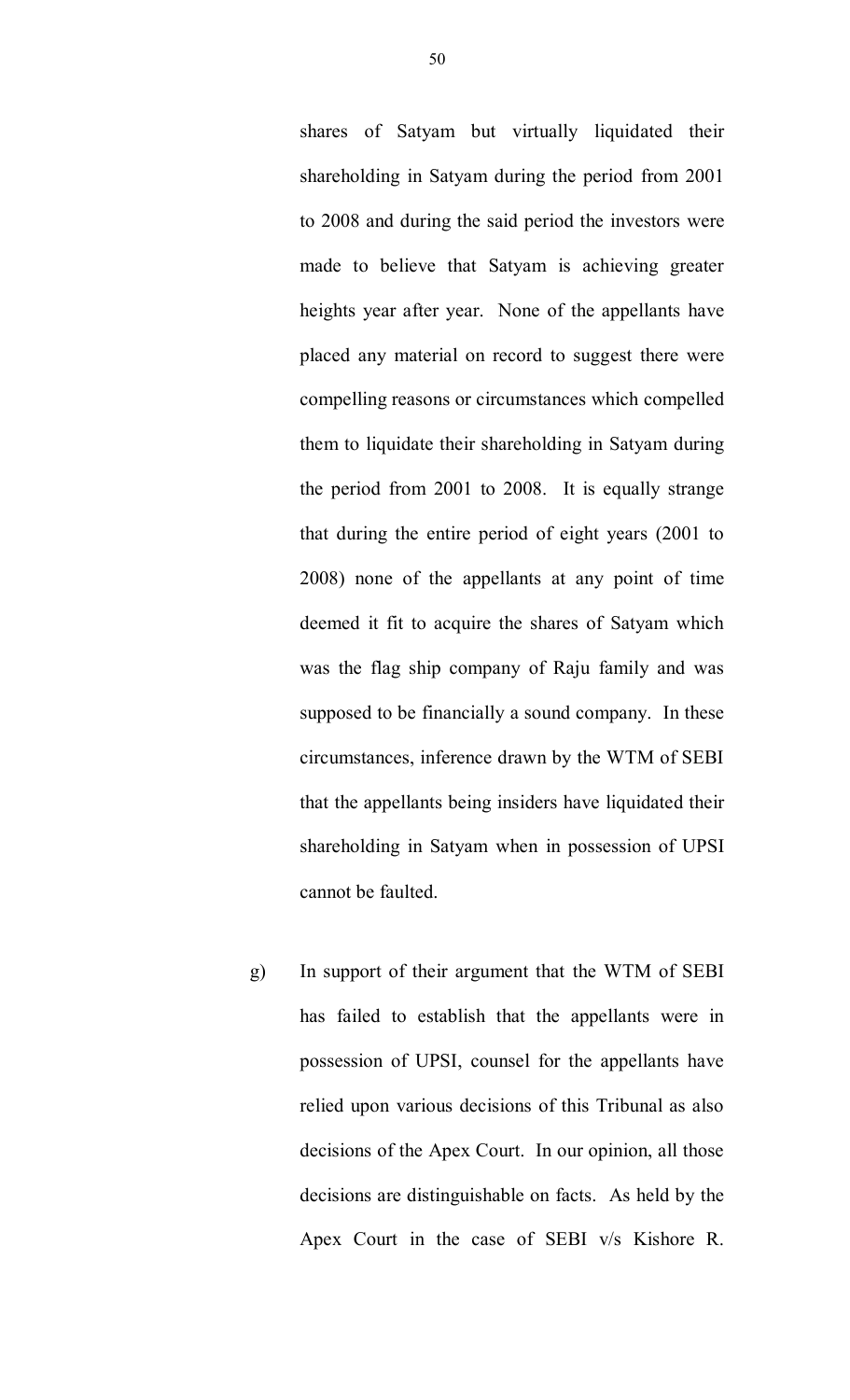Ajmera reported in (2016) 6 SCC 368, in the absence of direct evidence, it is the duty of the courts to take note of the immediate and proximate facts and circumstances surrounding the events on which the charges are founded and to reach what would appear to the court to be a reasonable conclusion there from. In the present case, the overwhelming circumstantial evidence clearly demonstrate that Ramalinga Raju and Rama Raju orchestrated the accounting fraud in Satyam and they along with their family members reaped the benefits of accounting fraud by selling the shares of Satyam to unsuspecting investors who were made to believe that Satyam was financially sound.

h) Since PIT Regulations, 1992 were repealed and replaced by PIT Regulations, 2015, even before the impugned order was passed, it is submitted by the counsel for appellants that the WTM of SEBI ought to have taken into consideration the expression 'Immediate relative' introduced in the PIT Regulations, 2015. There is no merit in the above contention, because, regulation 12(2) of the PIT Regulations, 2015 specifically saves the proceedings initiated under the PIT Regulations, 1992. Therefore, the expression 'Immediate relative' introduced in the PIT Regulations, 2015 would not apply to the case of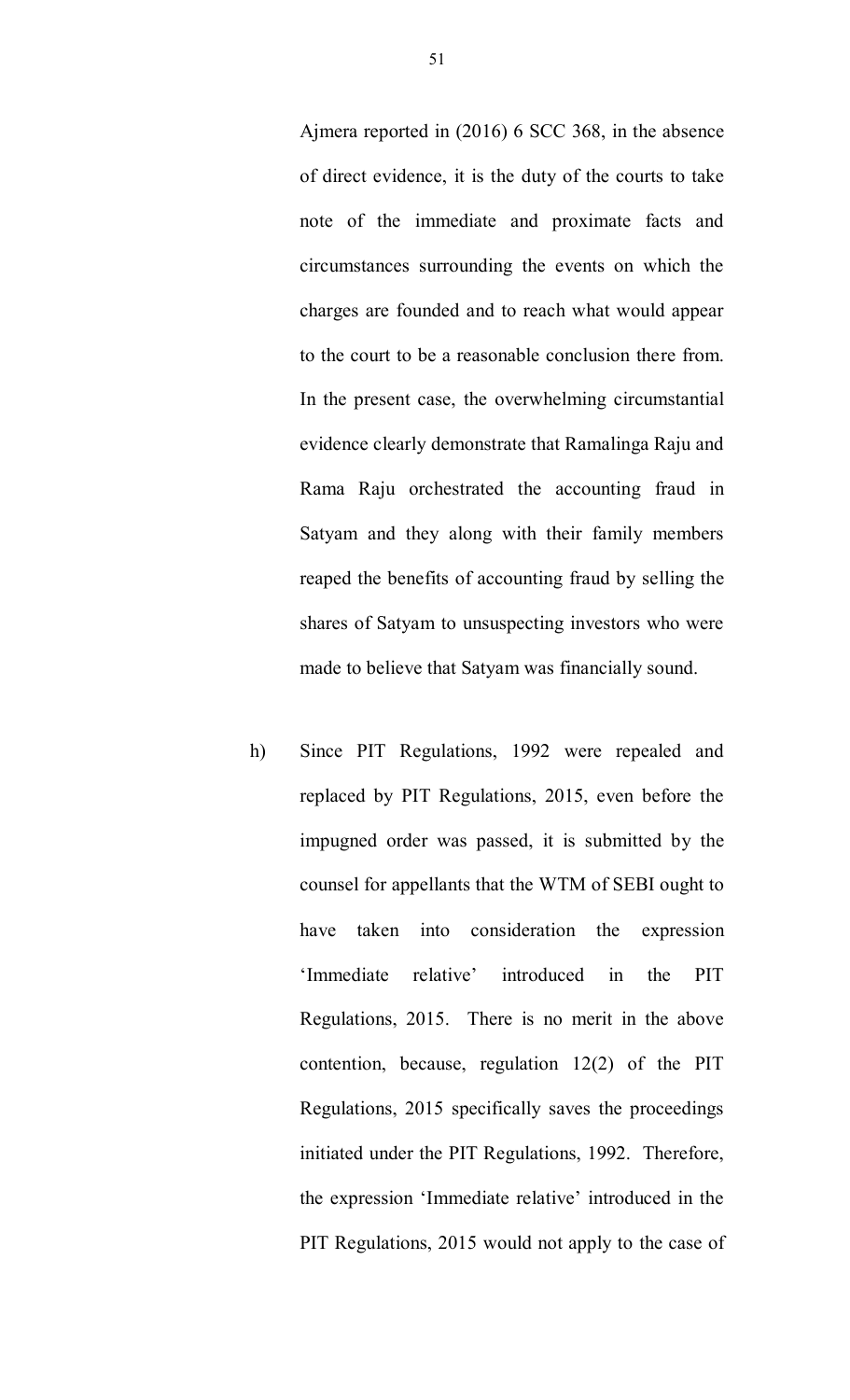the appellants, who are covered under the PIT Regulations, 1992.

i) For all the aforesaid reasons, decision of the WTM of SEBI that the appellants herein were insiders and that they had sold shares of Satyam when in possession of UPSI and hence violated PIT Regulations cannot be faulted.

**Whether the WTM is justified in passing uniform restraint order against all the appellants and directing each appellant to disgorge the unlawful gain jointly and severally with B. Ramalinga Raju and Rama Raju.**

20. There can be no dispute that the role played by SRSR, Chintalapati group and other appellants in facilitating and liquidating the shares of Satyam when in possession of UPSI differ substantially. In such a case, without considering the merits of each case the WTM of SEBI could not have imposed uniform restraint order against all the appellants.

21. Apart from the above, having held in his order dated 15.07.2014 that the gains arising on sale/ pledge of Satyam shares by the appellants were the unlawful gains made by Ramalinga Raju and Rama Raju, and having directed them to disgorge the said unlawful gain, the WTM could not have held in the impugned order that the very same gains were the unlawful gains made by the appellants and direct each appellant to disgorge that unlawful gain jointly and severally with Ramalinga Raju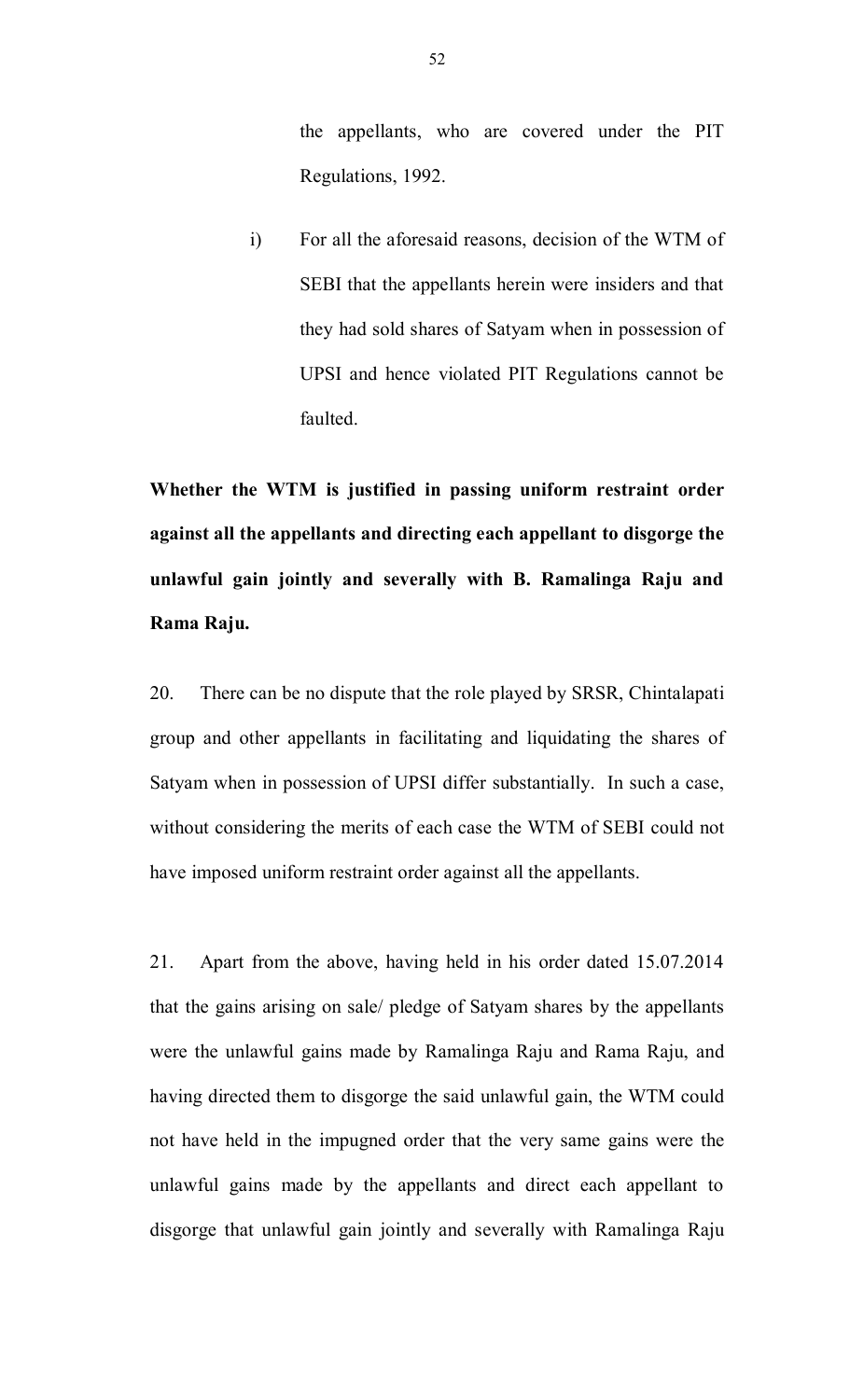and Rama Raju. Thus, the order passed by the WTM of SEBI in case of Ramalinga Raju and Rama Ramu on 15.07.2014 and the impugned order passed against the appellants on 10.09.2015 are mutually contradictory because in one order it is held that the unlawful gains specified therein are made by Ramalinga Raju and Rama Raju and in another order it is held that the said gains are the unlawful gains made by the appellants herein. In these circumstances, we deem it proper to set aside the impugned order, to the extent it imposes uniform restraint order and determines the quantum of unlawful gain (except in the case of B. Jhansi Rani) and restore the matters for fresh decision on merits and in accordance with law.

22. Before passing fresh order on remand, the WTM of SEBI shall give an opportunity of hearing to the appellants and consider their plea on merits, including the plea of SRSR that it had acquired the shares of Satyam for valuable consideration and that the loan obtained by pledging shares of Satyam have been substantially repaid. Similarly, while computing the unlawful gain the WTM of SEBI shall consider the cost of acquisition, if any, incurred by each appellant. Till the WTM of SEBI passes fresh order on merits on the above issues, the appellants shall not deal in securities or access the securities market in any manner whatsoever.

23. In the result we pass the following order:-

a) In view of the explanation inserted to regulation 2(c) of the PIT Regulations, 1992 with effect from

53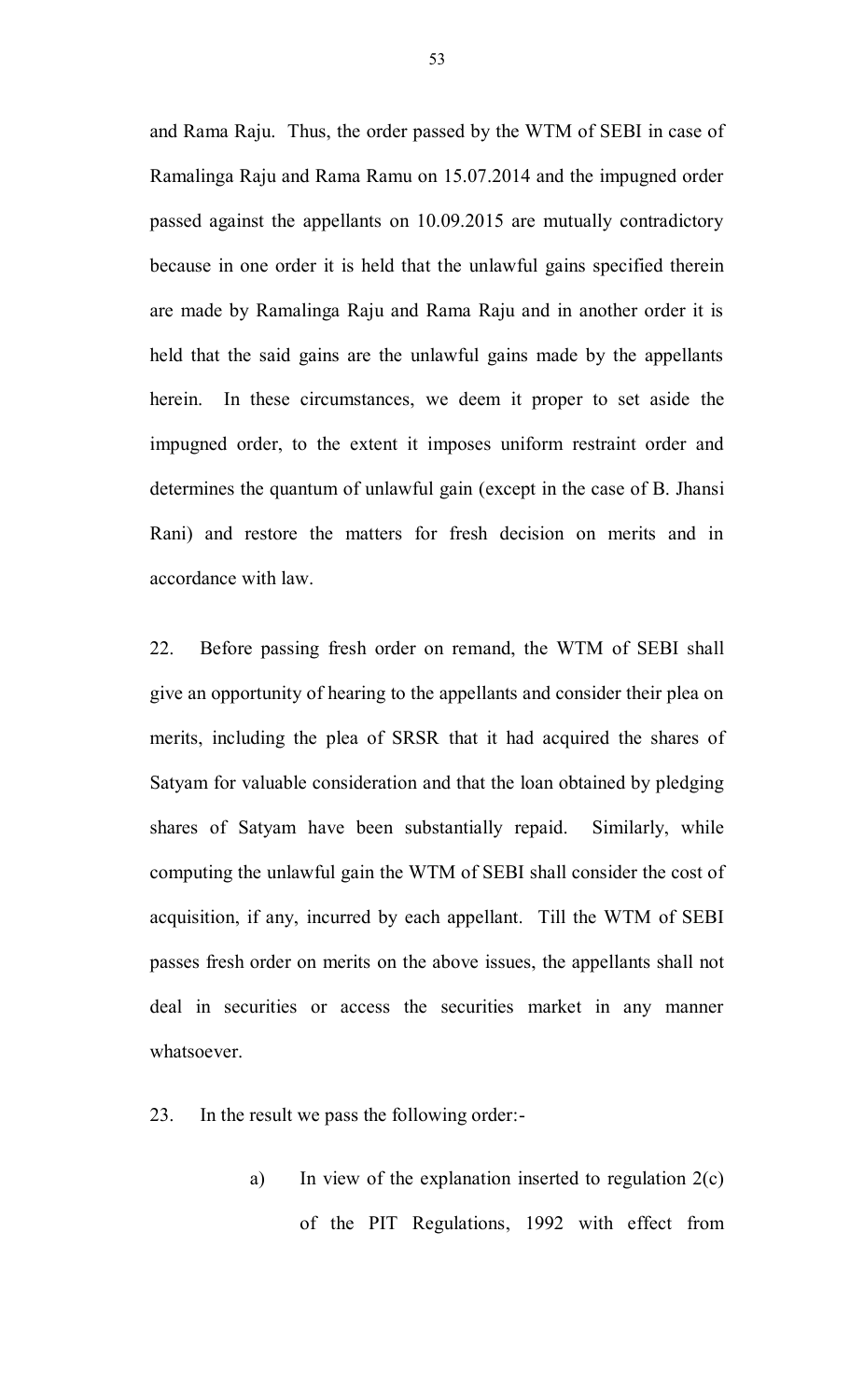20.02.2002, action for insider trading of a connected person can be taken up to a period of six months from the date of that person ceasing to be a connected person. Obviously, SEBI cannot take action in respect of the insider trading of a connected person beyond the period of six months from the date of that person ceasing to be a connected person.

- b) The expression 'dealing in securities' defined under regulation 2(d) of the PIT Regulations, 1992 is wide enough to include pledging of securities. Prohibition contained in regulation 3 is inter alia restricted to pledging of securities by an insider when in possession of UPSI. In other words, pledging of securities by any person other than an insider is not prohibited under regulation 3 of the PIT Regulations.
- c) Impugned order passed by the WTM of SEBI on 10.09.2015 against all the appellants herein (except in case of B. Jhansi Rani, Appellant in Appeal No. 462 of 2015) is upheld to the extent that the appellants were insiders under the PIT Regulations and that the appellants had pledged/sold the shares of Satyam when in possession of UPSI and thus, they have violated the SEBI Act and the PIT Regulations. However, the uniform restraint order passed against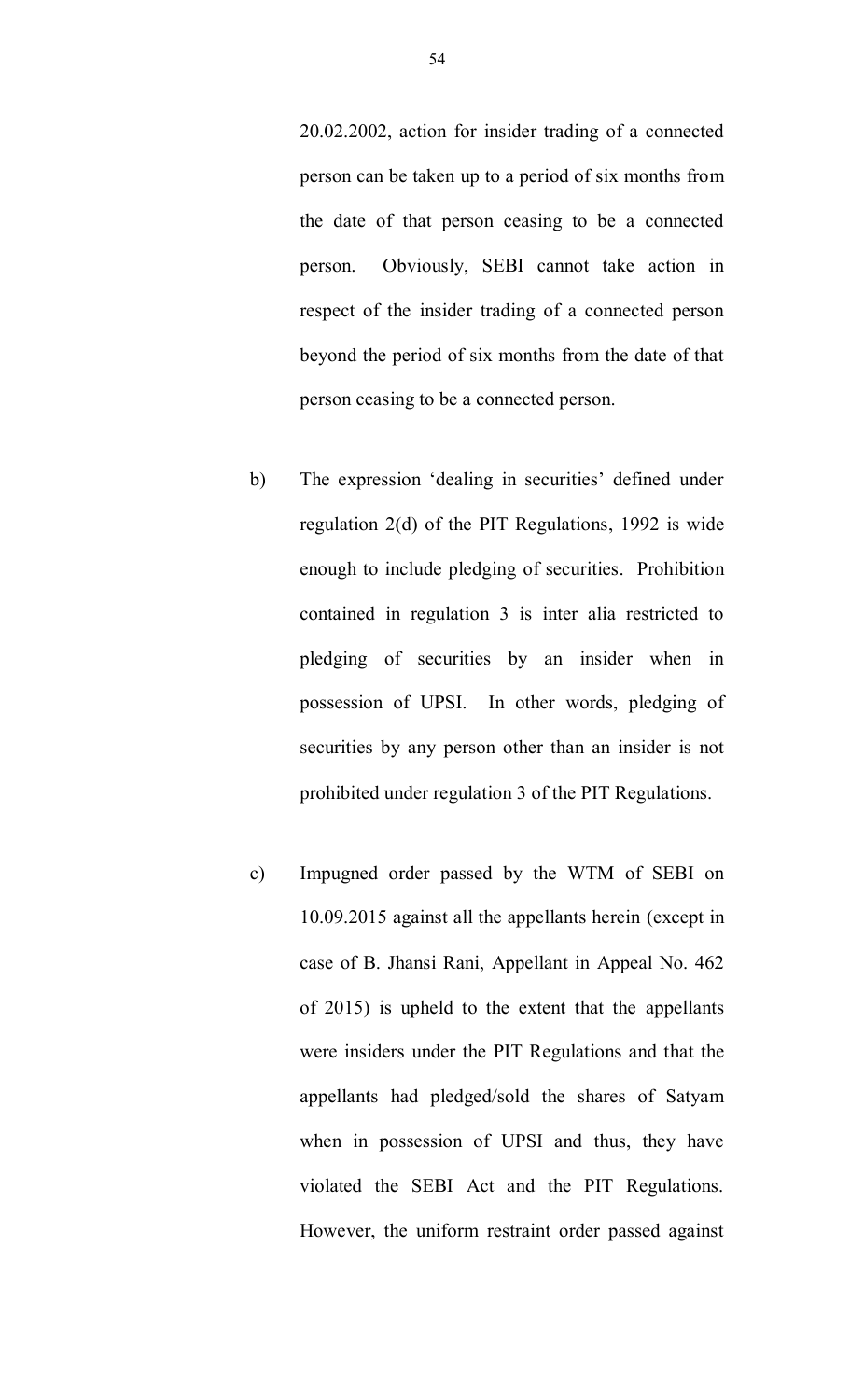the appellants and the quantum of unlawful gain determined against each appellant and the direction to disgorge the same jointly and severally with Ramalinga Raju & Rama Raju are quashed and set aside and restored to the file of the WTM of SEBI for fresh decision on merits and in accordance with law as expeditiously as possible and preferably within a period of four months from today. Till fresh order is passed by the WTM of SEBI on the aforesaid issues, the appellants shall not deal in securities or access the securities market in any manner whatsoever.

d) Appeal No. 462 of 2015 filed by B. Jhansi Rani is allowed and directions issued against her in the impugned order are quashed and set aside.

24. All the Appeals are disposed of in the aforesaid terms with no order as to costs. In view of the disposal of the Appeals, Misc. Application No. 87 of 2017 in Appeal No. 452 of 2015 does not survive and the same is disposed of accordingly.

> Sd/- Justice J.P. Devadhar Presiding Officer

> > Sd/- Dr. C.K.G. Nair Member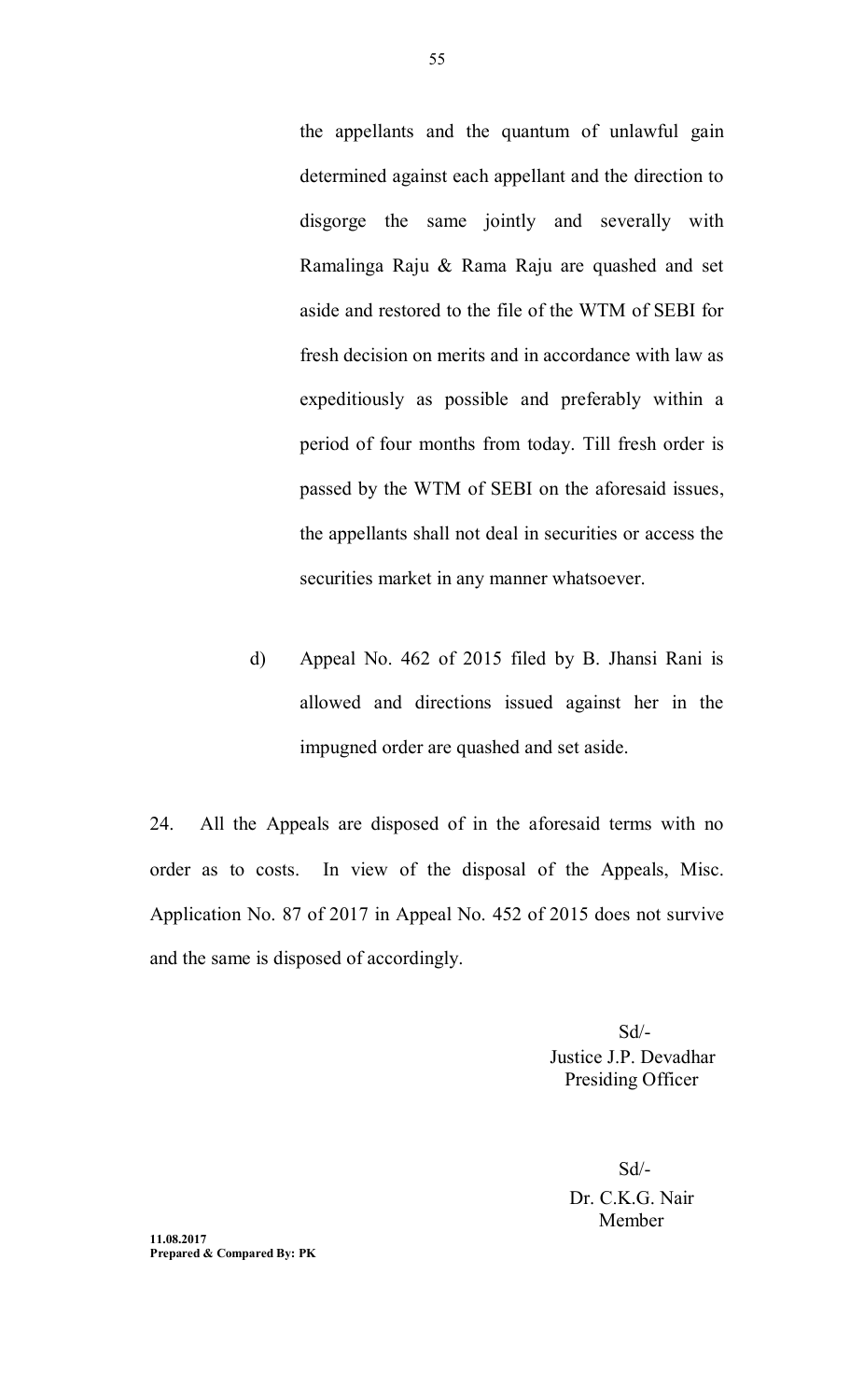Per : Shri Jog Singh, Member (Minority View)

\*25. I have gone through the majority view written by the Learned Presiding Officer and concurred by my brother Dr. C.K.G. Nair. By the majority judgment, the impugned order dated September 10, 2015 has been quashed in respect of all the nine entities before us and the matter has been remanded in respect of eight for fresh consideration by the Ld. WTM of SEBI, except Appeal No. 462/2015 (Ms. B. Jhansi Rani). With respect, I am not in a position to persuade myself to remand these matters at this belated stage and would like to give finality to a decade old matter.

26. There are nine appeals in this order, out of which the appellants in five appeals are relatives of Mr. B. Ramalinga Raju and B. Rama Raju, the main architects of the Satyam Scam, namely, Ms. B. Appalanarasamma, Mr. B. Teja Raju, Mr. B. Rama Raju (Jr.), Mr. B. Suryanarayana Raju and Ms. B. Jhansi Rani. Sixth one is SRSR Holdings Pvt. Ltd., which was a company owned by Mr. B. Ramalinga Raju and his wife, B. Nandini Raju; B. Rama Raju and his wife, B. Radha. Mr. B. Suryanarayana Raju, Mr. B. Ramalinga Raju and Mr. B. Rama Raju were the directors of the company. The third group consists of Mr. Chintalapati Srinivasa Raju, his late father Mr. Anjiraju Chintalapati and Chintalapati Holdings Pvt. Ltd., a company promoted by Mr. Chintalapati Srinivasa Raju.

27. Except the case of Ms. B. Jhansi Rani, which has been allowed by majority order, all other cases have been remanded on one ground or the other. I have my own reservations in following the majority view.

# **I. Appeal Nos. 458/015 (**B. Appalanarasamma)**, 459/2015 (**B. Teja Raju**), 460/2015 (**B. Rama Raju Jr.**), 461/2015 (**B. Suryanarayana Raju**) and 463/2015 (**SRSR Holdings Pvt. Ltd.**)**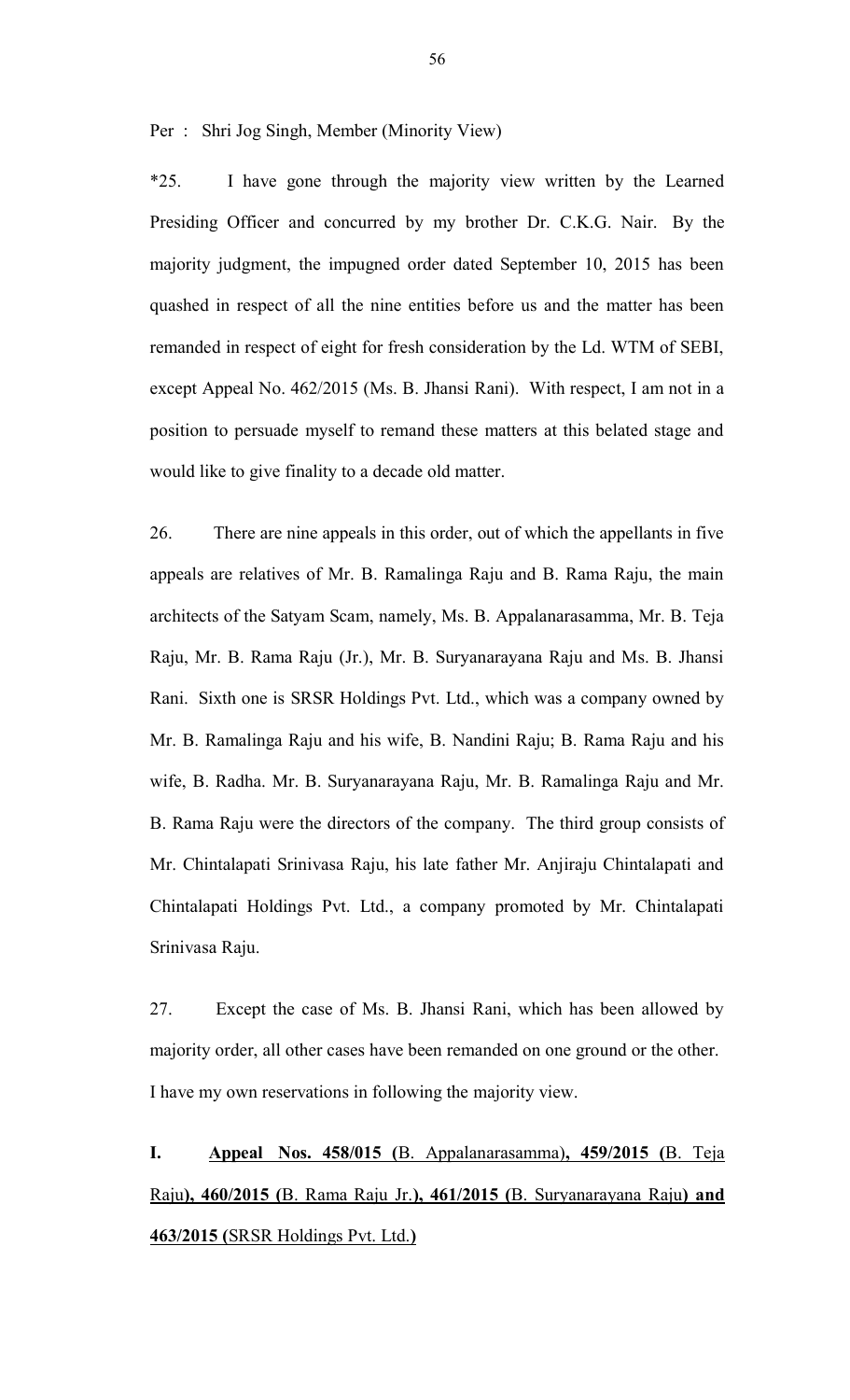28. First of all I will deal with the case of the five relatives and SRSR Holdings Pvt. Ltd. in as much as, admittedly, the four appellants are the relatives of Mr. B. Ramalinga Raju whereas the company SRSR Holdings Pvt. Ltd. was floated as a front by Mr. B. Ramalinga Raju and his relatives only with a view to pledge the shares of Satyam and take loans from banks in the name of other B. Ramalinga Raju family owned companies for the eventual benefit of the family members at the cost of the public shareholders. Ms. B. Jhansi Rani is also a relative of Mr. B. Ramalinga Raju. She is the wife of his real brother, Mr. Suryanarayana Raju, but her case has been allowed, therefore, I restrict myself to the four relatives and SRSR Holdings Pvt. Ltd. The ostensible reason for remand given in the majority order is to recalculate the amount of disgorgement directed to be paid by these five entities ultimately to be refunded to public shareholders who lost their hard earned money due to the colossal fraud.

29. Restoration to the file of WTM of SEBI has been done after quashing and setting aside the impugned order by which these entities have been directed to disgorge various amounts, detailed below**,** on the ground that the cost of acquisition/intrinsic value of shares was not taken into account by SEBI while making the disgorgement and imposing a ban of seven years on entering the market on each entity.

| Sl.No.           | Appeal No. | Name of Appellant         | No. of<br>shares<br>sold | Shares sold<br>for(Unlawful<br>gain)/amount to<br>be disgorged. | Cost of<br>acquisition of<br>shares                                                |
|------------------|------------|---------------------------|--------------------------|-----------------------------------------------------------------|------------------------------------------------------------------------------------|
|                  | 458/2015   | Ms.B.Appalanarasamma      | 2,25,500                 | $8,00,43,125/$ -                                                | Not known                                                                          |
| $\overline{2}$ . | 459/2015   | Mr. B. Teja Raju          | 9,42,250                 | 49, 31, 43, 762/-                                               | Gift from<br>Grandfather                                                           |
| 3.               | 460/2015   | Mr. B. Rama Raju (Jr.)    | 9,34,250                 | 46,00,17,218                                                    | Gift from<br>Grandfather                                                           |
| $\overline{4}$ . | 461/2015   | Mr. B. Suryanarayana Raju | 27.89 lacs<br>approx.    | 89,71,70,765                                                    | Not known                                                                          |
| 5                | 463/2015   | SRSR Holdings Pvt. Ltd.   |                          | 1258.88 Crore                                                   | Company floated<br>as a front by Mr.<br>B. Ramalinga<br>Raju $&$ his<br>relatives. |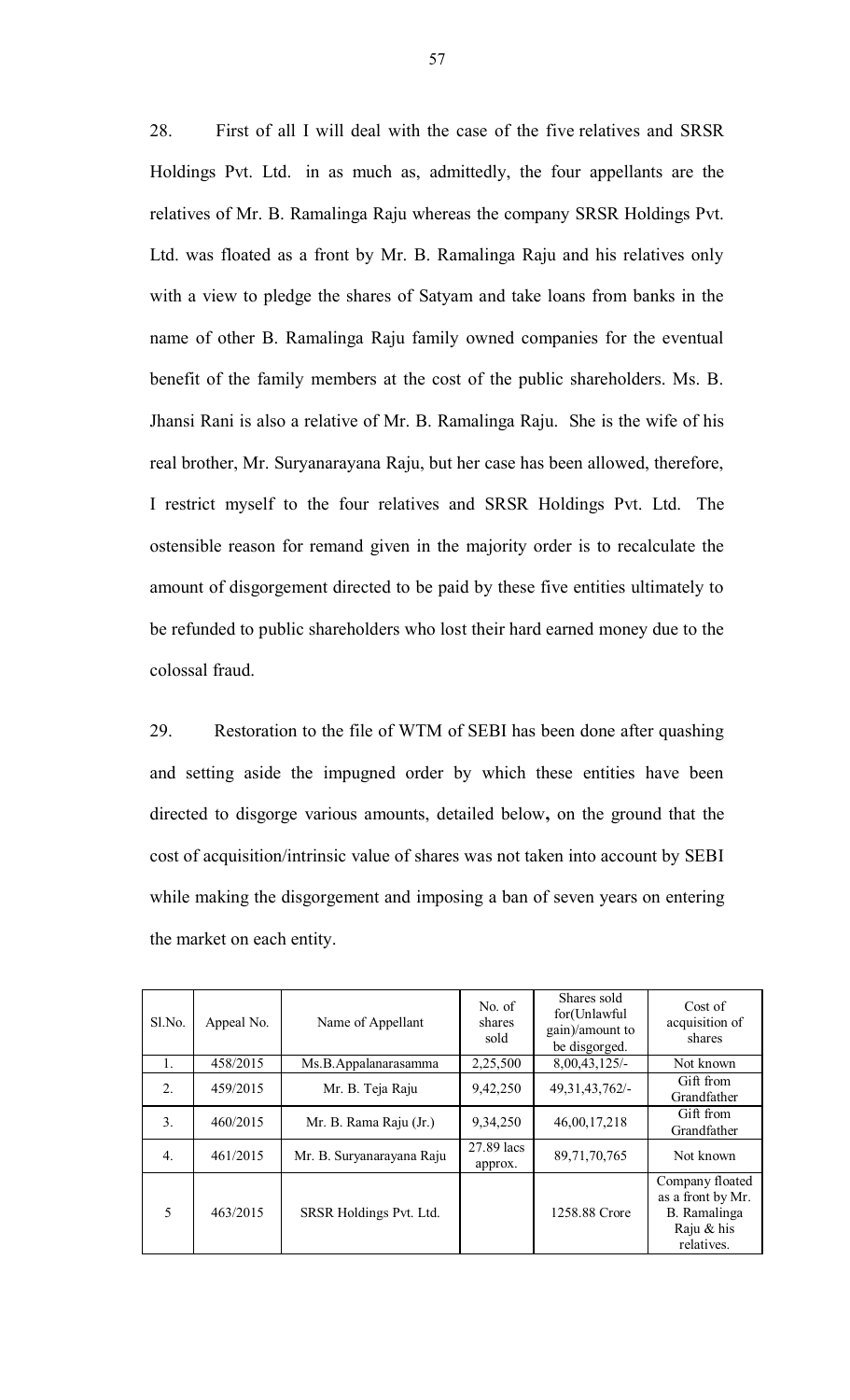It is a matter of record that two appellants, namely Mr. B. Rama Raju (Jr.) and Mr. B. Teja Raju have categorically admitted that they did not incur any cost on acquisition of the shares which they sold while they were in possession of UPSI in question. In view of this clear and unambiguous admission, the Ld. WTM was right in directing the whole amount as illegal gain and, hence, remand of all these matters at a belated stage of almost a decade would not serve the ends of justice. Similarly, in the other three cases of Mr. B. Suryanarayana Raju, Ms. B. Appalanarasamma and SRSR Holdings Pvt. Ltd., these entities repeatedly failed to produce the cost of acquisition either before the WTM of SEBI or before this Tribunal for years together. Therefore, the WTM cannot be faulted with in directing the whole amount to be disgorged and banning the entities for seven years from accessing the capital markets in any manner.

30. While deciding these appeals, we cannot be unmindful of the fact that the whole dispute arose in the wake of Satyam Scam, which erupted on 07.01.2009 when Mr. B. Ramalinga Raju, the then Chairman of Satyam admitted of having indulged into grave acts of fabricating and fudging of accounts of Satyam, which led to an artificial hike in the scrips of the company. Thousands of investors were duped of their money whereas the family members of Mr. B. Ramalinga Raju went on a spree of selling the shares and thereby illegally enriching themselves. In fact, it is pertinent to note that in the said email dated 07.01.2009 addressed to SEBI and others, it is specifically mentioned that Mr. B. Ramalinga Raju, the Chairman and his real brother, Mr. B. Rama Raju, the Managing Director of the Company, were only responsible for the manipulation of accounts which seems to have been done by them for their own personal greed. It was further categorically stated by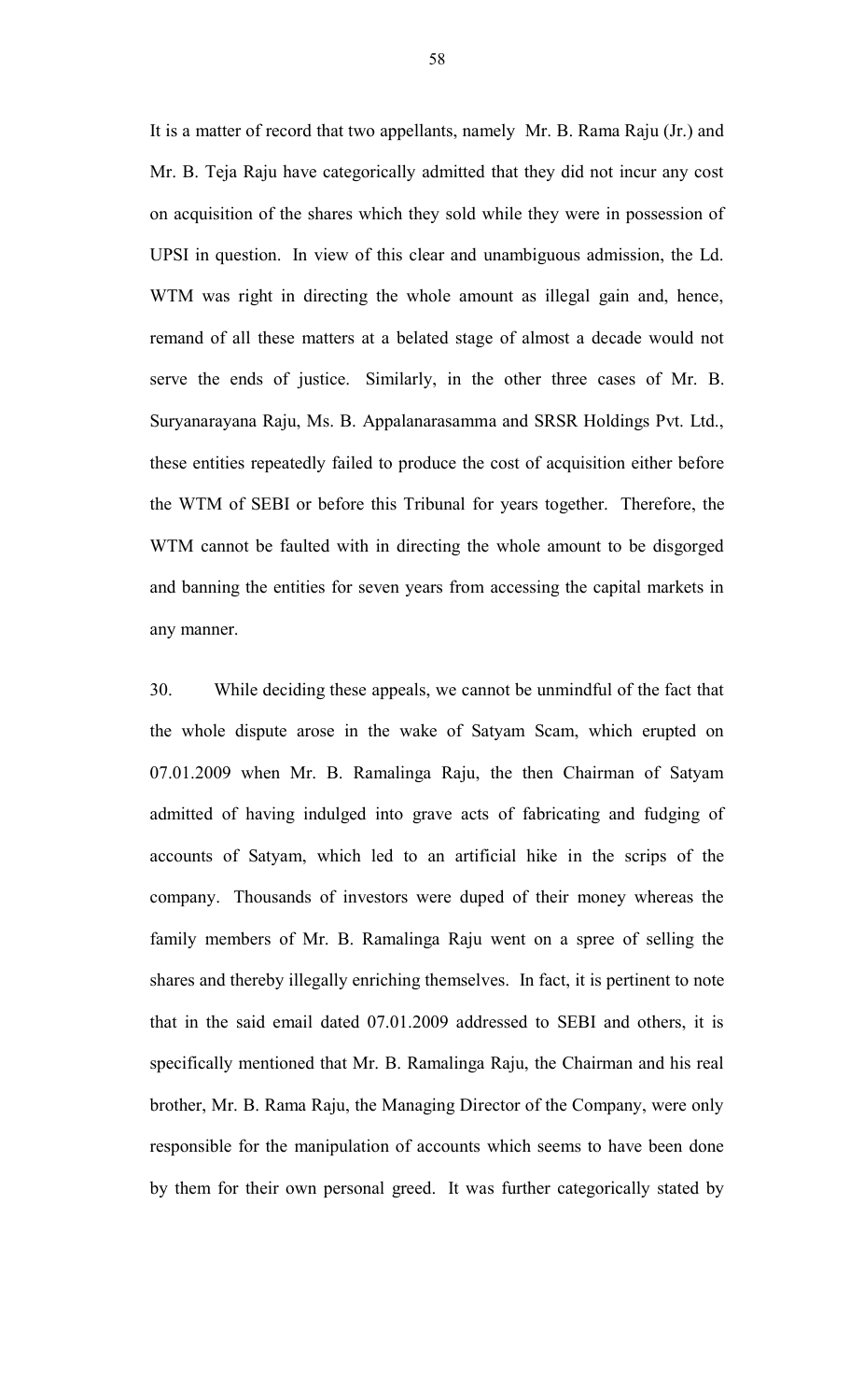Shri B. Ramalinga Raju that no other Director/Executive Director, past or present, was responsible for the falsification and fabrication of the records.

31. Various Government of India agencies sprung into action for prosecuting the perpetrators of the Scam for violating the law. Ministry of Corporate Affairs, Government of India, immediately constituted Multi-Disciplinary Investigation Team ("**MDIT**") comprising of officers of the SEBI, the Serious Fraud Investigation Office ("**SFIO**"), the Central Bureau of Intelligence ("**CBI**"), the Enforcement Directorate ("**ED**"), the Reserve Bank of India ("**RBI**") and the Income Tax Department ("**IT**"). The underlining objective in forming **MDIT,** as reflected at page 35 of the **SFIO Report**, seems to be to avoid inconsistencies among the aforementioned agencies while investigating the same set of facts which led to the Satyam scam in the first place.

32. SEBI also undertook its investigation and initiated action against the five main architects of the scam and initially three Show Cause Notices (**"SCNs")** were issued to five architects of the scam, namely, Mr. B. Ramalinga Raju, Mr. B. Rama Raju, Mr. Vadlamani Srinivasa, Mr. G. Ramakrishna and Mr. V. S. Prabhakar Gupta, between March 09, 2009 to March 22, 2010. Later on, as an after-thought, a common SCN dated June 19, 2009 as well as another SCN dated September 15, 2009, were also issued by SEBI to ten entities, including nine in hand, mainly on the ground that they were relatives of Mr. B. Ramalinga Raju and/or promoters of Satyam and its connected companies. The case of Mr. B. Ramalinga Raju and four others has been separately considered and by order dated 12.05.2017, the cases of five said appellants had to be remanded mainly because they were not given reasonable opportunity of cross-examination of certain witnesses by SEBI and also the calculation of disgorgement was to be redone.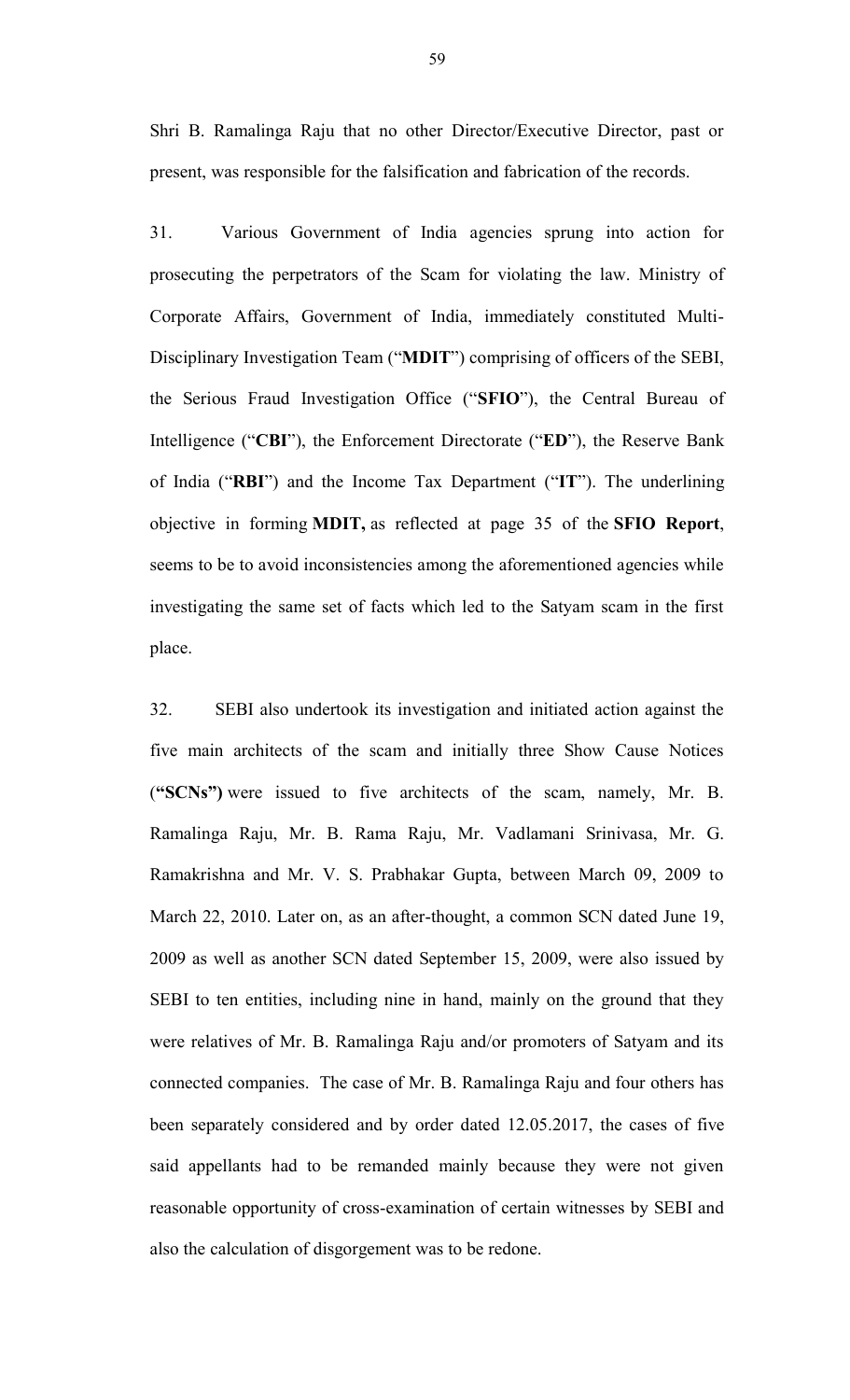33.Other agencies, including CBI, have also prosecuted Mr. B. Ramalinga Raju, Mr. B. Rama Raju, Mr. B. Suryanarayana Raju, five officials and two auditors and held guilty and have sentenced them**.** It is, thus, apparent that present is a very serious matter which led to thousands of shareholders losing their hard earned money in the shares of Satyam on the very day the said email dated 07.01.2009 was shot by Mr. B. Ramalinga Raju, the then Chairman of Satyam. Showing any sympathy to such manipulators of the market would send a wrong signal to the investors, upright and scrupulous promoters of Satyam, and to the market as a whole.

34. It has been rightly held by the Hon'ble Supreme Court in the case of **Zarif Ahmad Vs. Mohd. Farooq [2015 (13) SCC 673]** that "it is not a healthy practice to remand a case to the trial court unless it is necessary to do so as it makes the parties to wait for the final decision of a case for the period which is avoidable. One in rare situations, should a case be remanded e.g. when the trial court has disposed of a suit on a preliminary issue without recording evidence and giving its decision on the rest of the issues, but it is not so in the present case." For arriving at the above said conclusion, the Hon'ble Supreme Court relied upon its earlier ruling in the case of **P. Purushottam Reddy Vs. Pratap Steels Limited [2002 (2) SCC 686]** in which the Hon'ble High Court had remanded the matter for retrial to the lower court. The Hon'ble Supreme Court testing the validity of remand in that case aptly remarked that "the High Court was to examine whether such finding of the trial court was sustainable or not in law and on facts. Even otherwise, the question could have been gone into by the High Court and a finding could have been recorded on the available material inasmuch as the High Court being the court of first appeal, all the questions of fact and law arising in the case were open before it for consideration and decision."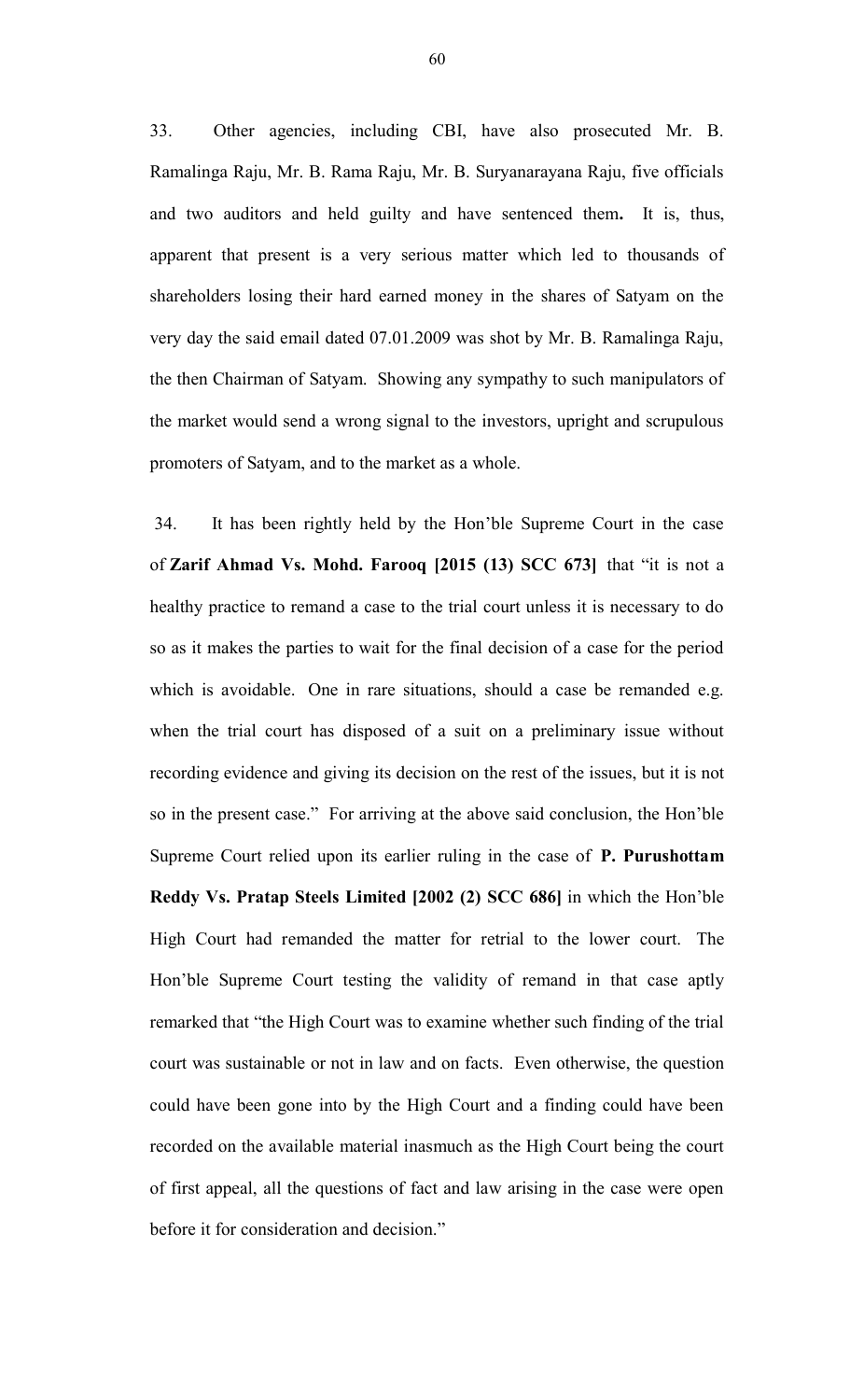35. From the abovesaid judgment of the Hon'ble Supreme Court it is borne out that a court or tribunal should remand a matter in extremely rare cases where the discrepancy before that court or tribunal is such that cannot be remedied by way of deciding an Appeal. It cannot be denied that remanding a matter, sets it back many months or even years in some cases and prevents the matter from reaching judicial finality, which is extremely disheartening in a country like India with a very serious issue of a vast backlog of cases. Of course, it goes without saying that in cases where remand is the only appropriate remedy, the matter must be remanded to the lower authority. However, in my opinion, remand should be treated as the last resort, left to cure inconsistencies over which the Appellate authority has no discernible purview. In all situations where the deficiency or inconsistency can be done away with by the intervention of the Appellate authority, the authority should go ahead and do so, unless there exists a very strong and cogent reason for it to abstain. It is of paramount importance that matters be allowed to reach judicial finality at the earliest to help the wheels of justice move at a faster pace.

36. The old maxim 'interest Republicae ut sit finis litium' clearly says that it is for the public good that there be an end of litigation after a long lapse of time. It is therefore necessary to put a quietus at some stage to give finality and certainty in the matter of judicial adjudication of appeals.

37. In this connection it is pertinent to note that Hon'ble Supreme Court in the case of M. Nagabhushana v. State of Karnataka and others (2011) 3 SCC 408 has observed that "principle of finality of litigation is based on high principle of public policy. In the absence of such a principle great oppression might result under the colour and pretence of law inasmuch as there will be no end of litigation and a rich and malicious litigant will succeed in infinitely vexing his opponent by repetitive suits and actions. …………"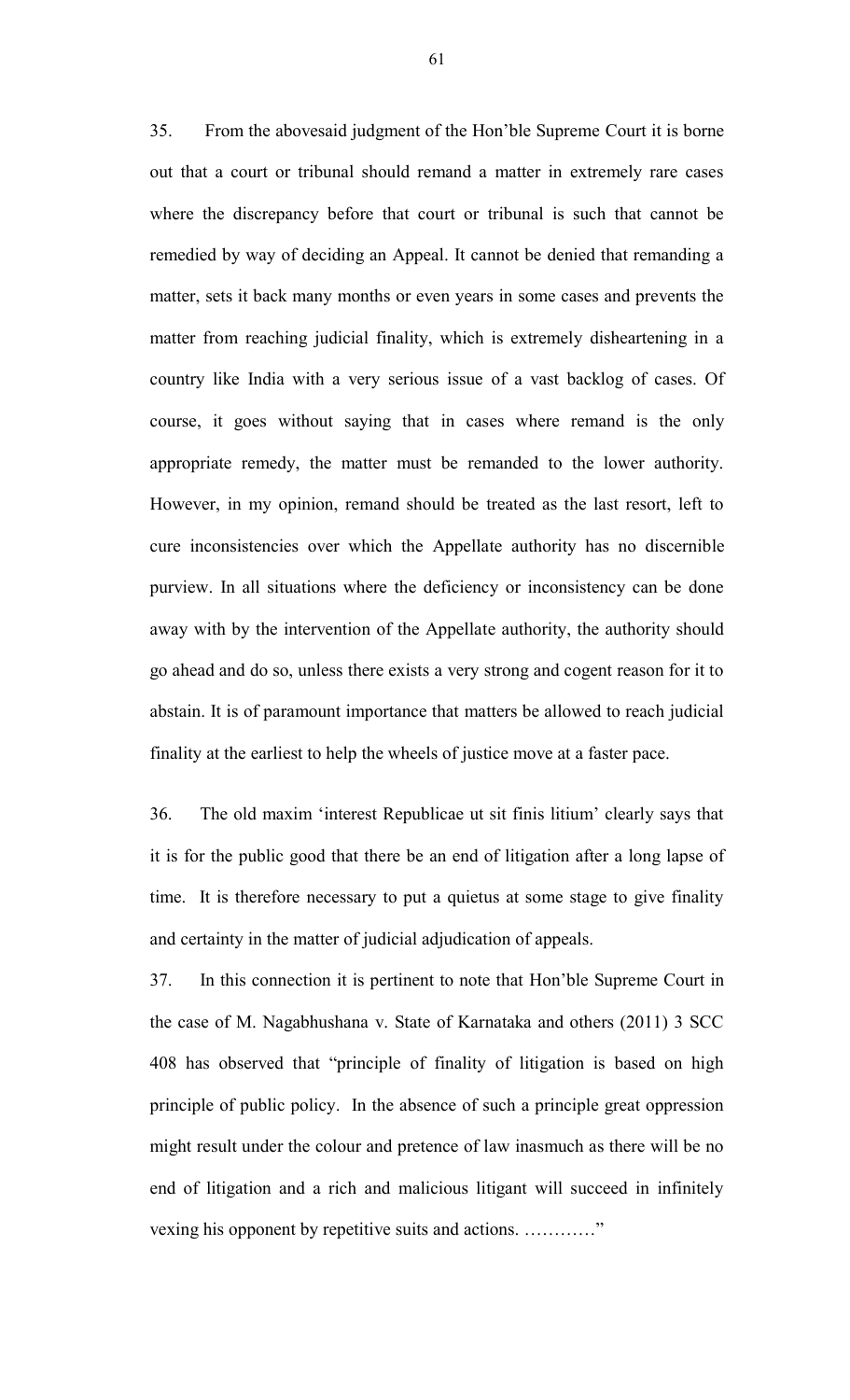38. This Tribunal is also the first court of appeal against the SEBI order and appeal lies only to the Hon'ble Supreme Court on law point from the orders of this Tribunal on facts the finding of the Tribunal is final. Therefore, indiscriminate remand to the tune of about 25% appeals disposed of by this Tribunal in the last more than four years would set a bad precedent and litigants would lose faith in the institution itself inasmuch as they are compelled to undergo the vicious circle of retrial before the SEBI once again, that too without any fruitful result. SEBI is also flooded with hundreds of cases every year to be tried in the name of remand at the hands of this Tribunal. This tendency of remand has, therefore, to be revisited by us and appropriate remedial measures should be taken.

39. As per WTM Impugned Order, total amount to be disgorged from the four family members and SRSR Holdings is Rs.1451.91 Crores. This huge amount has to be disgorged at once to be distributed by SEBI to the victim investors of Satyam who had bought shares at an artificial price, which was the result of falsification and fabrication of accounts of Satyam and sold at a meagre amount of  $\bar{\xi}$  40/- to  $\bar{\xi}$  50/-, not even at 1/10<sup>th</sup> of the price they would have paid for acquisition of shares out of their hard earned money. Thus, keeping in view the facts and circumstances and the legal position in mind, I dismiss all the five appeals, namely – Appeals 458/2015, 459/2015, 460/2015, 461/2015 and 463/2015, and uphold the action of the SEBI in passing the impugned order and directing the five appellants to disgorge the amount with interest.

40. The remaining four appeals pertaining to **Ms. B. Jhansi Rani (Appeal 462/2015) and C.S.R., CHPL and Late Shri Anjiraju Chintalapati (Appeal 451/2015, 452/2015 and 453/2015),** require a careful examination of the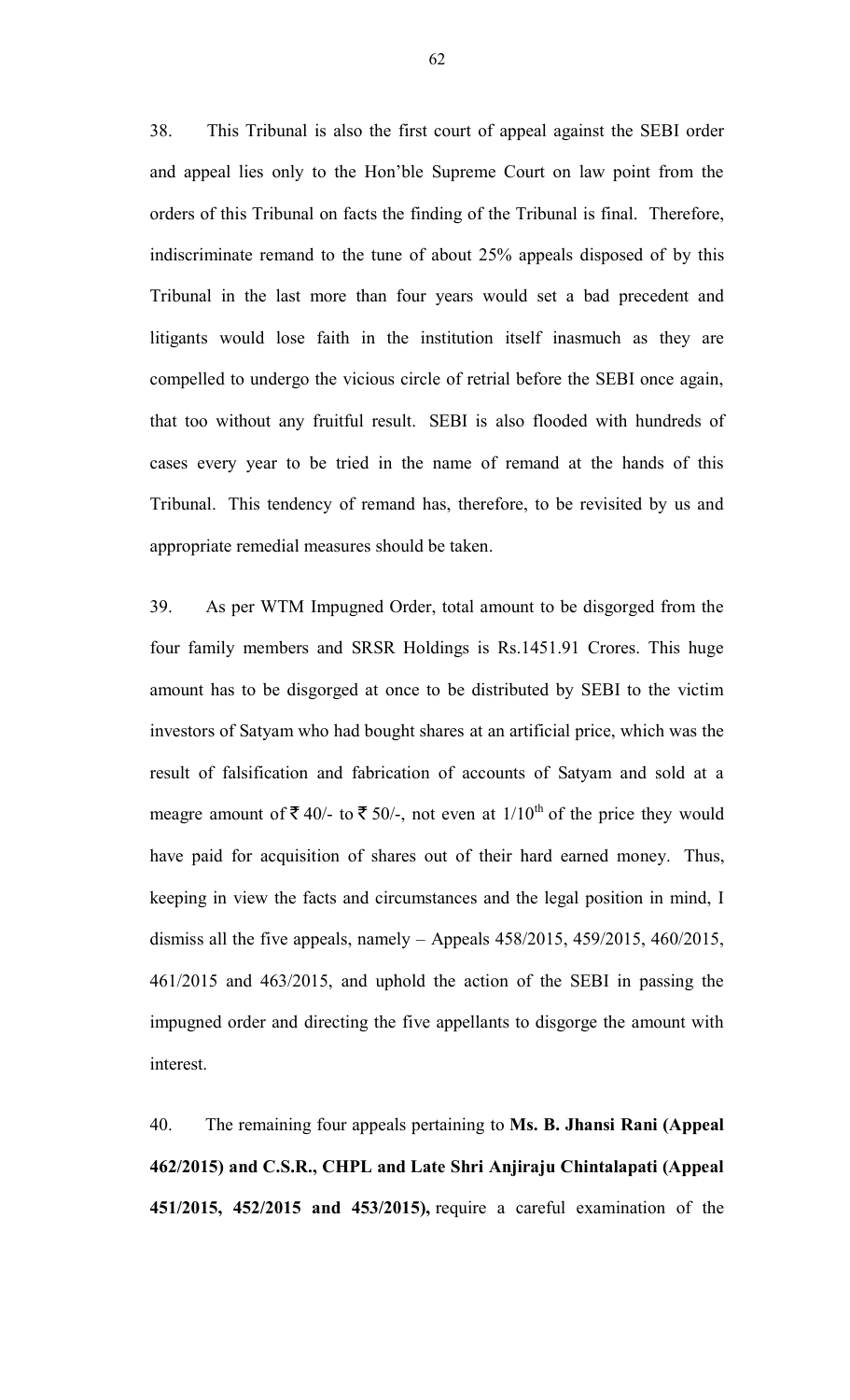relevant PIT Regulations and jurisprudence in respect thereof. At the outset, I

would like to first reproduce the relevant PIT regulations herein below:

### **PIT Regulations of 1992**

*2 (c) "connected person" means any person who —*

*(i) is a director, as defined in clause (13) of section 2 of the Companies Act, 1956 (1 of 1956), of a company, or is deemed to be a director of that company by virtue of subclause (10) of section 307 of that Act or*

*(ii) occupies the position as an officer or an employee of the company or holds a position involving a professional or business relationship between himself and the company [whether temporary or permanent] and who may reasonably be expected to have an access to unpublished price sensitive information in relation to that company:*

*[Explanation :—For the purpose of clause (c), the words "connected person" shall [mean] any person who is a connected person six months prior to an act of insider trading;]"*

*"2(e) "insider" means any person who,*

*(i) is or was connected with the company or is deemed to have been connected with the company and is reasonably expected to have access to unpublished price sensitive information in respect of securities of [a] company, or*

*(ii) has received or has had access to such unpublished price sensitive information ;*

*2(h) "person is deemed to be a connected person", if such person—*

*(i) is a company under the same management or group, or any subsidiary company thereof within the meaning of sub-section (1B) of section 370, or subsection (11) of section 372, of the Companies Act, 1956 (1 of 1956) or sub-clause (g) of section 2 of the Monopolies and Restrictive Trade Practices Act, 1969 (54 of 1969) as the case may be; or*

*[(ii) is an intermediary as specified in section 12 of the Act, Investment company, Trustee Company, Asset Management Company or an employee or director thereof or an official of a stock exchange or of clearing house or corporation;]*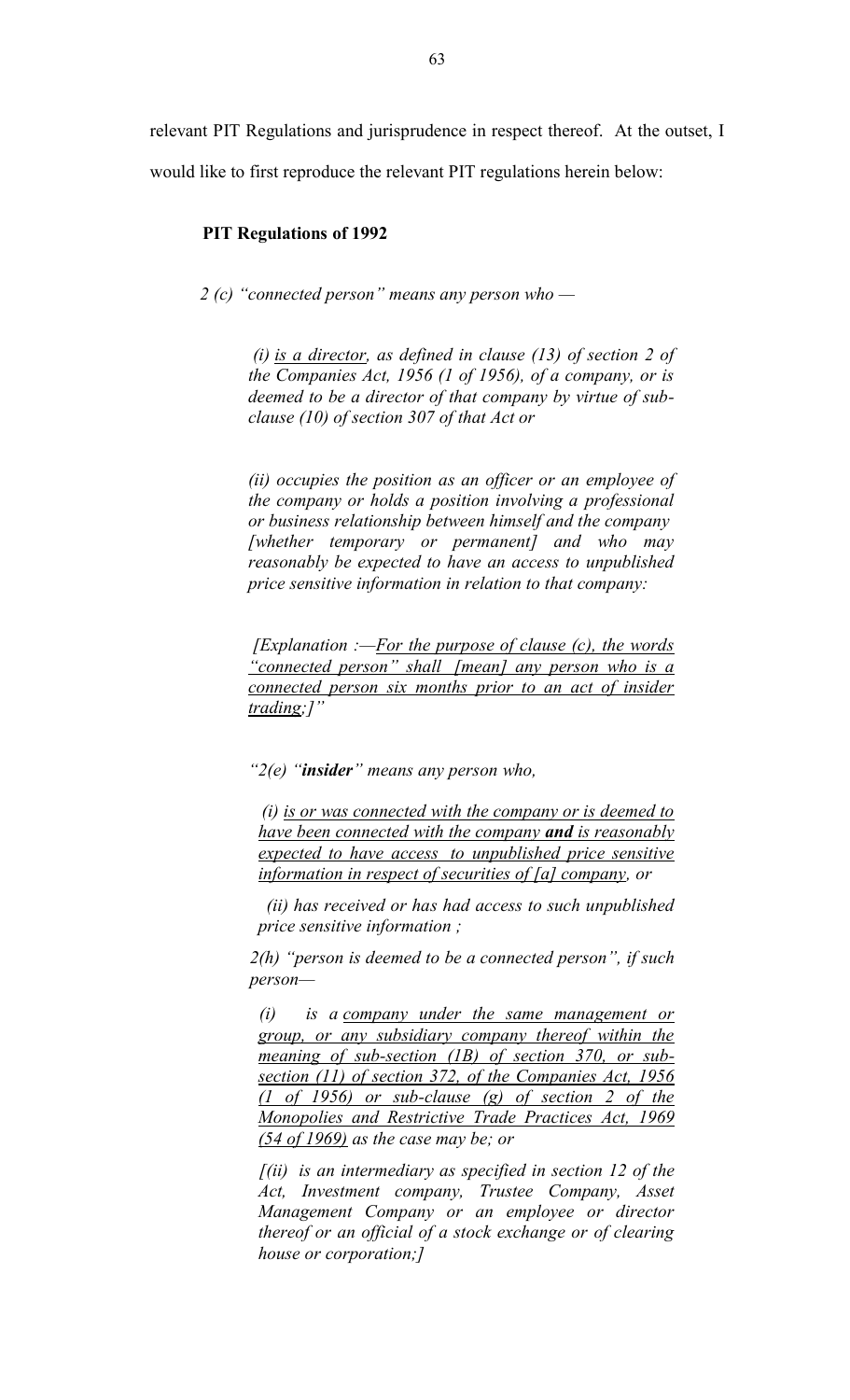*(iii) is a merchant banker, share transfer agent, registrar to an issue, debenture trustee, broker, portfolio manager, Investment Advisor, sub-broker, Investment Company or an employee thereof, or is member of the Board of Trustees of a mutual fund or a member of the Board of Directors of the Asset Management Company of a mutual fund or is an employee thereof who have a fiduciary relationship with the company;*

*(iv) is a Member of the Board of Directors or an employee of a public financial institution as defined in section 4A of the Companies Act, 1956; or*

*(v) is an official or an employee of a Self-regulatory Organisation recognised or authorised by the Board of a regulatory body; or*

*(vi) is a relative of any of the aforementioned persons;*

*(vii) is a banker of the company.*

*(viii) relatives of the connected person; or*

*[(ix) is a concern, firm, trust, Hindu undivided family, company or association of persons wherein any of the connected persons mentioned in sub-clause (i) of clause (c), of this regulation or any of the persons mentioned in sub-clause (vi), (vii) or (viii) of this clause have more than 10 per cent of the holding or interest;]*

*(ha) "price sensitive information" means any information which relates directly or indirectly to a company and which if published is likely to materially affect the price of securities of company.*

*Explanation.—The following shall be deemed to be price sensitive information :—*

*(i) periodical financial results of the company;*

*(ii) intended declaration of dividends (both interim and final);*

*(iii) issue of securities or buy-back of securities;*

*(iv) any major expansion plans or execution of new projects.*

*(v) amalgamation, mergers or takeovers;*

*(vi) disposal of the whole or substantial part of the undertaking;*

*(vii) and significant changes in policies, plans or operations of the company;*

*2(i) "relative" means a person, as defined in section 6 of the Companies Act, 1956 (1 of 1956);*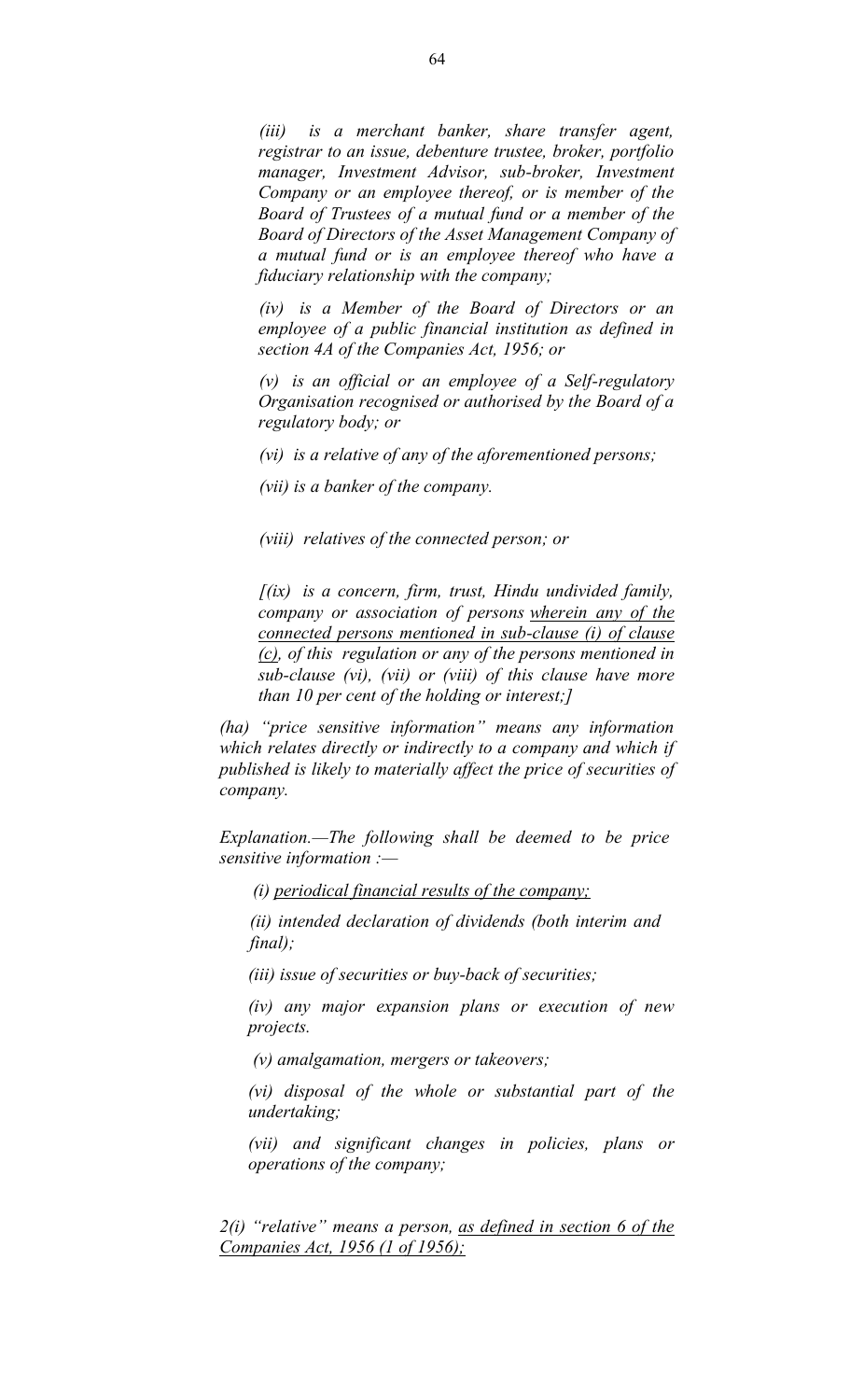*"2(k) "unpublished" means information which is not published by the company or its agents and is not specific in nature.*

*Explanation.—Speculative reports in print or electronic media shall not be considered as published information."*

*Prohibition on dealing, communicating or counselling on matters relating to insider trading.*

### *3. No insider shall—*

*(i) either on his own behalf or on behalf of any other person, deal in securities of a company listed on any stock exchange when in possession of anyunpublished price sensitive information; or*

*(ii) communicate [or] counsel or procure directly or indirectly any unpublished price sensitive information to any person who while in possession of such unpublished price sensitive information shall not deal in securities :*

*Provided that nothing contained above shall be applicable to any communication required in the ordinary course of business [or profession or employment] or under any law.]"*

# **Section 12A of the SEBI Act, inserted on October 29, 2002 as Chapter VA**

*Prohibition of manipulative and deceptive devices, insider trading and substantial acquisition of securities or control.*

*"12A. No person shall directly or indirectly—*

*(a) use or employ, in connection with the issue, purchase or sale of any securities listed or proposed to be listed on a recognized stock exchange, any manipulative or deceptive device or contrivance in contravention of the provisions of this Act or the rules or the regulations made thereunder;*

*(b) employ any device, scheme or artifice to defraud in connection with issue or dealing in securities which are listed or proposed to be listed on a recognised stock exchange;*

*(c) engage in any act, practice, course of business which operates or would operate as fraud or deceit upon any person, in connection with the issue, dealing in securities which are listed or proposed to be listed on a recognised*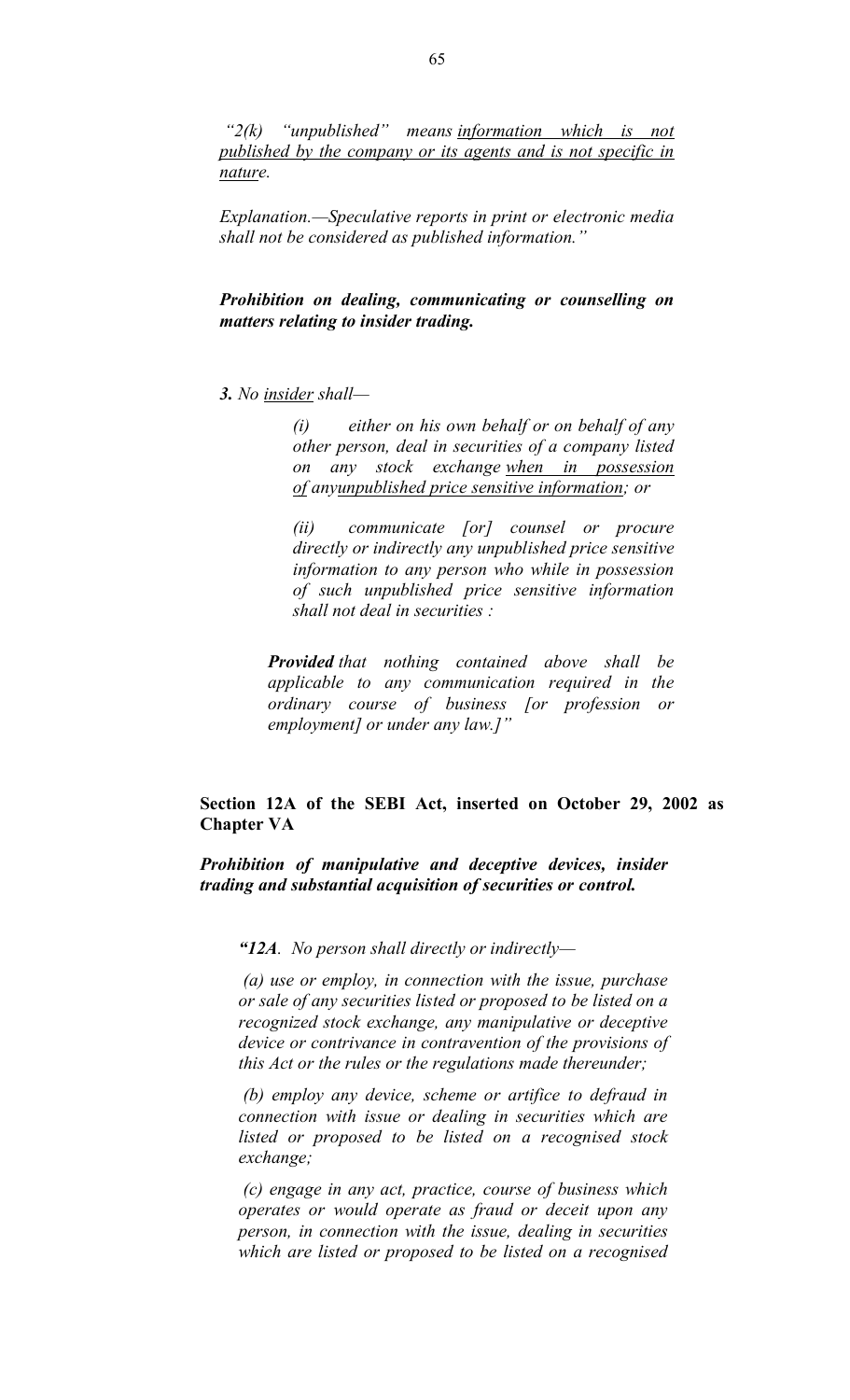*stock exchange, in contravention of the provisions of this Act or the rules or the regulations made thereunder;*

*(d) engage in insider trading;*

*(e) deal in securities while in possession of material or non-public information or communicate such material or non-public information to any other person, in a manner which is in contravention of the provisions of this Act or the rules or the regulations made thereunder;*

*(f) acquire control of any company or securities more than the percentage of equity share capital of a company whose securities are listed or proposed to be listed on a recognised stock exchange in contravention of the regulations made under this Act.]"*

#### **Penalty for insider trading.**

**15G.** If any insider who –

(i) either on his own behalf or on behalf of any other person, deals in securities of a body corporate listed on any stock exchange on the basis of any unpublished price-sensitive information; or

(ii) communicates any unpublished price-sensitive information to any person, with or without his request for such information except as required in the ordinary course of business or under any law; or

(iii) counsels or procures for any other person to deal in any securities of anybody corporate on the basis of unpublished price-sensitive information,

shall be liable to a penalty which shall not be less than ten lakh rupees but which may extend to twenty-five crore rupees or three times the amount of profits made out of insider trading, whichever is higher.

41. In applying these PIT Regulations, the following questions arise for the

disposal of the case.

a. What is the scope of Regulation 3 under PIT Regulation, 1992? What is the impact of the 2002 Amendment to Regulation 3? b. What is the meaning of an "Insider" under the PIT Regulations, 1992? What is the impact of the 2002 Amendment to Regulation 3? c. What is the UPSI in this case and when did UPSI come into existence?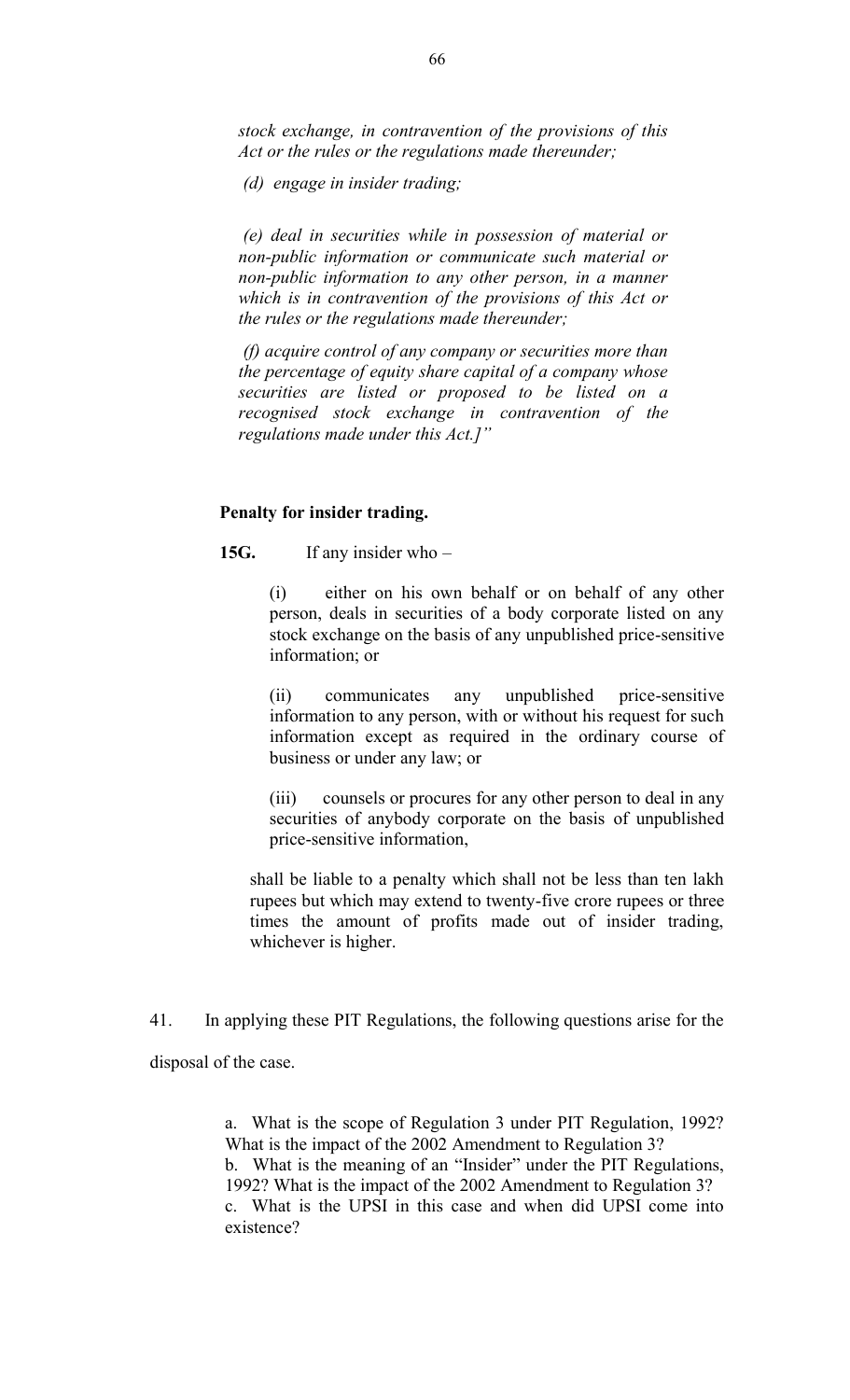d. Are findings of SFIO Report admissible in adjudicating a violation under the PIT Regulations?

e. Are CBI charge sheet and findings of the CBI Court (XXI Additional Chief Metropolitan Magistrate cum Special Sessions Court, Hyderabad) dated 09.04.2015 relevant and admissible while adjudicating a violation under the PIT Regulations?

42. The history of the PIT Regulations can be traced back to the Thomas Committee which stated way back in 1948 that there was lack of a legislation/statute to punish the "unfair use of inside information". An attempt was made for the first time when provisions with respect to insider trading were first introduced into the Indian regulatory system in the Companies Act, 1956 as Sections 307 and 308, which mandated disclosures of shares held by the management and directors of a company. Subsequently, the Sachar Committee in 1979, the Patel Committee in 1986 and the Abid Hussain Committee in 1989 suggested the enactment of a legislation to control instances of insider trading.

43. The most relevant of these reports was one formulated by a High-Powered Committee, established by the Government of India in May 1984 headed by former Chairman of Unit Trust of India, Mr. G S Patel, to review the functioning of the Indian capital market as a whole. In its report published in 1986, the Committee made certain recommendations and observations regarding the suggested legislation on insider trading. The Committee correctly identified that the chief reason for the excessive and unbounded speculation in the market was insider trading. Insider trading, in turn, was a direct result of the lack of timely and prompt disclosure of information by companies. It was stated that in order to establish healthy economic and trade practices in the securities market so as to maintain the investors' confidence in the regulatory system, any instance of insider trading should be dealt with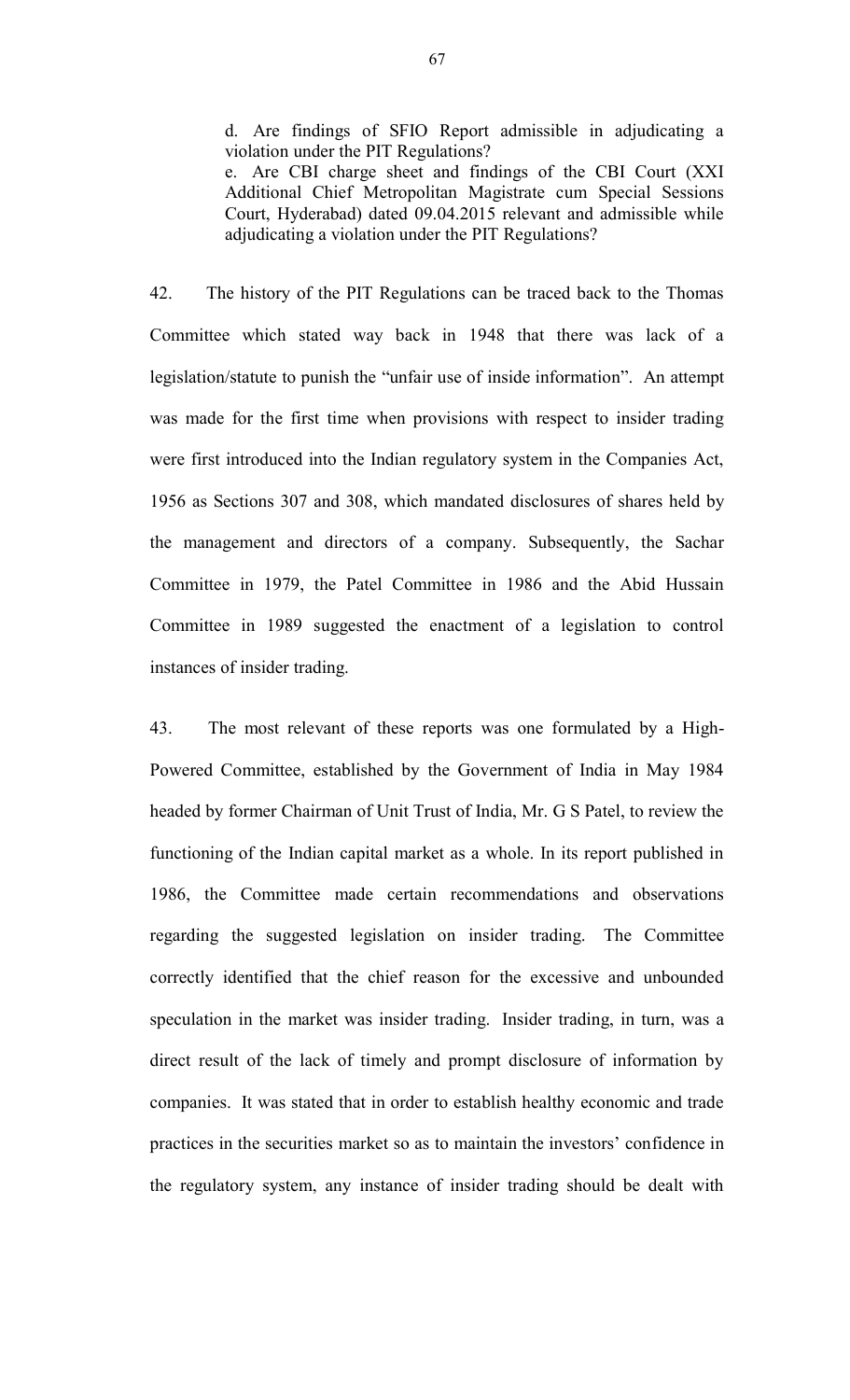strongly. The Committee then went on to provide a draft of the legislation on insider trading, which culminated into the PIT Regulations of 1992.

44. Before the drafting of the PIT Regulations of 1992, SEBI prepared an approach paper on the orderly development and regulation of the securities market to ensure sufficient investor protection. A Consultative Paper was issued in December 1991 by SEBI suggesting strict measure to control insider trading in the market. On August 1992, SEBI issued a Press Release declaring that an internal code of conduct for corporates be put into place to check insider trading.

45. On a perusal of the PIT Regulations of 1992, it appears that the objective with which they were framed was primarily to ensure that the damaging consequences of insider trading could be kept at bay in the Indian securities market as the phenomenon of insider-trading leads to baseless speculation in the market and due to artificial price-hike of the shares of the company in question, gullible investors are tempted to invest or deal in those shares with a view to making profits.

46. Further, Regulation 3 serves a purpose which is two-fold inasmuch as on one hand it forbids the dealing in securities of a listed company by an insider in possession of UPSI; and on the other, the regulation prohibits the communication or procurement or counselling of such UPSI to any other person who is then legally bound to NOT trade in the scrip of the company in question. **Chapter III** of the PIT Regulations of 1992 deals with powers of the investigation of cases of insider trading by SEBI. **Chapter IV** lays down the policy on disclosures and internal procedure to be put in place by a company to ensure that insider trading does not occur. **Schedule I** deals with model code of conduct for prevention of insider trading in listed companies, **Schedule**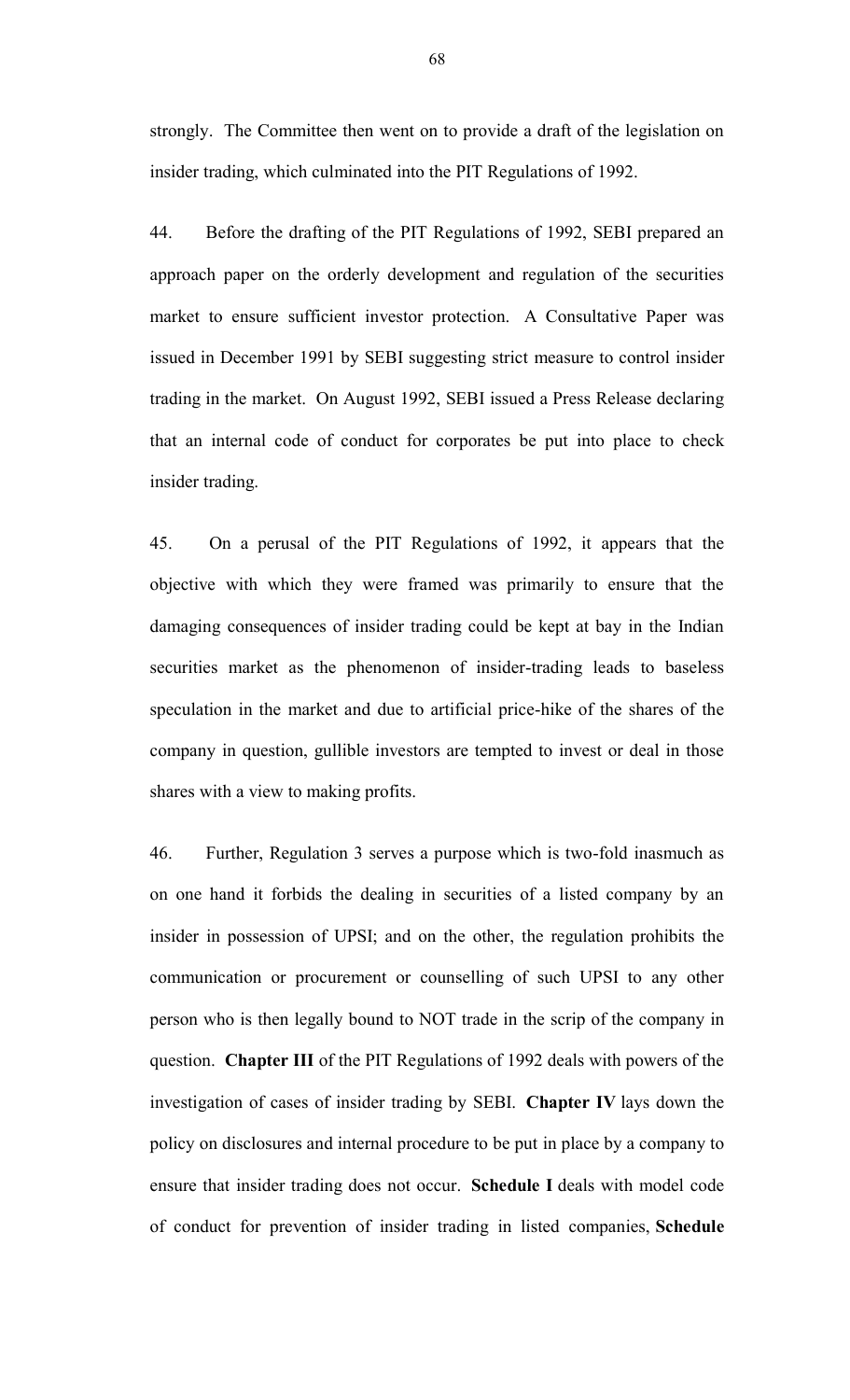**II** deals with the code of corporate disclosure practices to prevent insider trading and **Schedule III** gives the format of various forms.

*A. What is the scope of Regulation 3 under PIT Regulation, 1992? What is the impact of the 2002 Amendment to Regulation 3?*

47. Regulation 3 of PIT Regulation 1992 prohibits Insider trading. This Regulation has undergone several amendments. Regulation 3(i) of the PIT Regulations, 1992 originally stated as follows:

# *Prohibition on dealing, communicating or counselling on matters relating to insider trading.*

*"3. No insider shall—*

*(i) either on his own behalf or on behalf of any other person, deal in securities of a company listed on any stock exchange on the basis of any unpublished price sensitive information; or"*

48. This Regulation was amended by the SEBI (Insider Trading) (Amendment) Regulations, 2002 ("2002 Amendment") which came into effect from 20.02.2002. After this amendment, the phrase "on the basis of" was substituted by "when in possession". After the amendment, the Regulation reads as follows:

*Prohibition on dealing, communicating or counselling on matters relating to insider trading.*

*3. No insider shall—*

*(i) either on his own behalf or on behalf of any other person, deal in securities of a company listed on any stock exchange when in possession of any unpublished price sensitive information; or*

49. In the light of the above, for the period prior to 20.02.2002, the prohibition under Regulation 3(i) would be attracted only if SEBI establishes that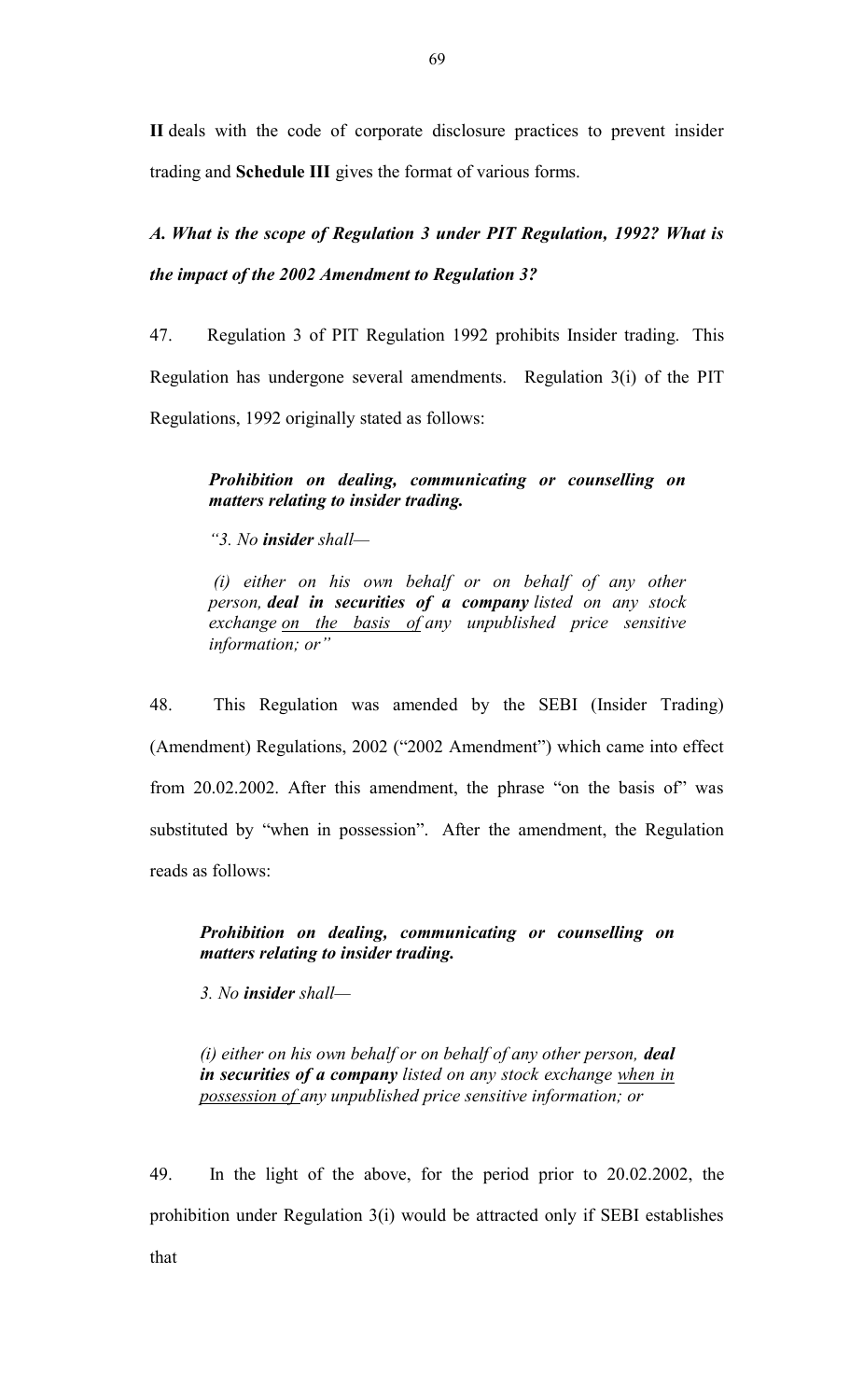a. person was an insider; AND

b. such insider dealt in securities of a company listed on the stock exchange on the basis of UPSI.

50. After the 2002 Amendment (i.e. after 20.02.2002), the prohibition under Reg. 3(i) would be attracted only if SEBI demonstrates that

a. person was an insider; AND

b. such Insider Dealt in securities of a company listed on the stock exchange when in possession of UPSI.

51. The definition of "Insider" has also undergone several amendments. The relevant amendment for the present appeal is the 2002 Amendment. Prior to the 2002 Amendment, the definition of "Insider" reads as follows:

*"(e) "insider" means any person who,*

*(i) is or was connected with the company or is deemed to have been connected with the company and who is reasonably expected to have access to unpublished price sensitive information by virtue of such connection in respect of securities of a company, or*

*(ii) has received or has had access to such unpublished price sensitive information."*

52. The 2002 Amendment amended the definition of "Insider" and deleted the phrase "by virtue of such connection". Regulation 2(e) defines "Insider" to mean:

*(e) "insider" means any person who,*

*(i) is or was connected with the company or is deemed to have been connected with the company and who is reasonably expected to have access to unpublished*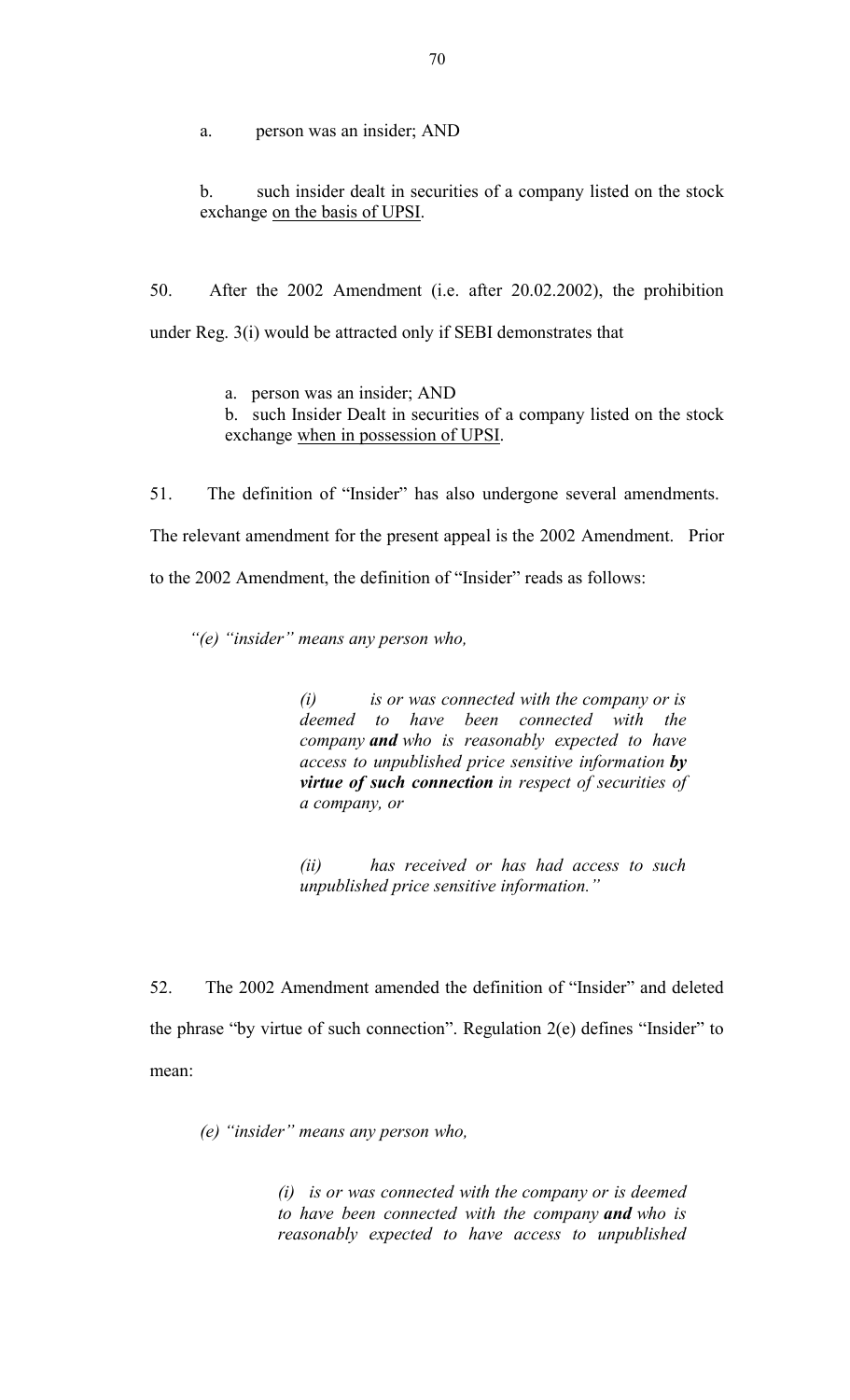*price sensitive information in respect of securities of the company, or*

*(ii) has received or has had access to such unpublished price sensitive information."*

53. Therefore, for a person to be an Insider under Reg. 2(e) (i), the following requirements need to be satisfied.

### *Prior to 20-02-2002*

A person can be an insider if SEBI is able to demonstrate that

a. such a person was connected with the company OR deemed to have been connected with the company; AND

b. reasonably expected to have access to UPSI in respect of securities of a company by virtue of such connection

*After 20-02-2002*

A person can be an insider if SEBI is able to demonstrate that

a. such a person was connected with the company OR deemed to have connection with the company; AND b. reasonably expected to have access to UPSI in respect of securities of a company.

54. In cases before the coming into force of the 2002 Amendment, the source of reasonable expectation of access to UPSI must emanate by virtue of such connection which makes a person connected or deemed to be connected. This requirement has been dispensed with since the 2002 Amendment.

55. Another significant issue regarding implication of the conjunctive "AND" in the definition of "Insider". In the Impugned Order, the WTM underlines the conjunctive "and" while discussing the definition of an "Insider" (para 30). This suggests that the dual requirement in Regulation 2(e) must be satisfied viz., first, that of being a connected person and second, existence of a reasonable expectation of access to UPSI. However, the WTM takes a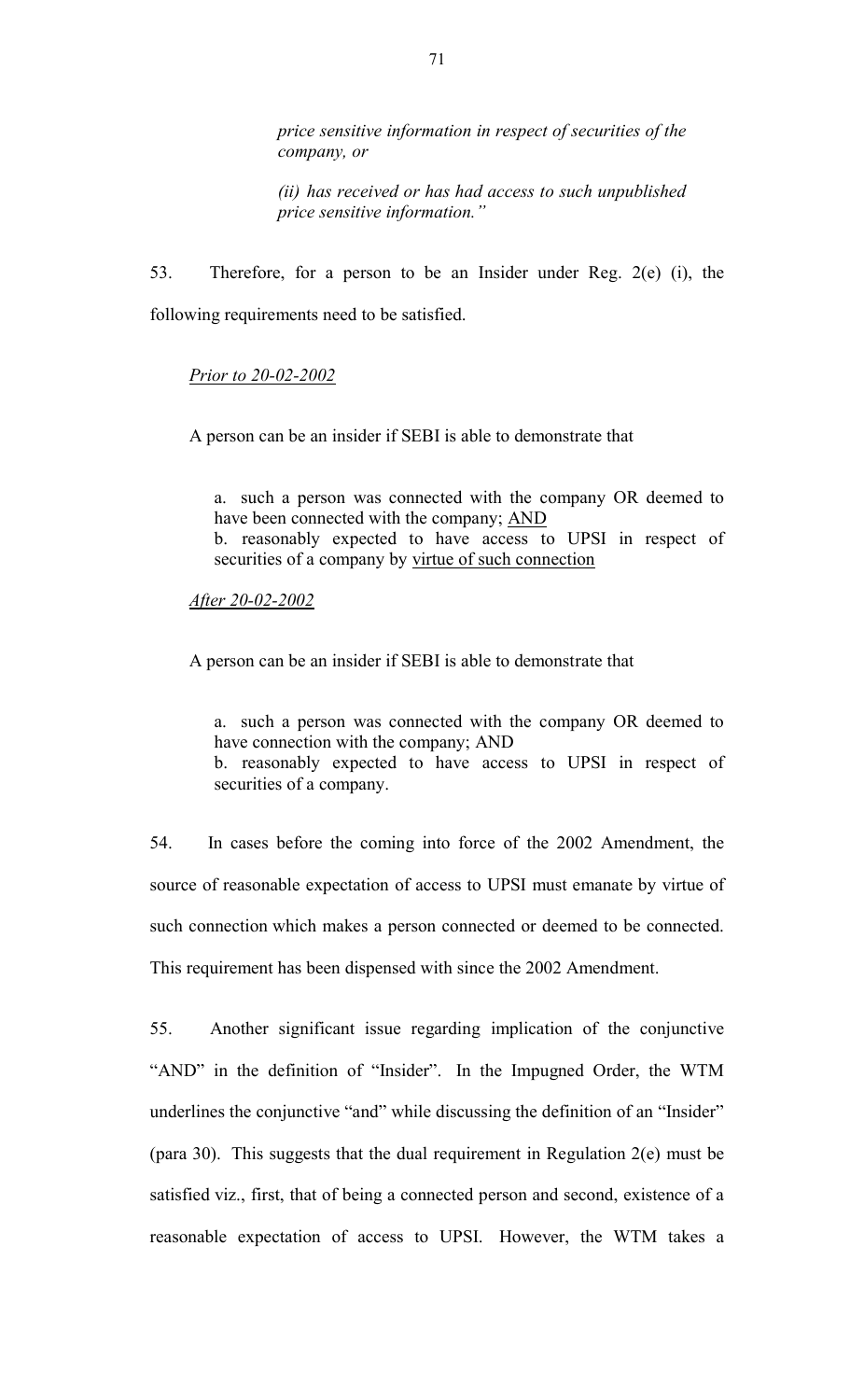contrary view in Para 32 of the Impugned Order by holding that a person becomes an insider merely by being a connected person.

56. Since this has a significant impact on how PIT Regulations are understood and interpreted in this case and other cases, this Tribunal deemed fit to hold a further hearing on 31.07.2017 and 02.08.2017 after the matter was reserved for judgment to hear counsel submissions on this issue. In the said hearing, Senior Counsel appearing for SEBI Mr. DeVitre fairly stated that a person can only be an insider if he a connected person or deemed connected person AND reasonably expected to have access to UPSI. This is also the SEBI's position in its written submissions. Mr. Khambatta, learned senior counsel also took us through the definition of "Insider" and emphasized that a person cannot be an Insider merely by being a connected person or a deemed connected person. SEBI must establish that he was reasonably expected to have access to UPSI.

57. After careful consideration of the PIT Regulations and the clarifications from the two learned senior counsels, it is evident from the definition of "Insider" that two categories of insiders have been created by the aforementioned definition. A person will fall into the first category as an insider if he fulfills both the ingredients of the first category cumulatively.

58. For the first category, if a person is a connected person, that itself satisfies half the component of the first category of insiders. However, it is pertinent to note that in order to fall under the first category, the term "connected person" must be read with the second ingredient viz., *"reasonably expected to have access to unpublished price sensitive information".* Therefore, not only does a person need to be a connected person to be an insider, but there must also be some reliable and convincing material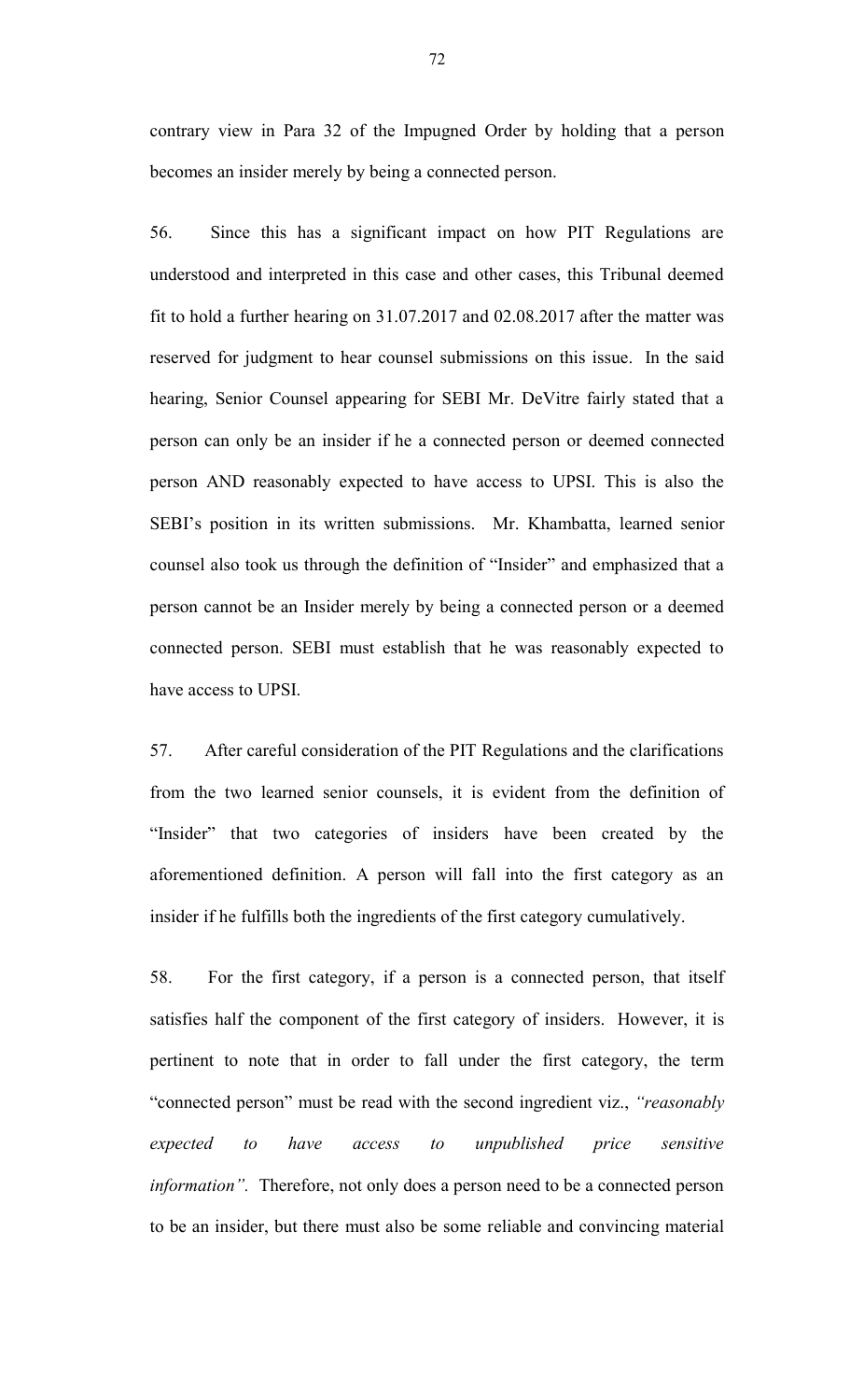to show such a connected person is reasonably expected to have "access" to the UPSI. The Scheme of PIT Regulations of 1992 makes it evident that these dual requirements need to be satisfied before a person can be called an "insider" under the PIT Regulations of 1992. The conjunctive "And" is, therefore, significant and cannot be ignored.

59. As far as the second category of "insider" is concerned (Regulation 2(e)(ii)), it clearly refers to a person who "*has received or has had access to such unpublished price sensitive information".* Thus, to fall under the second category of insiders, one must either have actually received the UPSI or actually had access to such UPSI in any manner without being a connected person. In these appeals, we are not concerned with this category of persons as SEBI has not invoked the second category. There is also no finding to that effect in the Impugned Order.

## *C. When did UPSI come into existence?*

60. The PIT Regulations of 1992 specifically speak of UPSI. For the adjudication of all these appeals, it is important to identify the UPSI herein and when UPSI came into existence.

61. In para 38 of the Impugned Order, the WTM notes the definition of UPSI prior to the 2002 Amendment and the impact of the 2002 Amendment. After analyzing the definition of UPSI, the WTM concludes that financial results constitute price sensitive information. The WTM at para 41 finds that the "periodical financial results" of Satyam and the difference between the actual financial results and the manipulated financial results constitutes "price sensitive information". This finding of the WTM is correct and in accordance with the PIT Regulations of 1992. The manipulation of financial statements which was suppressed from the entire world till 07-01-2009 certainly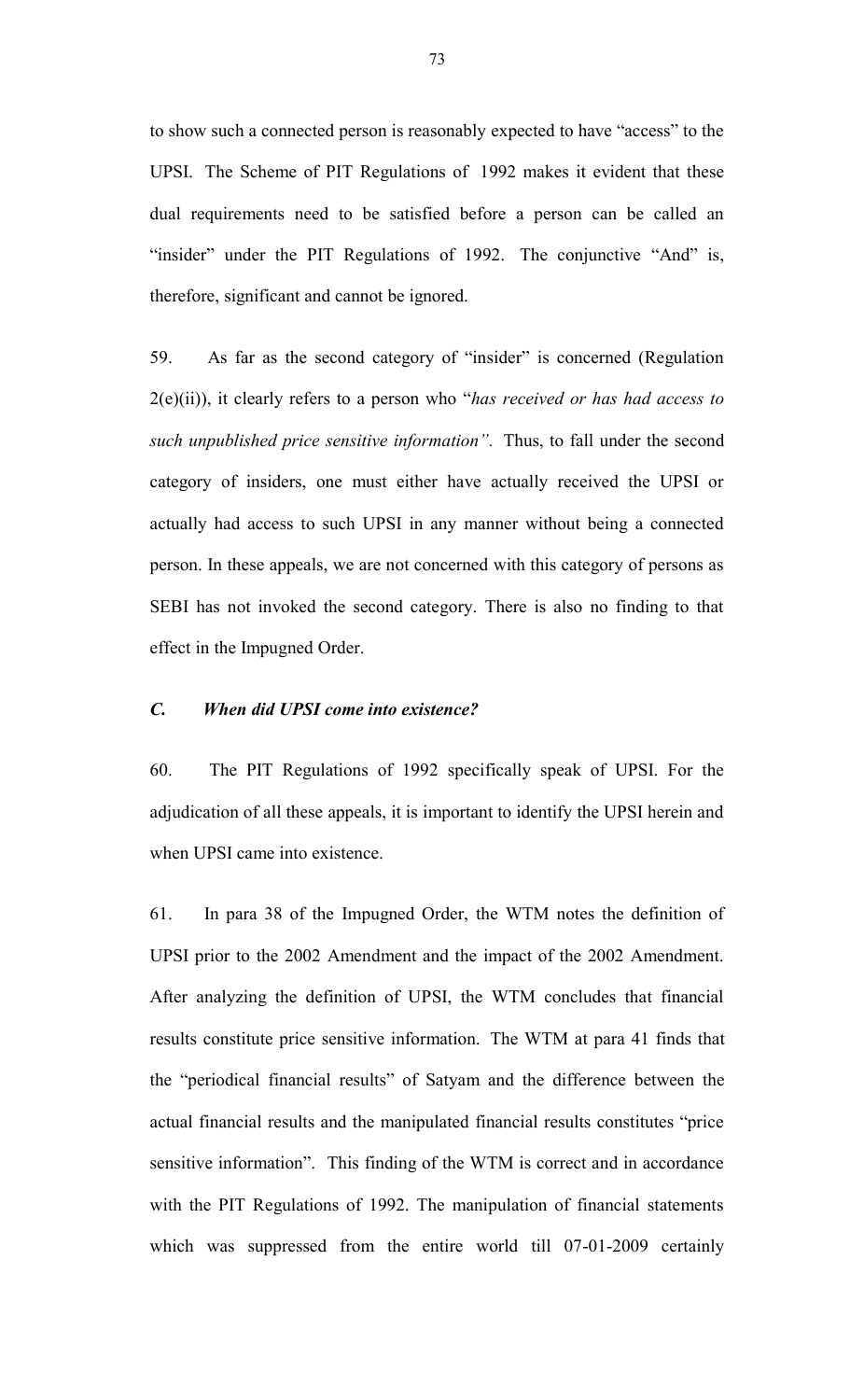constitutes UPSI. Since the manipulated financial statements constitutes UPSI, the question is – when did UPSI come into existence?

62. The WTM asserts that the fabrication and the manipulation of financial statements came into existence from January, 2001. However SEBI has not produced any material to show that the discrepancies in the financial statements came into existence earlier than March 2001. When we questioned the Senior Counsel for SEBI, Shri DeVitre as to whether there was any material on record to show that the fabrication of financial statements happened prior to 31-03-2001, he fairly stated that there was no material on record to show any fabrication of financial statements prior to 31-03-2001. The statement of the learned Senior Counsel of SEBI is also consistent with the record. The SCN issues by SEBI states that there were "*a difference between the conformation received directly from the bank and the balance in the books for each year leading back to the year ending March 2001*" (para 3.1.3.3)

63. The UPSI as identified by the WTM relates to the fabrication of the financial statements. The financial statements of a listed company are necessarily prepared at the end of the quarter and at the end of year. March 31, 2001 is the end of the quarter and the end of the financial year. Therefore any fabrication of the financial statements (which is the UPSI herein) would happen only when the financial statements have been prepared, approved by the Board and published. Since the financial statements are prepared only after 31.03.2001 and in light of the statement of senior counsel of SEBI, it would be appropriate to take 31.03.2001 as the date on which the UPSI was generated.

# *D. Whether the SFIO Report is admissible in an adjudication under the PIT Regulations*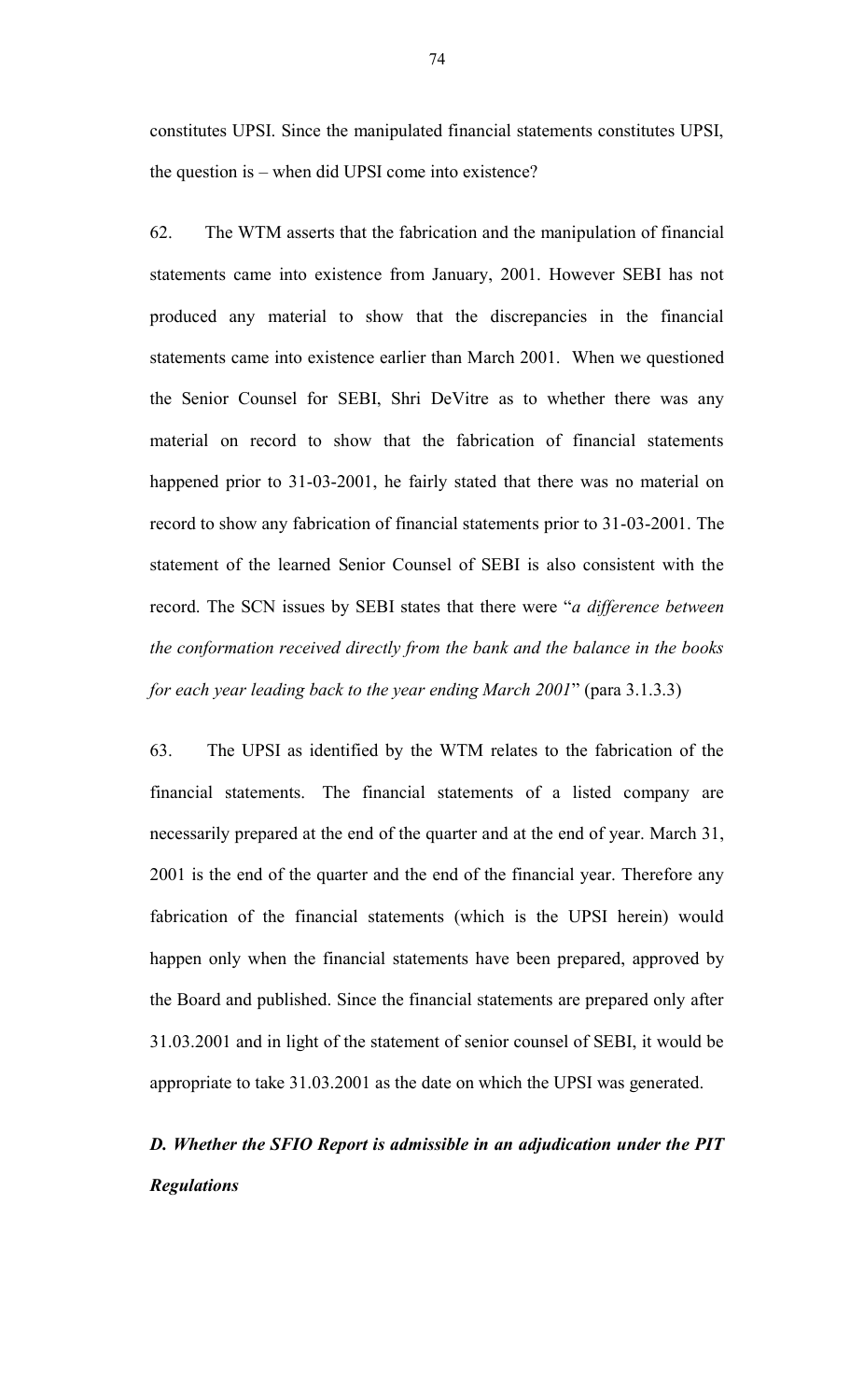64. The SFIO was set up by the Government of India by way of a resolution dated July 02, 2003, and it carried out investigations within the then existing legal framework under sections 235 to 247 of the erstwhile Companies Act, 1956, which falls under the Chapter on "Investigations" under Part VI of the Companies Act, 1956 which deals with Management and Administration of companies. With the advent of the Companies Act, 2013, Section 211 of the Act accorded statutory status to the SFIO and by virtue of various other provisions of the Companies Act, 2013, SFIO is vested with the requisite legal authority to conduct investigations. The SFIO comprises of experts from various relevant disciplines including law, banking, corporate affairs, taxation, capital market, information technology, forensic audit etc. An investigation into the affairs of a company can be initiated by the Central Government and entrusted to the Serious Fraud Investigation Office under the following circumstances:-

> (a) on receipt of a report of the Registrar or inspector under section 208

> (b) on intimation of a special resolution passed by a company that its affairs are required to be investigated

(c) in public interest

(d) on request from any Department of the Central Government or a State Government.

65. After the 07.01.2009 letter of Ramalinga Raju, the Ministry of Corporate Affairs, Government of India ordered investigation into the affairs of Satyam under S.235 of the Companies Act, 1956 by its order dated 13.01.2009.

66. In the present matter, the SFIO analyzed the over-statement of accounts of Satyam, which is also investigated by SEBI. These agencies inferred that the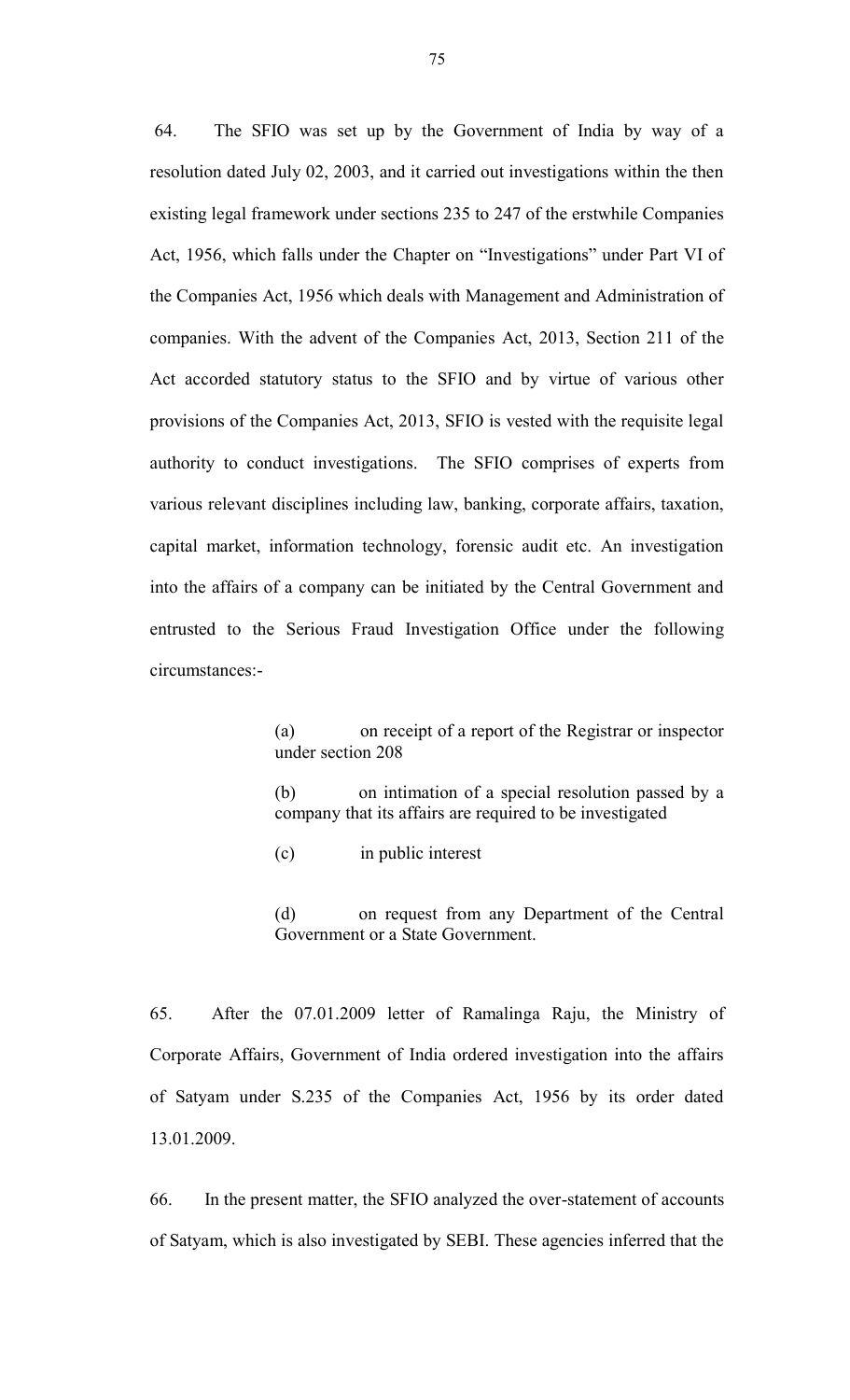Board of Satyam had been deceived by the manipulators involved. In addition to the SFIO Report, CBI Chargesheet and CBI Court finding, we also perused SEBI's Investigation Report which we summoned during the course of proceedings before this Tribunal. It is noted that SEBI itself acknowledges in its Investigation Report that it worked closely with SFIO.

67. After completing the investigation, the SFIO gave a detailed report on the various aspects of how the fraud occurred in Satyam. Specifically, they gave a finding on the incorrect filings on promoter holding to the stock exchanges, the inflation of the promoter list to camouflage the sale of shares by the actual promoters and the suppression of information about the actual financial position by the management from the Board of Directors. SFIO also made a specific assertion that its findings "may therefore be brought to the notice of SEBI" (Para 4.7.21 of SFIO Report at page 16)

68. When confronted with the SFIO Report, the WTM in the Impugned Order refused to take in account the SFIO Report by observing that SEBI's investigation is independent and separate from that of other investigating agencies.

69. This finding is unfortunate and rather absurd. As a matter of law, the Companies Act, 2013 (and prior Companies Act, 1956) stipulates that the SFIO Report is admissible as evidence in any legal proceeding. S.246 of the Companies Act, 1956 states :

> *"246. Inspectors' report to be evidence. A copy of any report of any inspector or inspectors appointed under section 235 or 237 authenticated in such manner, if any, as may be prescribed, shall be admissible in any legal proceeding as evidence of the opinion of the inspector or inspectors in relation to any matter contained in the report."*

(A similar provision is there in S.223(4) of the Companies Act, 2013)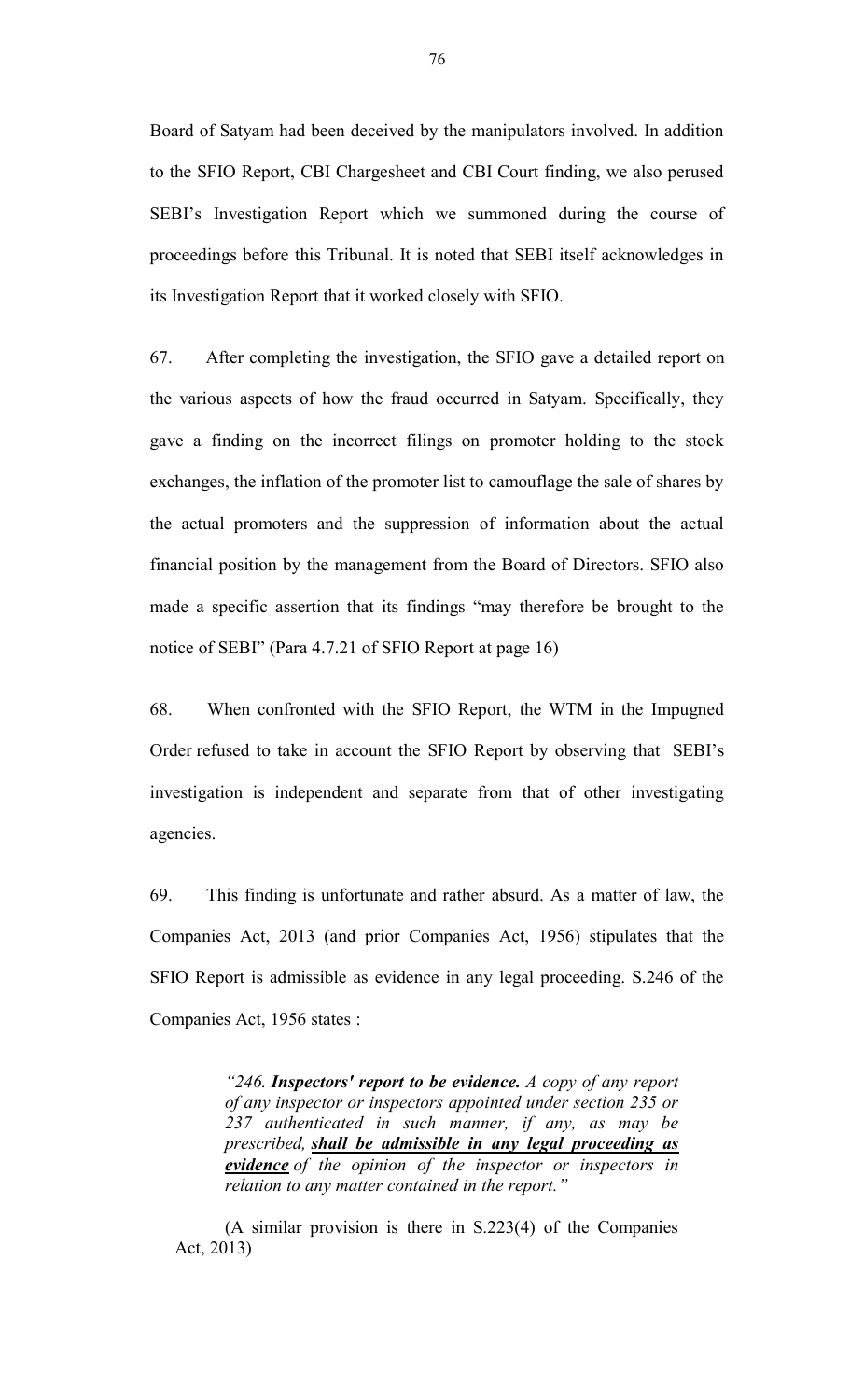70. When a statute expressly mandates that the SFIO Report (which is Report of the Inspector) is admissible in any legal proceeding as evidence, the WTM ought to have carefully considered the findings of the SFIO Report as well.

71. Even though SEBI is a separate agency tasked with enforcement of SEBI Act, 1992, it has to take into account the findings of the other Government of India investigating agencies so as to ensure that there are no incongruities and that it is on the same page with other investigating agencies regarding material facts and does not overlook the same. This is more so when the SEBI worked closely with SFIO, CBI, ED, IT Dept and RBI for the purpose of conducting investigation into the affairs of Satyam and righting the horrendous wrong done to shareholders of Satyam. In such a grave matter as this, it is of paramount importance that there be no loopholes in the findings of SEBI or any other investigating agency, which is precisely the reason that MDIT was formed in the first place, instead of leaving every investigating agency to conduct its own enquiry in isolation. (SFIO Supplementary Report dated 23.10.2009 at para 1.1 and 1.2).

72. It may not be understood to mean that the reports of other investigating agencies are binding on SEBI, but SEBI has to take into account the findings of the said agencies, particularly when they have investigated the same subject matter and specifically recommended that its findings be brought to the attention of SEBI atleast for the sake of clarity and better understanding and to avoid contradictions.

73. Even though WTM refused to take cognizance of the SFIO Report, SEBI in its oral submissions placed extensive reliance on facts from the SFIO

77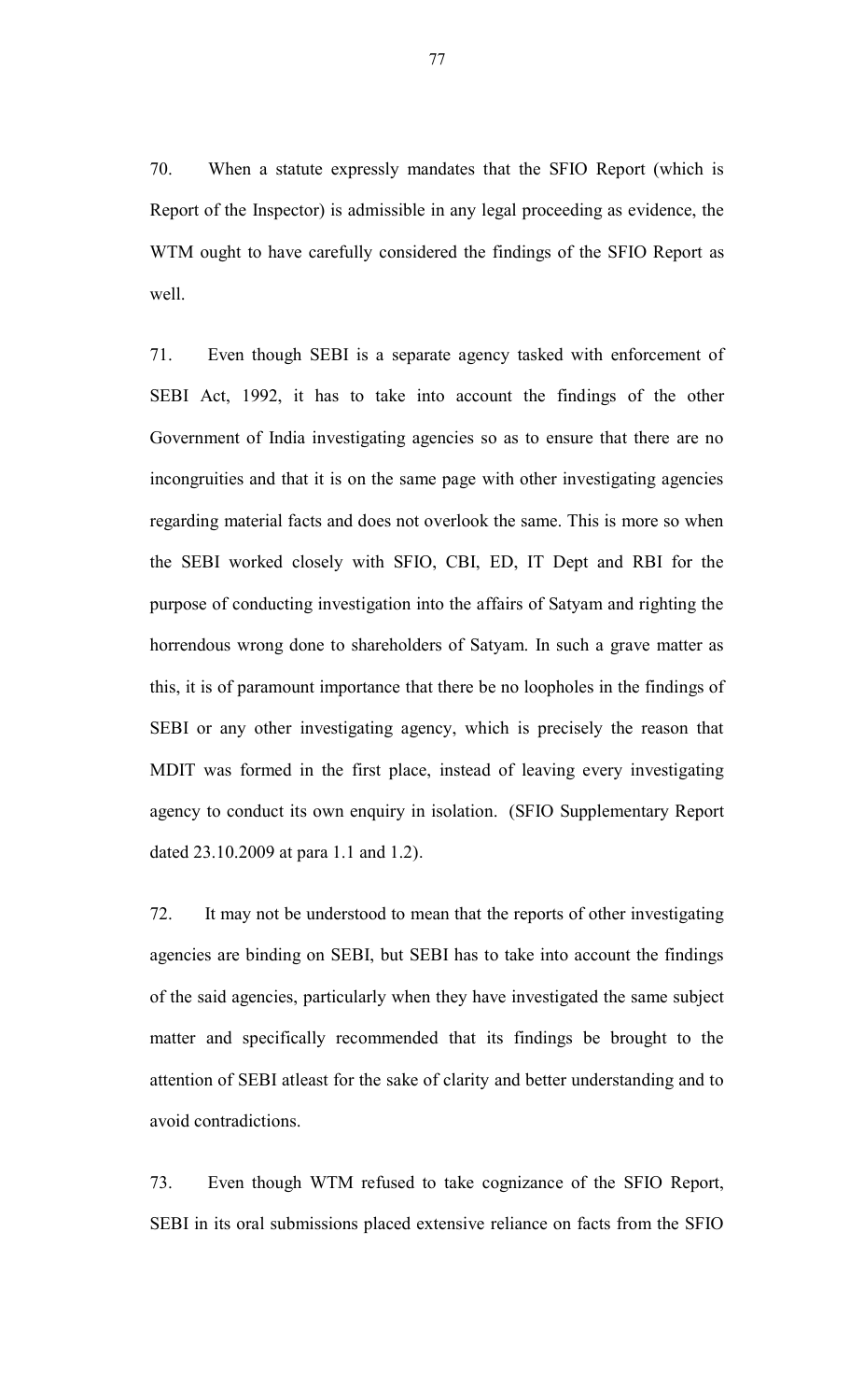Report and the CBI Charge Sheet. It, therefore, appears that as and when it was convenient for SEBI, they relied upon the SFIO Report to support their arguments and when confronted with factual findings in the SFIO report which undermined the allegations made by SEBI, they took the position that SEBI investigation is independent of the other investigating agencies. This approach of SEBI cannot be countenanced and points to a double standard which must be prevented from becoming a regular practice. In light of the above, reliance can be placed on the SFIO Report.

#### **Relevance of the Judgment of Special Sessions Court**

74. After 07.01.2009 letter of B. Ramalinga Raju, the former Chairman of Satyam Computer Services Limited ("Satyam"), the Central Bureau of Investigation ("CBI") filed three charge sheets before the XXI Additional Chief Metropolitan Magistrate cum Special Sessions Court, Hyderabad. As stated above, SEBI in its submissions has placed extensive reliance on the CBI Charge Sheet.

75. The CBI derives its powers from the Delhi Special Police Establishment Act, 1946 ("**DSPE**"). The DSPE acquired its popular current name, Central Bureau of Investigation, through a Home Ministry resolution dated April 01, 1963. Initially the offences that were notified by the Central Government related only to corruption by Central Government servants. In due course, with the setting up of a large number of public sector undertakings, the employees of these undertakings were also brought under the purview of the CBI. Similarly, with the nationalization of the banks in 1969, the Public Sector Banks and their employees also came within the ambit of the CBI. CBI has grown into a multi-disciplinary investigation agency over a period of more than 5 decades, during which it has dealt with numerous cases of national and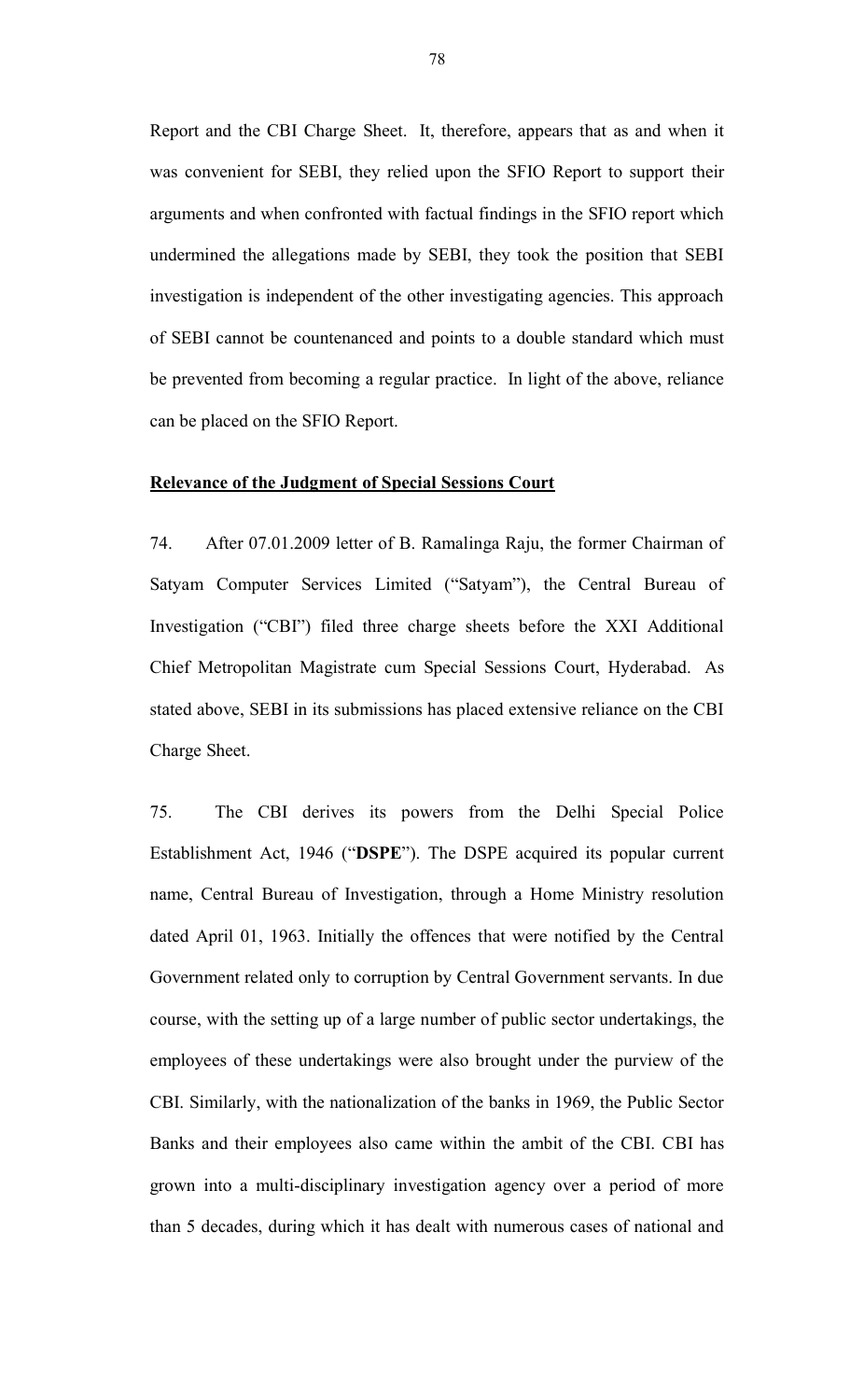international importance. Today it has the following three divisions for investigation of crimes:-

(i) Anti-Corruption Division - for investigation of cases under the Prevention of Corruption Act, 1988 against Public officials and the employees of Central Government, Public Sector Undertakings, Corporations or Bodies owned or controlled by the Government of India - it is the largest division having presence almost in all the states of India.

(ii) Economic Offences Division - for investigation of major financial scams and serious economic frauds, including crimes relating to Fake Indian Currency Notes, Bank Frauds and Cyber Crime.

(iii) Special Crimes Division - for investigation of serious, sensational and organized crime under the Indian Penal Code and other laws on the requests of State Governments or on the orders of the Supreme Court and High Courts. The laws under which CBI can investigate Crime are notified by the Central Government under section 3 of the DSPE Act.

76. After the Satyam Scam broke out, the matter was referred to CBI. After extensive investigation, CBI named the former Chairman of Satyam (B. Ramalinga Raju), former Managing Director (B. Rama Raju), former CFO (V. Srinivas), former Auditors (S. Gopalakrishnan and T. Srinivas), former Employees of the Finance Department (G. Ramakrishna, D. Venkatapathi Raju, Ch. Srisailam and V.S.P. Gupta) and Director of SRSR Advisory Services (B. Suryanarayana Raju) were arrayed as Accused in the Charge Sheets. After an extensive trial, the Court of the XXI Additional Chief Metropolitan Magistrate cum Special Sessions Court, Hyderabad (Special CBI Court) rendered an elaborate Judgment on 9.4.2015.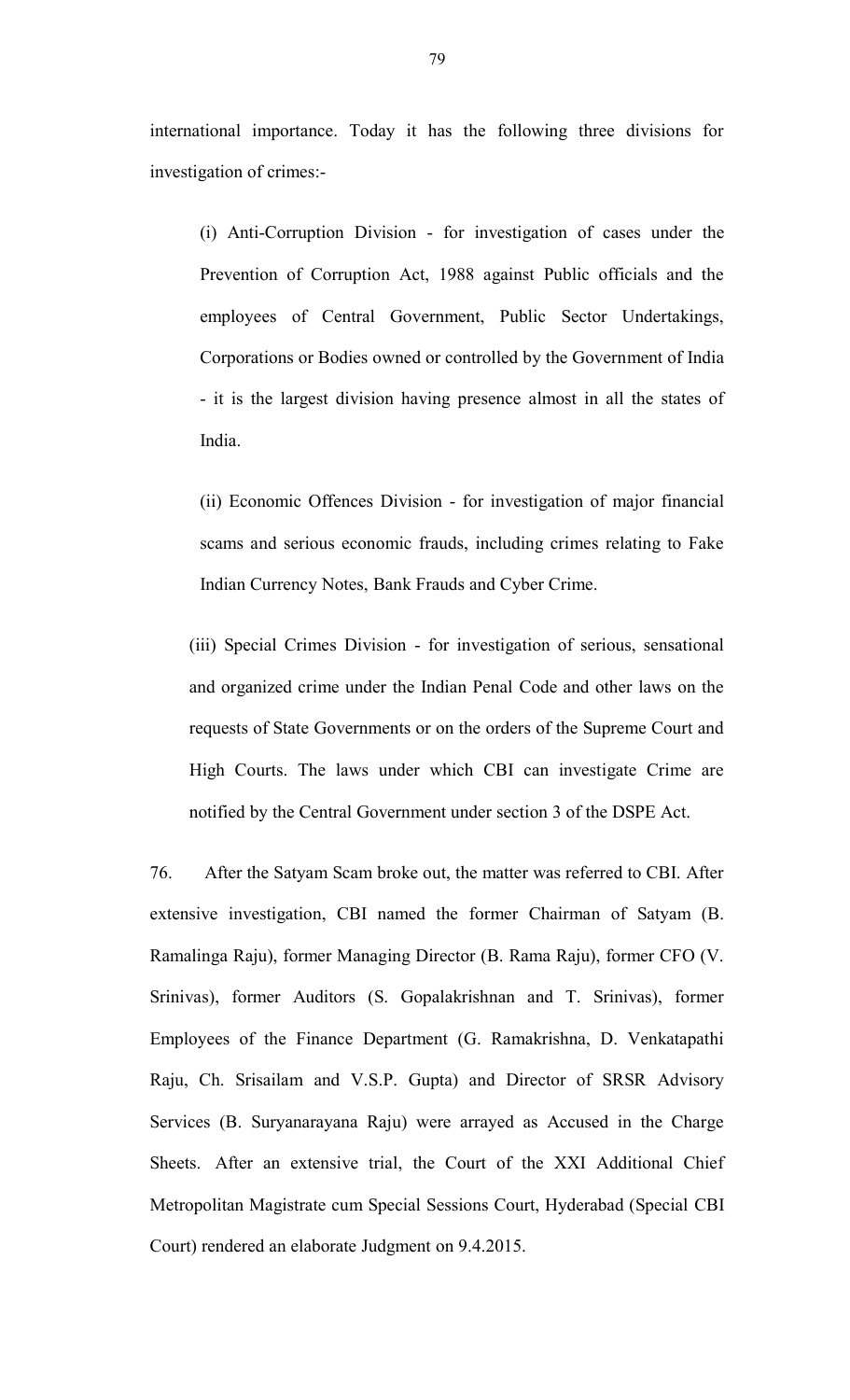77. The CBI report and the subsequent Judgment of the Special CBI Court are relevant. The following findings in particular are relevant for the purposes of the present appeals :

> a. CBI prepares a list of actual promoters which has been furnished by the new management to CBI.

> b. Former Chairman and Managing Director suppressed information about the fabrication of financial statements from the Board of Directors.

> c. The former Statutory Auditors connived with the former management and suppressed information about the fabrication of the financial statements from the Audit Committee and the Board of Directors.

> d. Mr. Suryanarayana Raju (one of the Appellants) and others were convicted by the CBI Court, for trading in shares based on inside information.

78. From the record, it is evident that the Judgment of the Special CBI Court was placed before the WTM, instead of considering the Judgment of the CBI Court, WTM chose to ignore it and not refer to in the Impugned Order. The judgment of CBI Court has been delivered by a Ld. Court of Law, presided over by an experienced Ld. Judge, duly taking into consideration the pleadings, including the documents filed before it and evidence adduced by the parties which would undoubtedly include examination and cross-examination of the witnesses. Therefore, this judgment of the Ld. CBI Court would at least have some persuasive value, if not binding. Therefore, the exclusion of such a relevant judgment, involving same facts will not lay down a good precedent.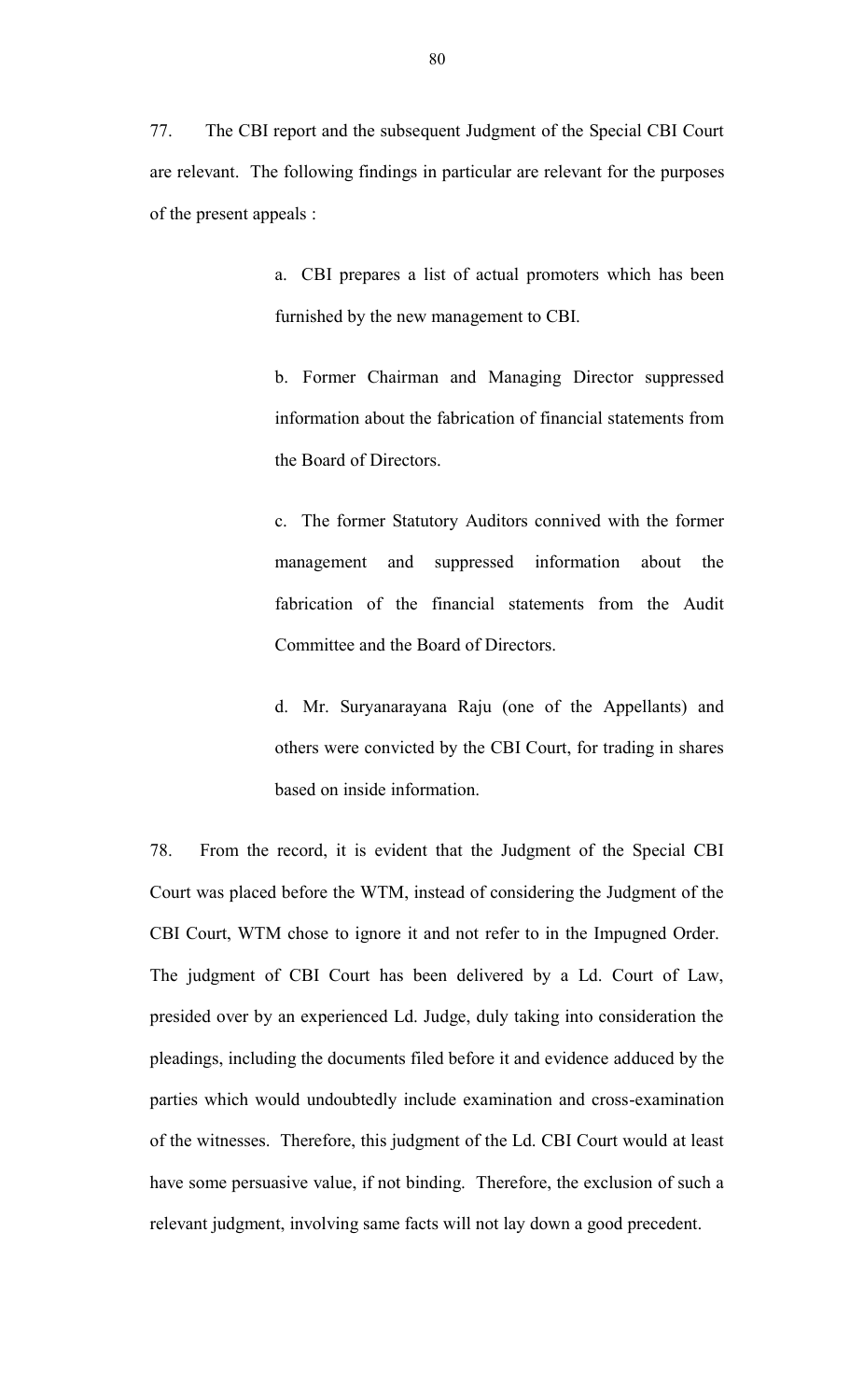#### **Appeal No. 462/2015 (Ms. B. Jhansi Rani Vs. SEBI)**

79. In allowing Appeal No. 462/2015 the majority order has taken into consideration the fact that Ms. B. Jhansi Rani sold shares of Satyam between January 22 – February 05, 2001. The provisions of the then PIT Regulations particularly provided that a person could be held guilty of 'insider trading' only if it was proved that he or she sold the shares "on the basis of UPSI". This was the prevailing law at that time. As discussed above, the law was changed by the 2002 Amendment by amending the regulation 2 (h)(viii) of the PIT Regulations so as to delete the concept of "on the basis of UPSI" and by replacing the same with the principle of "while in possession of the UPSI". It is a fact that the SCN nowhere mentions that Ms. B. Jhansi Rani sold the shares on the basis of the UPSI. Therefore, the majority order has given her the benefit of doubt and her appeal has been allowed.

80. Apart from the above, yet another important aspect relevant to the matter is that during the course of argument the Sr. Counsel for SEBI, Mr. DeVitre has categorically revealed that there was no material/evidence on record to show the existence of UPSI prior to March 31, 2001 when Jhansi Rani admittedly sold her shares . In this view of the matter, Ms. B. Jhansi Rani's appeal has to be allowed. Ordered accordingly.

## **Appeal No. 451/2015( Mr. Chintalapati Srinivasa Raju Vs. SEBI)**

81. At the outset it is pertinent to note that this Appellant as well as CHPL and Late Shri Anjiraju have been exonerated of the charge of fraud by the WTM himself. I take the case of Mr. Chintalapati Srinivasa Raju ("**CSR**") (Appeal No. 451/2015) as lead case for deciding these three appeals, namely - Appeal Nos. 451/2015, 452/2015 and 453/2015. The dispute in this Appeal is in a narrow compass as to whether the Appellants are guilty of Insider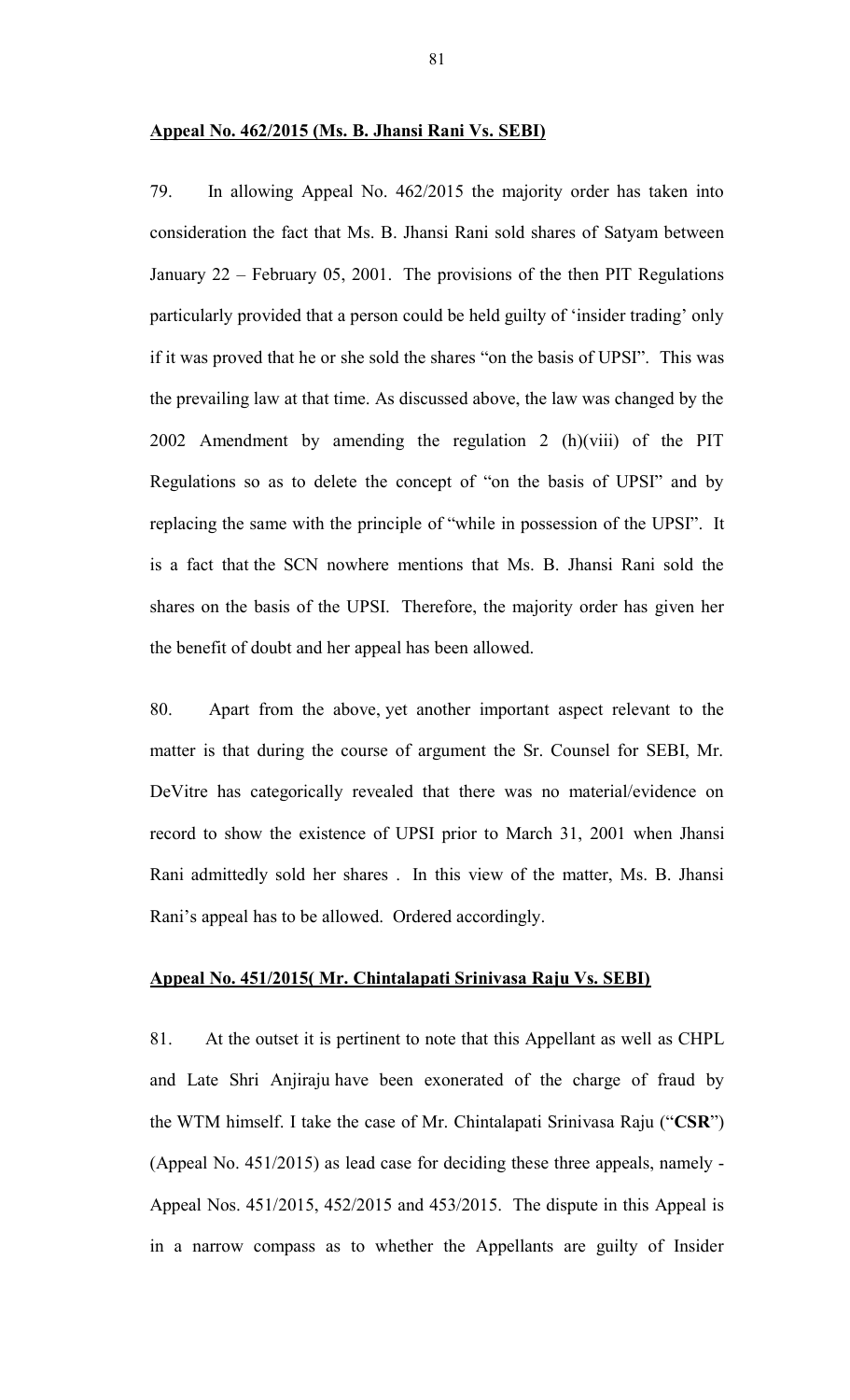Trading. For this purpose, as a prerequisite, one must consider whether this Appellant satisfies the criteria laid down under PIT Regulations of 1992 as to the Insider by twist.

82. Factually, unlike the other Appellants, CSR has adduced evidence before this Tribunal to show that he neither had access to UPSI nor was in possession of UPSI. This evidence was primarily reports of Government of India agencies (like CBI, SFIO and ED) and CBI court ruling. Ironically while WTM peremptorily refused to consider these reports, SEBI extensively relied on these same reports adduced by CSR against other Appellants before this Tribunal. CSR also presented evidence of the business requirements for the sale of shares. I therefore have to carefully consider all the evidences presented by CSR.

83. Legally also, this appeal requires us to carefully consider the provisions of PIT Regulations. Unlike, other appellants, this appellant CSR has sold his shareholding in Satyam over a period of nine years (from 28-12-1999 to 22-12- 2008). During this period, the PIT Regulations of 1992 underwent several amendments and we have to closely examine the legal regime when CSR sold shares over this extended period.

84. Since CSR sold shares over a long period of time, it is appropriate to divide the periods into various categories taking into account the amendments to the PIT Regulations of 1992.

A. Sale of shares from 28.12.1999 to 31.03.2001 (prior to UPSI coming into existence);

B. Sale of shares from 01.04.2001 to 19.02.2002 (prior to the 2002 Amendment to the PIT Regulations;

C. Sale of shares from 20.02.2002 to 23.07.2003 (from date of 2002 Amendment to Appellant ceasing to be a Non-Executive Director plus 6 months); and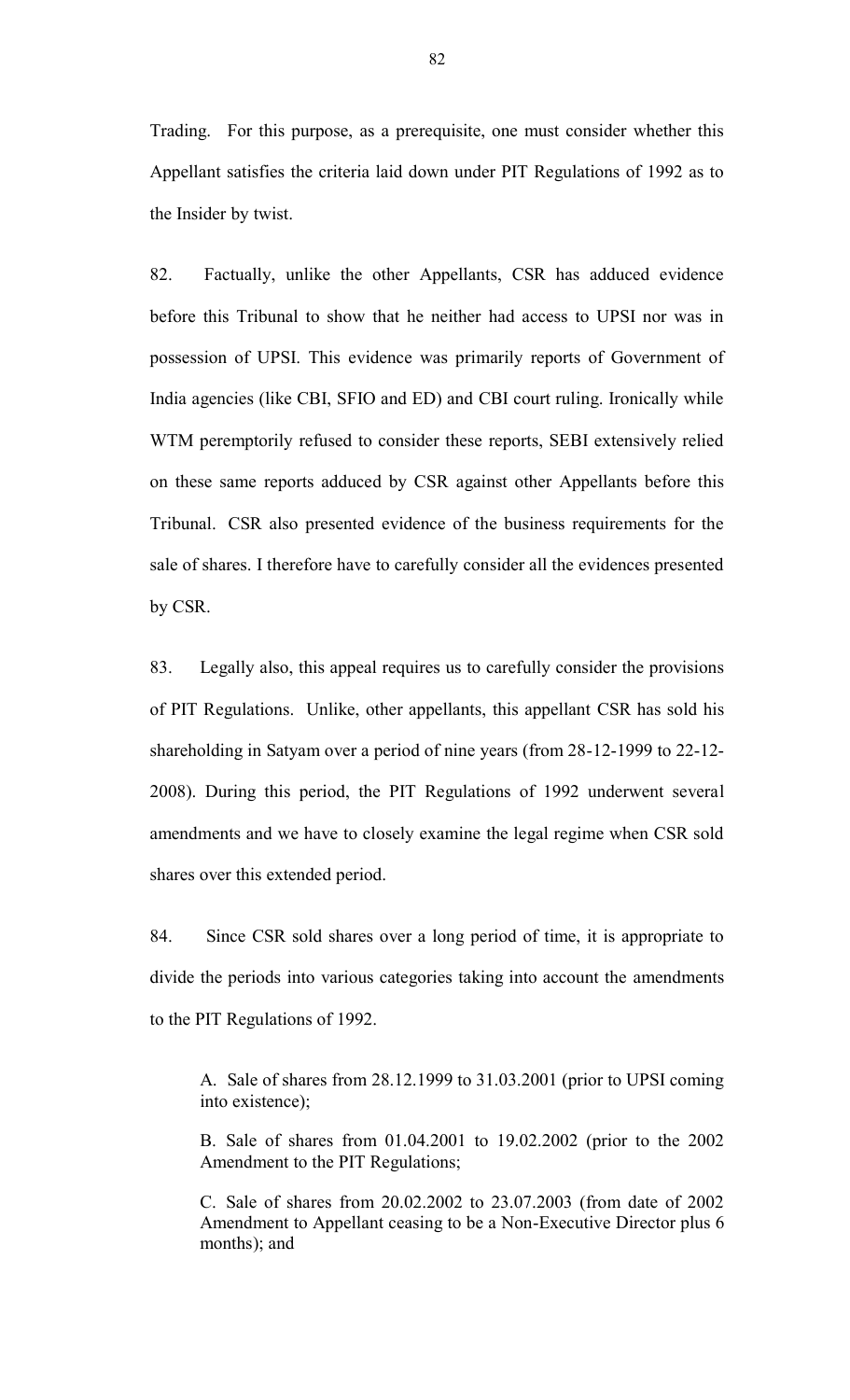D. Sale of shares from 24.07.2003 to 22.12.2008 (after Appellant ceased to be a Non-Executive Director plus 6 months)

85. For the sake of convenience, I deal with the first and last category at the outset.

86. The shares sold from 28.12.1999 to 31.03.2001 would not be covered by the PIT Regulations. As discussed above, the UPSI in the form of manipulation of financial statements came into existence after 31.03.2001. Consequently the sale of shares during this period cannot be considered. Since the order against Ms. B. Jhansi Rani has been quashed on this ground, the same will apply to CSR.

87. The sale of shares from 24.07.2003 to 22.12.2008 will also fall outside the ambit of PIT Regulations because CSR ceased to a Non-Executive Director on 23.01.2003. Once he ceased to be a director, he ceases to be a connected person. Consequently, he will cease to be an "Insider" and will be outside the ambit of prohibition of Regulation 3.

88. The 2002 Amendment to the PIT Regulations of 1992 came into effect on 20-02-2002. Consequently for the shares sold by CSR prior to this period, the unamended PIT Regulations have to be applied. As discussed above, under the PIT Regulations prior to 20-02-2002, for the Appellant to be an Insider, SEBI must have considered and demonstrated in unequivocal terms that the

a. Appellant was "connected" with the company or deemed to have been connected with the company; AND

b. reasonably expected to have access to UPSI in respect of securities of a company by virtue of such connection.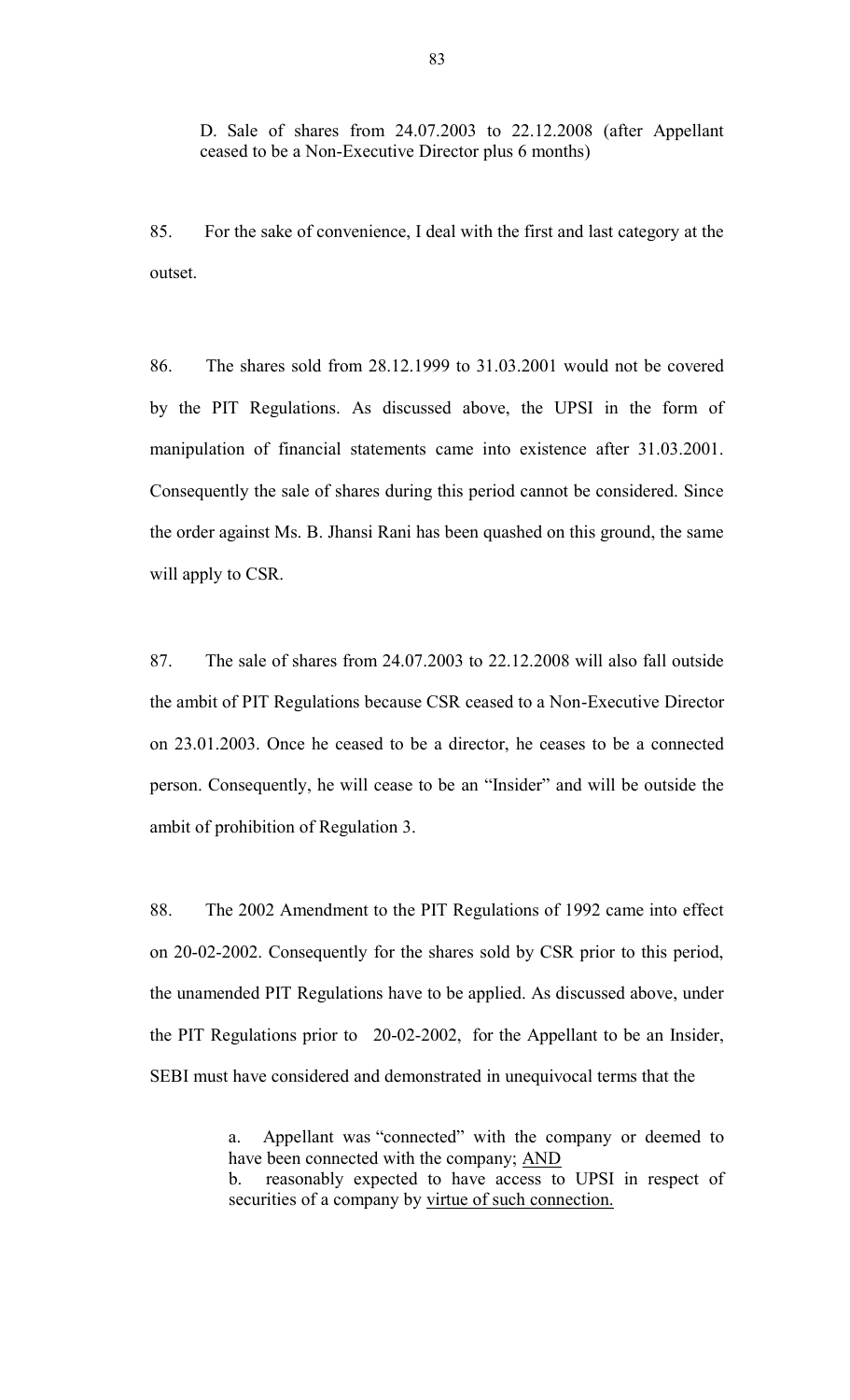89. During this period, CSR was a "connected person" since he was a Nonexecutive Director of Satyam. However as discussed above, the conjunctive "**and**" requires SEBI to demonstrate that the Appellant was reasonably expected to have access to UPSI (the manipulation of financial statements) by virtue of his connection as a non-executive director.

90. Although the Impugned Order refers to the 2002 Amendment to the PIT Regulations and it does notice the distinction between the definition of Insider prior and after the 2002 Amendment. But there is neither any consideration nor any finding in the Impugned Order that CSR was, in any manner, reasonably expected to have access to the UPSI by virtue of his connection as a Non-Executive Director. The WTM has rather chosen an easier path of referring to the principle of possibility/probability without paying any heed to the material/evidence brought by the Appellant in this regard.

91. Furthermore, the WTM at para 32 of Impugned Order holds that being a "directly connected person", CSR is an Insider. This bald finding/statement without any cogent reason supporting the same is contrary to the PIT Regulations. Further, it may be mentioned here that there is no concept of a "directly connected person" under the PIT Regulation of 1992. A person is either connected, or not connected, there is no category of a "directly" or "indirectly" connected person, as is sought to be created by SEBI.

92. At this stage, we may briefly analyse an order of SEBI dated **March 2016** in the case of **Reliance Petroinvestment Limited ['RPL']** which is brought to our notice after the conclusion of the argument by way of written submission. In this case, the concept of "Insider" as well as the expression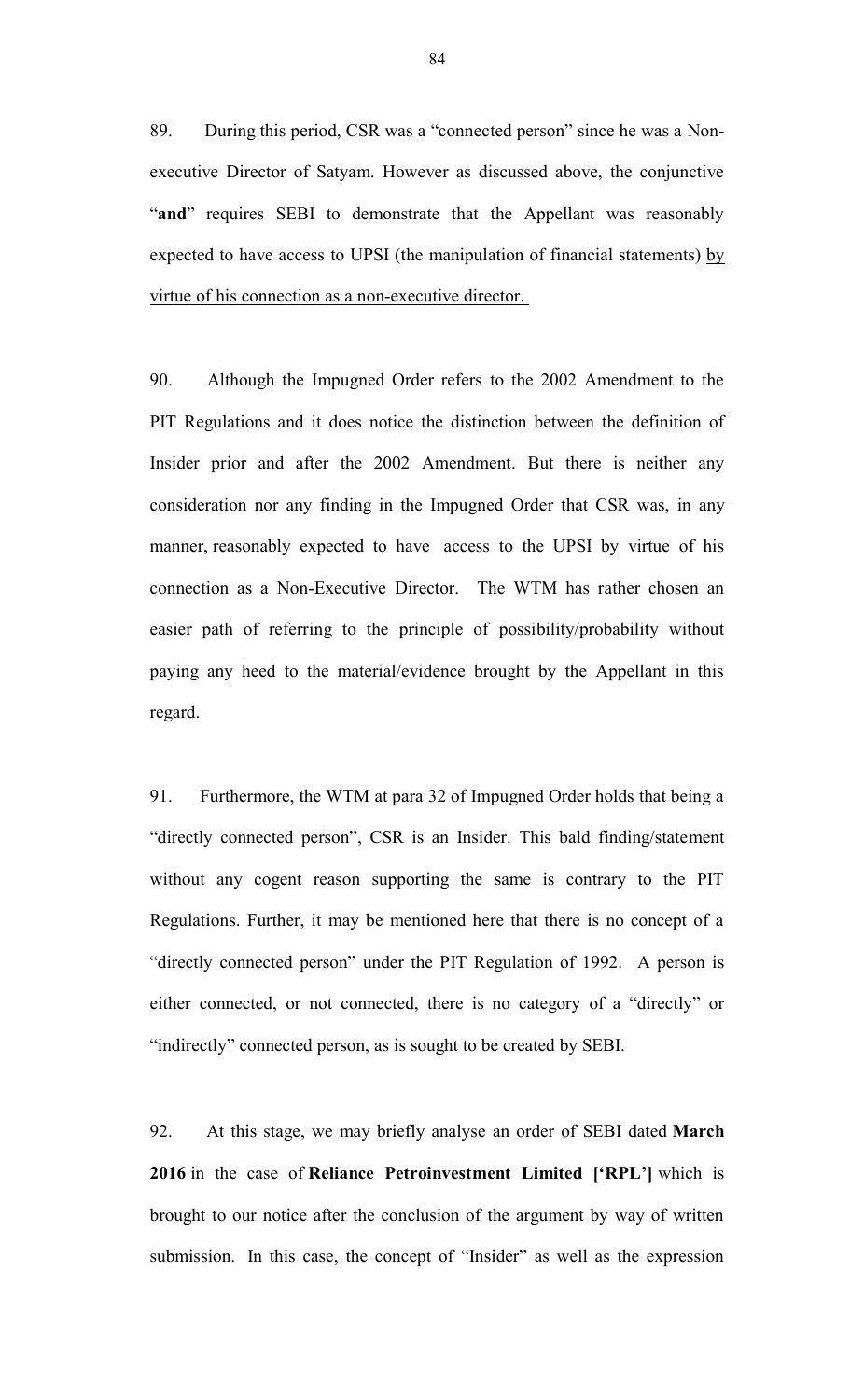"access" to UPSI were also examined in detail and appellants therein were exonerated. In the case of RPL, SEBI, by an Adjudication Order dated  $2<sup>nd</sup>$  May, 2013, imposed a penalty of  $\overline{5}$  11 Crore on RPL under Section 15 G of the SEBI Act, 1992, for violation of Regulation 3 of the PIT Regulations. The said order was challenged by the RPL before this Tribunal by way of Appeal No. 122 of 2013, which was quashed by this Tribunal by order dated  $7<sup>th</sup>$  December, 2015, mainly on the ground that the said impugned order was merely based on presumption of the appellant being in possession of UPSI at the time of purchase of shares. After quashing the said order, SEBI was called upon to pass fresh order on merit and in accordance with law. After remand, the AO of SEBI by an Order dated 08.03.2016 has exonerated the Noticees therein specifically holding that definition of insider under Reg 2(e) required SEBI to provide evidence showing access to UPSI. Therefore, in that matter, even SEBI has recognised the need to prove access to UPSI before an entity/individual can be condemned as an insider.

93. The majority opinion holds that a director as a connected person is automatically an insider. For this purpose, the majority view places reliance on Regulation  $2(c)(ii)$  without taking into account requirement of reasonable expectation to have access to UPSI in definition of insider in Regulation 2(e). This will only lead to absurdity in interpreting the two concepts, namely, "connected person" and "insiders" which are separately and vividly enshrined under the PIT Regulations inasmuch as the majority view fails to take into account requirement of reasonable expectation to have access to UPSI in definition of insider in Regulation 2(e).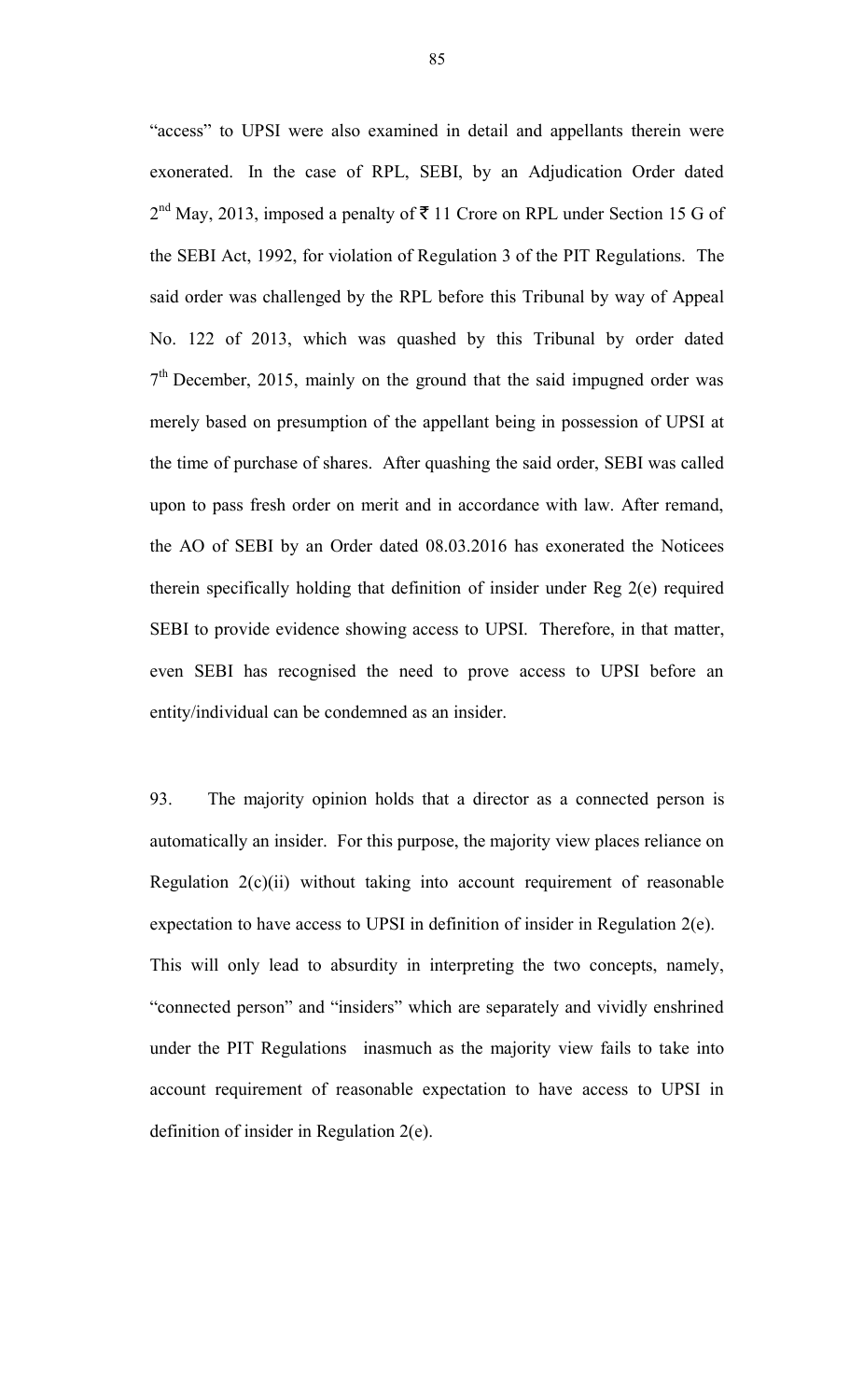94. Assuming that CSR was an Insider, the prohibition under Regulation 3(i) prior to the 2002 Amendment would be attracted only if SEBI establishes that the Appellant dealt in securities of a company listed on the stock exchange on the basis of UPSI (as opposed to "when in possession of UPSI" after the 2002 Amendment) as far as the sale of shares by the Appellant prior to 20.02.2002 is concerned.

95. There is no finding recorded in the Impugned Order that the Appellant sold shares on the basis of UPSI. The majority opinion gives relief to Ms. Jhansi Rani on this count and the same yardstick has to be applied to the case of three CSR Group appeals also.

96. The appellant, CSR has adduced evidence in support of his assertion that there was no reasonable expectation of access to UPSI by virtue of his connection as a Non-Executive Director since the fabrication of financial statements was suppressed from the Board. Appellant also showed the SFIO Report and the CBI Court judgement which held that the former management and statutory auditors suppressed the actual position from the Board of Directors and Audit Committee. The SFIO Report at Para 4.6.39 found that the manipulation of financial statements was suppressed from the Board of Directors:

> "... *As the sales figures were being manipulated as a result of conspiracy among the then Chairman Shri B. Ramalinga Raju of SCSL, then MD Shri B. Rama Raju, Shri S. Valdamani, the then CFO of SCSL and Shri G. Ramakrishna, the head of the AR Team in connivance with Statutory Auditors from 2001-02 till the date of disclosure of this fact made by the then Chairman of SCSL it resulted in inflation of profits and creation of nonexistent reserves which was adjusted in the books in the form of false current account balances and fixed deposit balances with banks. However this fact was in the knowledge of the then Chairman, the then CFO and Shri G. Ramakrishna and D. Venktapathi Raju and Shri C. Sriselam and Statutory*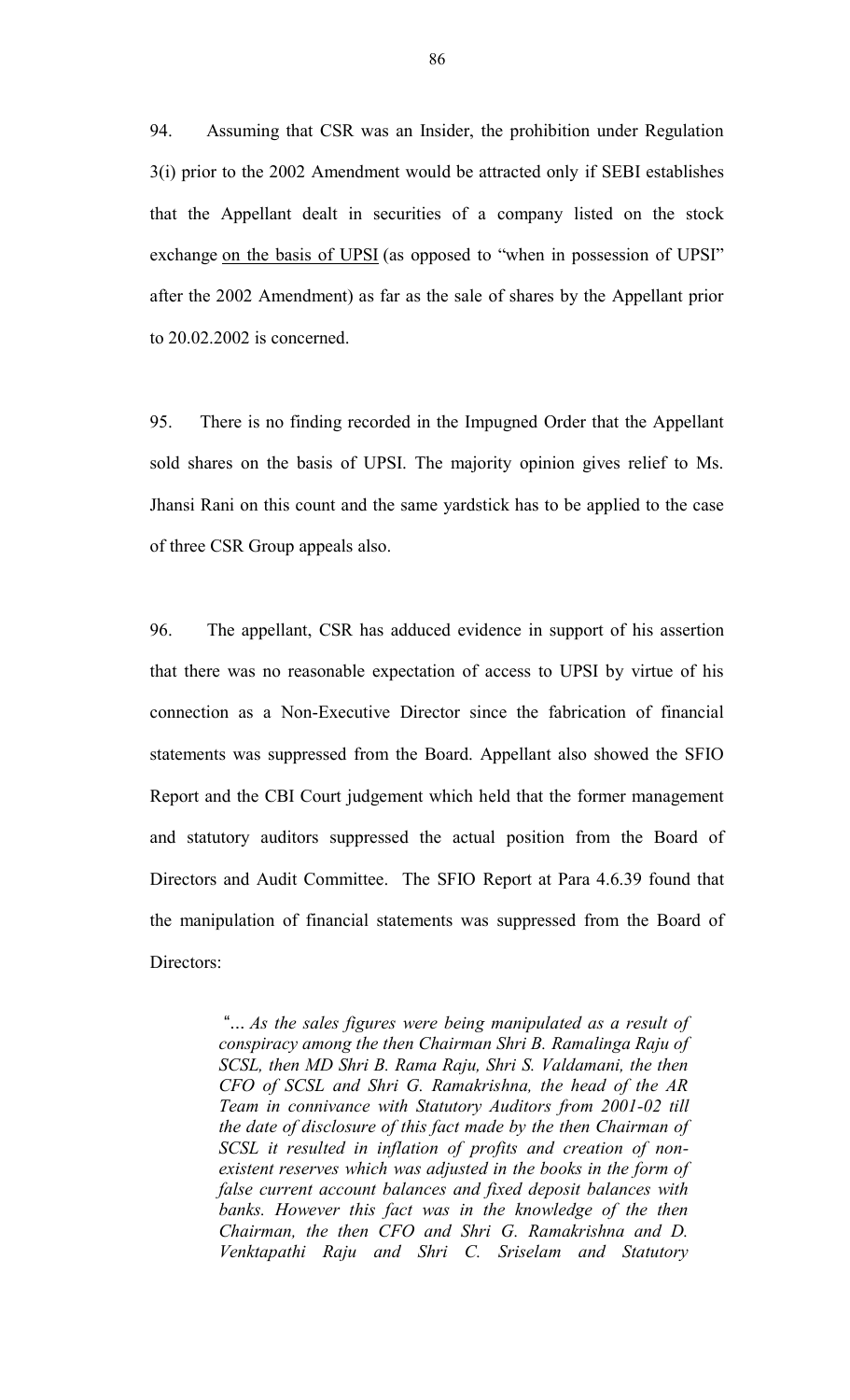*Auditors but was never revealed to the Company or to the Board of Directors SCSL and by doing so, these persons concealed this fact of falsification of accounts from the company, the body of shareholders of SCSL as well as the Board of Directors of SCSL and thereby these persons practiced deception upon the company."*

97. If the fabrication of the financial results (which is the UPSI herein) was suppressed from the Board of Directors of Satyam, it will be difficult to hold that the Appellant was even in possession of UPSI, leave alone trading on the basis of UPSI. If the Appellant as a director had knowledge of the fabrication of the financial statements (which is UPSI herein), he must be held to have violated the PFUTP Regulations. However, in the Impugned Order, the WTM drops the charge of PFUTP violation for lack of evidence. This clearly shows that the appellant CSR was never in possession of UPSI. In view of this, the finding of the WTM that the Appellant violated PIT Regulations during this period is held to be not legally sustainable.

98. This category (sale of shares from 20.02.2002 to 23.07.2003) is carved out because the 2002 Amendment came into effect from 20-02-2002. As discussed above, the 2002 Amendment amended the definition of "Insider". After this Amendment, SEBI is no longer required to establish expectation reasonable access to UPSI "by virtue of such connection." After the 2002 Amendment, for the Appellant to be an "Insider" SBI has to establish

(a) Appellant was a connected person or a deemed connected person; AND

(b) Appellant was reasonably expected to have access to UPSI.

Applying this clause, the Appellant would be a connected person till 23.07.2003 since he ceased to be a director on 23.01.2003. During this period,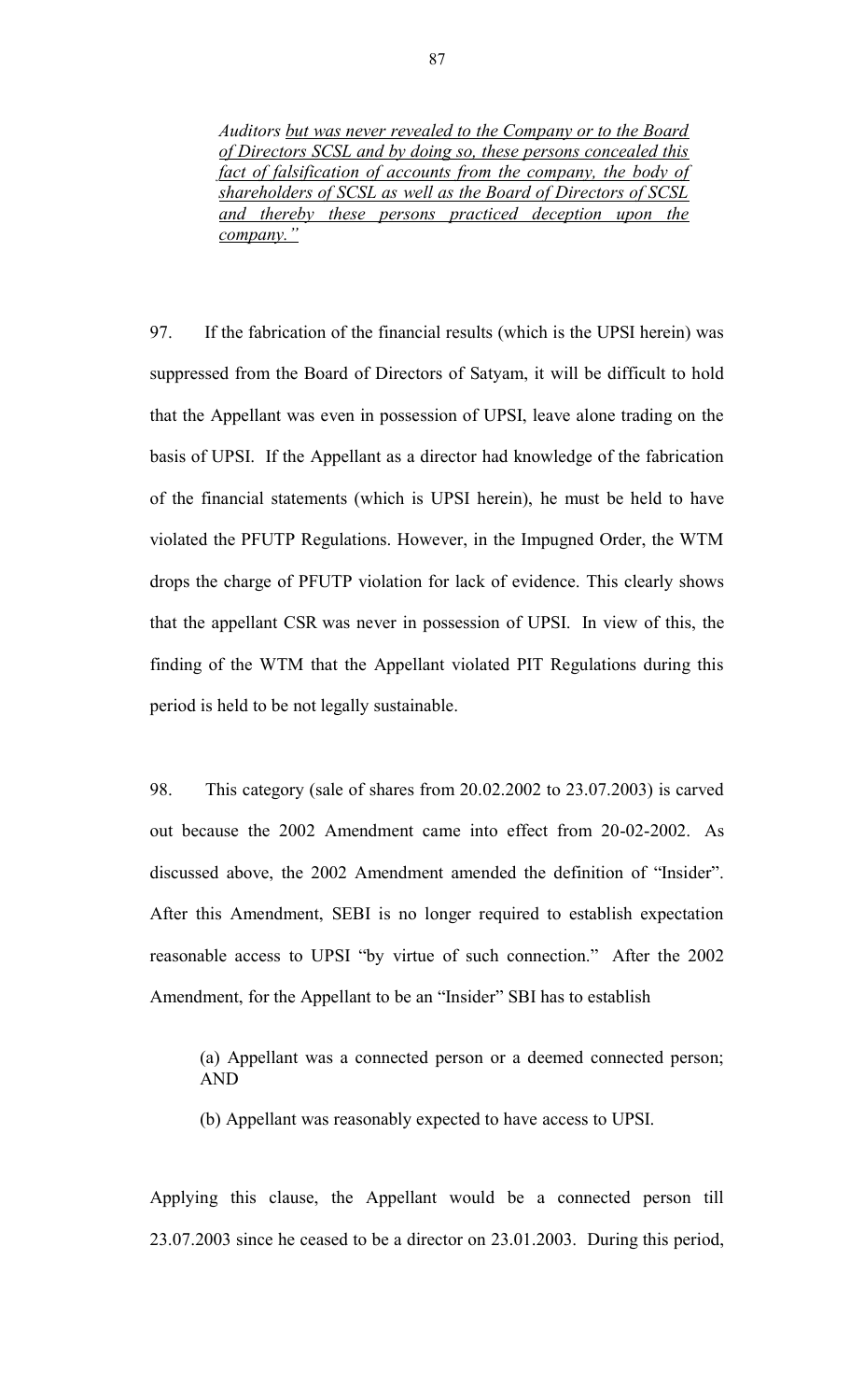CSR would be a connected person as he was a non-executive director during this period. The issue is – whether Appellant had reasonable expectation of access to UPSI during this period?

99. In the Impugned Order, the WTM held that the Appellant was reasonably expected to have access to UPSI based on three reasons –

- a. Appellant was a Promoter
- b. Appellant was a Relative of B. Ramalinga Raju
- c. Appellant did not buy shares during this period.

100. The WTM in para 44 held that the CSR was a periodically disclosed as a Promoter. The WTM has not disclosed the date of these filings in the Order, but only observed that "*over a considerable period of time after January 2003, when Mr Chintalapati Srinivasa Raju had ceased to be a director of Satyam Computers, he was declared as a Promoter in the periodical disclosures filed by Satyam Computers in the stock exchanges*". The timing is crucial since the CSR ceased to be a connected person from 23.07.2003. If the Appellant was disclosed as a Promoter after January 2003, that cannot be a basis for "reasonable expectation of access to UPSI". On this ground alone the finding is liable to be set aside.

101. Mr. Khambata, Learned Senior Counsel, submitted that the Appellant was never a Promoter. CSR has placed before us the Annual Reports of 2000- 2001, 2001-2002 & 2002-2003. These Annual Reports give the composition and the category of directors. In the Annual Report of 2002-2003 the report on Corporate Governance dealing with the Board of Directors is extracted below: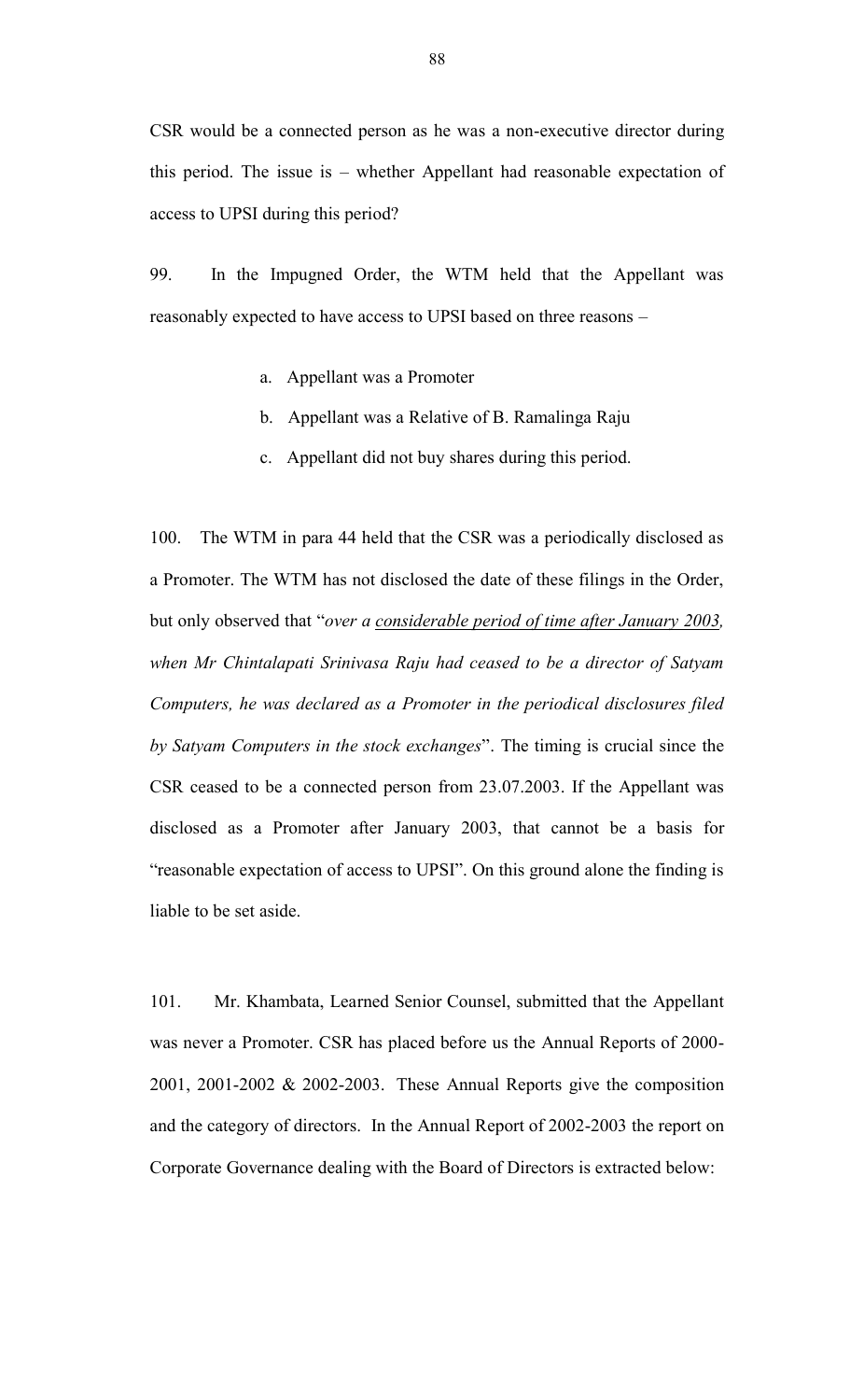| Name of the<br><b>Director</b>          | Category                                            | Designa-<br>tion       | No.<br>of<br><b>Meetings</b><br>held<br>during<br>the last<br>financial<br>year | No.<br><sub>of</sub><br><b>Meetings</b><br>attended | No.<br>of<br>membership<br>in boards of<br>other<br><b>Companies</b> | Attendance<br>of<br>each<br>director in<br>the<br>last<br><b>AGM</b> |
|-----------------------------------------|-----------------------------------------------------|------------------------|---------------------------------------------------------------------------------|-----------------------------------------------------|----------------------------------------------------------------------|----------------------------------------------------------------------|
| Mr.<br><b>B.</b><br>Ramalinga<br>Raju   | Promoter &<br>Executive<br>Director                 | Chairman               | $\overline{4}$                                                                  | $\overline{4}$                                      | $\overline{2}$                                                       | Yes                                                                  |
| Mr. B. Rama<br>Raju                     | Promoter &<br>Executive<br>Director                 | Managing<br>Director   | $\overline{4}$                                                                  | $\overline{4}$                                      | $\overline{3}$                                                       | Yes                                                                  |
| Mr.<br>$C_{\cdot}$<br>Srinivasa<br>Raju | Non-<br>Executive<br>Director                       | Director               | $\overline{4}$                                                                  | $\overline{2}$                                      |                                                                      | Yes                                                                  |
| P.V.<br>Mr.<br>Rama Rao                 | Independent<br>Non-<br>and<br>Executive<br>Director | Director               | $\overline{4}$                                                                  | $\overline{4}$                                      | 5                                                                    | N <sub>o</sub>                                                       |
| Mr.<br>$C_{\cdot}$<br>Satyanarayana     | Independent<br>Non-<br>and<br>Executive<br>Director | Director               | $\overline{4}$                                                                  | $\overline{4}$                                      | $\overline{2}$                                                       | N <sub>o</sub>                                                       |
| Dr<br>(Mrs)<br>Mangalam<br>Srinivasan   | Independent<br>and<br>Non-<br>Executive<br>Director | Director               | $\overline{4}$                                                                  | $\overline{2}$                                      | $\overline{a}$                                                       | N <sub>o</sub>                                                       |
| Prof Krishna<br>G. Palepu               | Independent<br>Non-<br>and<br>Executive<br>Director | Additional<br>Director | $\overline{4}$                                                                  | $\overline{a}$                                      | 3                                                                    | $\overline{a}$                                                       |
| Mr. Vinod K<br>Dham                     | Independent<br>and<br>Non-<br>Executive<br>Director | Additional<br>Director | $\overline{4}$                                                                  | $\blacksquare$                                      | $\overline{2}$                                                       | $\blacksquare$                                                       |

102. The same pattern is there for the Annual Reports 2000-2001 and 2002- 2003. While the Appellant is described just as a Non-Executive Director, Mr. B. Ramalinga Raju and Mr. B. Rama Raju are described as "Promoter & Executive Director". This contrast is striking. When the Appellant was not described as a Promoter in the Annual Reports of 2000-2001, 2001-2002 and 2002-2003 when he was in the Company, he cannot logically be named as a promoter after he had left the Company. SEBI has also not placed any material before us to show that the Appellant has given his consent to be treated as a Promoter. Instead SEBI relies on certain filings made by the Satyam when it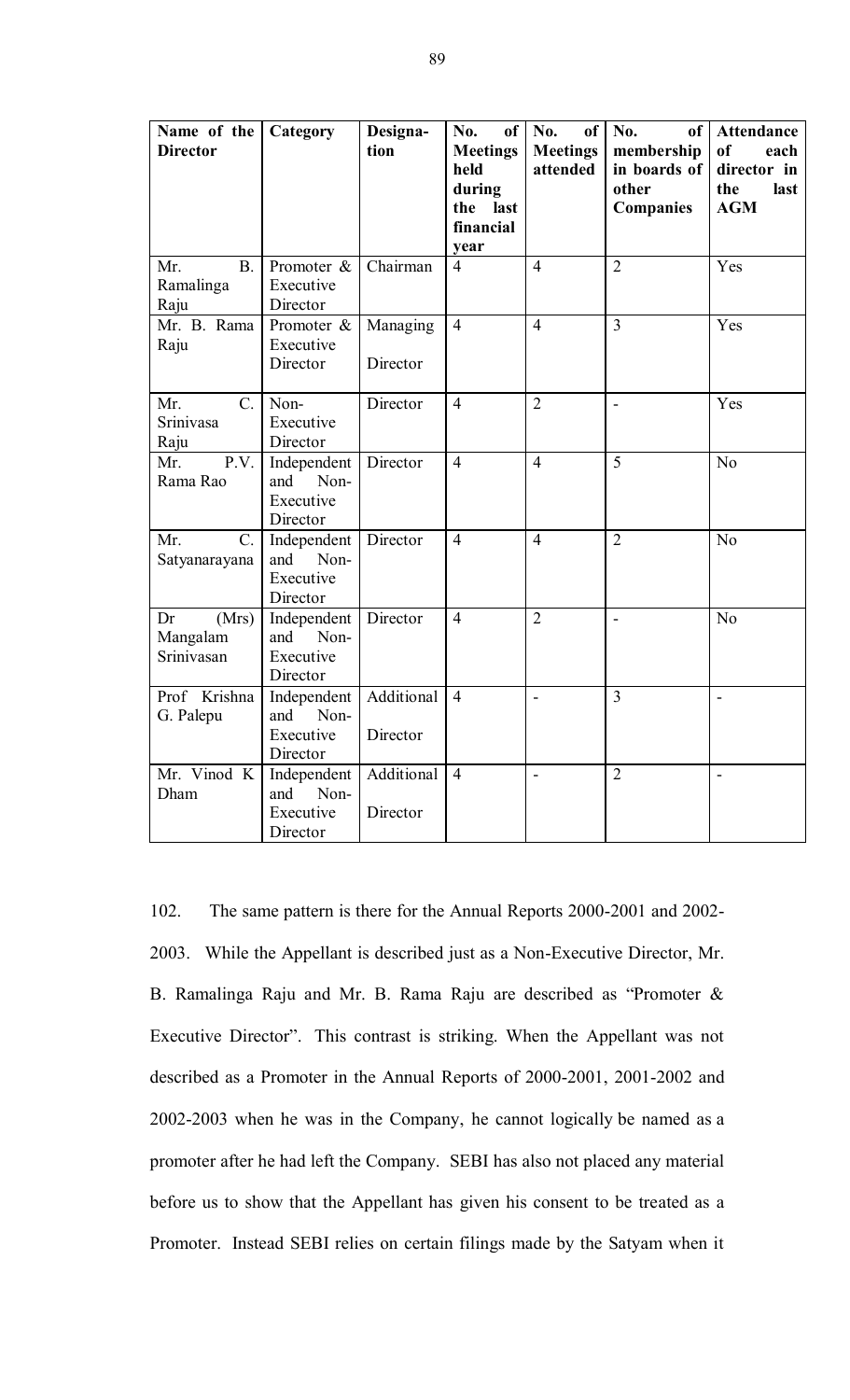was under the control of B. Ramalinga Raju wherein the Appellants name was disclosed as a Promoter.

103. The SFIO Report has given a correct context for these filings. From the report of the SFIO it emerges that the actual promoters of Satyam began selling their shareholding in Satyam from 2005 onwards. To avoid market detection of the sale of shareholding by the actual promoters, the former management of Satyam inflated the promoter list by adding the shareholding of the CSR in the others category. Thus SIFO concludes that the filings made on promoter holding are incorrect. The relevant finding is extracted below:

"*… The Company (SCSL) thus made incorrect filings of promoter holding with stock exchanges during the period from 30.06.2001 to 31.03.2006. The company made incorrect filings in order to camouflage sale of shares by promoters group. Copies of shareholding pattern filed with BSE are placed at annexure (Annexure D-23). This is in violation of the requirement of clause 35 of the listing agreement with the stock exchanges. The persons who were in the knowledge of this incorrect filing have thus violated provisions of SC (R) Act and SEBI Act and are liable for prosecution according to the relevant Acts. This matter may therefore be brought to the notice of SEBI". Para 4.7.21-22.*

104. Instead of taking action based on the correct promoter holdings, SEBI has, beyond my understanding, chosen to place reliance on the factually incorrect filings clearly held to be so by SFIO. Further, SEBI has done so without giving any reason as to why, if at all, the findings of SFIO can be faulted with. Moreover, one of the biggest indications of the fact that Appellant was not a promoter of Satyam is that his shares were not subject to a lock-in period at the time of merger of SES into Satyam, as the law required promoters' shares to be subjected to lock-in.

105. Further, the SFIO Report recounts the interrogation of the noticees in its Investigation Report. While questioning Mr. B. Rama Raju in question no.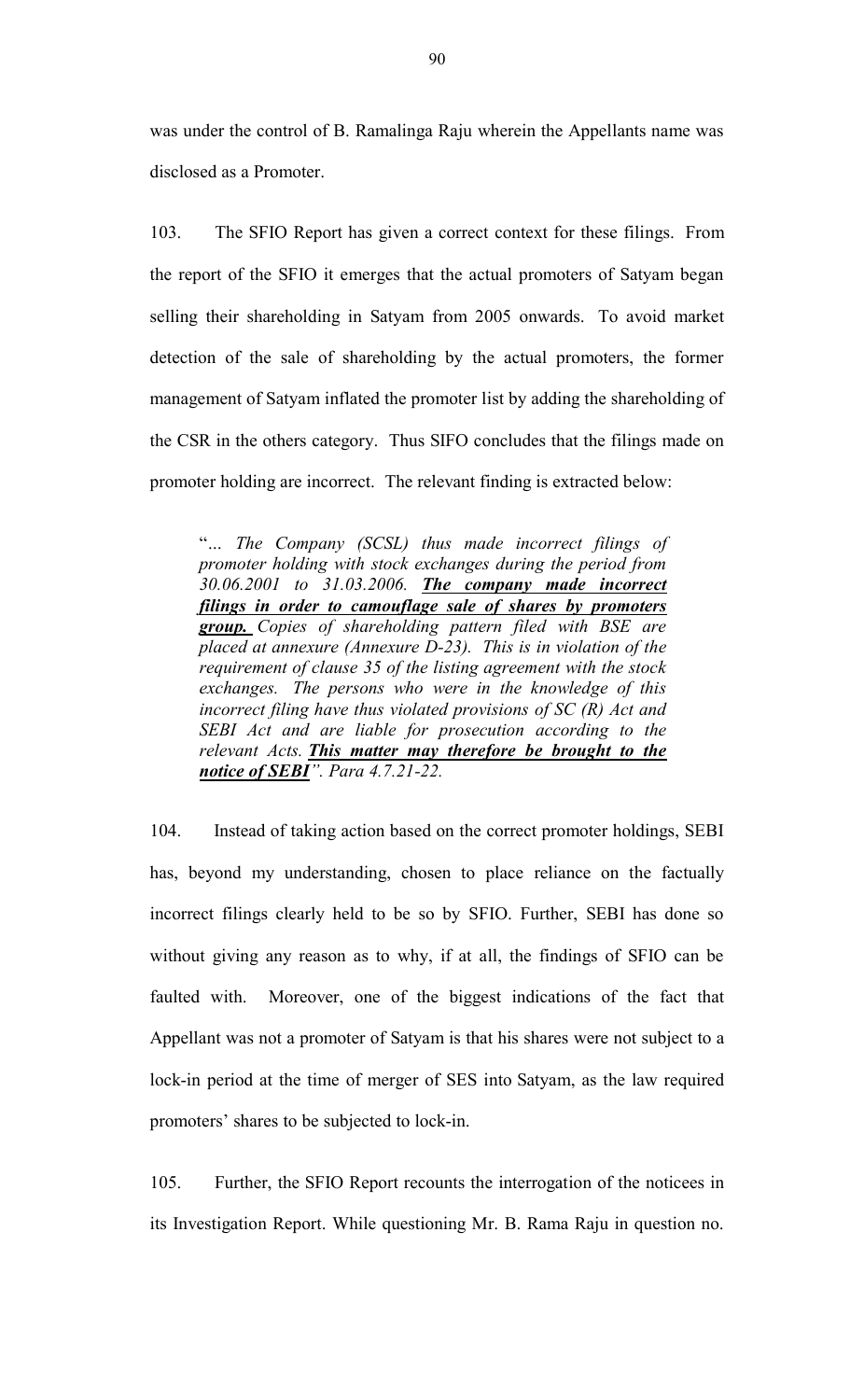83, the SFIO makes certain observations which make it abundantly clear that the SFIO considered Appellant to be one of the persons duped by B. Ramalinga Raju and B. Rama Raju. These observations being of paramount importance are reproduced herein below for the sake of convenience:

"*Q. No. 83. SCSL from time to time submitted quarterly shareholding of the Company to the stock exchanges in compliance with clause 35 of the listing Agreement.……Investigations further revealed that all family members of you and your two brothers and entities controlled by them sold shares of SCSL in excess of Rs. 750 crores since allotment/acquisition of shares (excluding shares transferred to SRSR Holdings Ltd.). On one hand, the company manipulated their accounts and on the other hands, the promoter group sold the shares of Satyam, further in order to show that promoter group were still holding shares of SCSL, the company included Mr. C. Srinivasa Raju, Satyam Associates Trust and Others (subcategory) in the promoters category and submitted to the stock exchanges, which is misleading to the shareholders and investors…".*

106. The observations of the SFIO reproduced above go a long way in proving that CSR's shares, along with the shares in the Satyam Associates Trust in the form of Employees Stock Option Scheme, were mischievously shown in the promoter's quota in order to disguise the well planned and orchestrated sale of shares by the actual promoters of Satyam, i.e. the B. Ramalinga Raju family. In other words, the inclusion of appellant CSR's name in the filings before the stock exchanges, was a shrewdly orchestrated smokescreen to cover up the fact that all the actual promoters of Satyam had sold off their respective shareholdings, in a company which was fast turning into one committing, and further perpetuating, astronomical fraud.

107. The SFIO also gives a list of the sale of shares by all the persons in the actual promoter group. The name of the Appellant is not in the list. From the material brought on record, it is noted that even the CBI Court identified the list of the actual promoters based on the Company records from July, 1992 to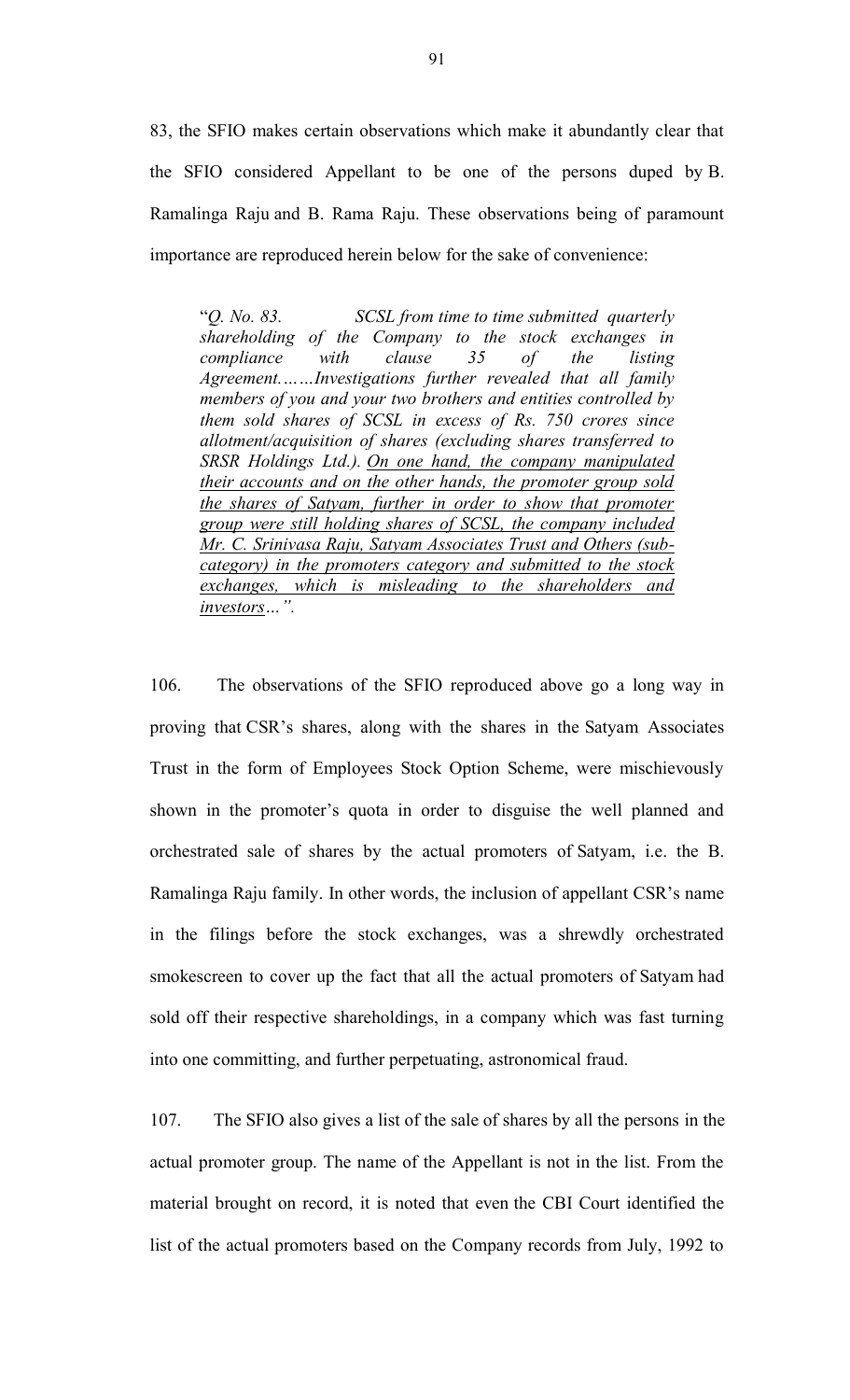31.12.2008 (Ex.No. P-2945 - Promoter Shareholdings). As stated above, the name of the CSR is missing from the list.

108. This is consistent with the finding in the SFIO Report that the declining shareholding of the promoters prompted the fraudulent Byrraju brothers to inflate the promoter list by adding shareholders who were not promoters in any sense of the term. I therefore agree with Ld. Sr. Counsel Mr. Khambatta that the CSR was a victim of the fraud perpetrated by the former management. It is also ironical that SEBI having found that filings on financial statements prepared by Satyam under the control of B. Ramalinga Raju were fabricated now chooses to place reliance on the same fabricated promoter filings made by the former management which committed the fraudulent activities in the first place, merely because it wrongly bolsters SEBI's case against CSR. Further, even the promoter filings do not appear to be conclusive. In their Convenience Compilation, the Appellants have extracted the Annexure to the SFIO Report which contains the filings made by the former management under the SEBI (Substantial Acquisition of Shares and Takeovers) Regulations, 1997. These filings disclose the list of promoters and their shareholding from March, 2003 to 19.11.2008. The name of the Appellant is missing from this as well. It is, therefore, evident that the conclusions are inconsistent and do not speak in the same voice. Therefore, no reliance can be placed on the promoter filings made by the former management of Satyam from 2001 to 2008.

109. In Para 44, WTM asserts that CSR made a belated protest about his inclusion in the promoter holdings. Since it is now evident based on the SFIO Report and the Judgment of the CBI Court that the promoter filings are incorrect, the Appellant's belated protest is irrelevant and no inference can be assigned to the same. In any case, when the Appellant ceased to be a connected person on July 23, 2003, any subsequent filings by Satyam showing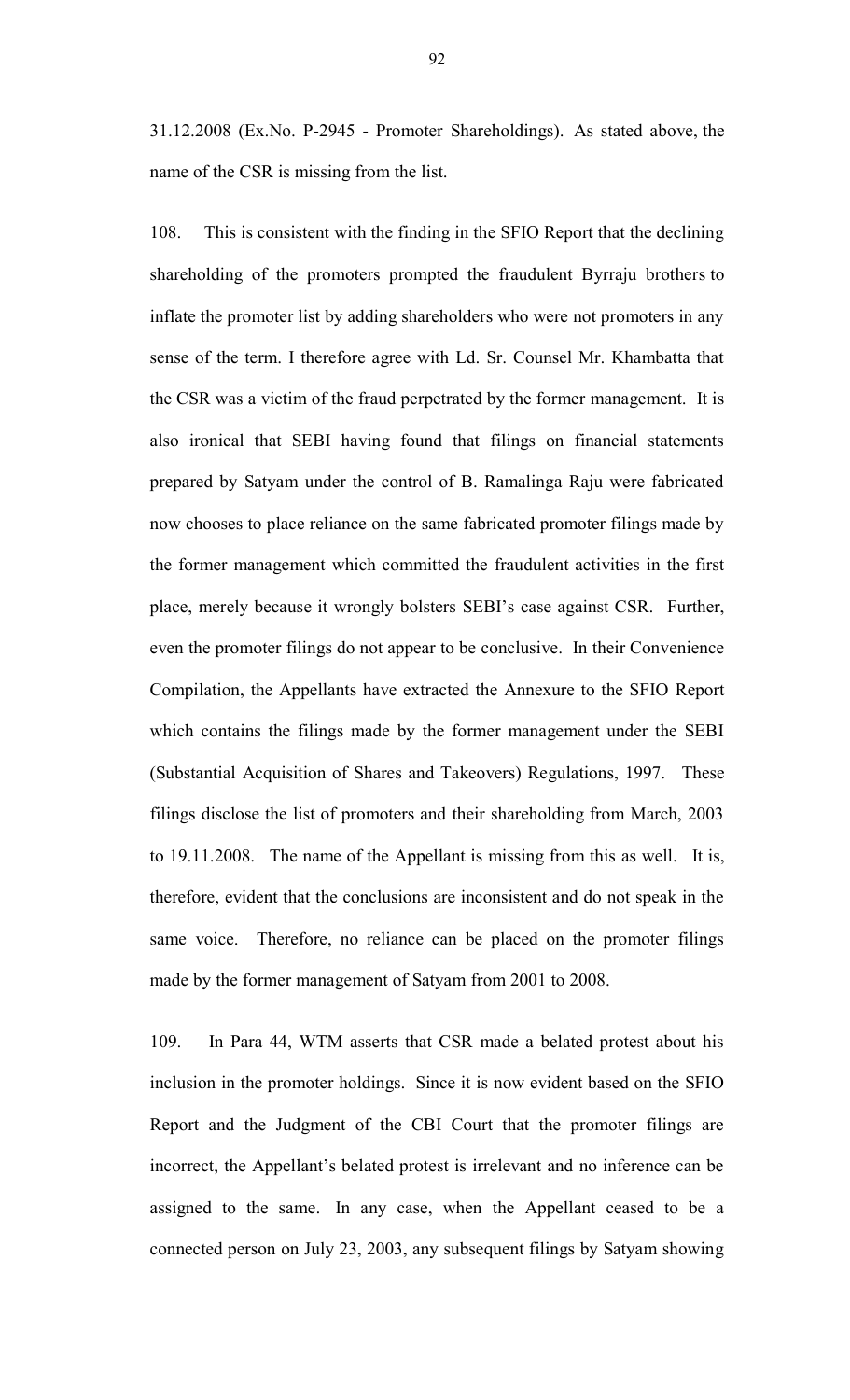the Appellant as one of the promoters were beyond his control and, hence, are irrelevant in determining whether CSR was an insider or not within the parameters prescribed by the PIT Regulations.

110. Turning to the submission advanced by SEBI that CSR was in possession of UPSI while executing trades during the relevant period by virtue of CSR allegedly being a "Relative" of Mr. B. Ramalinga Raju owing to the fact that Appellant was Mr. B. Ramalinga Raju's wife's sister's husband. As stated hereinabove, the expression used by SEBI is that of "co-brother". To begin with, the term co-brother does not denote a legally recognized relationship. As stated above, Appellant is Mr. B. Ramalinga Raju's wife's sister's husband and that relation which has been defined by SEBI as "cobrother" does not find any place in the law to be considered as relative. Neither "brother-in-law", nor "brother-in-law of wife" has been included in the list of relatives in the erstwhile Companies Act, 1956, which is applicable to the instant case. The definition of "relative" in the PIT Regulations of 1992 refers to the definition of "relative" as provided in Section 6 of Companies Act, 1956, which is reproduced hereunder for the sake of convenience:

## *"6. MEANING OF "RELATIVE"*

*A person shall be deemed to be a relative of another, if, and only if,*

*(a) they are members of a Hindu undivided family ; or*

*(b) they are husband and wife ; or*

*(c) the one is related to the other in the manner indicated in Schedule IA*".

*Schedule IA:*

*1. Father.*

*2. Mother (including step-mother).*

- *3. Son (including step-son).*
- *4. Son's wife.*
- *5. Daughter (including step-daughter).*

*6. Father's father.*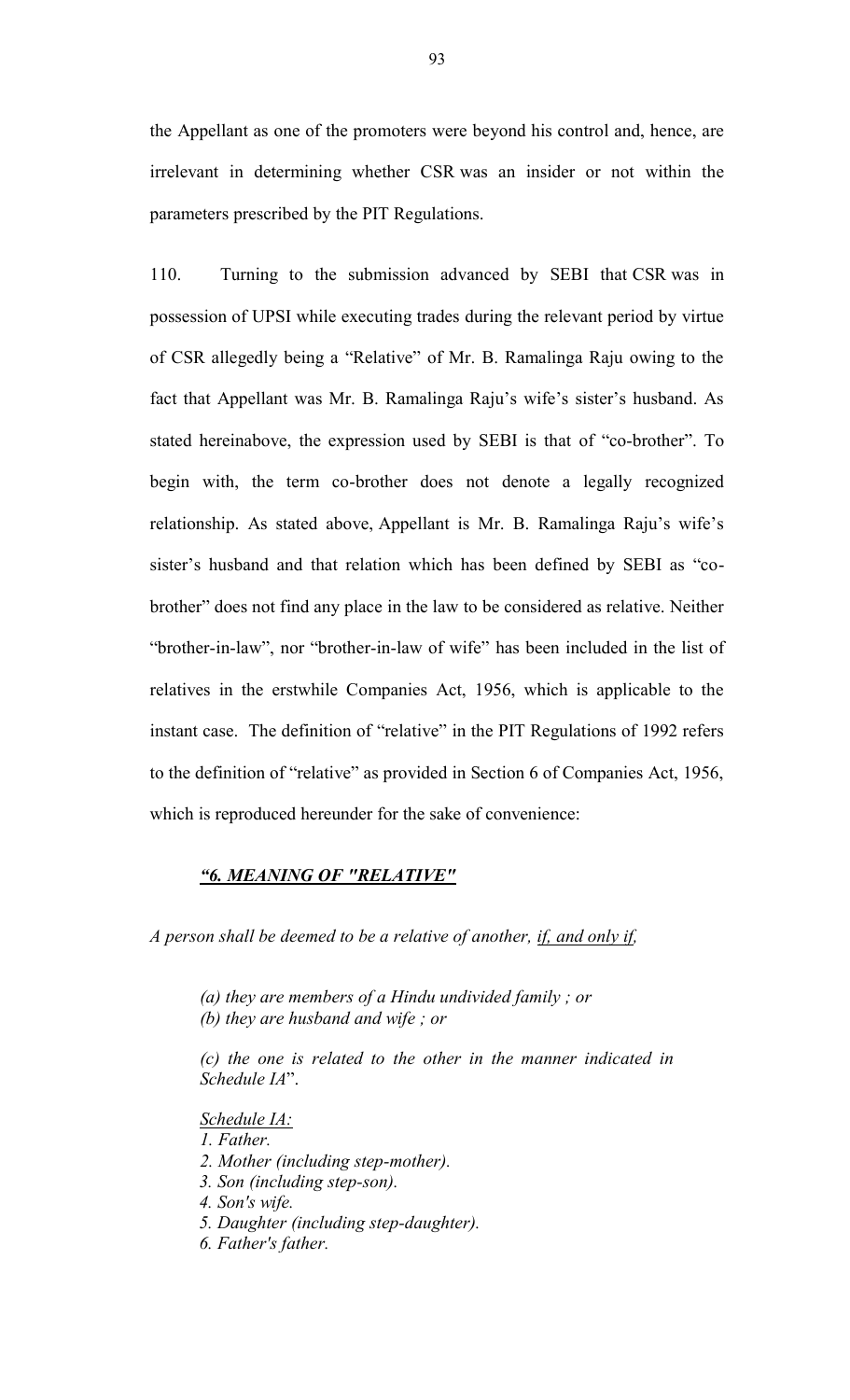*7. Father's mother. 8. Mother's mother. 9. Mother's father. 10. Son's son. 11. Son's son's wife. 12. Son's daughter. 13. Son's daughter's husband. 14. Daughter's husband. 15. Daughter's son. 16. Daughter's son's wife. 17. Daughter's daughter. 18. Daughter's daughter's husband. 19. Brother (including step-brothers).*

*20. Brother's wife.*

- *21. Sister (including step-sister).*
- *22. Sister's husband.*

111. From a perusal of section 6 of Companies Act, 1956 read with Schedule IA, it becomes evident that the term co-brother is not used anywhere to depict a relative. In fact, even the wife's brother has not been considered as a relative as per Schedule IA. Therefore, to consider a wife's sister's husband, which is an even distant relation, as a relative, is not tenable on the Respondent's part. It is important to note that S.6 uses the phrase "if, and only, if". This means only those listed can be considered as a Relative. In the Impugned Order, the WTM at Para 35 places extensive reliance on the definition of "Relative" for other Appellants, but chooses to completely disregard the same when it comes to the case of CSR.

112. The only logical conclusion that emanates from a simple reading of the law in existence at the relevant time is that CSR was not, legally speaking, a relative of Mr. Ramalinga Raju and cannot be termed as such owing to anything on the record. The finding as to the "relative" against CSR is therefore totally unwarranted and patently against the law**.** Further, under the PIT Regulations of 1992, a relative is usually relevant for identifying a "deemed connected person" under Regulation 2(h)(viii), and not for the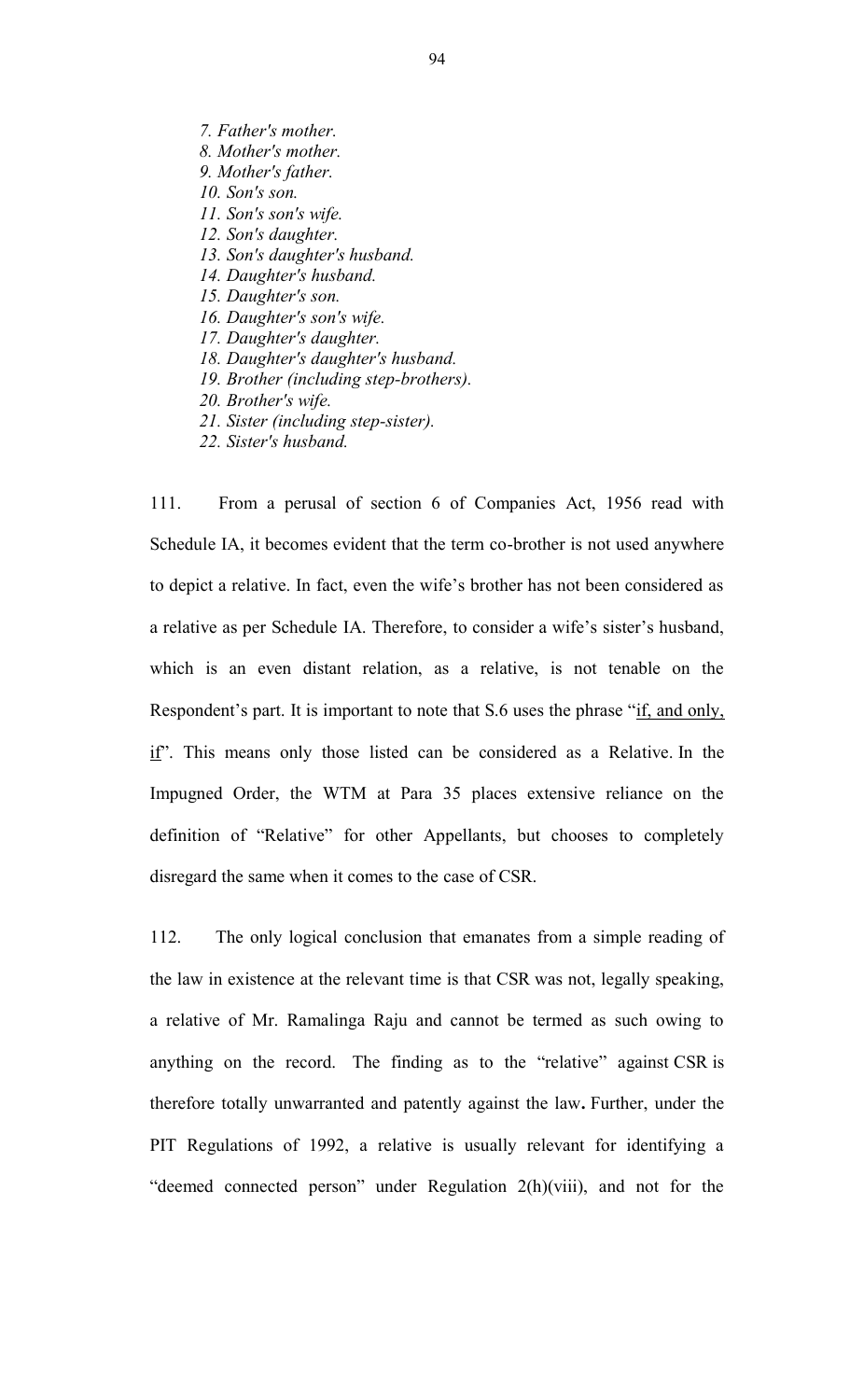purposes of establishing reasonable expectation of access to UPSI and possession of UPSI.

113. It is pertinently noted that in Para 44 the WTM also asserts that the CSR has failed to buy any shares during the relevant period and therefore draws an inference that he is reasonably expected to have UPSI and possession of UPSI.

114. In response CSR asserts that he had compelling reasons to sell shares and the same was not done while in the possession of UPSI, since he was never in possession of UPSI. Appellant asserts that his trading pattern also demonstrates that he was not in possession of UPSI. Specifically, CSR asserts that

a. he was selling shares even before the relevant period to fund his newly created venture capital investment business (Appellant sold 70,000 shares between 28.12.1999 to 20.06.2000, he again sold 2,00,000 shares in 2000-2001).

b. Unlike other Appellants, the Appellant did not sell his entire shareholding at one go, but sold his shareholding as and when he had a business requirement. Appellant explained that he had setup his own venture capital investment business which purchased the shares in unlisted companies and therefore there was no rationale for him to purchase the shares of Satyam.

c. While the actual promoters sold their entire shareholding by 2005, the Appellant continued to have his shareholding till the year 2008.

d. Appellant disposed off his entire shareholding following the collapse of Satyam shares price after the announcement of the merger and subsequent cancellation of the merger between Satyam and the Maytas entities (promoted by Mr. Ramalinga Raju and his sons)

e. The sale proceeds went to fund the Appellant's business requirement over a period of time. The Appellant adduced evidence to show the utilization of sale proceeds for genuine business requirements

115. In my considered opinion, the failure to purchase shares is not by itself

conclusive to show reasonable expectation of access to UPSI. On the contrary,

the Appellant's trading pattern clearly demonstrates that trades were not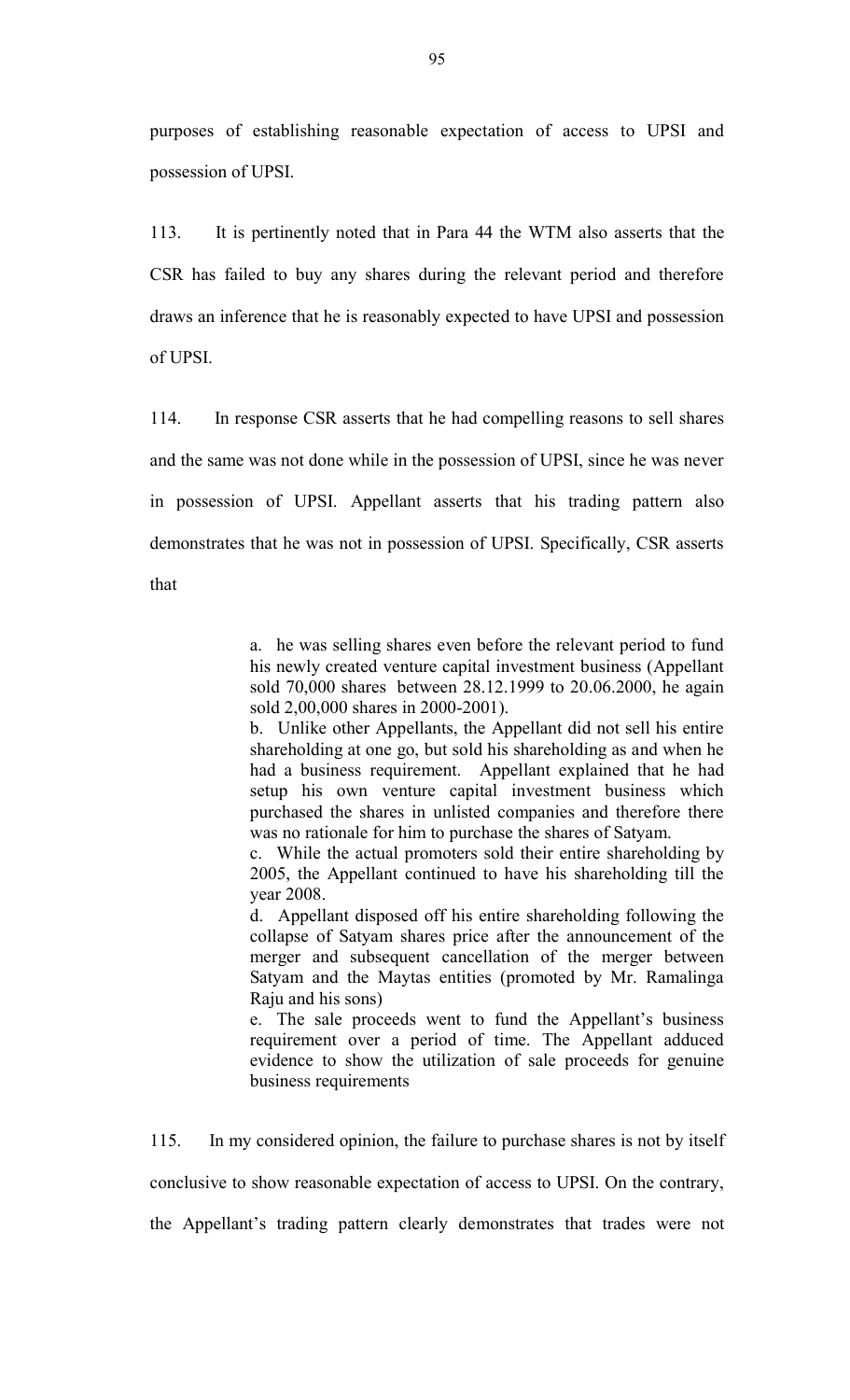undertaken while in possession of UPSI, and that shares were disposed of as and when the Appellant's independent business ventures required an inflow of capital. This is evident from the SFIO Report. A review of the SFIO Report and the CBI Judgment shows that 2005-06 was a crucial year. By this year all the actual Promoters disposed of their shareholding in Satyam because they were aware of the credit crunch faced by Satyam, which was not reflected in the published financial statements. The Appellant was only person who continued to retain a substantial shareholding in the Satyam. I find that this clearly points to the lack of possession of UPSI. The relevant extract of the SFIO Report is extracted below :

> "*.. As the scrip price [was] dropped in June 2006, it appears that the company in order to boost the sentiment announced bonus issue and issued bonus shares in October 2006. Thereafter, price of the scrip was range bound between Rs. 400- Rs 520 till September 2008.*

> *… This could be the trigger point to the promoters of SCSL, as almost all members of the promoters group (except Shri B Ramalinga Raju, Smt B Nandini Raju and Smt B Radha Raju) sold their entire shareholdings by September 2005 and the company could be facing credit crunch on account of falsified funds to meet their financial obligations by way of sale of shares of SCSL. Through this process all family members exhausted their shareholding. This left only core promoters holding shares of SCSL and they have no-other option other than raising funds by pledging of shares of listing its group company shares…"* Para 4.7.27.4.

116. CSR sold 16,66,356 shares of Satyam during January 2007 to December 2008. The last transaction of sale of shares on 22-12-2008 is significant. As evident from the SFIO Report and the CBI Court Judgement, the Board of Satyam based on representations of former management announced a merger of Satyam with Maytas Infra Ltd and Maytas Properties Ltd on 16-12-2008. Both these Maytas entities were promoted and controlled by B. Ramalinga Raju and their family members. However, when the merger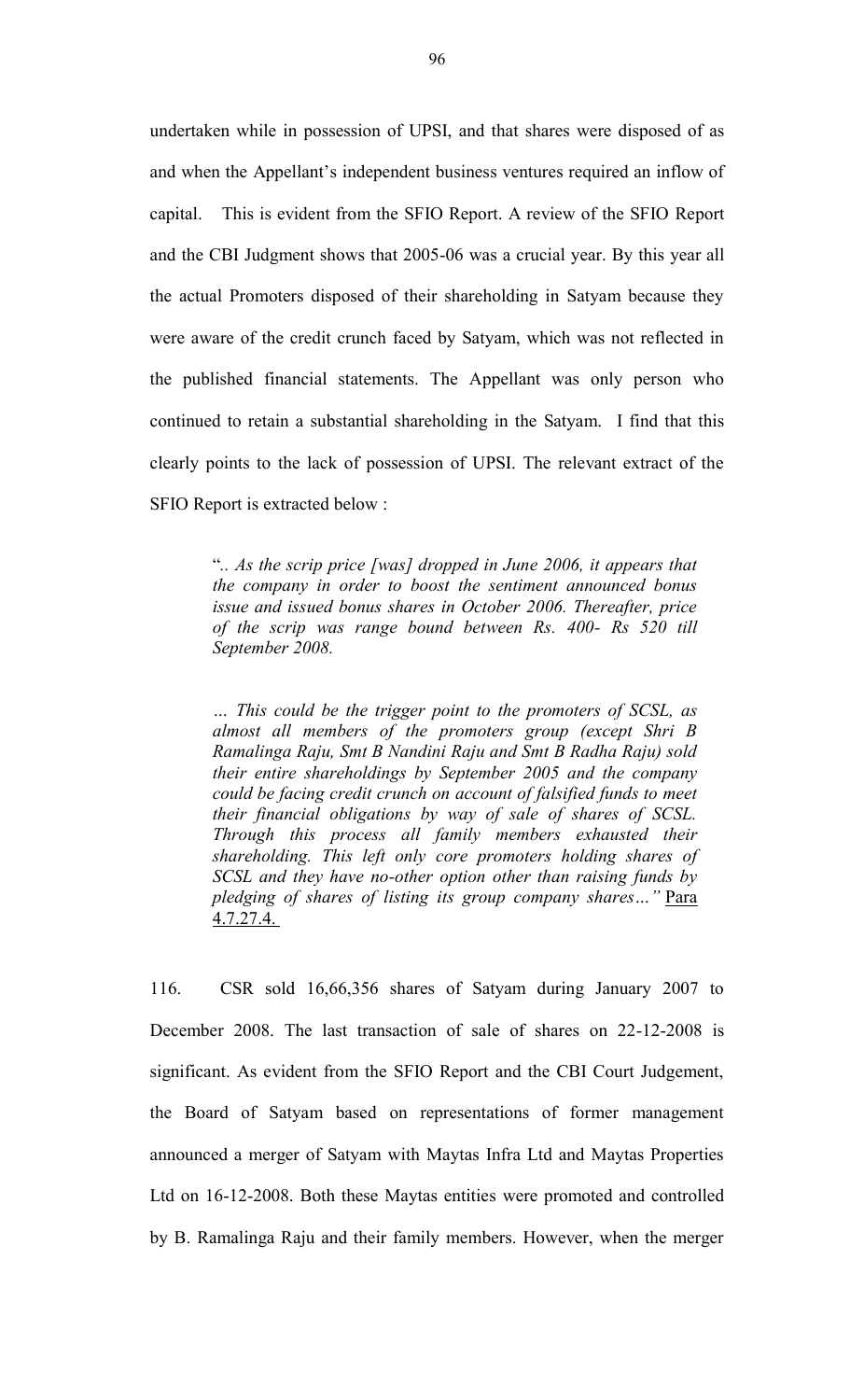was announced, there was an adverse market reaction compelling the Satyam Board to withdraw the merger proposal. Once this news of the announcement of the merger and its subsequent abortion became public, there was hysteria in the market which resulted in a steep drop in the price of the shares of Satyam. There was a wide spread sell off in the shares of Satyam. was a wide spread sell off in the shares of Satyam.

117. CSR also disposed of his remaining shareholding at one go on 22-12- 2008, along with many other shareholders of Satyam, as a reaction to the news of the merger falling through. This negates the inference drawn by the WTM that there was a strong probability that there was an "information flow" between B. Ramalinga Raju, B. Rama Raju and CSR. If there was really an information flow, there was no reason for CSR to retain his shareholding till December 2008, when the actual promoters and the family members of B. Ramalinga Raju and B. Rama Raju sold their entire shareholding by 2005. Therefore**,** the clear contrast between the trading pattern of the actual promoters of Satyam and that of CSR negatives any suggestion of "information flow".

118. Moreover, CSR also highlights the fact that he did not have any professional or business relationship with B. Ramalinga Raju, B. Rama Raju or their family members unlike the other Appellants who were closely involved with the companies floated by B. Ramalinga Raju and others. Specifically, the Appellant highlights that

> a. he was neither a promoter or owner or director or shareholder of any of the 327 companies floated by B. Ramalinga Raju and others;

> b. he was not a promoter or owner or director or shareholder of any of the 3 investment companies of the Promoter Group of Satyam– i.e. - Elm, Fincity and Hi Grace;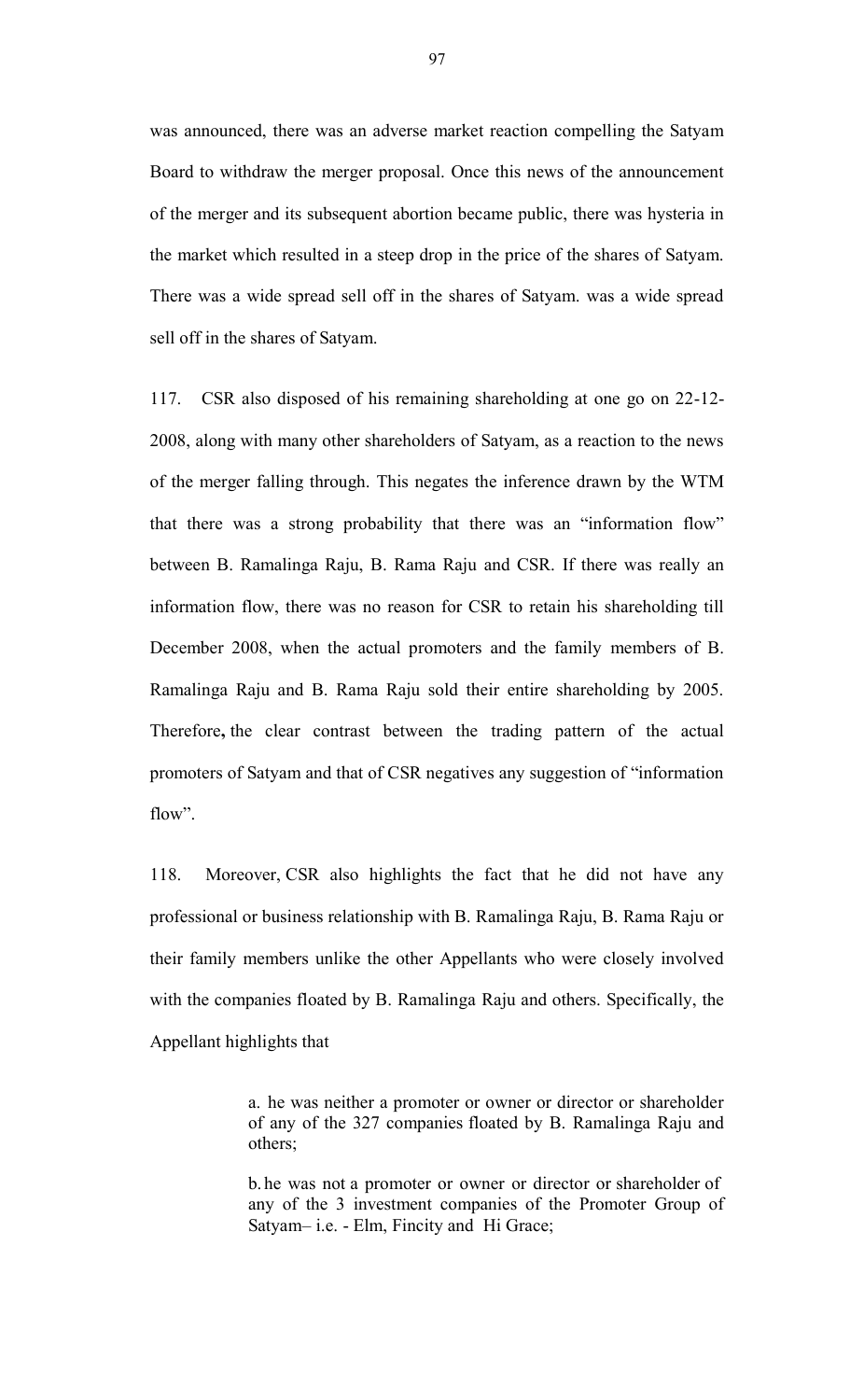c. he was not promoter or owner or director or shareholder of SRSR, nor did he transfer any shares of Satyam to SRSR.

119. All these factors do not support the inference drawn by WTM that there was a close connection between the Appellant and B. Ramalinga Raju. This is also supported by the SFIO Report which found that the Appellant had no connection with any entities floated by B. Ramalinga Raju, unlike other Appellants.

> *".. During the course of investigation it was found out that the Promoters of SCSL and their family members had incorporated about 374 companies over a period of past 8 to 10 years for the purposes of venturing into infrastructure development business including eight investment companies. The profiles of these companies included the names of directors, paid-up share capital, loans taken and advances given by them along with the names of statutory auditors. On scrutiny of these profiles, it was found out that all these companies were mainly promoted by about 15 individuals whose names are given below…" (*Para 5.1.5 and 5.1.6 of SFIO Report)

120. In light of the above, the conclusion drawn by the WTM with regard to the connection drawn between Appellant and B. Ramalinga Raju and the probability of information flow with CSR cannot be sustained. I am, therefore, of the considered view that the Appellant is not an "Insider" under the PIT Regulations during the relevant period.

121. Once it is held that CSR is not an "Insider" under the PIT Regulations the inquiry should end there itself. Since the Majority has opined that CSR was in possession of UPSI, I am compelled to deal with the same.

122. As stated above, merely being a connected person or even if a person is termed as "insider" would not be sufficient to attract provision under Regulation 3. SEBI also has to establish that the concerned person sold shares while in possession of UPSI based on accessibility to the said Unpublished Price Sensitive Information.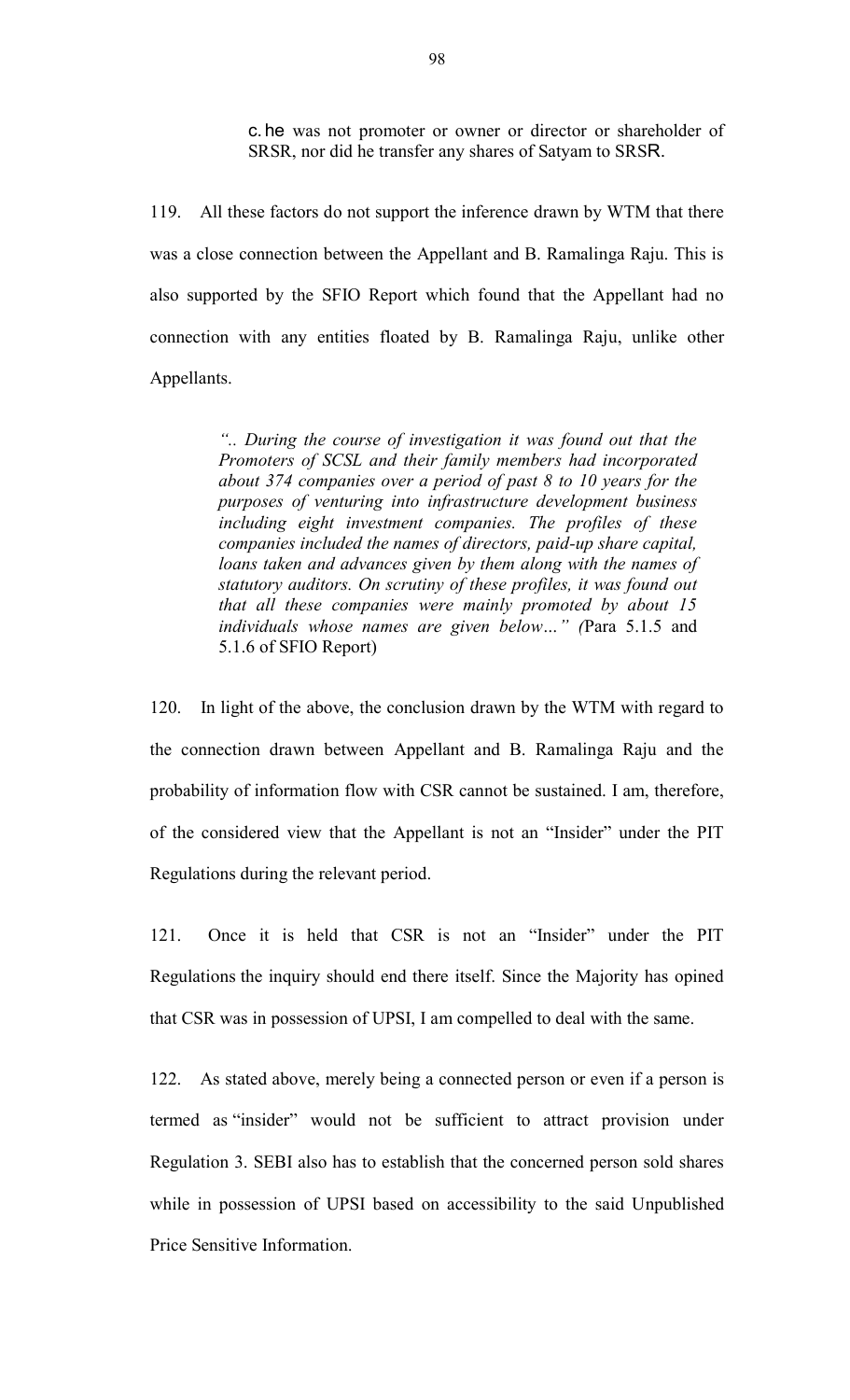123. Further, for the period after 20.02.2002, SEBI is only required to demonstrate that CSR as an insider dealt in shares while in possession of UPSI. In the impugned Order, the WTM relies on the very same three factors for establishing reasonable access to UPSI to also demonstrate possession of UPSI (promoter, relative, failure to buy shares). I had already dealt with these factors at length on the aforesaid paragraphs. Suffice it to say that these circumstances do not establish possession of UPSI by the Appellant.

124. Assuming for the sake of argument that CSR as a director had knowledge of the fabrication of the financial statements (which is UPSI herein), he would have been guilty of violating the PFUTP Regulations. However, in the Impugned Order, the WTM drops the charge of PFUTP violation, and rightly so for lack of evidence. It is amply clear from the records that the appellant was neither involved in hatching of the fraud nor was he one of the perpetrators of the said fraud. Therefore, there was no accessibility to the fraud as the Appellant was never in possession of UPSI regarding the fabrication and falsification of the accounts. In such a scenario, it cannot be said that CSR was in possession of UPSI by any stretch of the imagination.

125. However, SEBI in its oral and written submissions raised several new arguments which were neither in the SCN or the Impugned Order to suggest that CSR's role and responsibilities as an Executive Director in Satyam upto 31.08.2000 continued even after he ceased to be an Executive Director and became a Non-Executive Director from 01.9.2000 to 23.01.2003.

126. The Majority opinion has relied on these submissions which are not present either in the Show Cause Notice or in the Impugned Order. Specifically the Majority opinion refers to CSR's association with Satyam's management from 1993 to August 2000. In my view these events have no

99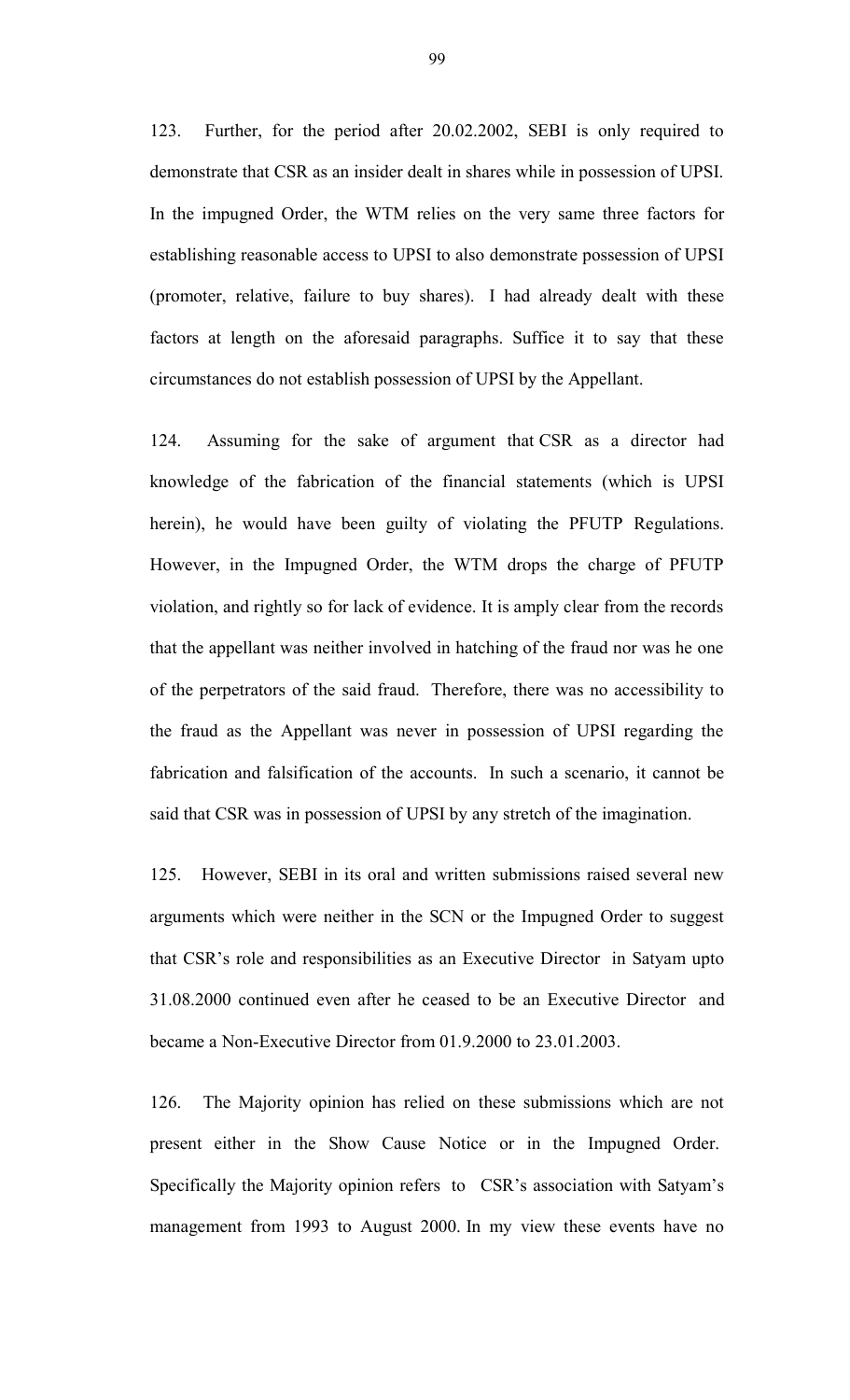relevance since they were outside the relevant period and even before UPSI came into existence on 31.03.2001. The WTM has rightly not considered these facts as they are irrelevant for a determination of violation of PIT Regulations.

127. The majority opinion refers to CSR being a Director of Satyam Infoway till 2005 which was one of the companies floated by Ramalinga Raju and his family members. Based on these circumstances, the Majority opinion concludes that the Appellant was closely connected with several companies floated by Ramalinga Raju and his family members. This finding is neither present in Show Cause Notice nor in the Impugned Order**.** Mr. Khambata, Learned Senior Counsel, in the Clarificatory hearing took us through the new submissions made by SEBI in the written submissions. SEBI in its Written Submissions also fairly stated that all this material about CSR being a Director of Satyam Infoway was not part of the SCN or the Impugned Order. Mr. Khambatta, Learned Senior Counsel also pertinently brought to the attention of this Tribunal the fact that since CSR was not a nominee of Satyam on Satyam Infoway Board, but of another third party investor.

128. The majority opinion holds that even though CSR relinquished his position as an Executive Director on 31.08.2000, he continued as a Non-Executive Director till a suitable replacement was found and there is nothing on record to suggest that the duties of Appellant as a Non-Executive Director were different from the duties discharged by him as an Executive Director of Satyam. I find this distinction untenable. There is a well settled distinction in law between an Executive Director and a Non-Executive Director. An Executive Director participates in the day to day affairs of the Company, whereas the Non-Executive Director participates only in the Board Meetings.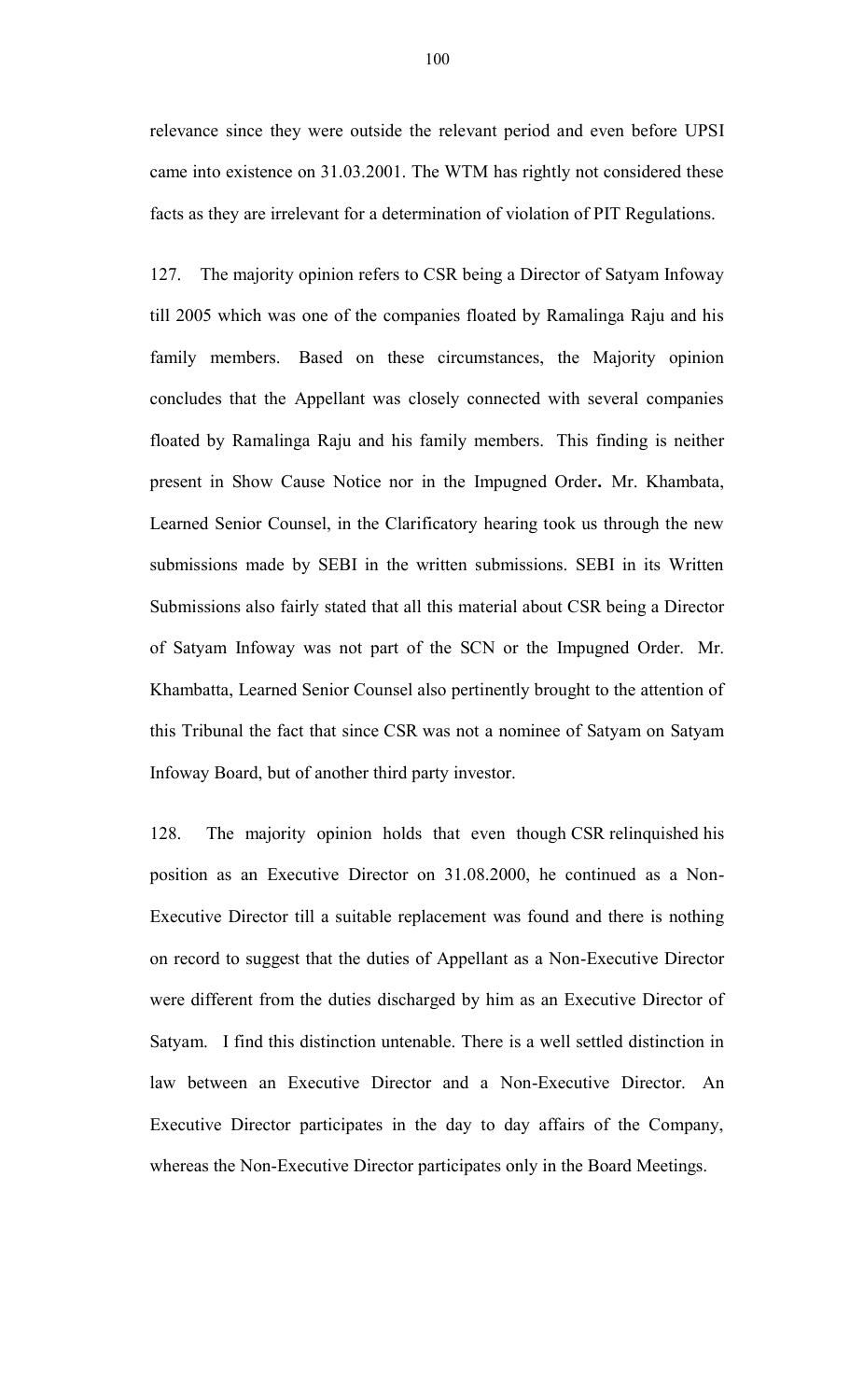129. Further, there is nothing on the record to show this was considered by the WTM. This was also never put to the Appellant. On the contrary, it is the Appellants stand that as the Non-Executive Director his role was only confined to attending Board Meetings and was not part of the management of day-to-day business of Satyam, which is also recorded in the Impugned Order at para 32. The Annual Report extracted above shows limited participation of Appellant in the board meetings of Satyam. On the contrary, SEBI has not presented any material to show that CSR was involved in the day to day affairs of Satyam as an Non-Executive Director

130. The Majority opinion holds that CSR was involved in business development, diversification plans and advising on new ventures of Satyam during the year 2001 and 2002. Once again, I have scanned through the entire Show Cause Notice and WTM's Order to see if there was any such averment or finding, I find these circumstances were neither put to the Appellant in the Show Cause Notice nor is there a finding in the impugned order to this effect. Neither WTM in the Impugned Order nor SEBI in its submissions before this Tribunal has produced any material to show that the Appellant was involved in business development, diversification plans of Satyam during the year 2001 and 2002. On the contrary, the Appeal Memo and the List of Dates submitted by CSR during the hearing depict that he was involved in the said activities during 1992-1993 and not during 2001 or 2002. This was almost a decade before the UPSI came into existence.

131. The Majority opinion holds that "*on account of close relationship with Ramalinga Raju, the Appellant was made as a Joint Venture Partner of various group companies floated by Ramalinga Raju and his family members. In fact on account of merger of one joint venture with Satyam, Chintalapati Srinivas*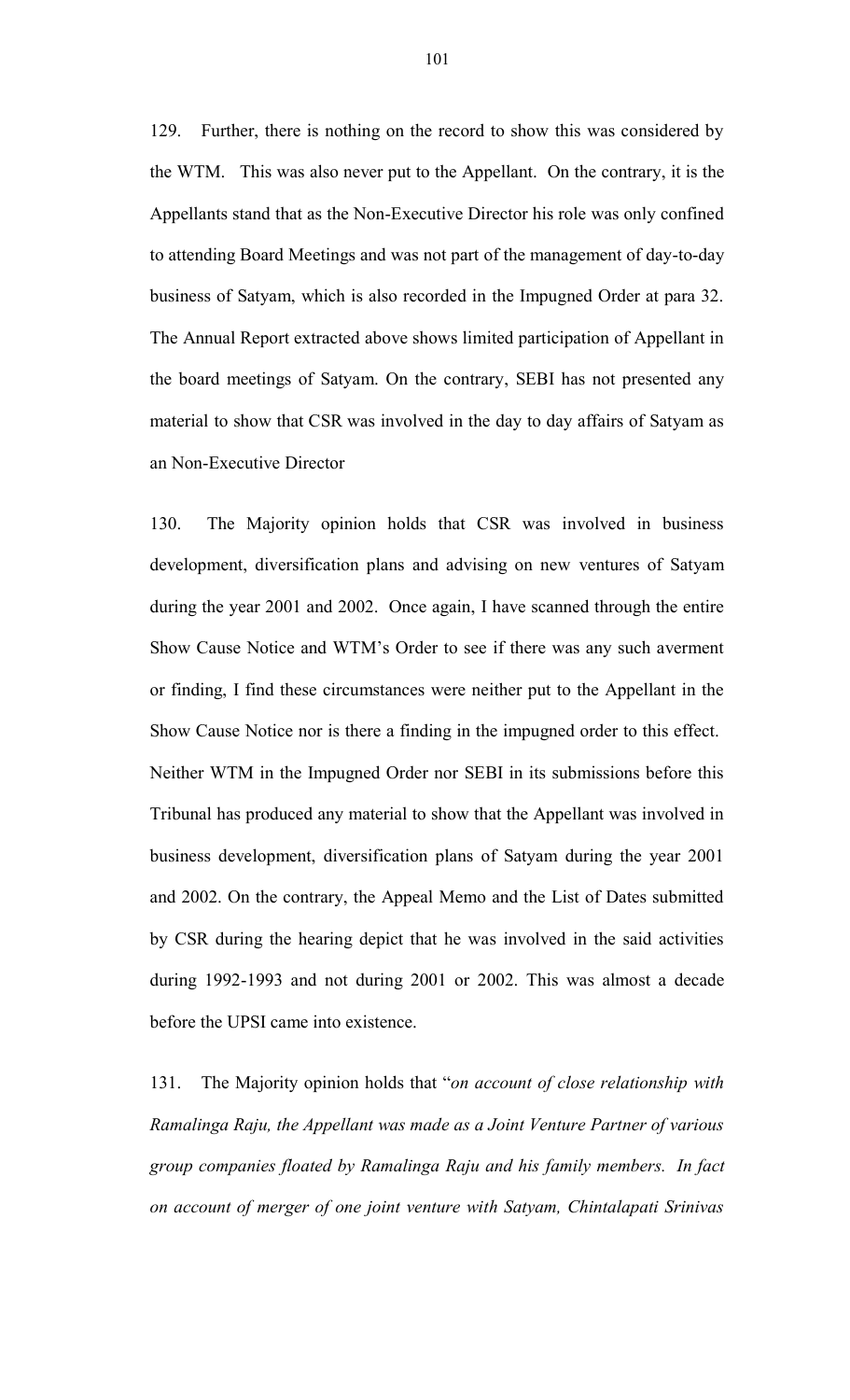*Raju got 8,00,000 shares of Satyam which eventually became 76,50,000 shares on account of bonus and stock split within a period of one year*."

132. I have scanned the entire Show Cause Notice and the impugned Order to see, if there was any such mention of CSR becoming a director of Joint Venture Partner of various group companies floated by Ramalinga Raju on account of his close relationship. There is no such allegation in the Show Cause Notice nor is there a finding in the Impugned Order to this effect. On the contrary, as Mr. Khambatta pointed out in the List of Dates and the Appeal Memo, the Appellant formed SES Pvt. Ltd. in which he held 20% stake. In the Appeal, it is stated that he was the founding MD and CEO of SES Ltd.

133. When Satyam Enterprise Solutions Pvt. Ltd (SES) merged with Satyam, CSR received about 8 lakhs equity pursuant to a Scheme of Amalgamation approved by the AP High Court. As Mr. Khambatta rightly pointed out in the clarificatory hearing, the 8 lakh shares became 76 lakh shares on account of stock split and bonus issue which happened for all shareholders and not just for the Appellant, and more importantly without any action on the CSR's part. In the clarificatory hearing, Mr. Khambata, Ld. Senior Counsel, took us through the Written Submissions filed by SEBI and showed how SEBI has made some startling new submissions which were neither present in the Show Cause Notice nor in the Impugned Order and therefore CSR did not have an opportunity to meet the same.

134. I agree with Mr. Khambatta, the Learned Senior Counsel, that this approach of SEBI of introducing new submissions without any foundation in the SCN or Impugned Order is impermissible and unfair. The Supreme Court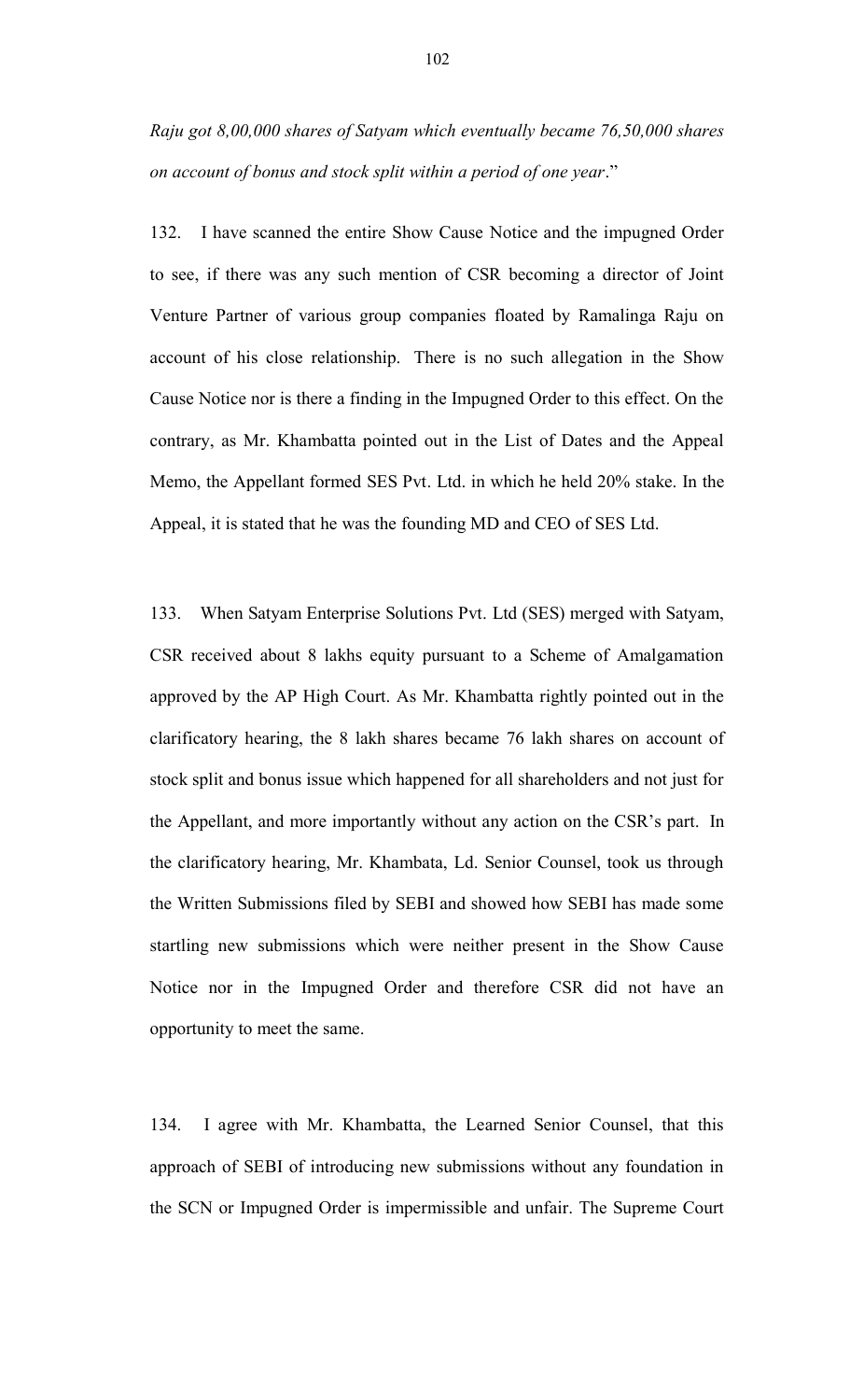in **Mohinder Singh v. Election Commission of India [1978 (1) SCC 405]** has

observed

*8. The second equally relevant matter is that when a statutory functionary makes an order based on certain grounds, its validity must be judged by the reasons so mentioned and cannot be supplemented by fresh reasons in the shape of affidavit or otherwise. Otherwise, an order bad in the beginning may, by the time it comes to court on account of a challenge, get validated by additional grounds later brought out. We may here draw attention to the observations of Bose, J. in Gordhandas Bhanji [Commr. of Police, Bombay v. Gordhandas Bhanji, AIR 1952 SC 16] :*

> *"Public orders, publicly made, in exercise of a statutory authority cannot be construed in the light of explanations subsequently given by the officer making the order of what he meant, or of what was in his mind, or what he intended to do. Public orders made by public authorities are meant to have public effect and are intended to affect the actings and conduct of those to whom they are addressed and must be construed objectively with reference to the language used in the order itself."*

#### *Orders are not like old wine becoming better as they grow older."*

135. CSR cannot be condemned as an insider, once he has been held neither to be a promoter nor a relative on fact and law. Further, the Appellant has been absolved of all blame by SEBI itself with respect to the conspiracy, contrived primarily by the Byrraju brothers, while holding that the Appellant had nothing to do with the fabrication and manipulation of accounts of Satyam.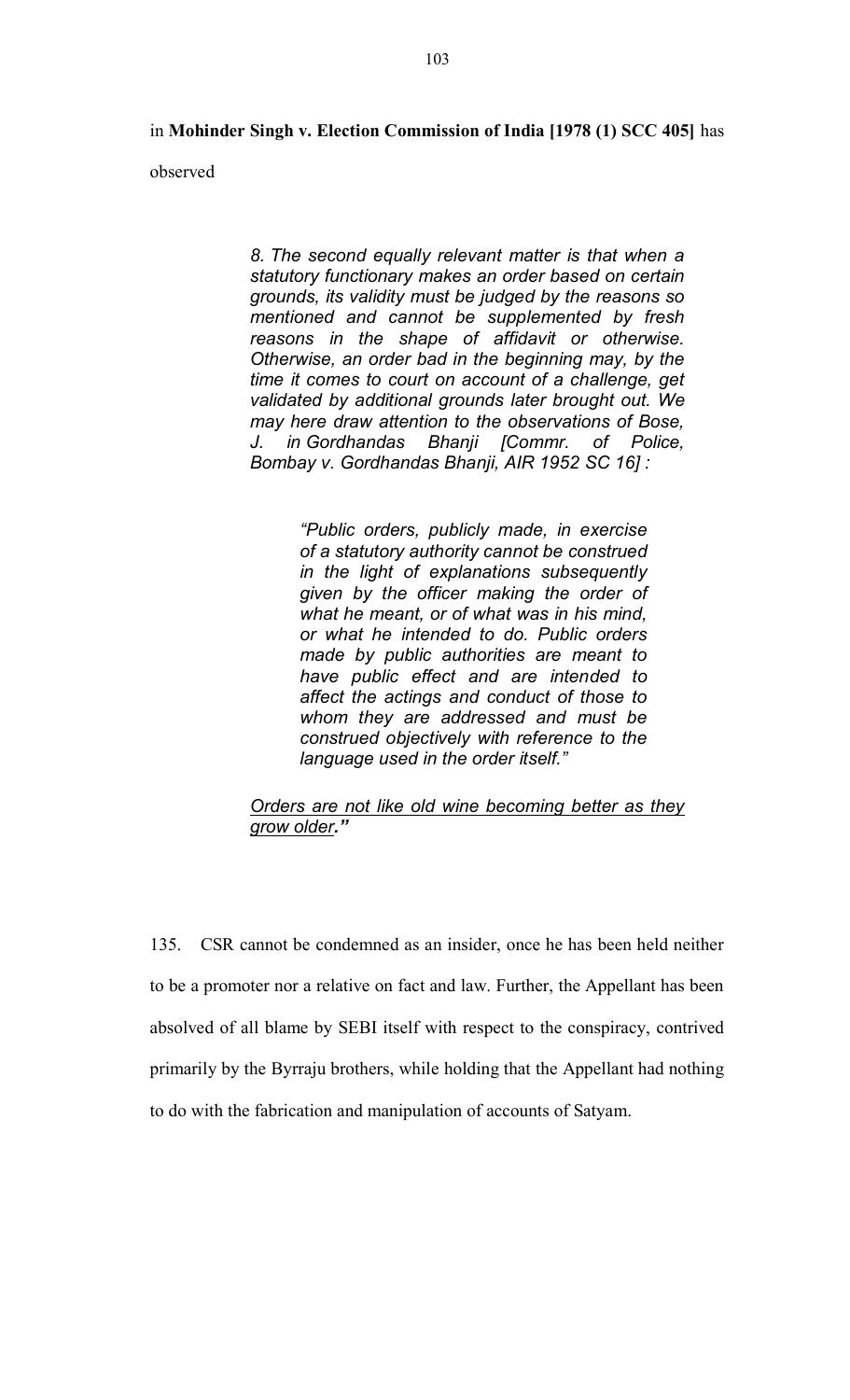#### **Appeal No. 452/2015 (Chintalapati Holdings Pvt Ltd Vs. SEBI)**

136. This Appeal can be disposed of on a short point. The Appellant here is in the same position as the Appellant in Appeal No. 462 of 2015 (Jhansi Rani). Consequently this Appeal can be disposed on the same grounds.

137. The Appellant sold 8 lakh shares from 04-01-2001 to 14-03-2001. After 31-03-2001, there was no dealing in securities by the Appellant, but Appellant only retuned 24 lakh shares which were never sold, but were merely returned to CSR. These shares which were returned were sold by CSR subsequently and were included in the Impugned Order against CSR. The SCN and the Impugned Order consider only the transactions between 04-01-2001 to 14-03- 2001. The fabrication of financial statements (which is the UPSI herein) commenced after 31.03.2001. Since the transactions undertaken by the Appellant were prior to the UPSI coming into existence, it would not fall within the prohibition in Regulation 3.

138. The similarity does not end there. Like Jhansi Rani, this Appellant also sold its shares prior to 2002 Amendment to the PIT Regulations. As discussed above, the prohibition under Regulation 3 prior to the 2002 Amendment can only be invoked if the insider sold shares on the basis of UPSI. There is no finding in the impugned Order that CHPL sold shares on the basis of UPSI. Ironically majority view has not applied the same yardstick on which Ms. Jhansi Rani's appeal was allowed to this Appellant. I fail to discern any plausible reason for doing so in the majority view. The Appellant has been held to be a person deemed to be connected under Reg 2(h)(i). The said Regulation states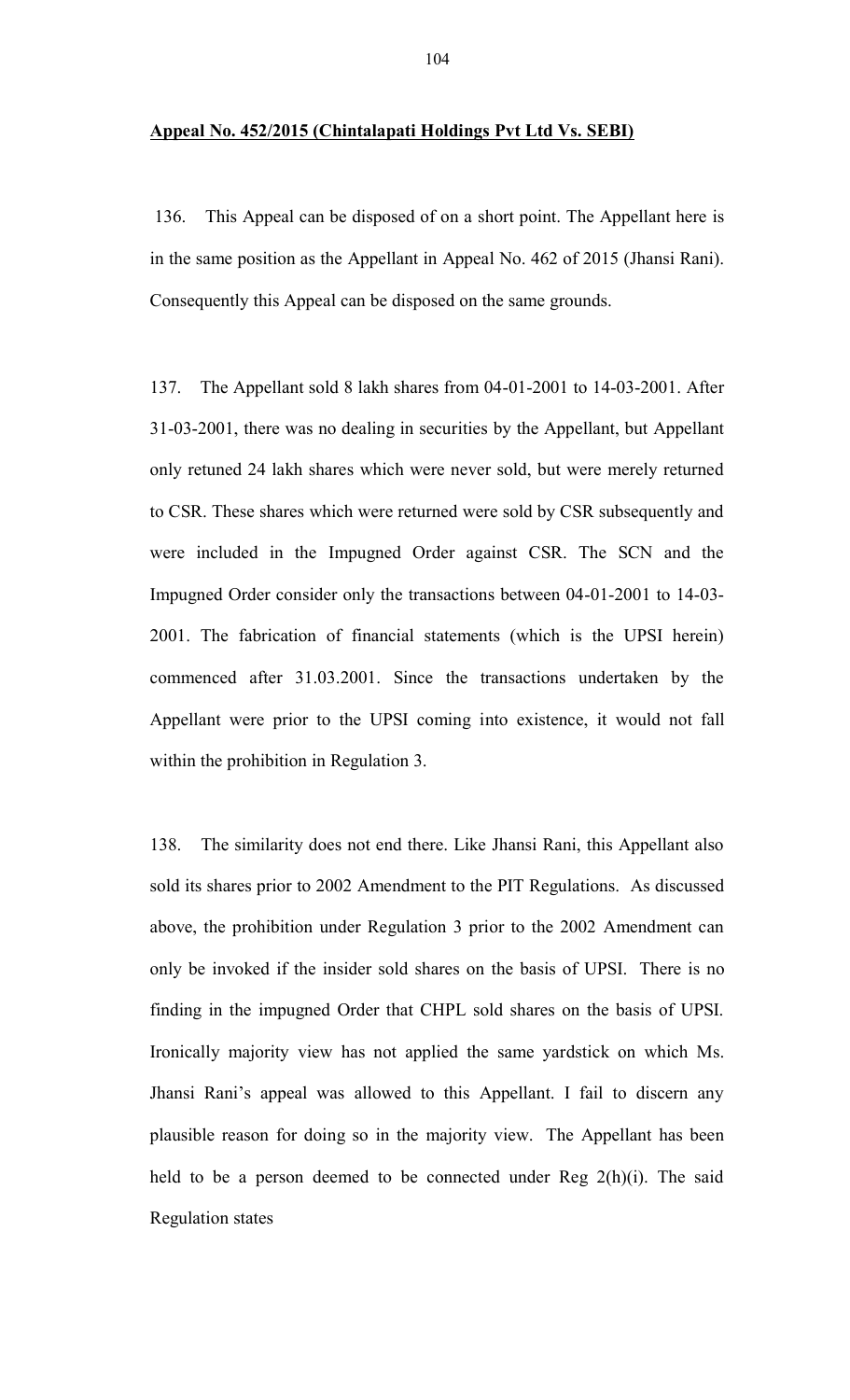*(h) "person is deemed to be a connected person", if such person— (i) is a company under the same management or group, or any subsidiary company thereof within the meaning of subsection (1B) of section 370, or sub-section (11) of section 372, of the Companies Act, 1956 (1 of 1956) or sub-clause (g) of section 2 of the Monopolies and Restrictive Trade Practices Act, 1969 (54 of 1969) as the case may be; or*

139. The Impugned Order does not elaborate how the Appellant which is promoted by CSR is under the same management of Satyam or any company promoted by B. Ramalinga Raju. The Impugned Orders fails to examine the issue of same management with reference to the provisions of Monopolies and Restrictive Trade Practices Act, 1969 or the Companies Act, 1956. A cursory review of the provisions does not show how the Appellant would fall within the ambit of these provisions.

140. The Majority opinion relies on Regulation 2(h)(ix). This Regulation was inserted by the SEBI (Insider Trading) (Amendment) Regulations, 2002, w.e.f. 20-02-2002. Again it was amended by the SEBI (Prohibition of Insider Trading) (Second Amendment) Regulations, 29-11-2002. Since the Appellant sold securities even before this Amendment came into effect, this Regulation cannot be invoked. I respectfully differ from the view taken by the Majority opinion on the applicability of Reg. 2(h)(ix).

141. This Appeal is essentially consequent to the determination of the Appeal of CSR. Since I have held herein above that CSR himself was not an "insider" because SEBI has failed to establish reasonable access to UPSI. When CSR is not an Insider, this Appellant CHPL cannot be considered as a person deemed to be connected. In view of the above, the Appeal filed by CHPL is allowed and the Order of WTM is set aside.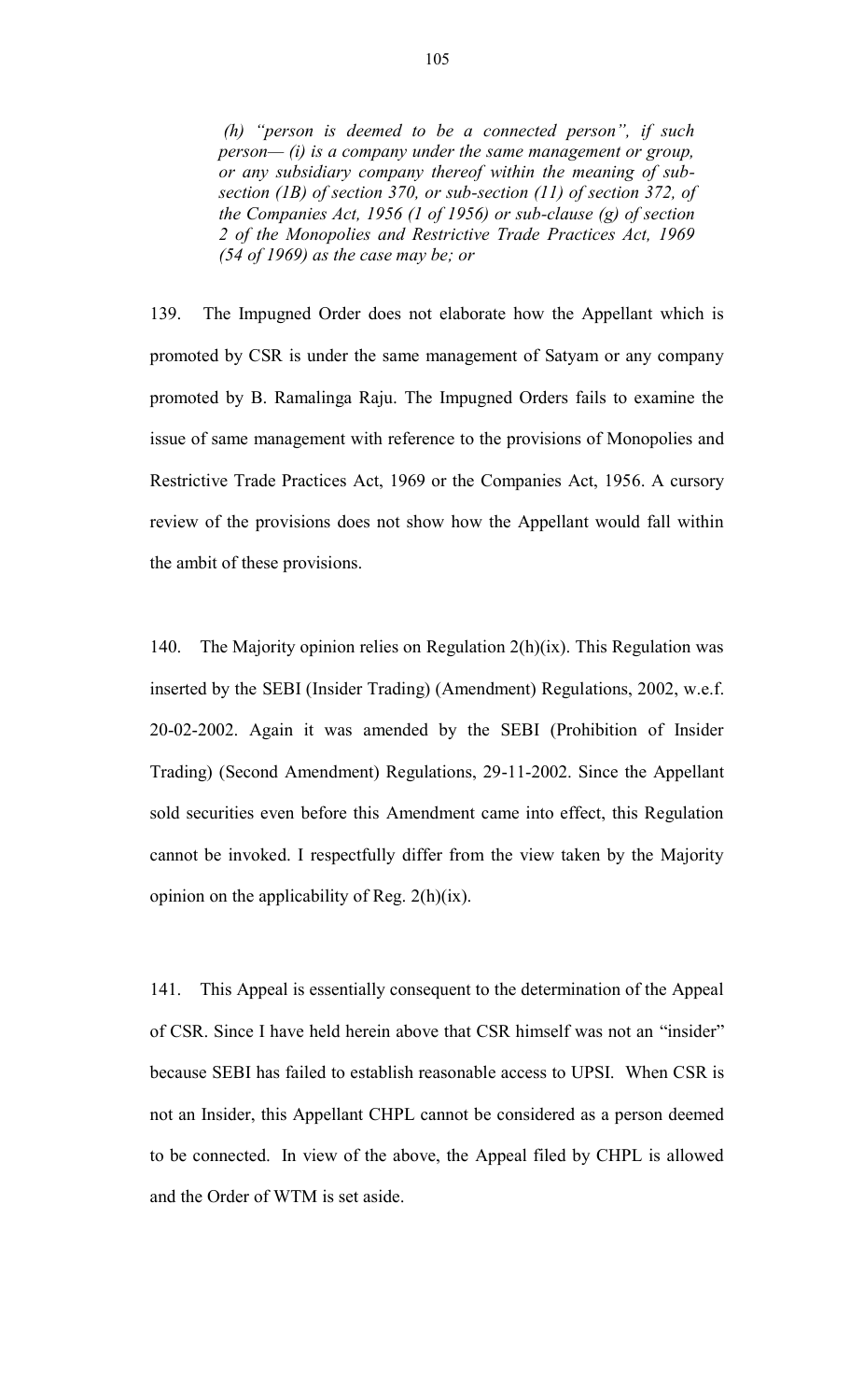142. The Appellant was the father of CSR. The Appellant sold 2,50,000 shares on 04.08.2005. Appellant expired on 03.12.2007. The Impugned Order holds the Appellant to be a person deemed to be connected under Regulation  $2(h)(viii)$ , since he was a relative of a connected person (CSR) (Para 37). However, as discussed above, CSR ceased to be a connected person on 22.07.2003. Consequently, when the Appellant sold the shares on 04.08.2005, he could not be "a deemed to be connected person" since CSR himself ceased to be a connected person. On this short point alone, the order of the WTM is liable to be quashed and set aside.

143. However, this appeal raises important questions of law on invoking PIT Regulations against a dead person. The following questions arise:

> a. Do proceedings under PIT regulations abate upon the death of a person who is alleged to have committed insider trading?

> b. Can proceedings under PIT Regulations even be issued against a dead person?

> c. Can SEBI proceed against the legal heirs for disgorgement of unlawful gain?

144. In answering these questions, two situations arise :

First, when an alleged offender dies after SEBI has made a determination of violation of the PIT Regulations. In this category, SEBI can subject to the provisions of SEBI Act and the PIT Regulations can recover the unlawful gain from the legal heirs, if it is found that the unlawful gains accrued to the estate.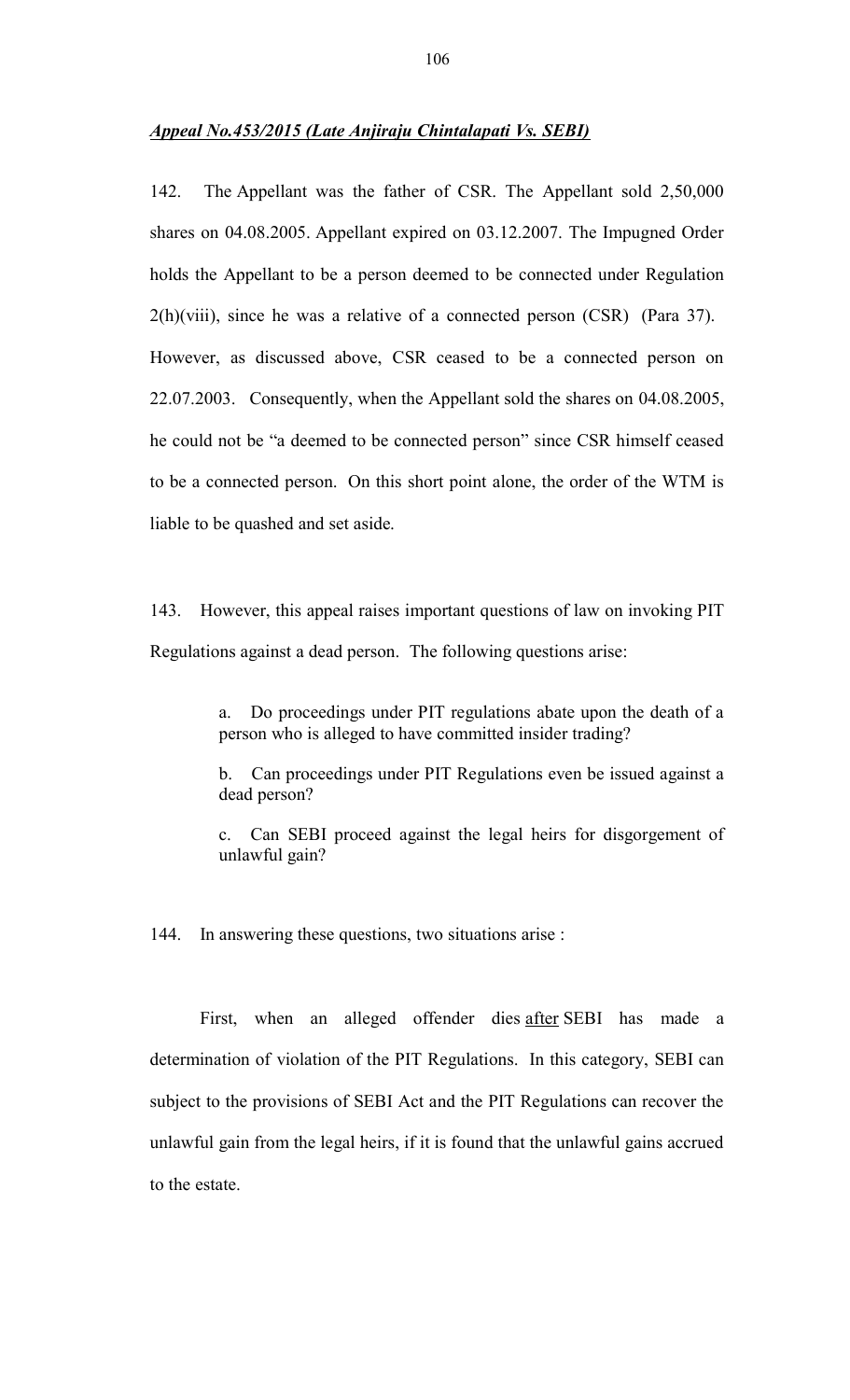Second, an alleged offender dies before proceedings under the PIT Regulations are initiated or during proceedings under PIT Regulations. This is more difficult case, because the determination under PIT Regulations cannot be done in the absence of a person. Without given a hearing to a person, SEBI cannot make a determination that the person had reasonable access to UPSI and was in possession of UPSI when he sold the shares. The finding of insider trading can only be done in the presence of the person concerned since these proceedings are personal to the alleged offender. The legal heir may not be in a position to represent the alleged offender. However, we do not intend to say more and reserve this matter for further consideration in an appropriate matter. In light of the abovesaid, I allow this appeal and hereby set aside the WTM Order.

145. Accordingly, the impugned order qua the appellants in Appeal Nos. 458/2015 (B. Appalanarasamma), 459/2015 (B. Teja Raju), 460/2015 (B. Rama Raju Jr.), 461/2015 (B. Suryanarayana Raju) and 463/2015 (SRSR Holdings Pvt. Ltd.) is upheld and the appeals are dismissed with no order as to costs.

146. However, for reasons recorded herein above, the impugned order qua the appellants in Appeal No. 451/2015 (Chintalapati Srinivasa Raju), 452/2015 (Chintalapati Holding Pvt. Ltd.), 453/2015 (Late Shri Anjiraju Chintalapati) and 462/2015 (Ms. B. Jhansi Rani) is quashed and set side and the Appeals are, accordingly, allowed with no order as to costs.

> Sd/- Jog Singh Member

11.08.2017 Prepared & Compared By: PTM